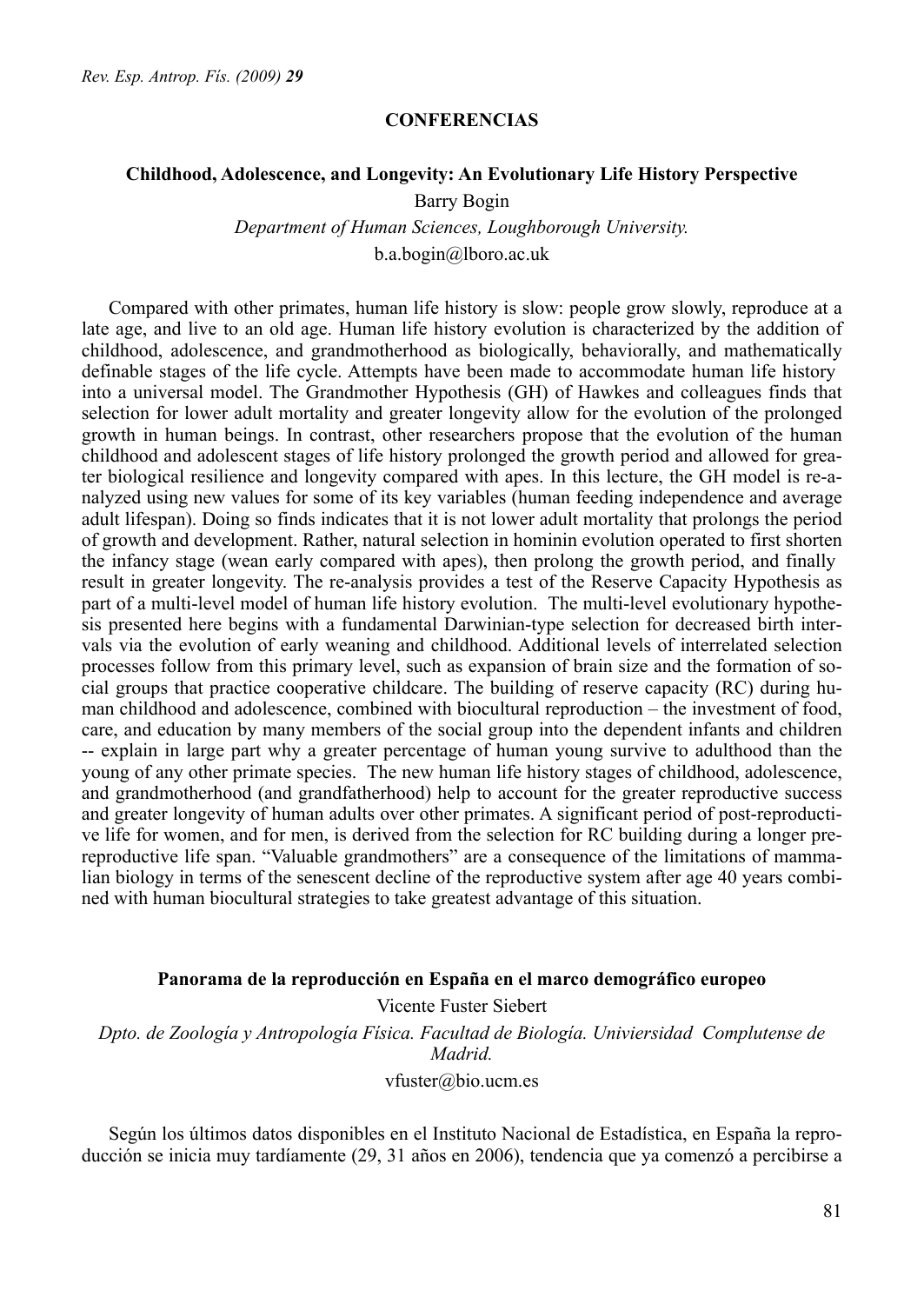partir de 1980, cuando la edad media femenina al tener el primer hijo era de 25,05 años. En parte, ese retraso se ha visto atenuado por la progresiva contribución de mujeres inmigrantes al fenómeno reproductor de nuestro país. A pesar de ello, el indicador coyuntural de fecundidad media se ha reducido de manera notable hasta un valor de 1,39 (2007), uno de los más bajos de la Unión Europea. A esta baja fecundidad contribuye también, una cada vez mayor proporción de infertilidad. Parte de la misma puede ser calificada como voluntaria, pero otra, sería no deseada y originada por la decisión de retrasar excesivamente la reproducción. Cualquiera que sea la motivación, el plantear la reproducción a una edad tardía supone una menor probabilidad de lograr un embarazo. Pero además, en el caso de que se consiga ese propósito, para el recién nacido implica ciertos riesgos (parto prematuro y bajo peso). Enfrentadas a dificultades para concebir de forma natural, determinadas parejas optan por recurrir a los tratamientos de reproducción. Sin embargo, las tasas de embarazo esperables no superan el 40% (salvo para la donación ovocitos). Además implican un mayor riesgo de morbilidad futura del neonato, asociada a embarazos múltiples (situación que progresivamente se está corrigiendo) o a los inevitables efectos secundarios, derivados de las técnicas inherentes a esos tratamientos. (Subvencionado por: Ministerio de Ciencia e Innovación CGL2008-03737).

### **¿Que sabemos sobre los primeros hombres modernos en Europa?**

María Dolores Garralda Benajes

*Dpto. Zoología y Antropología Física. Facultad de Biología. Universidad Complutense de Madrid. Ciudad Universitaria. 28040 Madrid.*

mdgarral@bio.ucm.es

Los nuevos descubrimientos arqueológicos y antropológicos, y, sobre todo, las dataciones radiométricas de yacimientos y fósiles humanos, han modificado profundamente el esquema evolutivo construido desde principios del siglo XX acerca de este tema crucial de la Paleoantropología. La persistencia de los Neandertales al inicio del Paleolítico Superior, así como la coetaneidad del Musteriense con las primeras industrias de ese período y la similar antigüedad del Auriñaciense arcaico en ambos extremos de Europa han sido claramente demostradas. Además, varios fósiles han sido datados directamente por medio del AMSC14, que confirmó los sólidos argumentos cronoestratigráficos y morfológicos que demostraban eran intrusivos y los situó en el Paleolítico Superior final, o incluso en el Neolítico reciente. También hay algunos otros datos que es necesario comentar. En este trabajo, tras exponer brevemente el marco ecológico y paleoambiental, se presentan los principales fósiles y su contexto cronoestratigráfico, así como la discusión de la interpretación de determinados caracteres que han llamado la atención de diferentes autores. Luego se abordarán las diversas hipótesis que sobre el origen del Hombre Moderno en Europa pueden ser consideradas hoy en día, discutiéndolas con la ayuda de los datos más actuales que habrán sido expuestos en esta conferencia.

### **The Evolving Relationship of Forensic Anthropology to Physical Anthropology**

Douglas Ubelaker

Curator of Physical Anthropology. National Museum of Natural History. National Museum of Man. Smithsonian Institution. Washington D.C.

UBELAKED@si.edu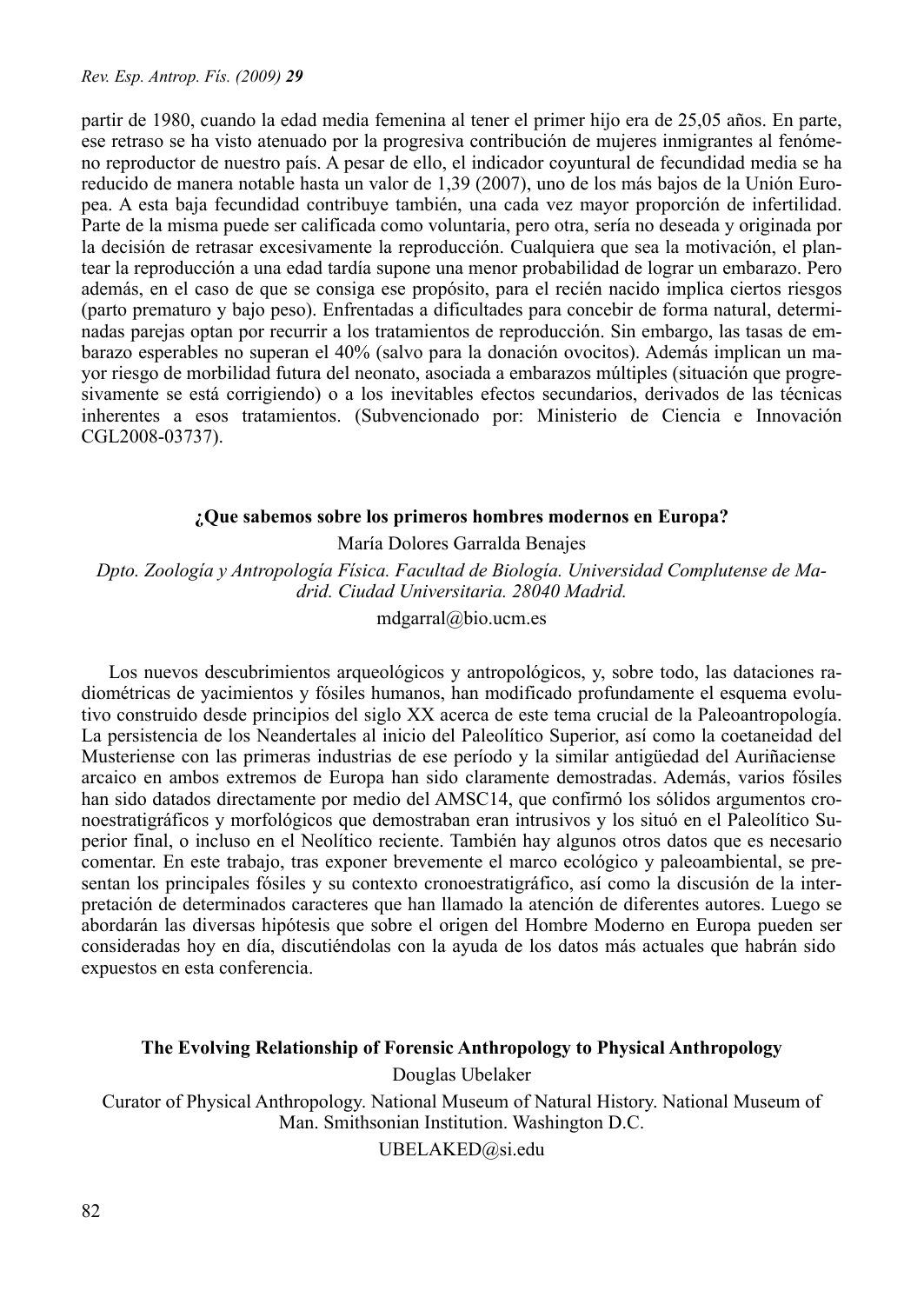Although forensic anthropology maintains a close relationship with the more general academic fields of physical anthropology and archaeology, it also includes specialized methodology and databases. Close ties with other areas of forensic science have moved scholarship within forensic anthropology away from topics shared with other areas of anthropology. Educational initiatives also have formed focusing on the unique nature of forensic anthropology contributions. In 2005, the United States Congress passed legislation mandating a study by the National Academy of Sciences to assess the current status and needs of forensic science. The final report issued in February, 2009 offers such an independent assessment. Although this report is critical of some areas of forensic science involving pattern recognition methodology, discussion of problems in forensic anthropology are noteworthy in their absence. This suggests that the scientific foundation of forensic anthropology remains strong and closely linked intellectually with the parent fields in anthropology.

# **The Forensic Anthropology Center in Tennessee: Facility Research and The Skeletal Collection**

Joanne Devlin

Lecturer in the Anthropology Department. Forensic Anthropology Center. University of Tennessee.

jdevlin@utk.edu

Almost thirty years ago Dr. William M. Bass established the anthropological research facility at The University of Tennessee. In the decades since, the facility, managed by staff of the forensic anthropology center, has been the site of substantial forensic research. Studies have addressed numerous facets of the postmortem period, including recognition of techniques for estimating the length of time since death, as well as investigation of patterns of degradation that occur during this interval. This research agenda is possible due to the donation system which began in 1981. Self donation, family donation, and medical examiner donated unclaimed individuals account for the donation of upwards of 800 individuals to date. At present, nearly 700 of these skeletons have been processed and are curated in the William M. Bass Donated Skeletal collection; the largest contemporary skeletal collection in the world. This presentation will provide an overview of the major experimental work that has been conducted at the facility, describe forensic training programs and also discuss ongoing studies. In addition, the demographics of the associated collection and current skeletal research will be considered.

#### **La Antropología Molecular en la investigación policial**

Lourdes Prieto Solla

Laboratorio de Biología-ADN de la Comisaría General de Policía Científica. Instituto Universitario de Investigación en Ciencias Policiales.

lourditasmt@ya.com

La aplicación de la antropología molecular a la investigación policial se ve justificada principalmente por su utilidad a la hora de identificar individuos o restos biológicos hallados en la escena del delito. Para ello se han estudiado tradicionalmente polimorfismos "no codificantes" locali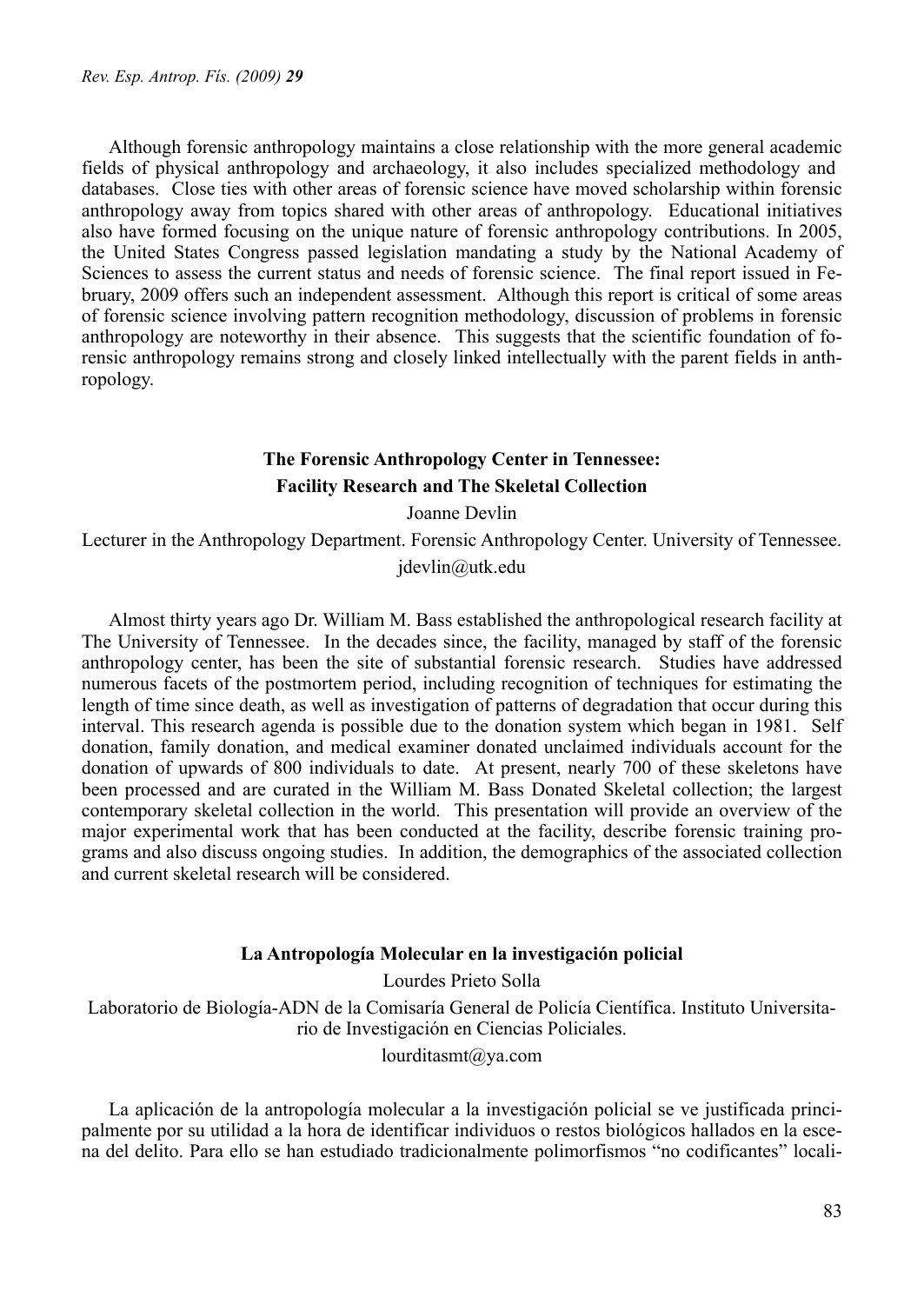zados en el ADN nuclear autosómico, en los cromosomas sexuales así como en el ADN mitocondrial. Sin embargo, estas potentes herramientas moleculares no dan respuesta a todas las cuestiones y aún existen casos en los que el análisis rutinario de ADN nada tiene que decir. Las muestras en estado crítico con escasa cantidad de ADN, la ausencia de sospechoso para poder proceder a una identificación genética o la presencia de varios donantes resultando en mezclas de ADN, son algunos de los retos aún por superar. Por ello, las nuevas tecnologías en el análisis forense pretenden superar estas limitaciones centrándose fundamentalmente en el aporte de nueva información al investigador policial (determinación del origen geográfico y estudio de características físicas del donante de la evidencia) y en el estudio de nuevos polimorfismos que permita el análisis de muestras mal conservadas (miniSTRs, SNPs). Sin duda, el estudio genético de las poblaciones humanas, su interacción con el entorno, la perspectiva evolutiva y el descubrimiento de nuevos polimorfismos genéticos nutren el campo forense y permiten que esta rama de la ciencia no deje de progresar.

# **Los laboratorios de Antropología Forenses en las fuerzas y cuerpos de seguridad del Estado Español**

Ramón Fernández Arcalis1 y Nicomedes Expósito Márquez2

1Inspector Jefe. Sección de Antropología Forense. Comisaría General de Policía Científica.

2Jefe del Departamento de Identificación. Servicio de Criminalística de la Guardia Civil.

La Antropología Forense en España está desarrollada principalmente en Universidades, Institutos de Medicina Legal, Institutos Anatómicos Forenses, y en los Laboratorios de las Fuerzas y Cuerpos de Seguridad del Estado Español, principalmente en el Cuerpo Nacional de Policía y en la Guardia Civil. En esta presentación los dos ponentes de los Cuerpos de Seguridad del Estado, harán un repaso a la constitución de la referida especialidad en sus laboratorios, las técnicas que utilizan, los medios técnicos y humanos empleados, la formación de los especialistas, los problemas que tienen y necesidades de investigación que demandan, para finalmente mostrar algunos casos representativos de su trabajo. Las dos presentaciones serán eminentemente prácticas, es decir, se expondrán casos reales relativos a las técnicas en antropología forense que usan, entre las que se encuentran las siguientes: distinción entre restos óseos humanos y animales, determinación de raza, sexo, edad y estatura en humanos, Odontología identificativa, Entomología, regeneración/recuperación del tejido dactilar, bases informatizadas de cadáveres y desaparecidos, identificación facial (morfológica, antropométrica y superposición de imágenes faciales), sistemas automáticos de identificación facial, reconstrucción y envejecimiento facial, retrato robot informatizado, caracterización y modificación facial, reconstrucción facial en 3D, otras técnicas. En definitiva se trata de presentar la situación actual, debatir sobre las técnicas empleadas, y poner de manifiesto las carencias y necesidades de investigación en este mundo tan apasionante.

# **ANTROPOLOGÍA MOLECULAR Y GENÉTICA DE POBLACIONES HUMANAS**

 **Receptores olfativos y sobredominancia en el genoma humano**

Alonso S, López S, Izagirre N, Hervella M, Fontecha L, De la Rúa C.

Departamento de Genética, Antropología Física y Fisiología Animal. Facultad de Ciencia y Tecnología, Universidad del País Vasco. Leioa, Bizkaia.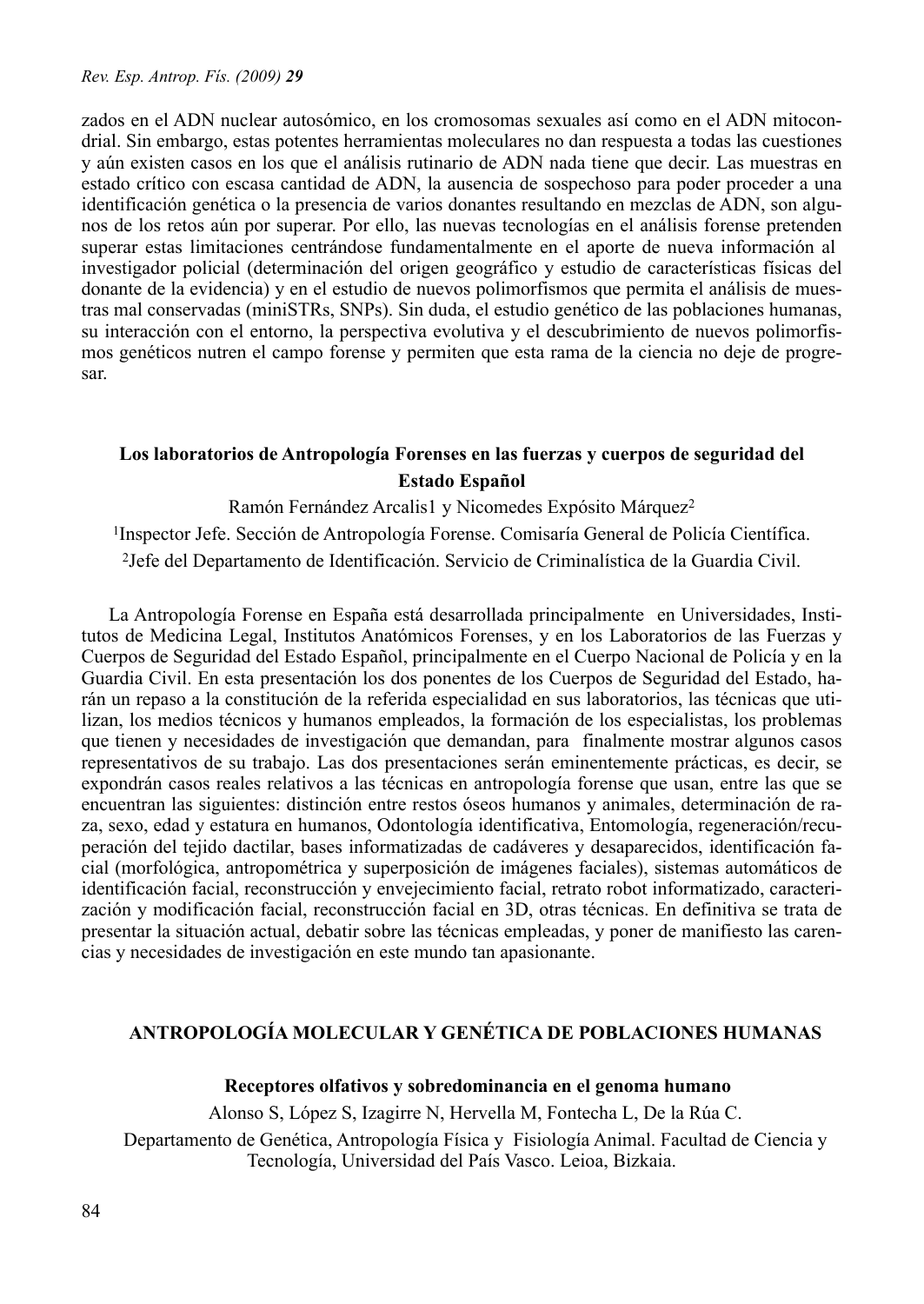#### santos.alonso@ehu.es

En este trabajo investigamos la contribución de la sobredominancia al mantenimiento del polimorfismo del genoma humano durante la evolución reciente de nuestra especie. Usando la información genotípica del proyecto HapMap hemos detectado que el término "actividad receptora olfativa" es una función molecular sobre-representada en genes que presentan SNPs con una heterozigosidad mayor de lo esperada. Nuestros resultados sugieren que la diversidad de al menos un subconjunto de receptores olfativos ha sido mantenida por selección equilibradora, en forma de sobredominancia. Esta observación sugiere asimismo que la pérdida de receptores olfativos durante la evolución del linaje humano pudo haber ido acompañada por un incremento en la capacidad de discriminar olores con una estructura química similar.

# **ADN mitocondrial de la provincia de Zamora: dinámica poblacional y sub-estructuracion**

Alvarez L, Santos C, Ramos A, Pratdesaba R, Francalacci P, Aluja MP.

Unitat Antropologia Biològica; Departament de Biologia Animal, Biologia Vegetal y Ecologia (BABVE); Universitat Autònoma de Barcelona.

luis.alvarez@uab.es

Estudios recientes han demostrado la importancia de los acontecimientos históricos, a nivel poblacional, en la configuración de la diversidad genética detectada en zonas concretas; solapándose con la diversidad atribuible a grandes migraciones pasadas. En este sentido debido a los diferentes sucesos demográficos, documentados a desde el S. VIII hasta la actualidad, junto con la importancia de las barreras naturales (rio Duero) y administrativas (frontera Portuguesa), la provincia de Zamora representa un caso perfecto para observar cómo han influido dichos sucesos y barreras en la composición genética actual de la población. Con este propósito se ha analizado el DNA mitocondrial de 214 individuos pertenecientes a la provincia de Zamora, representativos de las 6 comarcas en que esta puede ser dividida (Aliste, Benavente, Bajo Duero, Campos-Pan, Sanabria and Sayago); contextualizándose dicha población junto a otras pertenecientes a la Península Ibérica y al continente Africano. Los resultados obtenidos indican que la población Zamorana muestra una composición genética (distribución de haplogrupos-Hg) típica de una población del Oeste Europeo; aunque cuando las comarcas se analizan individualmente, aparecen diferencias significativas entre ellas. Altas frecuencias de los Hgs U5, H3, HV0 y  $L^*$  son detectados en alguna de estas comarcas, principalmente Sayago y Aliste. Estas diferencias pueden ser atribuidas a diferentes factores, como son las repoblaciones llevadas a cabo entre los siglos VII y XI, o al más reciente comercio de esclavos en lo referido a la comarca de Sayago. Por otro lado, las diferencias de Aliste pueden ser atribuidas a una mayor afinidad con la limítrofe región portuguesa de Braganza. Así pues la, compleja estructura genética observada en la provincia de Zamora, plasmada en la heterogeneidad existente entre las diferentes comarcas, es atribuible a numerosos fenómenos poblacionales recientes.

### **Frecuencia y diversidad del haplogrupo J del cromosoma Y en la población andaluza. Efectos de las migraciones diferenciales entre Andalucía oriental y occidental**

Ambrosio B, Fortes-Lima C, Hernández C, De la Fuente D, Novelletto A, Dugoujon JM, Rodríguez JN, Calderón R.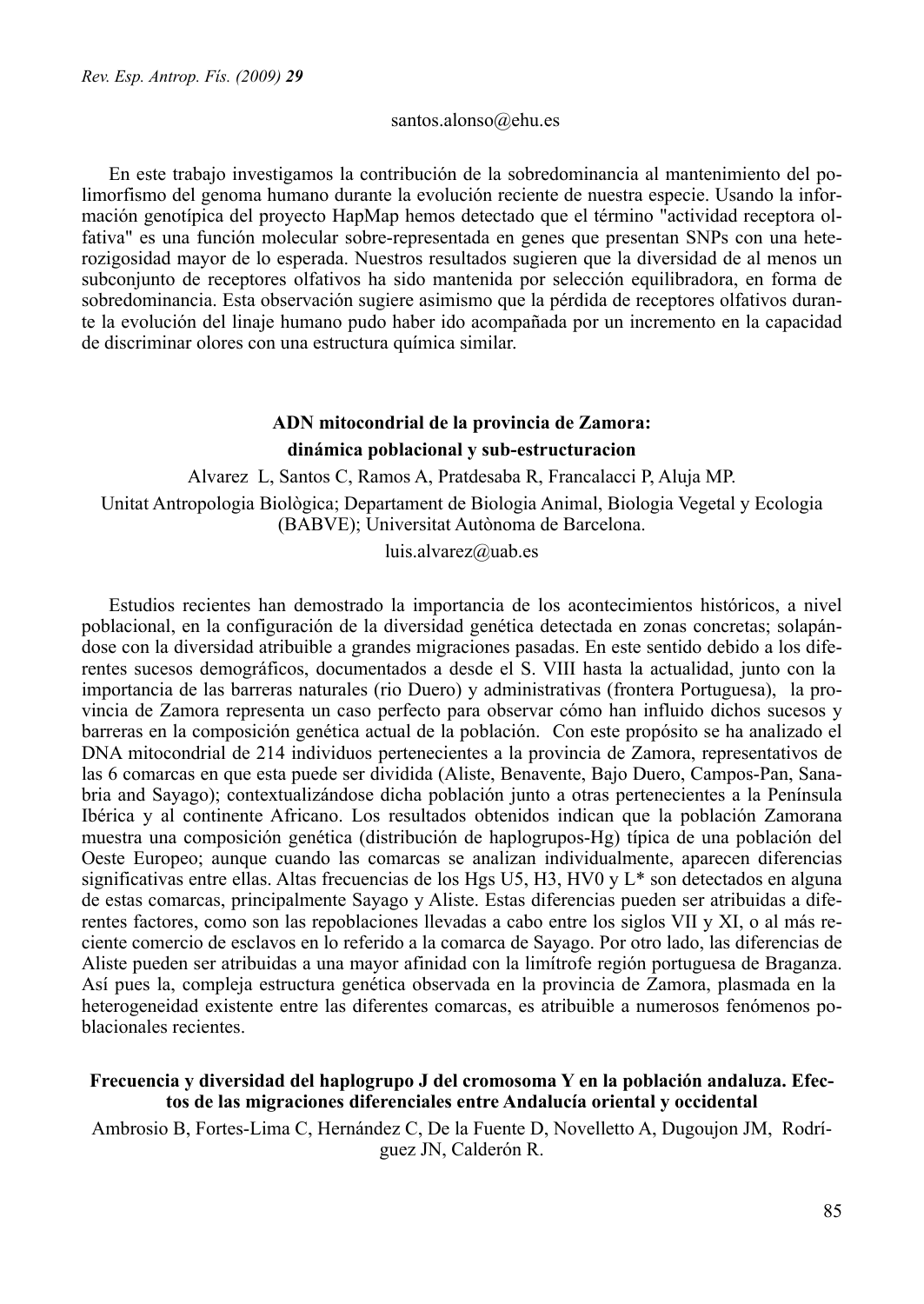# Dpto. Zoología y Antropología Física. Facultad de Biología. Universidad Complutense. Madrid. bambrosio@bio.ucm.es / rcalfer@bio.ucm.es

La filogenia del linaje J\* del cromosoma Y (C-Y) ha sido analizada en 417 muestras de varones andaluces sanos no relacionados y con orígenes familiares, con al menos tres generaciones, en las provincias de Huelva (N=167) y Granada (N=250). Para la determinación de 11 subhaplogrupos (subHgs.) internos al Clado J se han genotipado 9 marcadores bialélicos (Y-SNPs) y los microsatélites (Y-STRs) DYS413 y DYS445. Para obtener una información más detallada, a partir de los haplotipos, el conjunto de la muestras fue analizada con el kit AmpFlSTR® Yfiler. El linaje J, uno de los cinco grandes clados del C-Y con más de 40 mutaciones, es considerado como haplogrupo marcador de la expansión de la agricultura durante el Neolítico, debido a su alta frecuencia en el Oriente Medio. Su distribución geográfica es variable dentro del área mediterránea, con frecuencias relativamente más elevadas en las zonas costeras. Este hecho sugiere la importancia de una transmisión por vía marítima, asociada al comercio. En Huelva y Granada, el haplogrupo J aparece con frecuencias del 7.2% y 9.2%, respectivamente con notables diferencias en la distribución de los subhaplogrupos. Ambas poblaciones comparten la mas alta representación del subclado J2\* (Huelva= 4.8% y Granada= 6.0%) e interno a ese subclado los valores mas elevados se concentran en el J2a (Huelva= 3% y Granada= 4.8%). Al observar los valores del parámetro Fst y los obtenidos por el AMOVA, no se han detectado diferencias significativas entre Huelva y Granada. Las frecuencias observadas del linaje J en Huelva y Granada y, su comparación con otras poblaciones mediterráneas e ibéricas, nos muestran el papel tan particular que ocupó la Península Ibérica dentro del poblamiento del continente europeo y, más concretamente, el sur de la península (Andalucía) como plataforma de contacto con otras poblaciones mediterráneas de Europa, Oriente Medio y Norte de África durante su protohistoria e historia reciente.

# **Genes HLA en afroamericanos de Colombia: San Basilio de Palenque, los primeros africanos libres en América**

Arnaiz-Villena A<sup>1</sup>, Parga-Lozano C<sup>1</sup>, Gomez-Prieto P<sup>1</sup>, Barbolla L<sup>2</sup>, Abd-El-Fatah S<sup>2</sup>, Monleon L<sup>2</sup>, Reguera R<sup>1</sup>

1Dept. Inmunología, Universidad Complutense, Centro de Transfusión de la Comunidad de Madrid, Madrid, España. 2Dept. Hematología, Centro de Transfusión de la Comunidad de Madrid, Madrid, España.

#### aarnaiz@med.ucm.es

En este estudio se han analizado los genes HLA de la población afroamericana de San Basilio de Palenque, que ocupa el territorio montañoso del Norte de Colombia. Esta fue la primera comunidad africana libre de América, por concesión de la Corona española en el año 1691. Hoy día, esta población habla el único dialecto bantu-español criollo que existe. Esta comunidad se ha mantenido aislada de las poblaciones vecinas y reclama el reconocimiento oficial de ser descendientes directos de poblaciones africanas. En este estudio se han comparado sus genes HLA con los de otras poblaciones africanas, afroamericanas, amerindias y del resto del mundo usando distancias genética (DA), dendrogarmas NJ y análisis de correspondencia. Se han utilizado los programas informáticos ARLEQUIN, GNKDST y TREEVIEW, incluidos en DISPAN, y el programa VISTA para llevar a cabo los análisis. Esta población, que se puede considerar un aislado genético relativo, se ha comprobado que se encuentra genéticamente próxima a otras poblaciones afroamericanas del Norte y del Sur así como a los grupos bantú del Oeste de África (senegaleses y bubi del golfo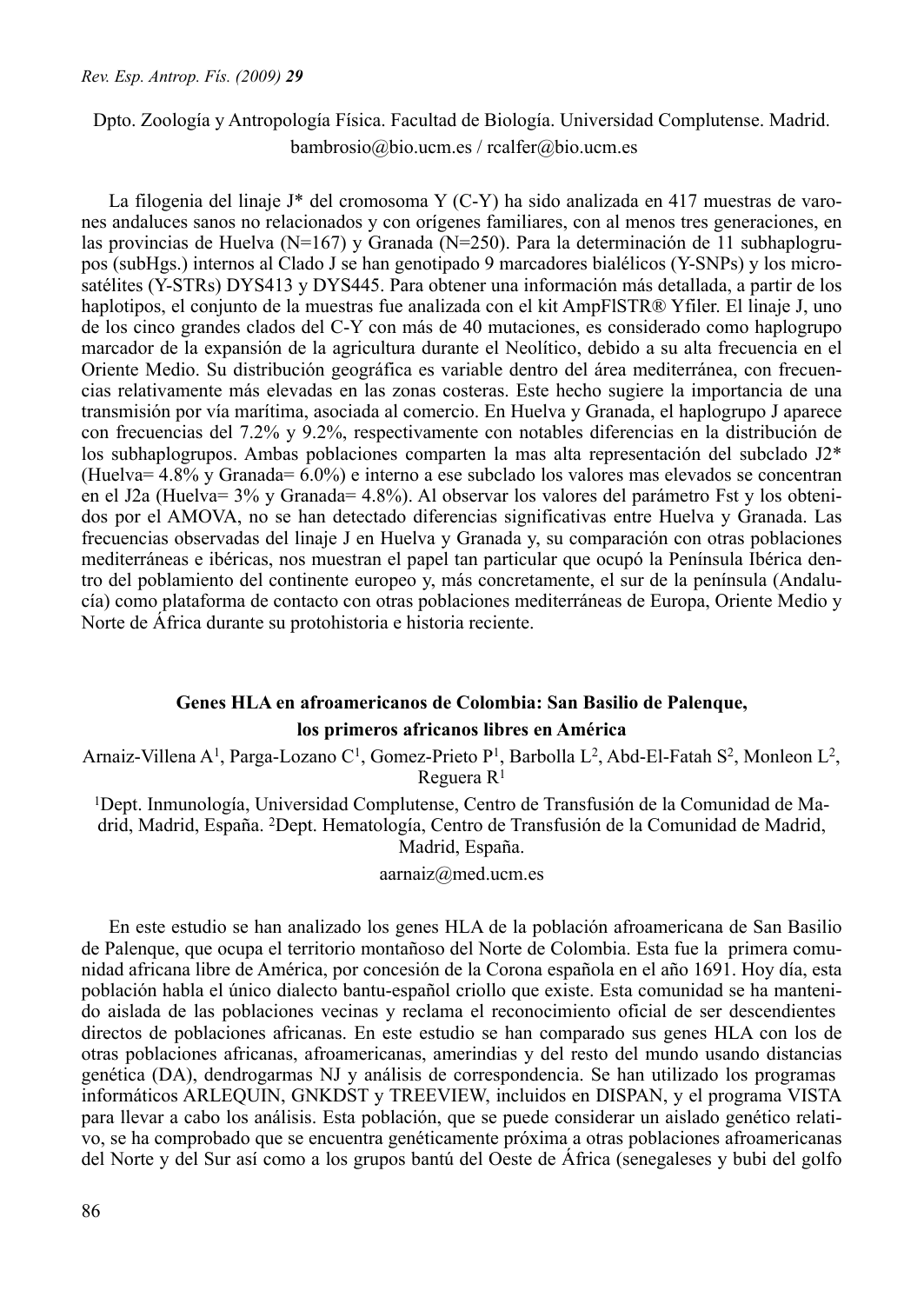de Guinea). Se han encontrado también cuatro haplotipos extendidos HLA específicos de esta población: A\*02-B\*07-DRB1\*0801-DQB1\*0301, A\*02-B\*15-DRB1\*0302-DQB1\*0402, A\*01- B\*51-DRB1\*0301-DQB1\*0201, A\*68-B\*15-DRB1\*0102-DQB1\*0501. Tan sólo se ha observado un pequeño flujo de de genes procedentes de amerindios y europeos en esta población, como era de esperar por los datos históricos. Los genes HLA obtenidos de esta población tienen un gran interés para futuros programas de trasplante y para el diagnóstico y prevención de enfermedades ligadas a genes de histocompatibilidad HLA.

#### **Estudio de 9 STR´s autosómicos en la población Fon ( Benín)**

Beiroa D, Rodriguez-Pérez JA, Ferreiro A, Pontes ML\*, Pinheiro MF\*, Caeiro B, Regueiro M Área de Antropología Física, Facultad de Biología, Universidad de Santiago de Compostela \*Delegaçao do Porto do Instituto Nacional de Medicina Legal, Oporto, Portugal.

# danielbeiroa@gmail.com

Distribuida por la zona central del sur de Benin, la población FON comprende en la actualidad un número aproximado de 1.7 millones de habitantes. Se analiza un total de 9 "Short Tandem Repeats (STRs ) autosómicos (D8S1179, D3S1358, D5S818, D7S820, D13S317,D18S51,D21S11,FGA y vWA), Los datos obtenidos corresponden a un total de 178 variantes alélicas (D8S1179 13 alelos, D3S1358 22 alelos, D5S818 16 alelos , D7S820 12 alelos , D13S317 16 alelos ,D18S51 32 alelos ,D21S11 30 alelos ,FGA 25 alelos y vWA 12 alelos). El objetivo central del presente estudio se orienta en una doble dirección, caracterizar el perfil genético de la población en si, y establecer las relaciones filogenéticas en el marco de las poblaciones subsaharianas. El análisis estadístico de los patrones de distribución de frecuencias fenotípicas y alélicas indican, por una parte, que no existen evidencias que se opongan a considerar que la población se halla en equilibrio genético, para los loci aquí considerados. Por otra parte, las evidencias estadísticas apuntan a una población genéticamente uniforme sin aparente subestructura poblacional, aspecto que es asimismo apoyado por los datos aportados por análisis de haplogrupos de DNA uniparental. Los Análisis Multivariante y Cladístico agrupan a la población de los Fon junto a otras del phylum Lingüístico Níger-Congo, distanciándose así de otras poblaciones subsaharianas del Centro y Este. En definitiva, y a pesar de su grado de dinamismo evolutivo relativamente elevado, los STRs autosómicos, en el caso actual, aportan modelos de distribución poblacional y filética que permiten identificar las líneas maestras resultantes de la expansión bantú en el continente africano.

**Registro genético de las primeras expansiones de H. sapiens en la población de Galicia madiante el análisis de haplogrupos de alta resolución del cromosoma Y. Contribución inicial** Caeiro B, Beiroa D, Ferreiro A, Rodriguez-Perez JA, Regueiro M. Área de Antropología Física, Facultad de Biología, Universidad de Santiago de Compostela.

b.caeiro@yahoo.com

Se aborda, en un estudio inicial en una muestra de la población autóctona del Galicia, el análisis de una batería de Y-SNPs destinada a rastrear los primeros registros genéticos de H. sapiens, y valorar su grado de contribución en le perfil genético de la población actual.. En una primera fase se analizan los SNPs M168, M89, y M9, con el fin de establecer una catalogación de los indivi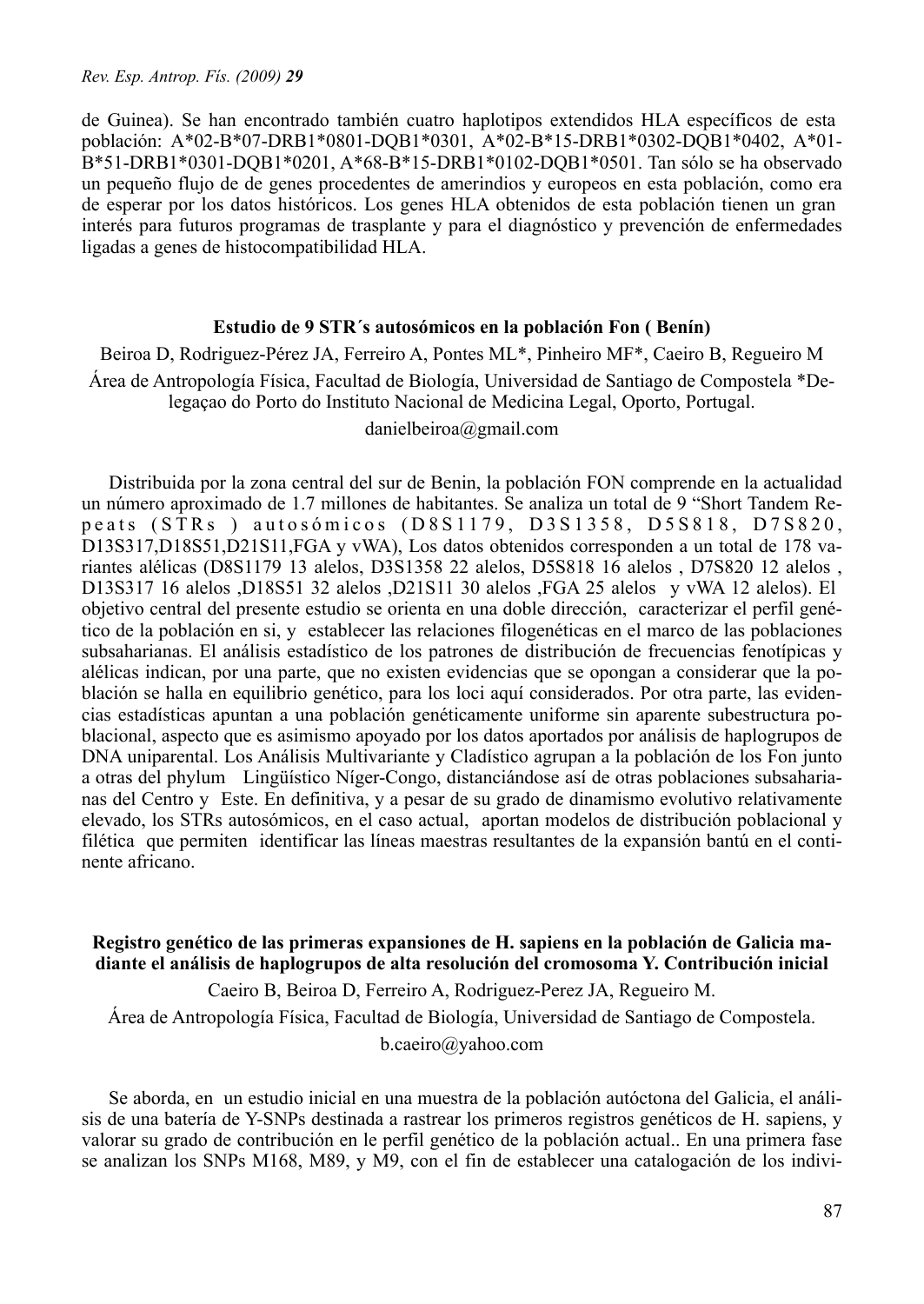duos en bloques de haplogrupos. A partir de los individuos derivados de M9 se identificó los pertenecientes al Haplogrupo R mediante análisis del SNP M207. Los resultados obtenidos , reflejan que en la memoria genética de la población actual de Galicia se mantienen al menos hasta 11 subhaplogrupos del Hg R (R1, R1b, R1b1, R1b1b, R1b1b2, R1b1b2a, R1b1b2a2, R1b1b2a2g,, R1b1b2a2d, R1b1b2a2c y el paragrupo R, definidos respectivamente por los SNPs M173, M343, P25, P297, M269, S127, S 116, S28, M167, M153, M207. Los resultados obtenidos reflejan en la composición de la actual población, una relevante contribución (cercana al 60 % ) debida a las primeras expansiones de los humanos modernos (atribuibles a los denominados H. sapiens fossilis), lo que está en consonancia con los resultados obtenidos en otras poblaciones del Atlántico europeo. Por otra parte, el análisis de los haplogrupos registrados manifiesta una ascendencia muy diversa, y cuya memoria se ha mantenido hasta la actualidad posiblemente como consecuencia de la estructura demográfica y el carácter periférico, ante expansiones que mayoritariamente se propagaron en sucesivas oleadas del Este al Oeste continental.

# **Estimativas de contribución genética parental en la constitución poblacional actual de poblaciones brasileñas de origen africana obtenidas con el uso de marcadores autossomicos y comparación con herencia uniparental**

Carvalho Gontijo C, Guerra Amorim CE, Floriano Pedrosa MA, Falcão Alencar G, Klautau-Guimarães MdN, De Oliveira SF.

Departamento de Genética e Morfologia, Instituto de Ciências Biológicas, Universidade de Brasília, Brasil.

silviene.oliveira@gmail.com

La población actual de Brasil presenta influencias genéticas y culturales de poblaciones africanas, amerindias y europeas. La presencia de las poblaciones autóctonas predominó hasta 1500, cuando europeos, principalmente portugueses, colonizaron el territorio y emplearon mano de obra esclava amerindia y africana. La influencia de cada población parental no fue homogénea a lo largo del territorio del país y, en el escenario actual, se destacan los Remanentes de Quilombos, poblaciones íntimamente relacionadas a la resistencia a la esclavitud que los africanos y sus descendientes estuvieron sometidos por cerca de tres siglos en Brasil. Lo presente trabajo tuvo como objetivo principal estimar las proporciones de contribución genética en tres de esas poblaciones - Mocambo (MOC), Riacho de Sacutiaba (SAC) y Rio das Rãs (RRS) - con la utilización de nueve marcadores proteicos y serológicos y seis inserciones Alu. Las estimativas obtenidas fueran comparadas con las estimativas de contribución genética uniparental descritas en la literatura para las mismas poblaciones. Adicionalmente, fueran evaluados otros parámetros de genética de poblaciones. De los marcadores analizados, sólo el GLO I se presentó fuera del EHW en SAC y RRS. Las tres poblaciones difieren estadísticamente (análisis de heterogeneidad), tanto cuando considerados todos los marcadores, cuanto cuando considerados marcadores clásicos y moleculares por separado. De acuerdo con las estimativas de contribución parental, la europea fue predominante en las tres poblaciones, seguida de la africana y la amerindia. La comparación de los resultados obtenidos con los dados uniparentales, indicó que los hombres fueron los principales responsables por la inserción de alelos característicos de europeos y las mujeres, de amerindios, siendo que la contribución africana fue destacable para ambos los sexos. Con base en nuestros dados, podemos suponer que los individuos fundadores de los quilombos posiblemente eran ya mesclados. Así, efecto fundador y migración, que no podemos excluir, pueden explican el patrón observado para esas poblaciones.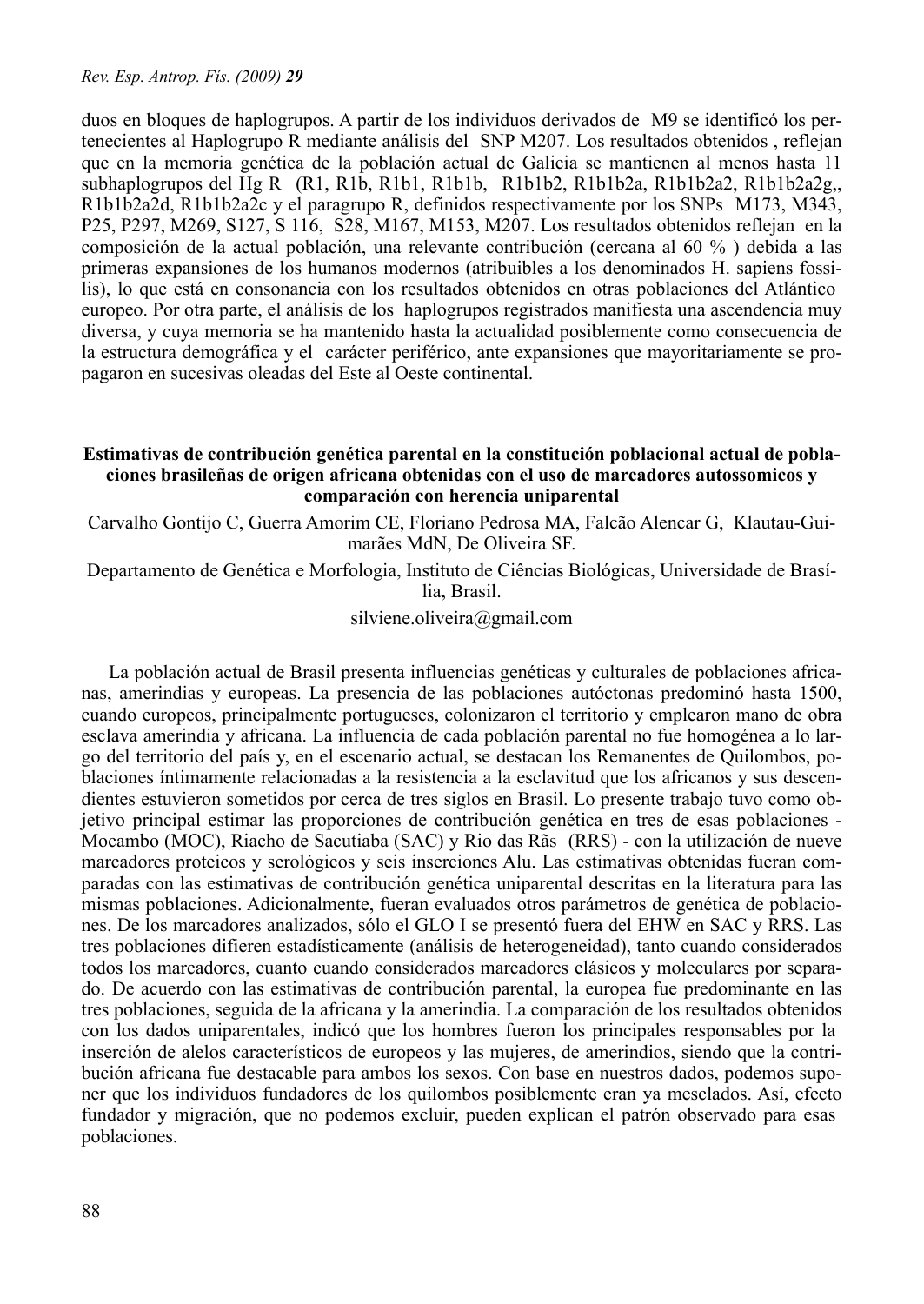# **Mestizaje y frecuencia del polimorfismo Val34Leu del factor XIII-A de la coagulación, en individuos de dos estratos socioeconómicos diferentes de Caracas, Venezuela**

Castro de Guerra D<sup>1</sup>, Izaguirre MH<sup>1</sup>, Vivenes-Núñez de Lugo M<sup>1,2</sup> Rodríguez Larralde A<sup>1</sup>.

1Laboratorio de Genética Humana. Instituto Venezolano de Investigaciones Científicas (IVIC).Caracas-Venezuela. 2Universidad de Oriente, Núcleo Sucre. Departamento de Bioanálisis. dinorah\_castro@hotmail.com / dcastro@ivic.ve

El factor XIII es una proteína que participa en los últimos pasos del proceso de coagulación; se ha reportado la asociación del polimorfismo Val34Leu de ésta con patologías trombóticas. Algunos estudios han evidenciado heterogeneidad étnica en la distribución del polimorfismo Val34Leu, sin embargo, pocos estudios han sido realizados en poblaciones producto del mestizaje. Este estudio reporta la frecuencia de este polimorfismo en 99 individuos de dos estratos socioeconómicos diferentes de Caracas (Venezuela), clasificados según el método Graffar. Se hizo extracción del ADN por el método salino y se determinó el polimorfismo a través de PCR-RFLP. Se estimaron frecuencias génicas por conteo directo y se determinó el ajuste al equilibrio de Hardy-Weinberg (H-W). Se encontraron las siguientes frecuencias para Leu34: estrato alto(N=51): 0,118 y estrato bajo(N=48): 0,302; ambos grupos se encuentran en equilibrio H-W. La mayor frecuencia del alelo Leu34 en el estrato bajo se relaciona con mayor aporte génico indígena, que es el grupo donde se reportan las mayores frecuencias de ese alelo a nivel mundial. Estos resultados concuerdan con otros reportados para Suramérica y Venezuela donde se establece la relación del patrón de mestizaje con la frecuencia de este polimorfismo. Estos datos son un aporte al conocimiento de las características genéticas de la población venezolana e interpretados conjuntamente con otras variables, genéticas y socioculturales, son de referencia para entender la heterogeneidad en la distribución de las patologías trombóticas en nuestro país.

# **Frecuencia de diseños dermatoglificos digitales en la Familia Lingüística Mataco-Mataguayo**

Dipierri JE1, Gutiérrez-Redomero E2, Alonso C3.

1Facultad de Humanidades y Ciencias Sociales. Universidad Nacional de Jujuy, Argentina. 2Dpto. Zoología y Antropología Física.Universidad de Alcalá de Henares. 3Dpto. Matemáticas. Universidad de Alcalá de Henares.

Contacto: José Edgardo Dipierri

Los pueblos originarios del Gran Chaco se caracterizan por su gran diversidad de lenguas que se organizan en familias lingüísticas. Una de estas familias es la Mataco-Mataguayo o Mataco-Macá, la que comprende 4 grupos étnicos: Wichi, Chorote, Nivaclé y Macá. El propósito de este trabajo es presentar los resultados del estudio de las frecuencias de diseños dermartoglíficos digitales en Wichi, Chorotes y Nivaclé y analizar la relación intrafamiliar de la diversidad de diseños digitales y lingüística. De los grupos étnicos analizados, resultan novedosos los datos dermatoglíficos del grupo Nivaclé. Las impresiones digitales se obtuvieron por el método clásico de tinta a partir de 209 individuos, de los que 110 son varones (M) y 99 mujeres (F); pertenecientes a las etnias Wichi (102 individuos: 51 F, 51 M), Nivaclé (37 individuos: 18 F, 19 M) y Chorotes (70 individuos: 30 F, 40 M). Se utilizaron las frecuencias de diseños digitales (arco, presilla ulnar, presilla radial y torbellino) de cada uno de los 10 dígitos para representar a cada población. Las dife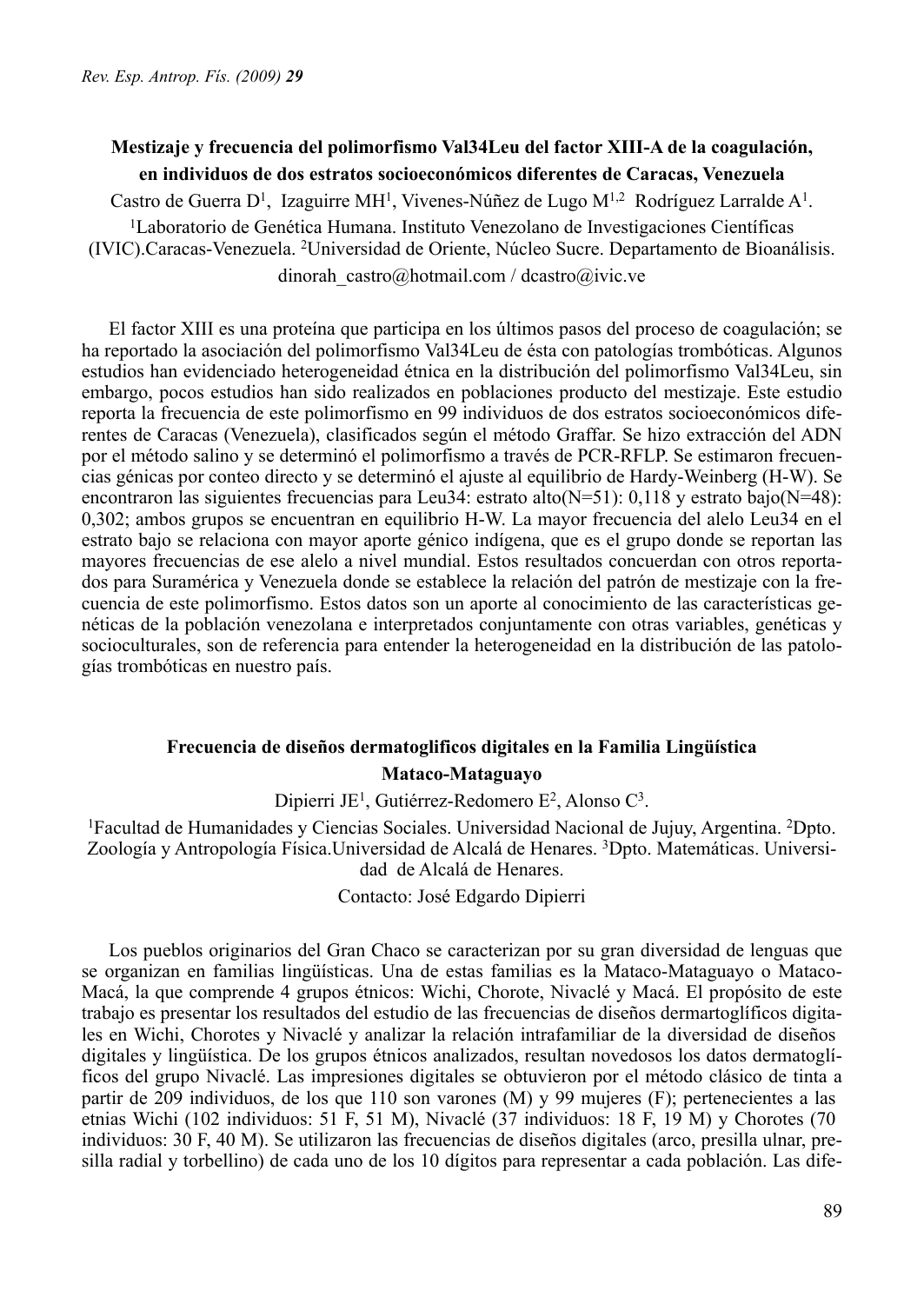rencias intergrupales de las frecuencias de patrones digitales se establecieron mediante pruebas de ANOVA y Análisis de Correspondencia. El grupo étnico de los Wichi, presenta una frecuencia significativamente más elevada de torbellinos que los grupos Nivaclé y Chorote, los cuales mostraron frecuencias más elevadas de presillas ulnares y arcos. Pese a que se observa cierta diversidad en la frecuencia de patrones digitales entre grupos, los indicios que proporcionan los estudios lingüísticos comparados, y de dermatoglifos, no permiten responder, por el momento, a la cuestión última de la afinidad biológica entre las tribus de la Familia Mataco-Mataguayo porque, en las relaciones lingüísticas, no siempre resulta fácil distinguir entre parentesco que revela afinidad, del mero contacto lingüístico, que no permite establecer relaciones filéticas claras.

# **Patrones de distribución del STR F13B en poblaciones del África subsahariana**

Ferreiro A, Beiroa D, Rodriguez-Perezm JA, Regueiro M, Caeiro B. Área de Antropología Física, Facultad de Biología, Campus Sur, Universidad de Santiago de Compostela.

aida.ferreiro@gmail.com

Ubicado en la región cromosómica 1q31-q32.1, el HUMF13B constituye un STR del tipo tetrarepeat. Las bases de datos de poblaciones mundiales son relativamente exiguas para este marcador, y esto es particularmente más evidente en poblaciones del ámbito subsahariano. Con el objeto de ampliar el paisaje genético-poblacional de este marcador, se aborda el estudio de tres poblaciones africanas: Tutsi de Rwanda, Bamileke de Camerún y Sidama de Etiopía (Costa Oeste, centro y Este continental, respectivamente). El análisis de los fenotipos moleculares se llevó a cabo mediante la aplicación de estrategias de amplificación del DNA por PCR, seguidas de modalidades de separación molecular por PAGE ( T8 C5) en sistemas discontínuos (Tris-ClH-Glicina, pH 8,8), seguidas de Tinción de Plata para la visualización de las bandas e identificación fenotípica. En las tres poblaciones se encuentran cinco variantes alélicas, que sin excepción perfilan modelos bimodales de distribución de frecuencias, y cuyos valores de He son muy próximos entre sí, fluctuando tan solo entre 0.7746 y 0.7528. El análisis de los modelos mutacionales apunta claramente al SMM como el mecanismo básico en la génesis de la variabilidad alélica de este STR. La aplicación de Análisis Cladístico así como los Análisis Multivariantes, ponen de manifiesto el rendimiento informativo de este marcador en la identificación de los humanos modernos, siendo las frecuencias de los alelos HUM F13B\*6 Y HUMF13B\*9 especialmente distintivas para las poblaciones subsaharianas.

# **Aportación del ADN a la problemática de las relaciones culturales y biológicas de las poblaciones humanas**

Fontecha L\*, Izagirre N\*, Alonso S\*, Hervella M\*, Lopéz S\*, De Miguel MP, De la Rúa C\*.

\* Universidad del País Vasco (UPV/EHU), Facultad de Ciencia y Tecnología. Departamento de Genética, Antropología Física y Fisiología Animal; 48080 Bilbao, Spain. ^ Dpto. de Biotecnología. Universidad de Alicante.

Lara fontecha@ehu.es

En la maqbara de Pamplona se han recuperado 167 individuos datados del siglo VIII. La excavación arqueológica ha puesto de manifiesto la existencia de elementos culturales del mundo islá-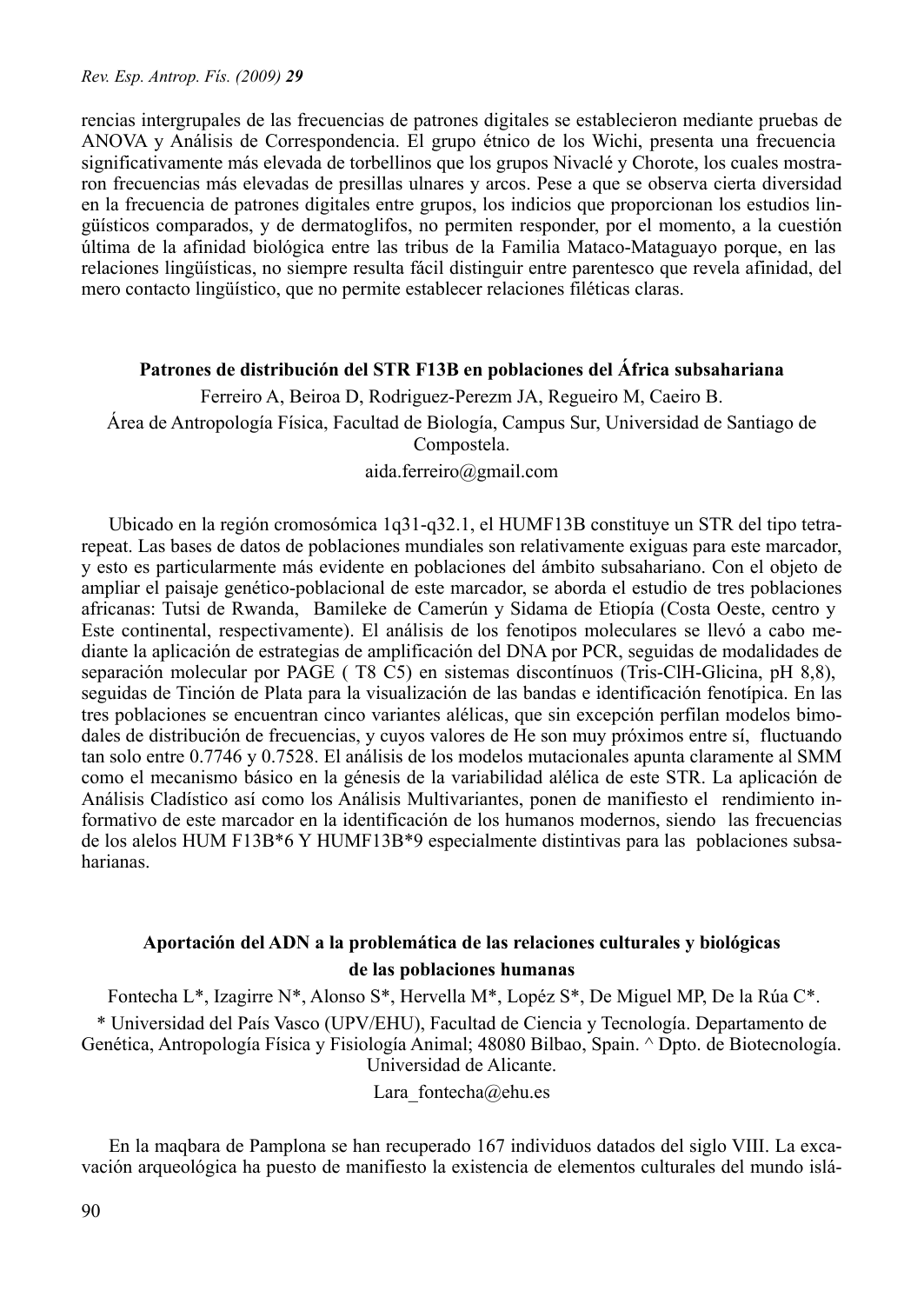mico, constituyendo por tanto una necrópolis única para evaluar las hipótesis existentes sobre la influencia norteafricana en la Península Ibérica. Los datos genéticos de las poblaciones actuales indican que aproximadamente un 10% de los haplotipos del ADNmt y del cromosoma Y existentes en la Península Ibérica tiene origen africano, concretamente de poblaciones del noroeste africano. Algunos autores atribuyen esta influencia a la ocupación islámica que se inició en al año 711 DC y que terminó con la reconquista en el año 1492, mientras que otros, proponen además una relación desde la prehistoria entre la Península Ibérica y el Noroeste de África. El estudio genético del cementerio recuperado en la Plaza del Castillo de Pamplona va a permitir valorar si la influencia cultural del mundo islámico, tiene una correspondencia a nivel biológico y en ese caso cual sería la naturaleza de esta relación biológica.

#### **Estudio de polimorfismos STR de origen autosómico en tres poblaciones del entorno mediterráneo**

Gaibar M<sup>1</sup>, Esteban E<sup>2</sup>, Moral P<sup>2</sup>, Luna F<sup>3</sup>, Harich N<sup>4</sup>, Kandil M<sup>4</sup>, Fernandez-Santander A<sup>5</sup>. 1Departamento de Ciencias. Universidad Europea de Madrid, Madrid 2Unidad de Antropología, Departamento de Biología Animal, Universidad de Barcelona, Barcelona 3Departamento de Zoología y Antropología física, Universidad Complutense de Madrid, Madrid 4Départément de Biologie, Faculté des Sciences, Université de Chouaïb-Doukkali, El Jadida, Marruecos 5Departamento de Ciencias Morfológicas, Fisiología y Biomedicina, Universidad Europea de Madrid, Madrid.

maria.gaibar@uem.es

El presente trabajo contribuye al estudio de las relaciones filogenéticas entre el Norte de África y el Sur de Europa. Se ha llevado a cabo un análisis de 15 polimorfismos de tipo STR (CSF1PO, D2S1338, D3S1358, D5S818, D7S820, D8S1179, D13S317, D16S539, D18S51, D19S433, D21S11, FGA, TH01, TPOX y vWA) en cromosomas autosómicos de tres poblaciones del entorno mediterráneo: una población española de origen andaluz (Alpujarra almeriense) y dos marroquíes (una de origen árabe de la zona centro de Marruecos y otra de origen bereber procedentes del Atlas). Los resultados obtenidos muestran frecuencias genotípicas similares en las tres poblaciones analizadas así como diversidades haplotípicas muy elevadas. Tan solo se ha observado un haplotipo compartido por las dos poblaciones marroquies objeto de estudio. Los polimorfismos que presentan los valores máximos y mínimos de heterocigosidad coinciden en las dos poblaciones marroquies ( FGA y D5S818 respectivamente). En la población de las Alpujarras correspondieron a los loci D7S820 y TPOX los valores máximo y mínimo de heterocigosidad respectivamente. Se ha llevado a cabo un estudio comparativo entre las tres poblaciones de estudio y otras poblaciones del ámbito mediterraneo. Las relaciones poblacionales se han estimado a partir del cálculo de la distancia (δµ)2 en un conjunto de 12 poblaciones del ámbito mediterráneo. Los resultados muestran dos grupos de poblaciones claramente diferenciadas, por un lado las muestras norteafricanas (marroquíes bereberes y araboparlantes) y por otro las muestras europeas, siendo la población de la Alpujarra la más diferenciada dentro de este conjunto. Cabe destacar que diferenciados de estos dos grupos, aparecen dos muestras egipcias, musulmanes y coptos. Sin embargo, cada una de ellas se agrupa en la segunda dimensión del MDS con las muestras de origen norteafricano y europeo respectivamente. Los resultados muestran una concordancia con lo esperado en función de las relaciones históricas existentes entre las poblaciones estudiadas.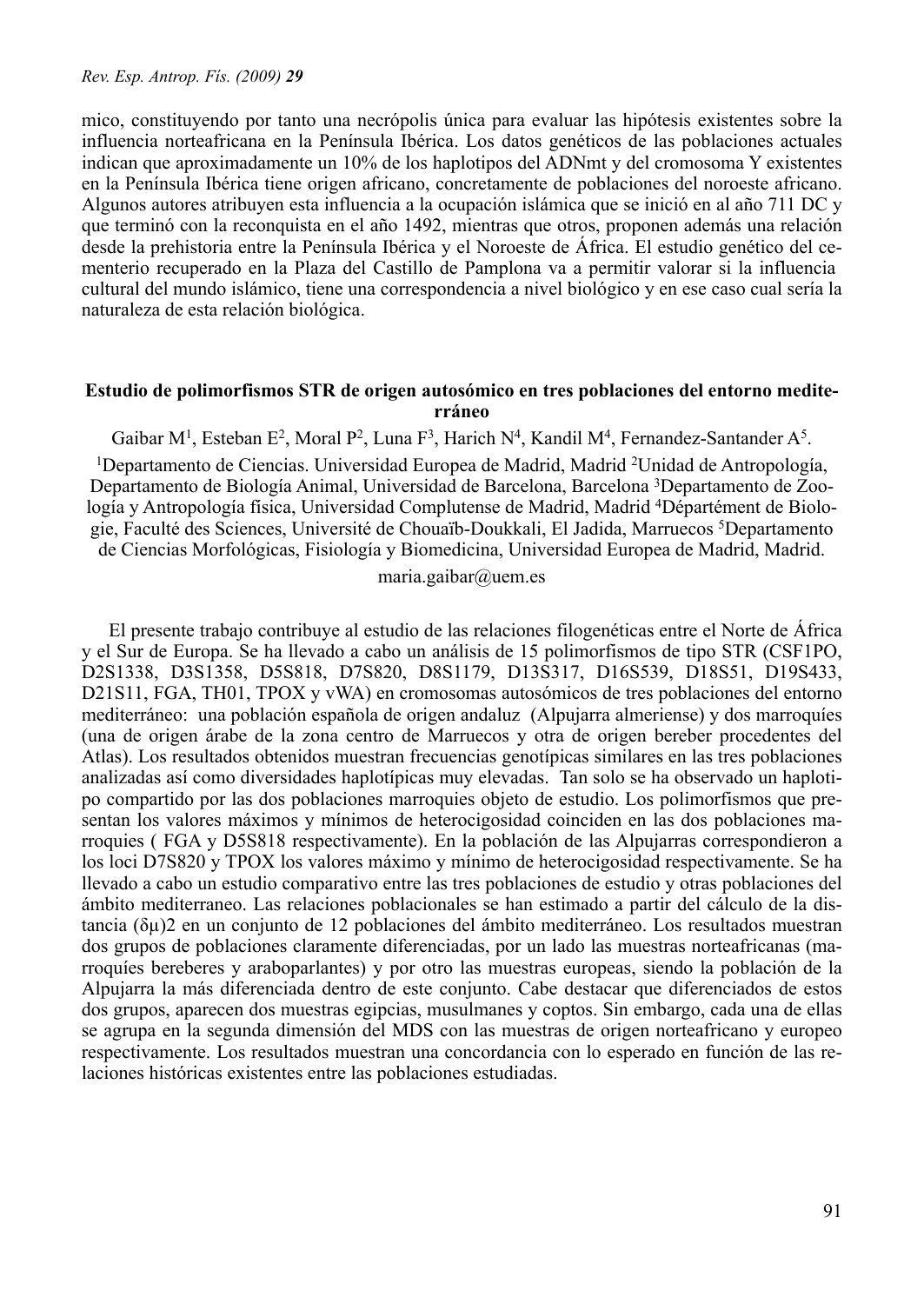### **ADN antiguo: influencia de las características de la muestra y del método de extracción empleado sobre la eficiencia de obtención de resultados**

 Gamba C, Fernández Dominguez E, Arroyo Pardo E. Universidad Complutense de Madrid. cristinagamba@med.ucm.es

El objetivo de este trabajo es evaluar la influencia de diferentes variables sobre la eficiencia de recuperación de ADN a partir de restos humanos antiguos. Para ello, se estudiaron un total de 89 muestras comprendidas entre el período neolítico cardial (8700 BP) y el visigodo (1300 BP) procedentes de 23 yacimientos distintos. Se evaluó la influencia sobre la eficiencia de obtención de resultados y sobre la presencia de moléculas inhibidoras de la PCR de variables como el tipo de muestra, la procedencia, la antigüedad o el estado de preservación. Se estudió asimismo la influencia sobre estas mismas variables de cuatro protocolos de extracción: Fenol/Cloroformo (Fernández 2005), QIAamp ADN Micro Kit (Qiagen), Yang et. al 1998 y Rohland y Hofreiter 2007. Las pruebas de inhibición se realizaron añadiendo diferentes concentraciones de los extractos antiguos a una PCR estándar y midiendo el grado de inhibición en función de la intensidad de banda. Se amplificaron dos fragmentos solapantes de 133 y 112 pb de la Región Hipervariable I (HVRI) del ADN mitocondrial (posiciones 16126-16369). La influencia de cada una de las variables estudiadas sobre la eficiencia y la inhibición se llevó a cabo mediante métodos estadísticos, empleando el programa SPSS v15.0. Los resultados obtenidos sugieren que el tipo de muestra, la procedencia, la antigüedad y el estado de preservación externo de la misma no están directamente relacionados con ninguna de las eficiencias de obtención de resultados evaluadas. De todos los factores mencionados, la procedencia parece jugar el papel más importante. Sin embargo, es el método de extracción empleado el que principalmente determina los diferentes niveles de eficiencia evaluados. El método que resultó ser más eficiente fue el de Rohland y Hofreiter 2007 que, a pesar de su menor eficiencia en la eliminación de moléculas inhibidoras, presenta una alta eficiencia de obtención de resultados fiables. En cuanto al poder inhibidor de los extractos, se pudo observar que está principalmente condicionado por el método de extracción empleado más que por las otras variables comparadas. El presente estudio demuestra, por lo tanto, que mediante el empleo de protocolos y condiciones adecuadas se puede mejorar el rendimiento de la recuperación de material genético a partir de huesos y dientes de una antigüedad similar a la de las muestras estudiadas.

### **El orígen de los Pazyryks del Altái Mongol**

González M, Simón M, Jordana X, Santos C, Aluja MP, Malgosa A. Universitat Autònoma de Barcelona. merche.gonzalez.ruiz@hotmail.com

Los Pazyryks fueron grupos nómadas de la Edad de Hierro cuyos enterramientos fueron descubiertos en las altas estepas del Altái. Aunque se conoce poco sobre el origen y evolución de la cultura Pazyryk, se ha sugerido que provienen de los Escitas del este, nombre con el que los griegos conocieron a varios de los grupos nómadas de la cultura Indo-Europea que vivieron en las estepas de Eurasia desde el siglo VII aC. El final de la cultura Pazyryk podría estar relacionada con la emergencia de la cultura Xiongnu en el este de la región (antigua tribu nómada turco-mongola y antecesores de los Hunos). Una reciente misión arqueológica llevada a cabo por un equipo de investigación internacional (español, francés y mongol) descubrió y excavó, por primera vez, enterramientos Pazyryks en el Altái Mongol. El objetivo de este trabajo es analizar genéticamente los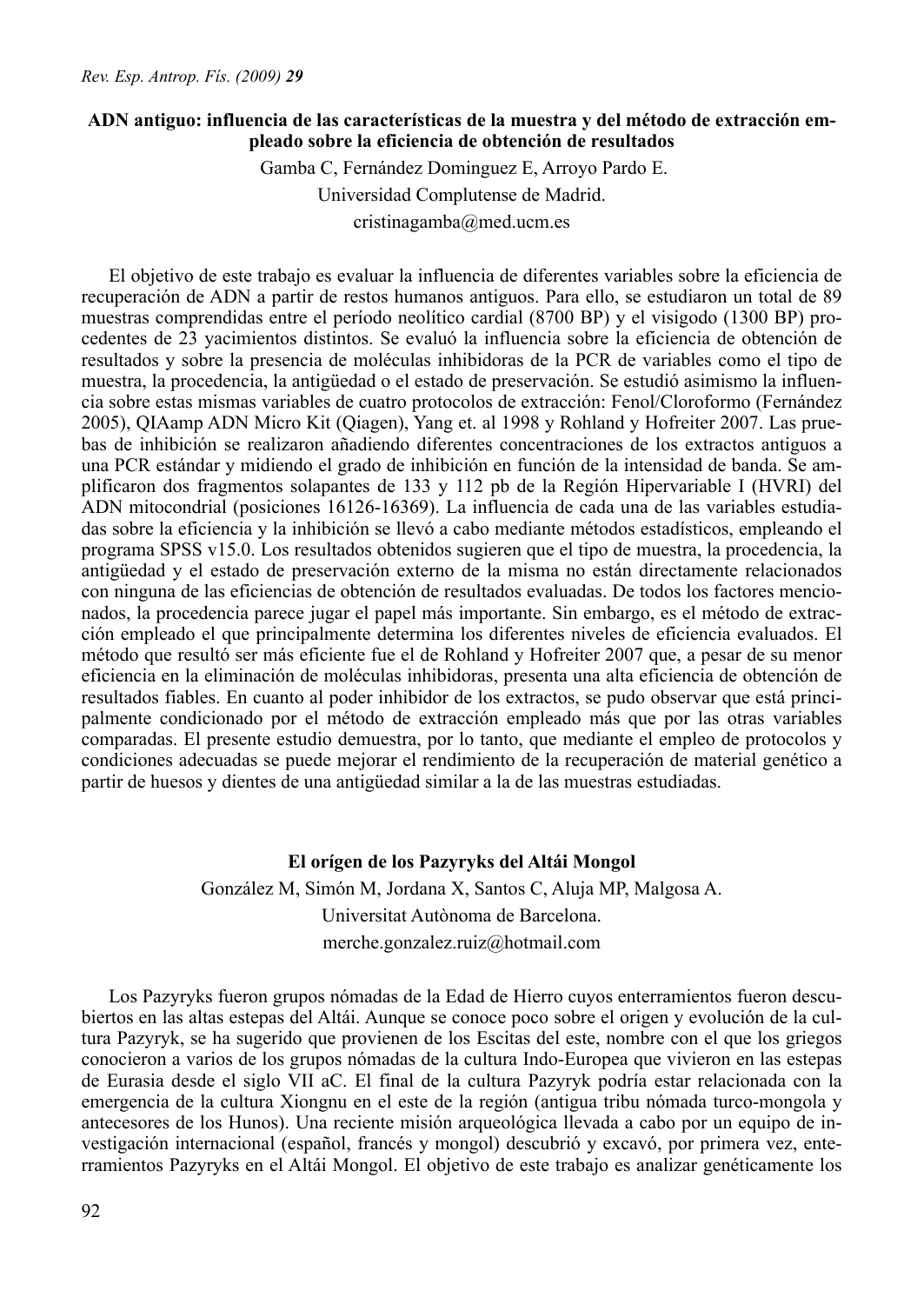restos de la Edad del Hierro encontrados por nuestro equipo, así como muestras de la Edad del Bronce pertenecientes al misma zona con el fin de aportar un mayor conocimiento sobre los orígenes y la evolución de ésta cultura. Estos datos se analizan a la luz de los resultados de la morfología craneal y dental de esa misma muestra Pazykyk, con el objetivo de determinar la eventual mezcla europea-asiática. Los resultados revelan que el DNA mitocondrial de la muestra de la Edad del Bronce pertenece exclusivamente a linajes asiáticos (D), mientras que las muestras de la cultura Pazyryk muestran tanto linajes del oeste de Europa (K, U, J, HV y T) como linajes asiáticos (A,C, D y G). En cuanto a los análisis de la morfología craneal y dental, los Pazyryk presentan tanto afinidades fenéticas con la población europoide como del este asiático. Estos resultados, genéticos y morfológicos, sugieren que una alto flujo genético entre poblaciones europeas y asiáticas de los grupos nómadas del Altái Mongol desde la Edad del Hierro.

# **La estructura genética de la población andaluza analizada desde la variación de su DNA mitocondrial (mtDNA). Inferencias sobre historia humana basadas en la filogeografía de los linajes U6\*y L\* dentro del espacio mediterráneo**

Hernández C, Ambrosio B, Dugoujon JM, Novelletto A, Rodríguez JN, De la Fuente D, Calderón R.

Departamento de Zoología y Antropología Física. Facultad de Biología. Universidad Complutense de Madrid.

rcalfer@bio.ucm.es / candelalucia@gmail.com

La diversidad genética del mtDNA ha sido analizada en una muestra de 278 individuos autóctonos de Huelva ( $N=158$ ) y Granada ( $N=120$ ) dos provincias pertenecientes a la extensa región andaluza situadas, respectivamente, en la parte suroccidental y suroriental de la Península Ibérica. La toma de las muestras se ha organizado para garantizar que sean representativas de la población autóctona. La caracterización de esas dos muestras de población consistió en la secuenciación de las dos regiones hipervariables I y II (HVI y HVII) del genoma mitocondrial junto con determinadas posiciones dentro de esa región control, para la detección específica de haplogrupos (Hgs). Los resultados de nuestro estudio han puesto de manifiesto que ambas poblaciones comparten, en general, una alta frecuencia aunque variable de haplogrupos mitocondriales euroasiáticos y, también otros, que son propios de poblaciones de origen africano como el U6\* y el L\*. Mientras que los patrones filogeográficos del U6\* revelan una notable concentración de este marcador en poblaciones norte-africanas, los linajes L\* parecen tener su centro de gravedad en el Africa sub-Sahariana. La frecuencia acumulada de esos dos linajes (U6\*+L\*) arrojaron valores muy distintivos: 14,56% en Huelva y 2,50% en Granada. Más concretamente, el Hg U6\* representa casi el 9% del total de la herencia materna en Huelva frente al 1,67% de Granada. Dentro del linaje U6\* el haplogrupo más representado entre los andaluces estudiados fue el U6a. Los estudios sobre variación genética humana basados en el conocimiento de los linajes maternos y paternos proporcionan, generalmente, una información complementaria y no necesariamente idéntica acerca de la estructura de la población. La diversidad observada dentro y entre las dos subpoblaciones andaluzas nos están indicando que Huelva es genéticamente mas diversa que Granada y ese resultado debería ser aplicado tanto para el mtDNA como para la región no recombinante del cromosoma Y (NRY). Sus geografías y sus acontecimientos protohistóricos e históricos podrían ser importantes indicadores que refuerzan los resultados obtenidos en el presente estudio, los cuales nos están conduciendo a contemplar y valorar un escenario, desconocido hasta ahora, de subestructura genética en la población andaluza.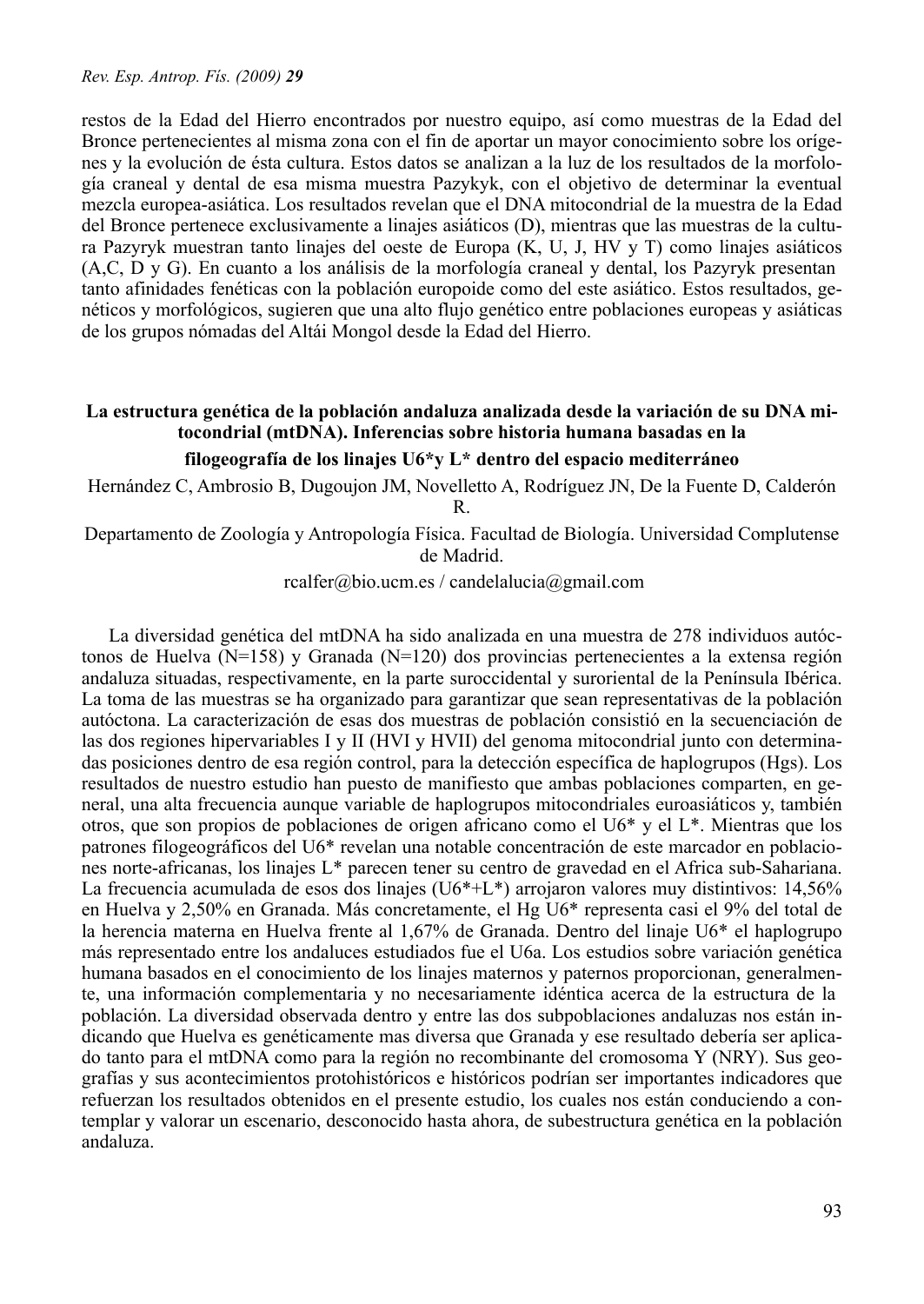## **Valoración del daño molecular en secuencias de ADN humano antiguo**

Hernáez Urbano C, Fernández Domínguez E, Gamba C, Tirado Vizcaíno M, Arroyo Pardo E.

Universidad Complutense de Madrid.

carolhernaez@hotmail.com

El estudio de las modificaciones moleculares post-mortem es clave para una correcta interpretación de los resultados de ADN antiguo. Entre éstas cabe destacar las miscoding lesions, modificaciones hidrolíticas en las bases nitrogenadas que pueden conllevar una mala interpretación de las mutaciones endógenas de la muestra. En el presente estudio se evaluó la incidencia de los diferentes tipos de miscoding lesions en 713 secuencias de clones de 29 individuos de 5 yacimientos de Próximo Oriente y de la Península Ibérica de entre 5000 y 10000 años de antigüedad. Se llevó a cabo un análisis estadístico con el fin de relacionar los diferentes patrones de daño molecular con otras variables relativas al tipo de tejido, color, integridad, antigüedad y procedencia de las muetras. Dichos análisis, en su conjunto, muestran que el número de transiciones es superior al de transversiones independientemente de la variable analizada. Dentro de las transiciones, las de Tipo II (C>T/G>A) son las más abundantes en la mayoría de las muestras estudiadas, siendo las sustituciones C>T el tipo de daño predominante (aproximadamente 50%). Este tipo de patrón ha sido observado por otros autores en numerosos estudios. Sin embargo, las muestras neolíticas PPNB procedentes de Próximo Oriente parecen presentar un patrón de daño molecular diferente al descrito, con una predominancia de Transiciones de Tipo I (T>C/A>G) y un exceso de mutaciones T>C. Este tipo de daño se origina principalmente por desaminación de A a Hipoxantina, y algunos autores consideran que corresponde íntegramente a errores introducidos por la Taq polimerasa durante la PCR. Entre todas las variables analizadas, tan sólo se detectó una relación estadísticamente significativa entre los diferentes patrones de daño molecular y la antigüedad de la muestra y/o la procedencia. En conclusión el presente estudio apunta a que la antigüedad y la localización geográfica tienen un efecto sobre el tipo de daño molecular. Los resultados sugieren, además, que las transiciones de Tipo I no están asociadas sólamente a errores de la polimerasa, sino que se puede tratar también de una consecuencia del daño molecular endógeno, potenciado bajo determinadas condiciones medioambientales, como elevada temperatura y baja humedad.

### **Estudio antropológico y molecular de los restos humanos recuperados del yacimiento neolítico de Paternanbidea**

Hervella M\*, Izagirre N\*, Alonso S\*, Fontecha L\*, Lopéz S\*, Fregel RI^, CabreraVM^, De la Rúa C\*.

\* Universidad del País Vasco (UPV/EHU), Facultad de Ciencia y Tecnología. Departamento de Genética, Antropología Física y Fisiología Animal; 48080 Bilbao, Spain. ^Universidad de La Laguna, Facultad de Biología, Área de Genética; 38207 La Laguna, San Cruz de Tenerife, Spain.

montse.hervella@ehu.es

En el presente estudio nos centramos en el análisis morfológico y genético de los restos esqueléticos de 11 individuos inhumados en cuatro fosas diferentes en el yacimiento neolítico de Paternanbidea (Ibero, Pamplona). El objetivo es evaluar mediante los datos antropológicos y moleculares, las interpretaciones generadas a partir de las evidencias arqueológicas. Se ha llevado a cabo la estimacion de la edad y el sexo de los inhumados a nivel morfológico, así como el estudio de la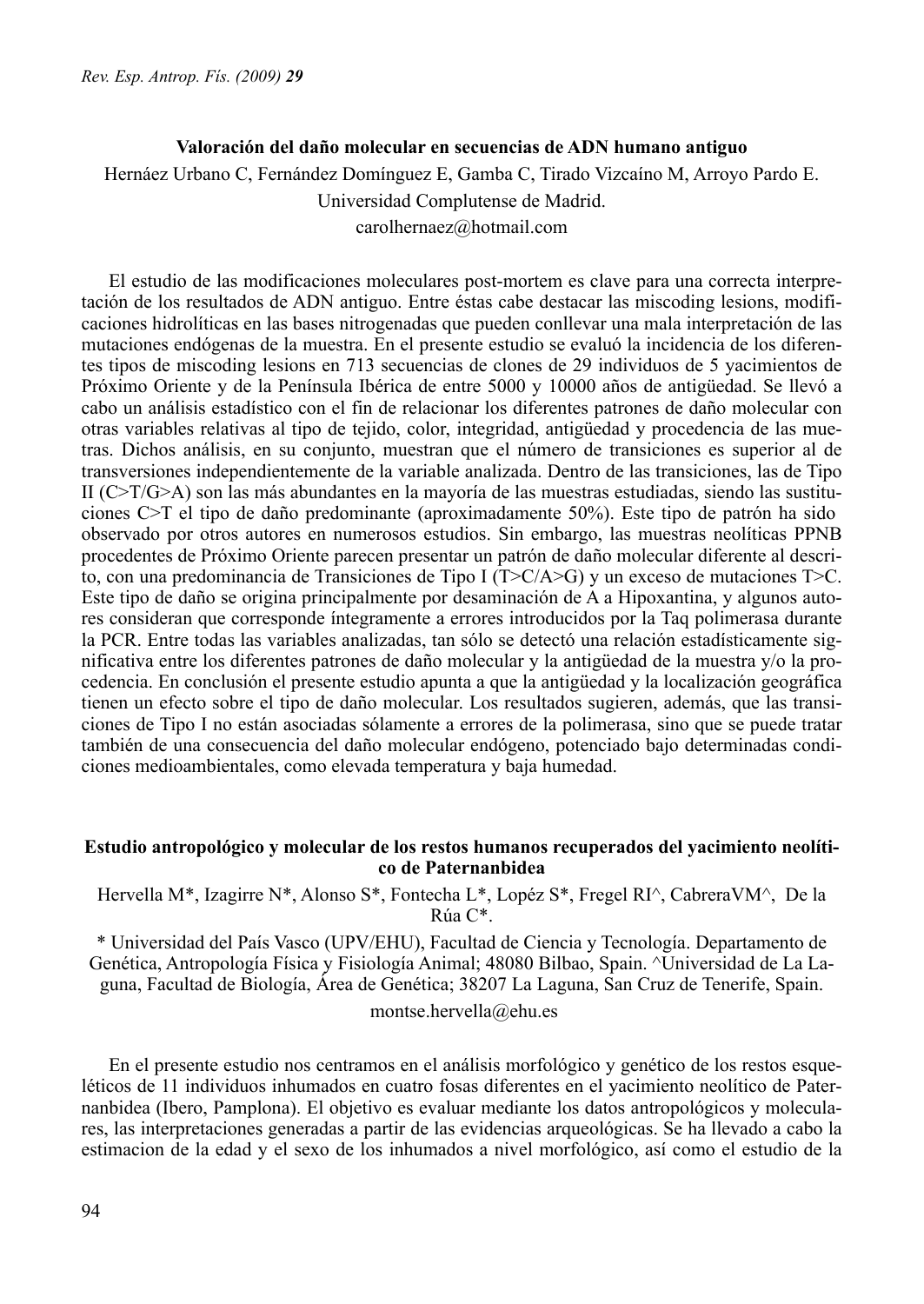variabilidad del ADN mitocondrial (ADNmt) mediante el análisis de la secuencia del segmento I de la región control y los motivos de la región codificante. Se han tenido en cuenta todas las precauciones para evitar la contaminación, realizándose los diferentes criterios de autentificación de los resultados. Los haplotipos mitocondriales no apoyan la existencia de relaciones via materna entre los inhumados en cada fosa. A pesar del pequeño tamaño de la muestra, la diversidad hallada es alta, lo que nos estaría indicando que no se trata de una población pequeña ni aislada. Este tipo de analisis indica la importancia de los estudios antropológicos para evaluar las interpretaciones tradicionales del ambito arqueológico.

#### **Heredabilidad de caracteres antropométricos en familias nucleares del Gran Bilbao**

Jelenkovic A, Poveda A, Rebato E. Universidad del País Vasco-Euskal Herriko Unibertsitatea. bcpjemoa@ehu.es

El objetivo del presente trabajo es determinar las influencias genéticas y ambientales en 19 medidas antropométricas (alturas, peso, circunferencias, pliegues y diámetros), diversos índices derivados (IMC, ICC y TER) y el somatotipo antropométrico de Heath & Carter (1990), en familias nucleares residentes en el Gran Bilbao. La muestra fue tomada mediante metodología transversal entre los años 2006-2008 y está compuesta por 791 varones y 911 mujeres, con edades comprendidas entre los 2 y 61 años. Con el fin de dividir la varianza fenotípica en los componentes genético aditivo y ambiental se ha llevado a cabo un análisis univariado de descomposición de la varianza empleando el programa SOLAR. Los resultados obtenidos muestran heredabilidades que varían entre 0,36 y 0,75 para las medidas simples, observándose valores más altos para los rasgos de linealidad y anchuras de las extremidades, seguido de las anchuras del tronco, las circunferencias y los pliegues de grasa. Las variables derivadas han mostrado una menor importancia del componente aditivo con una heredabilidad moderada que se sitúa en el rango de 0,36 a 0,57. Respecto a los índices antropométricos, el IMC es el que se encuentra más determinado por factores genéticos. De las tres componentes del somatotipo, la mesomorfia es la que presentó un mayor valor de heredabilidad, seguida de la ectomorfia y la endormofia. A la vista de los resultados obtenidos se concluye que los factores genéticos tienen un mayor efecto en la determinación de la variación interindividual de las medidas con substrato óseo, seguido de los rasgos que incluyen parte ósea, muscular y adiposa, mientras que los que sólo incluyen tejido graso son los menos influenciadas por dichos factores. Si se consideran los índices antropométricos, se observa una mayor influencia de los factores genéticos en la corpulencia que en la distribución de la grasa. En el caso del somatotipo antropométrico, y al igual que en los rasgos simples, la menor heredabilidad se observó para le endomorfia, siendo ésta la componente más relacionada con el compartimento graso del cuerpo.

### **Variación en número de copias (CNVs) en exones de genes relacionados con la pigmentación**

López S, Izagirre N, De la Rúa C, Alonso S.

Dpto. Genética, Antropología Física y Fisiología Animal. Facultad de Ciencia y Tecnología. UPV/ EHU.

slopez@ikasle.ehu.es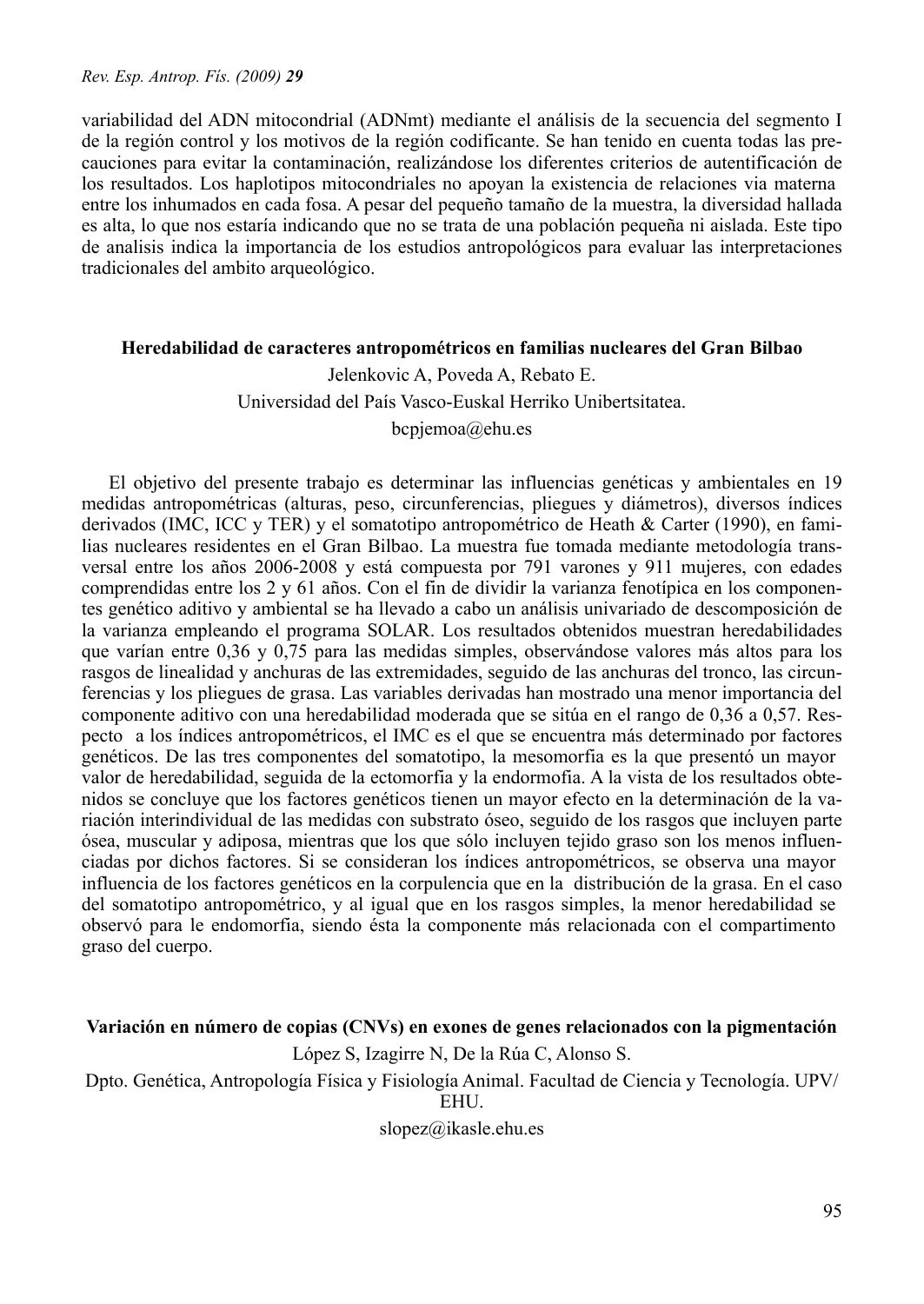La variación en el número de copias (CNV) que un gen o fragmento génico presenta en diferentes individuos, constituye una capa adicional de variabilidad de nuestro genoma, denominada estructural. Es posible que dichos cambios estructurales constituyan la base genética de las diferencias fenotípicas naturales existentes entre los individuos, como en la pigmentación de la piel. El objetivo de este estudio es analizar la variabilidad genética estructural (CNVs) en cada uno de los exones de un conjunto de genes relacionados con la pigmentación (TYR, TYRP1, DCT, MC1R, SLC24A5) en un conjunto de individuos de diferente pigmentación corporal, con el objetivo de identificar CNVs asociados a este rasgo fenotípico, y, por otro lado, llevar a cabo un análisis de asociación caso-control, comparando DNA de células sanas con muestras de melanomas. Para la detección de las variaciones en número de copias se ha empleado la técnica MAPH y se ha verificado mediante qPCR a tiempo real. Se han identificado CNVs en los exones 1 y 2 de TYR correspondientes a una ganancia en el número de copias entre individuos de origen europeo, y en el exón 8 de DCT, también correspondiente a una ganancia en individuos de origen africano. No obstante, no se ha visto una asociación entre la presencia de estas variantes y la incidencia de melanoma. La presencia de estas variaciones en exones de genes relacionados con la pigmentación en determinados grupos poblacionales podría ser el resultado de adaptaciones evolutivas de manera independiente en dichas poblaciones.

#### **Aplicación de la función discriminante de Iscan al diagnóstico sexual de la tibia**

 Martínez Flórez J, Martínez Díez A. Museo de La Rioja. Antropología. antropos35@yahoo.es

Aplicamos la función discrimante de Iscan y Miller-Sheivitz a un conjunto de cincuenta y ocho tibias procedentes de la excavación arqueológica del sepulcro de Martín Ortiz de Martiartu y Mayora de Zamudio, en la anteiglesia de Santa María de Erandio (Erandio, Bilbao). Establecemos un pre-diagnóstico sexual basandonos en las características métricas del Diámetro transverso de la epífisis proximal, del perímetro diafisario subnutricio y del diámetro transverso de la epífisis distal y sobre este conjunto aplicamos la ecuación discriminante estudiada para poblaciones anglosajonas blancas. Utilizando el prediagnóstico citado encontramos una población claramente masculina (tres patrones métricos masculinos) de 11 tibias (18.9 %) que presentan un valor de la función discriminante clasificada como masculina en un 90.9 % de los casos. Encontramos un conjunto claramente femenino de 18 tibias (31.03 %) que presentan un valor de la función discriminante clasificada como femenina en un cien por cien de los casos. La relación existente entre el diámetro transverso de la epífisis proximal y la función discriminante nos presenta los siguientes datos: para una población masculina de 22 ejemplares entre los que sólo se ha podido calcular en 20 tibias, valores masculinos en 14 de los casos (70 %), mientras que para una población femenina de 26 tibias diagnósticadas según este primer carácter la función discriminante ha podido calcularse en un total de 22 tibias y ha sido clasificada como femenina en 21 de los casos (95.4 %). La relación entre el perímetro diafisario subnutricio y la ecuación propuesta ha proporcionado los siguientes resultados: valores masculinos respecto a este carácter en 21 de los casos, siendo posible calcular la función en 16 de los mismos, obteniendo valores de masculinidad en 12 de los mismos (75 %); mientras que obteniendo valores femeninos para este carácter en 31 de los casos y siendo posible calcular la ecuación discriminante en 22 casos hemos obtenido valores de dicha función clasificados como negativos en 21 casos (95.4 %). De acuerdo con estos datos podemos confirmar que el perfil de seguridad resulta adecuado para la discriminación sexual si utilizamos los tres patrones métricos citados, para ambos sexos. También encontramos adecuado el perfil de seguridad si utili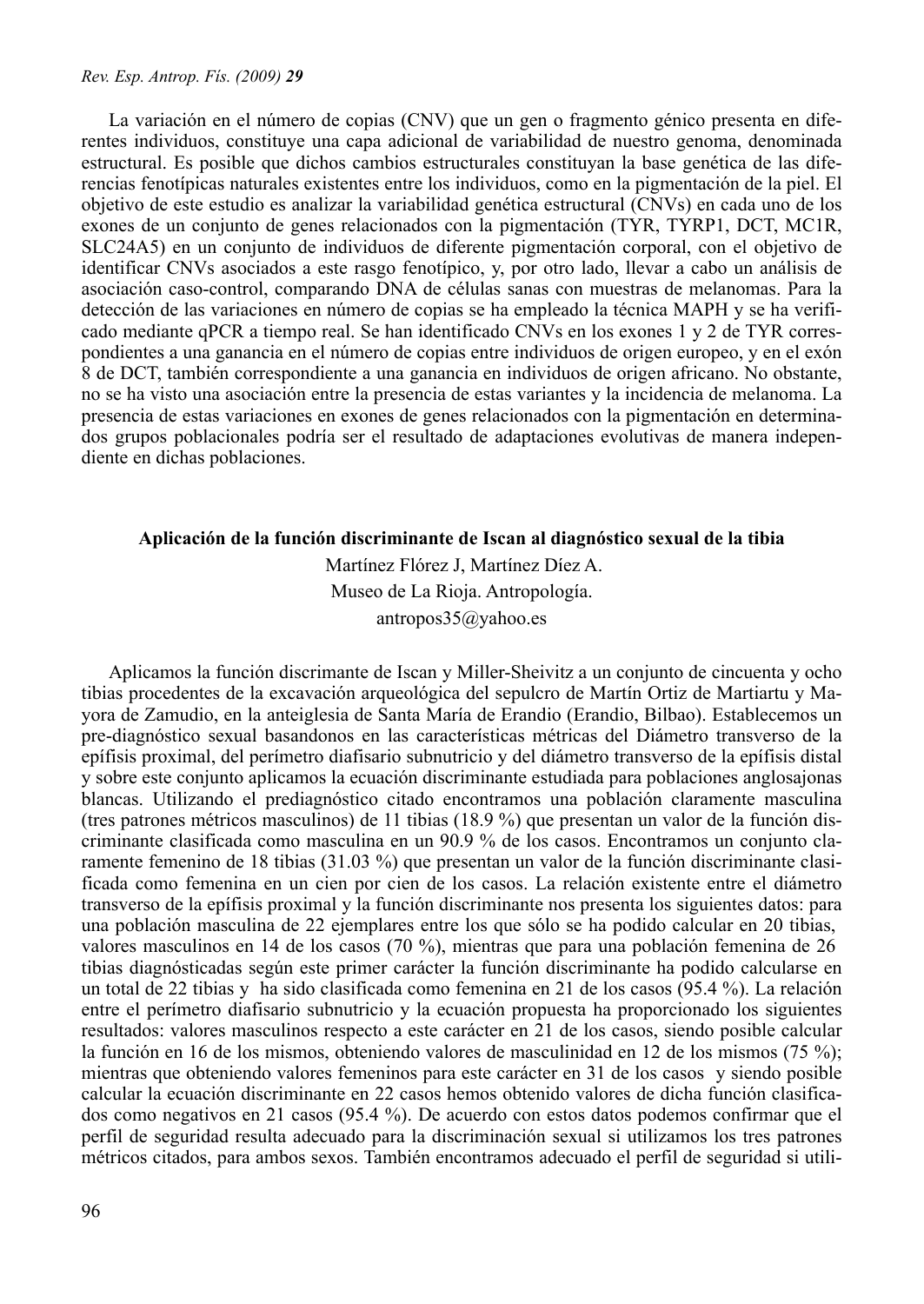zamos el primer carácter métrico, o el segundo, en el caso de la serie femenino, siendo más baja la seguridad en el caso masculino.

#### **La aplicación de los Y-STRs a la investigación de linajes familiares**

 Mesa MS1, López-Parra AM2, Rey D1, Baeza C2, Alfaro E3, Castilla F4, Marrodán MD1, Tirado M2, Iturbe P1,5, Gamba C2, Fernández E2, Dipierri JE3, Arroyo-Pardo E2.

1Dpto de Zoología y Antropología Física. Facultad de Biología. UCM. Madrid (España). 2Dpto de Toxicología y Legislación Sanitaria. Facultad de Medicina.UCM. Madrid (España). 3Unidad de Investigación Antropología Biológica. Univ. Nacional de Jujuy. Jujuy (Argentina). 4Hispagen. P.O. Box 116024, 28080-Madrid (España) <sup>5</sup>Laboratorio de Genética. Universidad Autónoma de Guerrero (México).

mesa@bio.ucm.es

En las sociedades que establecen un sistema patrilineal de apellidos cabe esperar la aparición de una concordancia entre haplotipos del cromosoma Y de la región no recombinante y la presencia de un determinado apellido. No obstante, esto sucederá sólo si se cumplen una serie de condiciones en la transmisión de esos apellidos. Objetivos: Establecer la relación entre la posesión del apellido "Castilla" y haplotipos del cromosoma Y en varones procedentes de Argentina con la finalidad de identificar linajes familiares que caractericen a los portadores varones de este apellido. Además, se ha recogido información acerca del origen geográfico de cada participante, hasta sus abuelos, y se ha comprobado que en la mayor parte de los casos el origen es español. Con estos resultados, se ha reunido la muestra argentina con otra de varones Castillas nacidos en Eapaña , y se ha llevado a cabo un estudio global del apellido "Castilla". En total la muestra analizada es de 97 varones (30 de Argentina y 67 de España).Resultados y discusión: Se ha encontrado un total de 56 haplotipos distintos de los cuales 17 se encuentran presentes en más de un individuo. Se ha comprobado la existencia de una concordancia básica entre los haplotipos argentinos y españoles, ambas series comparten numerosos haplotipos. Como era de esperar, se pone de manifiesto a partir de los datos obtenidos que no es posible indicar la existencia de un haplotipo que refiera un único antecesor común. Se ha elaborado un Network y los resultados sugieren la presencia de, al menos, tres agrupaciones que incluyen a determinados haplotipos estrechamente relacionados y representados en varios individuos. La comparación con series generales de Argentina y España han permitido conocer el grado de representatividad en estas series generales de los haplotipos más significativos encontrados en los "Castilla". De esta manera, cabe destacar que uno de los grupos definidos en el Network es relativamente abundante en las series generales, por lo que no se puede afirmar que represente un linaje ya que podría ser un efecto del azar. En cambio, hay otro grupo, muy poco representado en las series generales que, en este caso, si podría corresponder a un linaje definido para los varones "Castilla". Otro posible haplogrupo, aislado de otros por numerosos pasos, necesita de más datos para confirmar su posición dentro de los Castilla. La interpretación de los resultados se ve complementada por la información suministrada por los registros oficiales genealógicos del experto D. Fernando Castilla que ha confirmado una parte de nuestras conclusiones, identificando determinados orígenes geográficos en el ámbito de Castilla-León y Andalucía.

#### **Análisis de la contribución genética en el tamaño y la forma corporal en familias nucleares belgas**

Poveda A, Jelenkovic A, Susanne Ch, Rebato E.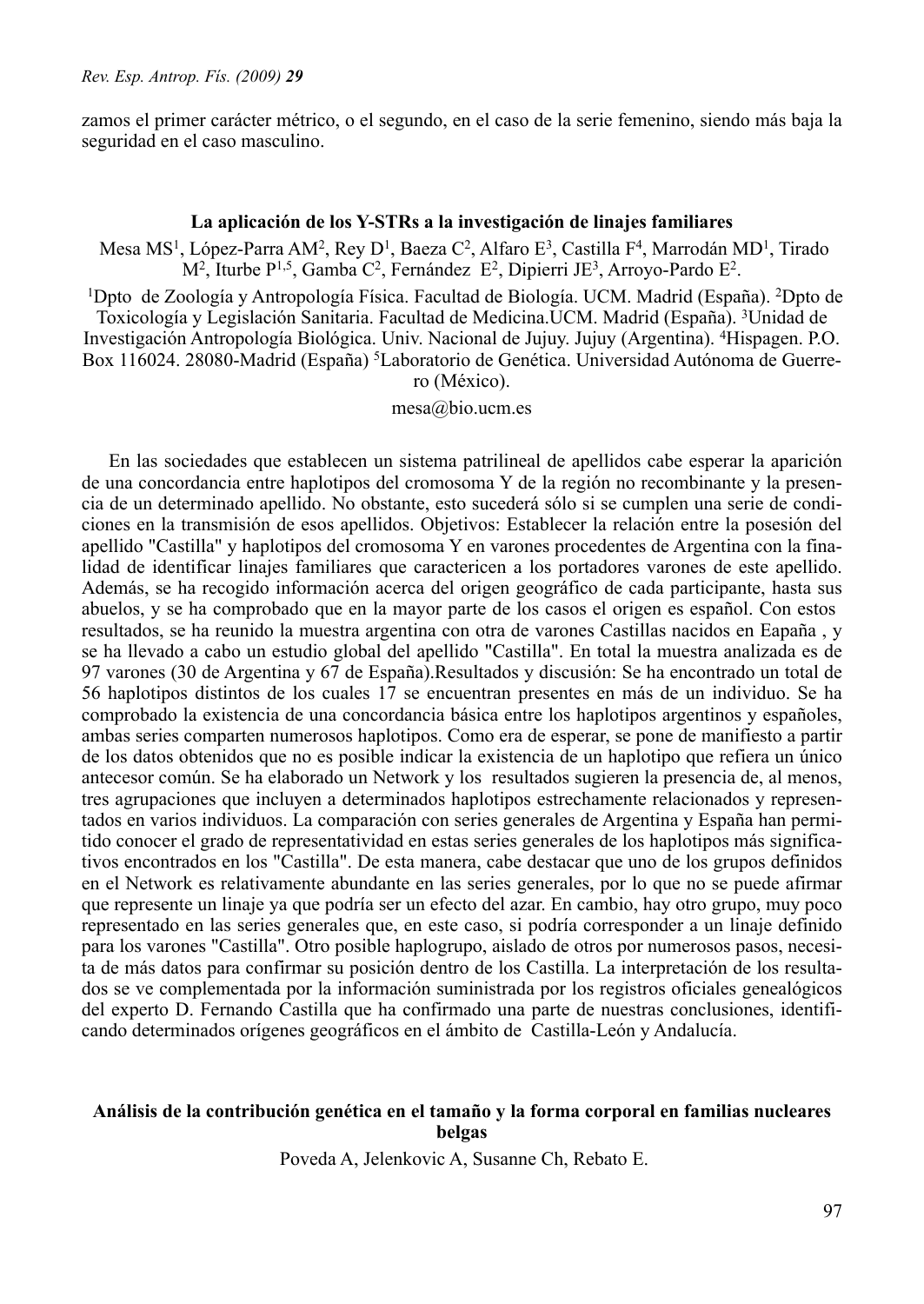# Universidad del País Vasco-Euskal Herriko Unibertsitatea. alaitz.poveda@ehu.es

El presente trabajo tiene como objetivo determinar la contribución de los factores genéticos en rasgos que caracterizan el tamaño y la forma corporal. La muestra esta compuesta por 119 familias nucleares de origen belga, que incluyen 231 hombres y 229 mujeres, con edades comprendidas entre los 17 y 72 años. Se realizó un análisis factorial con rotación varimax a partir de 13 medidas antropométricas (circunferencias y longitudes corporales) y se obtuvieron dos factores que resumen la variación de esos rasgos (FL y FC; factor longitudinal y factor de circunferencias, respectivamente). El análisis univariado de descomposición de la varianza muestra que tanto las variables simples como los dos factores están significativamente influenciados por factores genéticos aditivos, con heredabilidades comprendidas entre el 55% y el 88%. Asimismo, se observan valores superiores para las medidas longitudinales que para las circunferencias. Las covariables, tales como el sexo, la edad y sus interacciones explicaron entre un 11% y un 67% de la varianza fenotípica. Este estudio también examina las covariaciones entre los rasgos simples (longitudes frente a la estatura y circunferencias frente al peso y el BMI) así como entre los dos factores, habiéndose obtenido correlaciones genéticas significativas entre todos los rasgos estudiados, excepto para la longitud del dedo medio frente a la estatura. El análisis bivariado también revela diferencias en la magnitud de las correlaciones en función del tipo de medida (longitudes y circunferencias). A partir de los resultados obtenidos se puede concluir que el tamaño y la forma corporal están fuertemente influenciados por factores genéticos aditivos y que la pleiotropia ejerce un papel importante en su determinación.

## **Screening de las heteroplasmias del ADNmt mediante primers que evitan la coamplificacion de NUMTs: Resultados preliminares**

Ramos A, Santos C, Álvarez L, Nogués RM, Aluja MP.

Unitat Antropologia Biològica; Departament de Biologia Animal, Biologia Vegetal y Ecologia (BABVE); Universitat Autònoma de Barcelona.

Amanda.RamosR@campus.uab.cat

El ADN mitocondrial (ADNmt) se ha considerado una herramienta útil en cuanto a estudios de genética de poblaciones, filogeográficos y filogenéticos se refiere. Hasta el momento existen pocos estudios, enfocados a la determinación de los niveles de heteroplasmia, a nivel poblacional y evolutivo, en el que se utilicen secuencias completas de ADNmt. Hemos desarrollado un set de nueve pares de primers diseñados específicamente para evitar la coamplificación con secuencias del ADN nuclear (ADNn) de origen mitocondrial (NUMTs) que permiten la correcta interpretación de la heteroplasmia mitocondrial. Presentamos los resultados preliminares del screening de las heteroplasmias del ADNmt en una muestra de 102 individuos representativas de ambos sexos y de los distintos haplogrupos/subhaplogrupos de una población previamente caracterizada del noroeste de la Península Ibérica (Zamora). Se ha secuenciado el primer segmento del ADNmt que se encuentra entre las posiciones 14898 y 151. Se han podido detectar heteroplasmias de longitud en la zona de poli(C) de la región hipervariable I (HVRI) así como heteroplasmias puntuales. Los primeros resultados, han evidenciado una frecuencia de 3,9% y 9,8% de heteroplasmias puntuales y de longitud respectivamente que, comparados con estudios realizados para la región control del ADNmt, son ligeramente superiores a los obtenidos en una población del sur de la Península, aun así son coincidentes con los obtenidos para la población caucasoide general.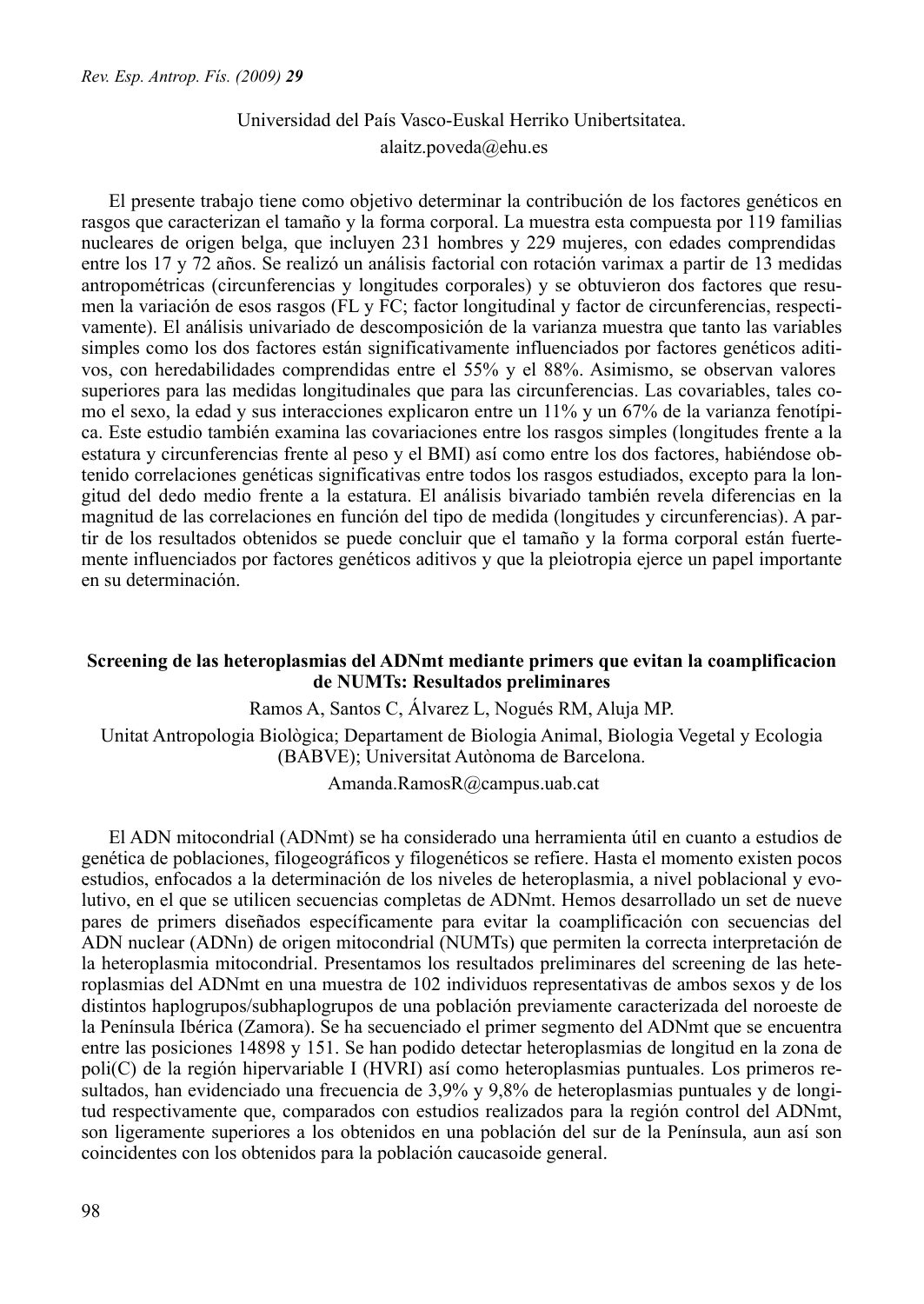# **Origenes y relaciones genéticas HLA de los Uros: habitantes de islas-flotantes en el lago Titikaka (Bolivia/Perú)**

Reguera R<sup>1</sup>, Gomez-Prieto P<sup>1</sup>, Parga-Lozano C<sup>1</sup>, Abd-El-Fatah S<sup>2</sup>, Monleon L<sup>2</sup>, Arnaiz-Villena A<sup>1</sup>

1Dept. Inmunología, Universidad Complutense, Centro de Transfusión de la Comunidad de Madrid, Madrid, España. 2Dept. Hematología, Centro de Transfusión de la Comunidad de Madrid, Madrid, España.

#### aarnaiz@med.ucm.es

Los Uros viven en islas flotantes (de juncos o "totora") en el Lago Titikaka, que hace frontera entre Bolivia y Perú y se cree que fueron los primeros habitantes del altiplano Andino en esa zona. En este trabajo, se han identificado alelos de los genes HLA-A, -B, -C, -DRB1 y –DQB1 mediante tipaje de alta resolución de ADN. Se han estimado los haplotipos extendidos y los resultados se han comparado con poblaciones de todo el mundo (unos 12.450 cromosomas) mediante dendrogramas Neighbour-Joining y análisis de correspondencia. Los Uros son genéticamente más próximos a los Aymaras Sudamericanos, los Tarahumaras y los Indios Terena (de Bolivia, México y Brasil, respectivamente) que a otras poblaciones Amerindias geográficamente más cercanas. Se ha observado también que: 1) todos los Amerindios representan un grupo separado del resto de las poblaciones del mundo (incluidos Na-Dene, Eskimos y Siberianos), 2) se confirma que los grupos de Amerindios genéticamente relacionados pueden estar geográficamente distantes, 3) lenguas y genes no se correlacionan y esto es particularmente llamativo en los grupos étnicos en Amerindios. Nuestros resultados son compatibles con la hipótesis de que los Uros sea una de las primeras poblaciones del Altiplano Andino, que llegó procedente de la selva Amazónica en la época de deshielo e inundación que siguió a la última glaciación, hace 10-13.000 años.

### **Datos preliminares de la expansión Neolítica en la Península Ibérica reflejada por haplogrupos de alta resolución del cromosoma Y humano**

 Rodríguez-Pérez JA, Ferreiro A, Beiroa D, Regueiro M, Caeiro B. Área de Antropología Física, Facultad de Biología, Campus Sur, Santiago de Compostela. juant.rodri@yahoo.es

La ausencia de recombinación y el modelo de transmisión holándrica del cromosoma Y humano (region NRY) determinan que las mutaciones aleatorias de evento único, se originen de manera acumulativa, originando haplogrupos que permiten tanto la caracterización genética, como la reconstrucción de la historia evolutiva de las poblaciones humanas actuales. En este estudio se aborda en una aproximación inicial el análisis de marcadores traza de la expansión neolítica en diversas poblaciones de la Península Ibérica procedentes del Norte, Centro, Sur y Levante peninsular. Los individuos de la muestra satisfacen la condición de autoctonía al menos dos generaciones precedentes, descartándose del estudio aquellos individuos que no presentaban los cuatro abuelos procedentes de la región correspondiente. Tras la obtención de una muestra de sangre períférica, se procedió a la extracción del DNA, y a partir de este, se analizaron los subclados derivados del haplogrupo J (definido por la mutación M267), así como el subhaplogrupo E1b1b1a2 (definido por la mutación V13), derivado del haplogrupo E. Los resultados iniciales apuntan que el Neolítico ha contribuído cuantitativamente con un porcentaje minoritario a la composición genética de las ac-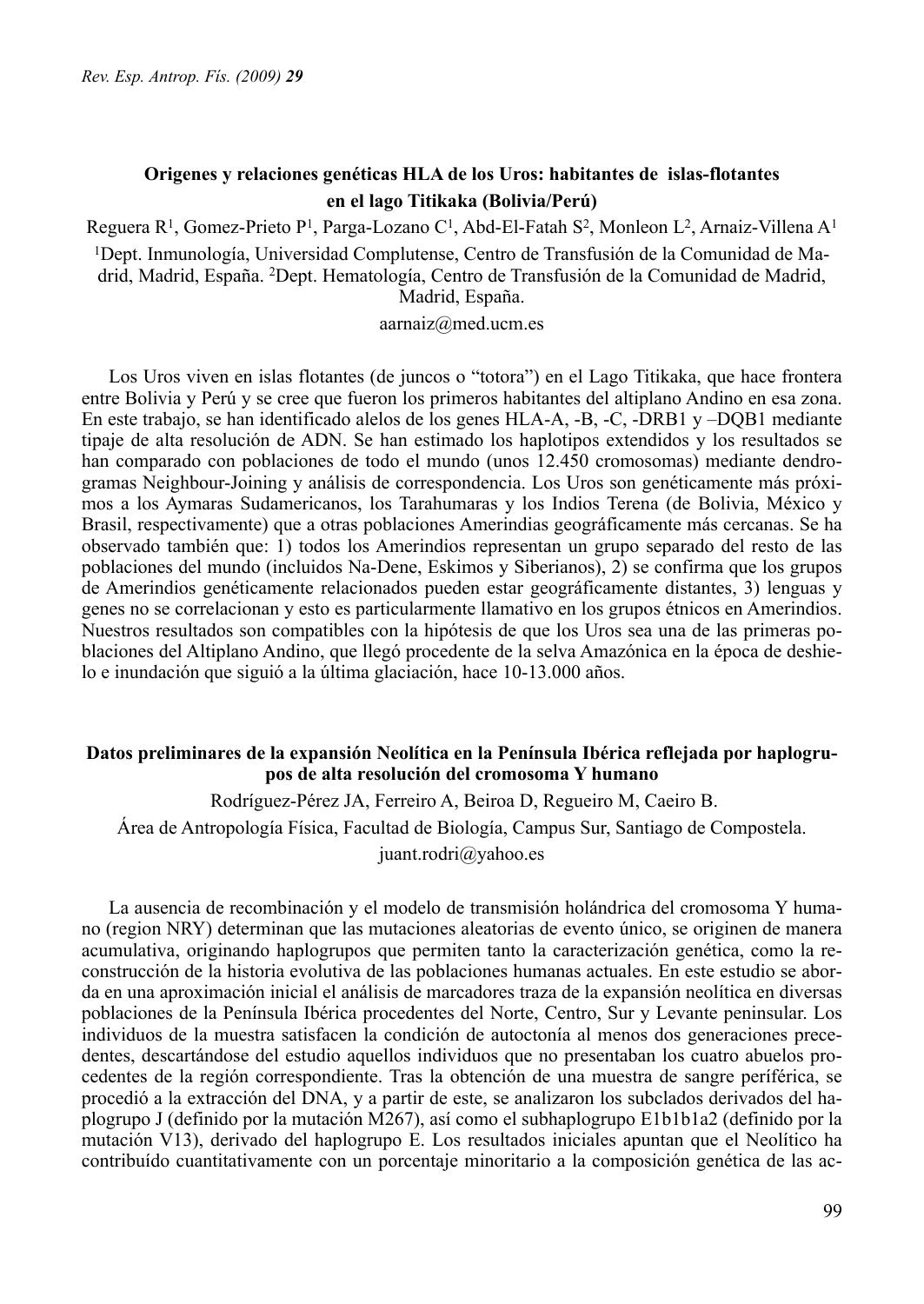tuales poblaciones de la Península Ibérica. No obstante, el análisis de los datos apunta no tanto a una exclusiva difusión cultural dado que se perfilan claramente modelos de difusión démica, establecidos a partir de los patrones de distribución de los haplogrupos propiamente neolíticos.

## **Evolución de la dieta en poblaciones Mesolíticas y Neolíticas del sur del País Valenciano. Estudio mediante análisis de isótopos estables de C y N**

Salazar García DC.

Max-Planck Institute for Evolutionary Anthropology / Universitat de València.

domingo\_carlos@eva.mpg.de

La reconstrucción de la dieta en momentos prehistóricos es siempre una tarea compleja, especialmente cuando se trata de momentos de cambio como lo es la transición entre el Mesolítico y el Neolítico. Sin dejar de lado el uso de evidencias indirectas para su reconstrucción cualitativa, actualmente el peso del estudio de la dieta en la Prehistoria recae en técnicas biogeoquímicas como lo es el análisis de isótopos estables de carbono y nitrógeno. La combinación del análisis de estos dos tipos de isótopos estables en esta técnica permite valorar a nivel proteico el peso relativo en la dieta de los alimentos de origen marino o terrestre, y de las plantas C3 o C4, así como el nivel que ocupa un organismo en la cadena trófica. En este estudio se obtienen e interpretan los valores δ13C y δ15N de restos óseos humanos y animales de varios yacimientos del sur del País Valenciano. Los restos analizados son de contextos Epipaleolítico/Mesolítico (Penya del Comptador-Alcoi, Alicante), Neolítico antiguo (Cova de l'Or-Beniarrés, Alicante), Neolítico medio (Tossal de les Basses, Alicante, Alicante) y Neolítico final (Camí Real d'Alacant-Albaida, Alicante). Los resultados arrojan luz no sólo sobre la dieta que tuvieron los últimos cazadores-recolectores y los primeros agricultores-ganaderos en el este de la Península Ibérica, sino también sobre la evolución de sus patrones durante todo el periodo Neolítico en una zona concreta del Mediterráneo occidental. Podemos decir que este estudio complementa el panorama isotópico de la dieta durante la transición Mesolítico-Neolítico en el continente europeo al versar sobre una zona geográfica de éste hasta ahora no estudiada en profundidad mediante este tipo de aproximación.

### **Aplicación del análisis path en la evaluación de rasgos de interés forense**

Salces I, Rebato E, Susanne Ch. Universidad del País Vasco / Euskal Herriko Unibertsitatea. itziar.salces@ehu.es

El análisis path es una herramienta de la genética cuantitativa, útil para estimar los factores implicados en la transmisión familiar de rasgos biométricos. Los rasgos del esplacnocráneo, y en particular las partes blandas, posibilitan la identificación en casos forenses. Se han analizado 9 rasgos faciales (anchura, altura y profundidad nasal, anchura y altura de los labios, anchura y altura de la oreja, anchura interna de los ojos, y anchura externa de los ojos) en 126 familias nucleares belgas mediante análisis path tipo beta. El índice ambiental utilizado ha sido el índice facial morfológico. El objetivo ha sido estimar los componentes de la varianza que explican la variabilidad de los rasgos estudiados, así como los diferentes parámetros implicados en la transmisión familiar. Los resultados han revelado la importante contribución de la varianza genética sobre la variabilidad de estos fenotipos, si bien el componente ambiental no es en todos ellos despreciable. Estos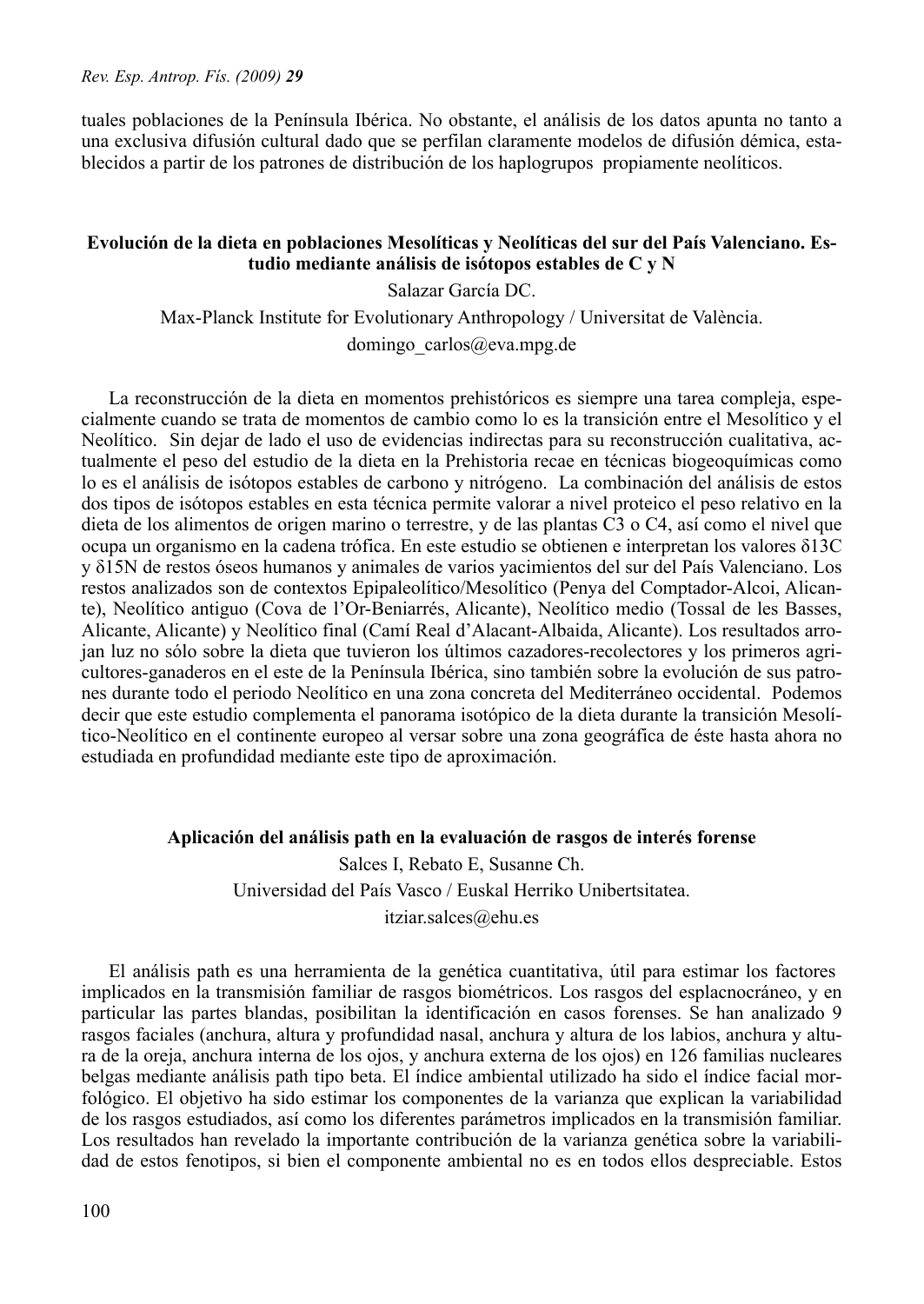resultados ponen de manifiesto el interés de los caracteres faciales en el ámbito de la identificación forense tanto a nivel individual como familiar.

### **Body Mass Index: An appropriate adiposity index for elderly persons?**

Scafoglieri A, Provyn S, Bautmans I, Van Roy P, Clarys Jan P. Vrije Universiteit Brussel, Laarbeeklaan 103, 1090 Brussels, Belgium. aldo.scafoglieri@vub.ac.be

Background The use of BMI as an indicator of body composition (BC) is based on its correlation with adiposity. Because adipose tissue (AT) replaces lean tissue with increasing age, the validity of BMI might be affected in elderly persons, especially when considering a multi-compartment BC model. Evidence for the validity of BMI as an adiposity index in elderly persons is lacking. Therefore we aimed at exploring the relationship of BMI with total body AT and other BC constituents in cadavers of elderly persons. Methods Body composition of 29 white Caucasian elderly persons (17 females and 12 males, aged 78.1  $\pm$  6.9 years) was determined by direct dissection. Correlations between BMI and BC constituents were calculated. Prediction equations using stepwise linear regression analysis with BMI as the dependent variable and all BC constituents as independent variables were developed. Results BMI was moderately related to AT and its constituents (r-values between 0.48 and  $\overline{0.70}$ , p<0.05), but much stronger (and inversely) to bone mass  $(r$ -values between -0.64 and -0.91,  $p$ <0.05). Stepwise linear regression showed that bone mass accounted for 84% and 61% of BMI variance in females and in males respectively ( $p<0.001$ ). AT and its constituents didn't significantly improve the prediction. Conclusion We conclude that BMI is not an appropriate adiposity index for elderly persons. The high proportion of unexplained variance between BMI and direct BC constituents limit its use as a whole body and as a segmental BC index. All results considered, BMI might be an index for bone mass rather than for adiposity.

# **ANTROPOLOGÍA FORENSE**

### **Funciones isquiopúbicas discriminantes del sexo en una población mediterránea de sexo conocido**

Alemán Aguilera I, Yoldi Chaure A, Botella López MC, Mastrangelo P Laboratorio de Antropología. Facultad de Medicina. Universidad de Granada. ialeman@ugr.es

OBJETIVOS: Se pretende analizar la capacidad de discriminación sexual en el ísquion y el pubis, mediante la elaboración de funciones discriminantes del sexo en una población mediterránea de sexo y edad de muerte conocidos. Para ello se han desarrollado las funciones a partir de variables métricas de dichas piezas óseas. MATERIAL Y MÉTODOS: La muestra se compone de una población de 91 individuos (49 femeninos y 42 masculinos). Se han empleado 79 variables métricas y 28 índices en cada hueso coxal. Tras comprobar la ausencia de variabilidad en cuanto a la lateralidad de muestra mediante un test T de Student (p<0.05) se han definido las funciones discriminantes con aquellas variables que, de manera individual, han mostrado un elevado dimorfismo sexual. RESULTADOS: Se han obtenido 83 funciones con una discriminación sexual superior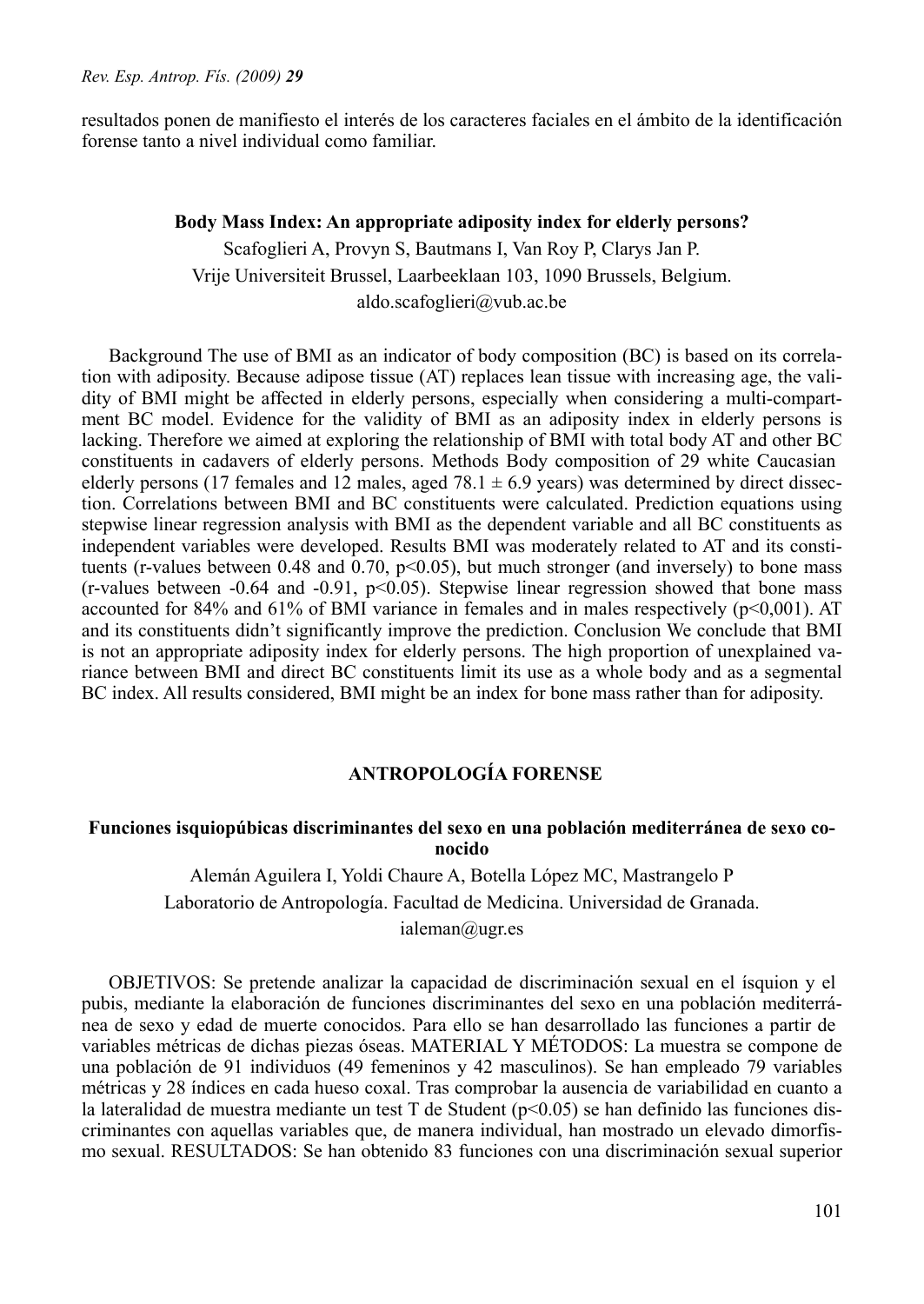al 92% desarrolladas mediante la combinación de variables exclusivamente ísquio-púbicas. Los porcentajes de discriminación sexual alcanzan el 97.37% en funciones de 2 variables, el 98.63% en funciones de 3 variables y el 100% en aquellas formadas por 6 variables. CONCLUSIONES: Los mejores resultados se han obtenido con las funciones que coordinan longitudes isquiáticas y púbicas; individualmente ha sido el ísquion el que ha mostrado un mayor dimorfismo sexual. Los diámetros acetabulares también han dado lugar a funciones de elevado porcentaje de acierto, incluso al combinarlos con las longitudes púbicas. Consideramos que el número óptimo de variables métricas de una función discriminante no debe ser superior de 3, siempre y cuando se alcance un porcentaje de acierto mayor del 92%. Las funciones desarrolladas discriminan el sexo de una manera sencilla y efectiva, de forma que se muestran como una herramienta de inestimable ayuda en la Paleoantropología y en la Antropología Forense.

# **Análisis de marcadores autosómicos mediante el Kit MiniFiler en muestras prerrománicas procedentes de diferentes yacimientos de la cultura Cogotas**

Baeza C, Gamba C, Fernández E, Tirado M, López-Parra AM, Arroyo-Pardo E

Laboratorio de Genética Forense y Genética de Poblaciones. Departamento de Toxicología y Legislación Sanitaria, Universidad Complutense de Madrid.

cbaezaricher@med.ucm.es

El AmpFℓSTR® MiniFiler™ PCR Amplification Kit de la empresa Applied Biosystems ha sido desarrollado específicamente para amplificar ADN nuclear de muestras forenses críticas o muestras arqueológicas. Según el fabricante este kit incrementa el éxito de amplificación mediante tres estrategias: aumentando de forma ostensible la sensibilidad, reduciendo el tamaño de los amplicones y superando los posibles problemas de inhibición. En el contexto de un estudio arqueológico se probó la eficacia del kit MiniFiler a la hora de aportar información genética de 14 muestras dentales pertenecientes a 14 individuos distintos, a su vez provenientes de cuatro yacimientos de la cultura Cogotas I. Las sociedades integradas en dicha cultura desarrollaron su actividad aproximadamente entre 1700 AC y 1000 AC. La extracción del material genético se realizó según el protocolo de Röhland y Hofreiter. Se amplificaron marcadores autosómicos mediante dicho kit en las muestras citadas, obteniéndose los perfiles genéticos en un secuenciador ABI 3730. Todas las etapas del análisis se llevaron a cabo siguiendo los criterios de autenticidad correspondientes a estudios de ADN antiguo. Se obtuvieron perfiles genéticos parciales de marcadores autosómicos para 8 muestras, lo que supone un 57% de éxito en el análisis, aunque es necesario resaltar que para varias de ellas solamente se produjo amplificación en muy pocos marcadores. El éxito de amplificación varió desde el 0% al 66% según el yacimiento. Se puede concluir que tanto las mejoras introducidas por el Kit Minifiler en la amplificación como otras mejoras en las técnicas de extracción desarrolladas por el equipo, han sido claves en la recuperación de perfiles parciales de STRs en las muestras estudiadas. Si bien la información que se ha podido recuperar no es completa, sí es muy valiosa desde el punto de vista forense y arqueológico, dada la extrema antigüedad de las muestras de las que ha sido extraída.

# **Análisis antropológico de los presuntos restos óseos del paisajista Carlos de Haes. Barrio Caballero PA**

Dpto. Zoología y Antropología Física. Facultad de Biología. Universidad Complutense de Madrid. pabarrio@bio.ucm.es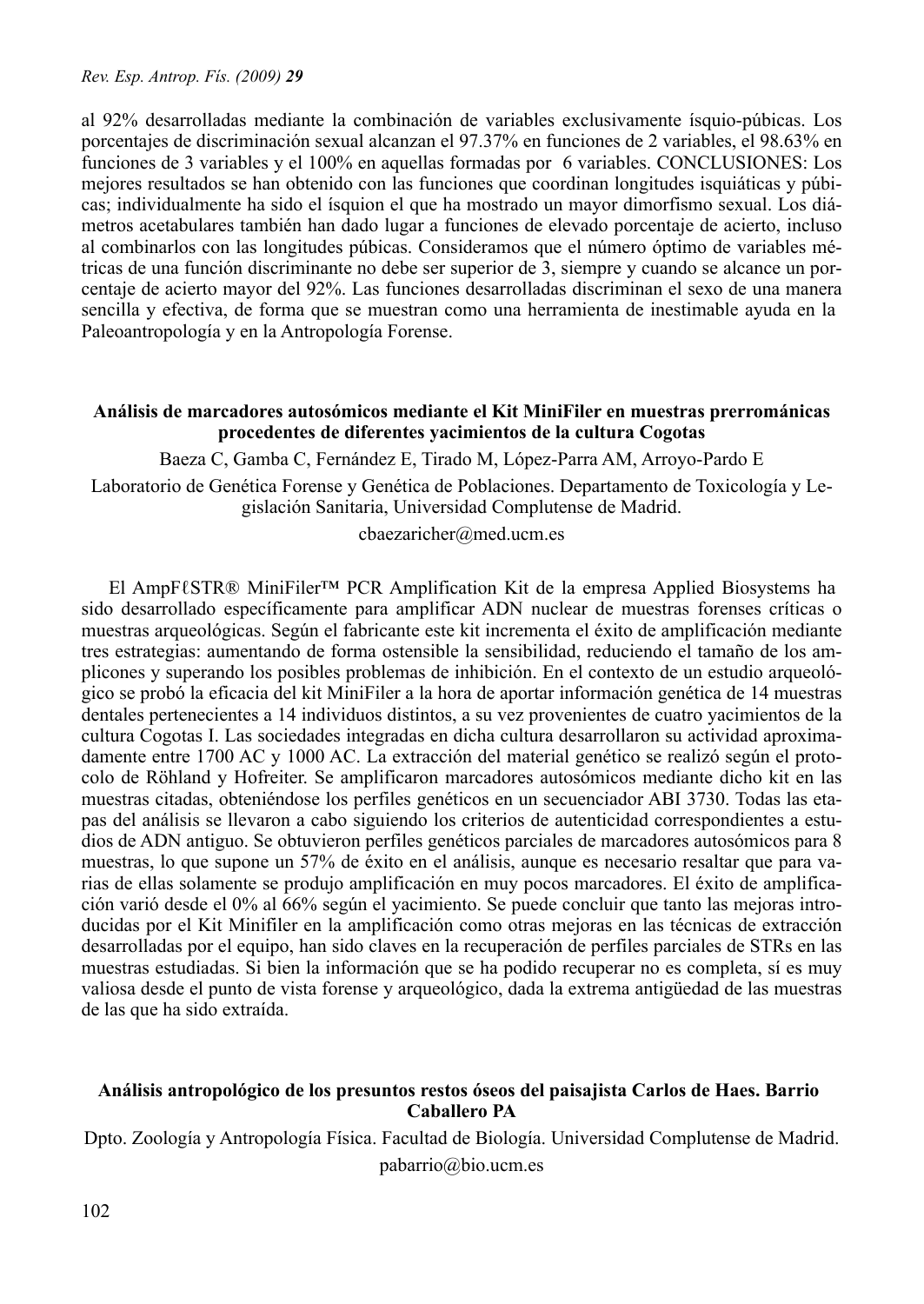OBJETIVOS: En el presente trabajo se muestra el proceso de limpieza, restauración y consolidación de los presuntos restos óseos del más importante paisajista del siglo XIX, Carlos de Haes. Fueron exhumados de la Sacramental de San Justo para ofrecerles sagrada sepultura en la Real Iglesia de San Ginés con motivo del 110 aniversario de su muerte (17 de Junio de 1898). Debido a la importancia del personaje al cual presuntamente pertenecían dichos restos, y que con su inhumación dejarían de estar accesibles a la comunidad científica, se aconsejó un detallado análisis antropológico, con el fin de recabar la mayor cantidad de información posible para subsiguiente estudios. MATERIAL Y MÉTODOS: Los restos óseos exhumados aún presentaban restos de putrílago, se encontraban en relativo buen estado de conservación, y carecían de cráneo, así como de otras estructuras anatómicas menores. Los restos conservados, fueron sometidos a un meticuloso proceso de limpieza y restauración. Confirmación de sexo, determinación de edad aparente de muerte y estima de la estatura se obtuvieron siguiendo las recomendaciones habituales del laboratorio. Otros caracteres cuantitativos, cálculo de índices y evaluación de marcadores de estrés ocupacional, se llevaron a cabo conforme a la bibliografía existente al respecto. RESULTADOS: A partir de diversos caracteres cualitativos y cuantitativos se confirmó que los restos pertenecía a un varón de edad avanzada (mayor de 60 años) con una talla de entre 176 y 183 cm, datos compatibles con la información biográfica disponible. Se evidenció una marcada asimetría a favor del húmero derecho, no así para radio y cúbito (mayor índice de robustez y de aplastamiento diafisario). Se registraron marcadores entesopáticos compatibles con una actividad manual repetitiva (pintar, sujetar paleta). Y con respecto a la extremidad inferior, se registró una severa hipertrofia de las inserciones de músculos implicados en la locomoción, todo ello compatible con las largas excursiones por el campo en busca de temas para sus cuadros, como señalan los datos biográficos existentes. DISCUSIÓN/CONCLUSIONES: Ante los resultados obtenidos, se fortalece la tesis de que los restos exhumados en la Sacramental de San Justo podrían pertenecer al eminente paisajista decimonónico Carlos de Haes.

#### **Las nuevas técnicas de análisis de imágenes y su aplicación a la Antropología**

Botella MC<sup>1</sup>, Alemán I<sup>1</sup>, Navarro F<sup>1</sup>, Sevilla JM<sup>2</sup>, Cordón O<sup>3</sup>, Damas S<sup>3</sup> 1Laboratorio de Antropología. Universidad de Granada. 2SESCAM. Castilla La Mancha. 3European Center for Soft Computing.

mbotella@ugr.es

La Antropología Física está inmersa en un profundo proceso de crisis y renovación, tanto de los conceptos como de las técnicas. En muy pocos años, la disciplina se ha enriquecido de manera notable por la aportación de nuevos modos de entender los procesos, la interrelación de campos de conocimiento y la aparición de técnicas de estudio muy avanzadas. Introducir nuevas metodologías de validez contrastada supone ampliar las posibilidades de análisis, y en consecuencia profundizar en la dimensión epistémica de la Antropología. Se propone la incorporación del mundo del análisis de imágenes para abordar estudios antropológicos que antes resultaban imposibles de llevar a cabo por las limitaciones de la tecnología utilizada. Estas nuevas herramientas han surgido del terreno de las ciencias de la computación y se emplean ahora con normalidad en la investigación científica y en los más variados terrenos: medicina, ingeniería, industria, arquitectura, etc. Evoluciona a gran velocidad y en muy poco tiempo serán tantas y tan importantes sus aplicaciones que no se podrá concebir la existencia de muchos ámbitos de estudio antropológico que no cuenten con estas técnicas. Aquí se presentan algunas de las que se usan de modo interdisciplinar en el Laboratorio de Antropología de la Universidad de Granada. Se dispone de un escaner laser en 3D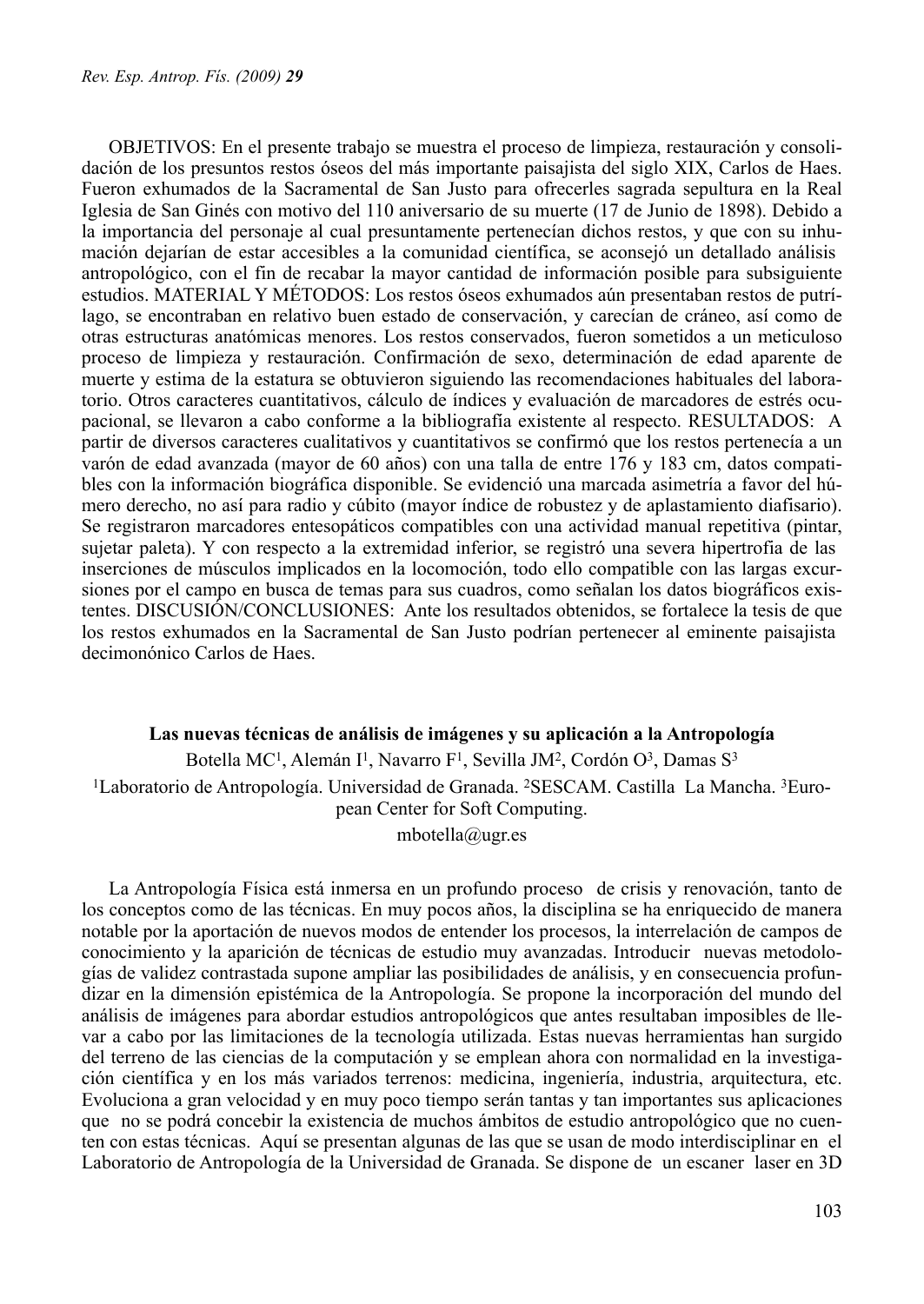de gran precisión, que permite elaborar modelos virtuales exactos, así como estudiar volúmenes o secciones, comparar imágenes, construir réplicas, etc.; al mismo tiempo se investiga para poner a punto el software que ya existe y se elabora el especifico necesario a través de técnicas de lógica difusa, como algoritmos evolutivos También se ha incorporado un sistema de análisis de imágenes a partir de tomografías computerizadas de alta resolución, obtenidas con escaner multicorte. Es el único que existe en España fuera de los hospitales y permite reconstruir, en 3D y con dimensiones reales, segmentos corporales para su estudio. Las imágenes, hasta ahora de más de 6000 casos, proceden de pruebas diagnósticas de los hospitales de Castilla La Mancha que se almacenan en un PACS que se ubica de modo físico en el Laboratorio.

## **Determinación de la edad en adultos mediante radiografía periapical del canino. Aplicación del método en dos muestras del Laboratorio de Antropología de la Universidad de Granada**

 De Luca S, Alemán Aguilera I, Mastrangelo P, Irurita Olivares J. Laboratorio de Antropología. Facultad de Medicina. Universidad de Granada. sluca@ugr.es

La estimación de la edad de muerte forma parte del complicado proceso de identificación de un sujeto y, por tanto, constituye una práctica pericial forense habitual, que engloba la investigación médico-legal tanto de sujetos vivos, como de cadáveres recientes y restos esqueletizados. Además, nos brinda la oportunidad de reconstruir la demografía de poblaciones del pasado, sus esperanza de vida, y las condiciones bio-sanitarias de algunas de ellas. Actualmente, la mayoría de los métodos empleados para la determinación de la edad de muerte establecen rangos de edad muy amplios y tienen un límite de edad superior que no sobrepasa, en muchos casos, los 45-50 años. Es preciso por tanto averiguar la validez de métodos que intenten ser más exactos. El método aquí aplicado plantea la estimación de la edad mediante el análisis de la deposición de dentina secundaria en la pulpa y de la relación entre las áreas del canino y de la pulpa. Se analizó, mediante técnica radiográfica digital directa, la deposición de dentina secundaria y su relación con la edad, en los caninos de dos muestras almacenadas en el Laboratorio de Antropología de la Universidad de Granada. La primera, de 43 caninos, pertenece a una colección ósea actual, de sexo y edad conocidos, procedente del Cementerio Monumental de San José de Granada; la segunda la conforman 113 caninos de los individuos de la necrópolis medieval islámica de La Torrecilla (Arenas del Rey, Granada). Se utilizaron los métodos antropológicos convencionales para determinar la edad de muerte de los individuos de la necrópolis islámica. Se comparó la edad antropológica con la edad estimada mediante nuestro método dental. La edad antropológica y la edad dental coincidieron en el 93,3% de los casos analizados. La relación área pulpa/área canino inferior derecho obtuvo el coeficiente de correlación más alto (R = 0,999; R² = 0,998) con la edad de los individuos de la muestra actual. El sexo no mostró influencia alguna en la estimación de la edad de estos individuos. Esto supone una ventaja con respecto a otros métodos morfológicos en los que el dimorfismo sexual desempeña un papel determinante. Además, la técnica favorece la preservación de los dientes utilizados y la conservación de sus características naturales. No se requiere la limpieza del diente o cortes histológicos previos del mismo. Finalmente, no se observó ningun fenomeno tafonómico importante que afectara el examen de la pulpa dental.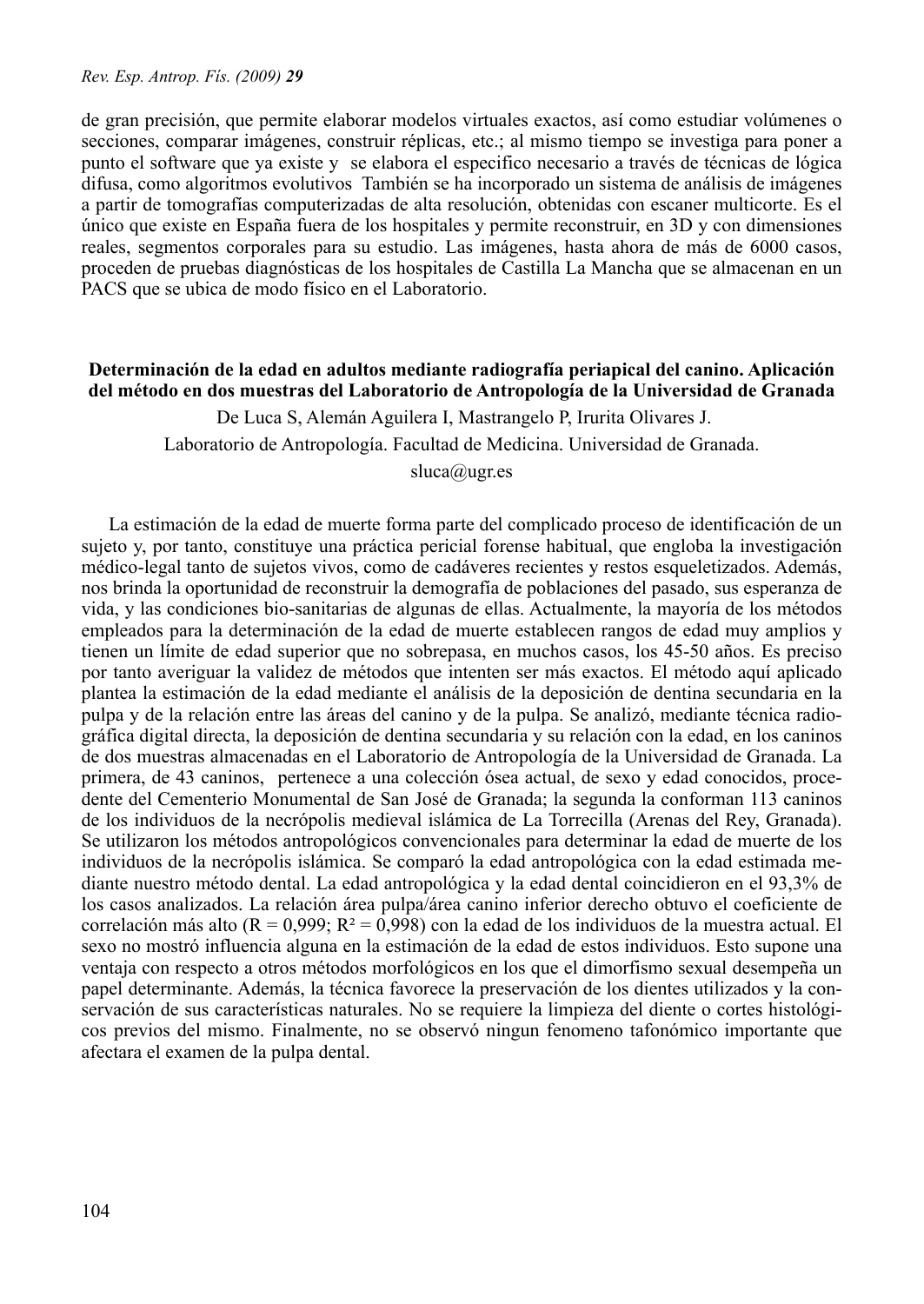# **Evaluación de sexo y edad mediante densitometría ósea DXA. Aplicación en antropología forense**

Fernández Castillo R

Laboratorio de Antropología Física, Facultad de Medicina. Universidad de Granada. rafaelfernandez@ugr.es

Estamos asistiendo hoy día a una autentica revolución en las técnicas de diagnostico por imagen. La Absorciometría dual de Rayos X (DXA) cuantifica la densidad mineral osea (DMO) y el contenido mineral óseo (CMO), esta técnica ha sido raramente usada en Antropología Forense, aunque su aplicación practica ha sido puesta de manifiesto por diferentes autores, en el presente articulo se estudió el comportamiento de la densidad mineral ósea, en: Cuello de fémur, Trocánter, Intertrocánter, 1/3 proximal fémur y triangulo de Ward´s, frente a parámetros antropométricos de edad, sexo e índice de masa corporal. El estudio se realizó en 70 personas, 38 hombres y 32 mujeres, los resultados obtenidos demuestran correlacione significativas entre las mediciones de densidad mineral osea y valores antropométricos, el estudio pone de manifiesto que la densidad mineral osea es una técnica útil, para la data en antropología forense del sexo y edad, fundamentalmente en las medidas observadas en el área del Triangulo de Ward´s, además los resultados de este estudio muestran que el índice de masa corporal es el principal determinante de la densidad mineral ósea.

#### **Termomicrobiología forense. Aproximación criminalística a la data de muerte**

Fernández Corcobado IC

Doctorado Universidad de Granada/Estación Experimental Zaidin-CSIC-Granada.

"Termomicrobiología forense. Aproximación criminalística a la data de muerte", consiste en un estudio pormenorizado de los fenómenos de descomposición y putrefacción cadavéricos, asociándolos a la evolución post-mortem de la variación de la microflora humana y de la temperatura corporal. El objetivo propuesto es aportar nuevas herramientas de trabajo, en cuanto a la estimación de la data de muerte a través de indicadores microbiológicos, que puedan servir de utilidad a los equipos de investigación médico- forenses, policiales y judiciales. MÉTODO: Se analizó una muestra al azar, compuesta por 40 sujetos vivos y 29 cadáveres, de los que se obtuvieron un total de 592 rastros microbiológicos de Propionibacterium acnes, a cuyos cultivos se aplicaron técnicas estadísticas de análisis mediante Regresión Lineal. RESULTADOS Y DISCUSION: Los resultados indican que: 1. Se puede diferenciar entre el estado 'vivo' y el estado 'cadáver', en función del recuento de Propionibacterium acnes sobre la piel humana. 2. Sobre los cadáveres de la citada muestra - con data de muerte indubitada - el 97% de la varianza de la variable 'horas transcurridas desde el hallazgo del cadáver' se puede predecir con los parámetros de crecimiento de Propionibacterium acnes. Así mismo, los resultados permitieron concretar una fórmula pronóstico, para la estimación de la data de muerte, en función de estos parámetros, con una posibilidad del 95%. Del mismo modo, se pudieron obtener conclusiones, acerca del origen criminológico de la causa de muerte, referidas a la muestra examinada, que indican que la relación entre horas transcurridas/parámetros de crecimiento de P.acnes, presenta valores menores en el caso de muertes accidentales y mayores en las naturales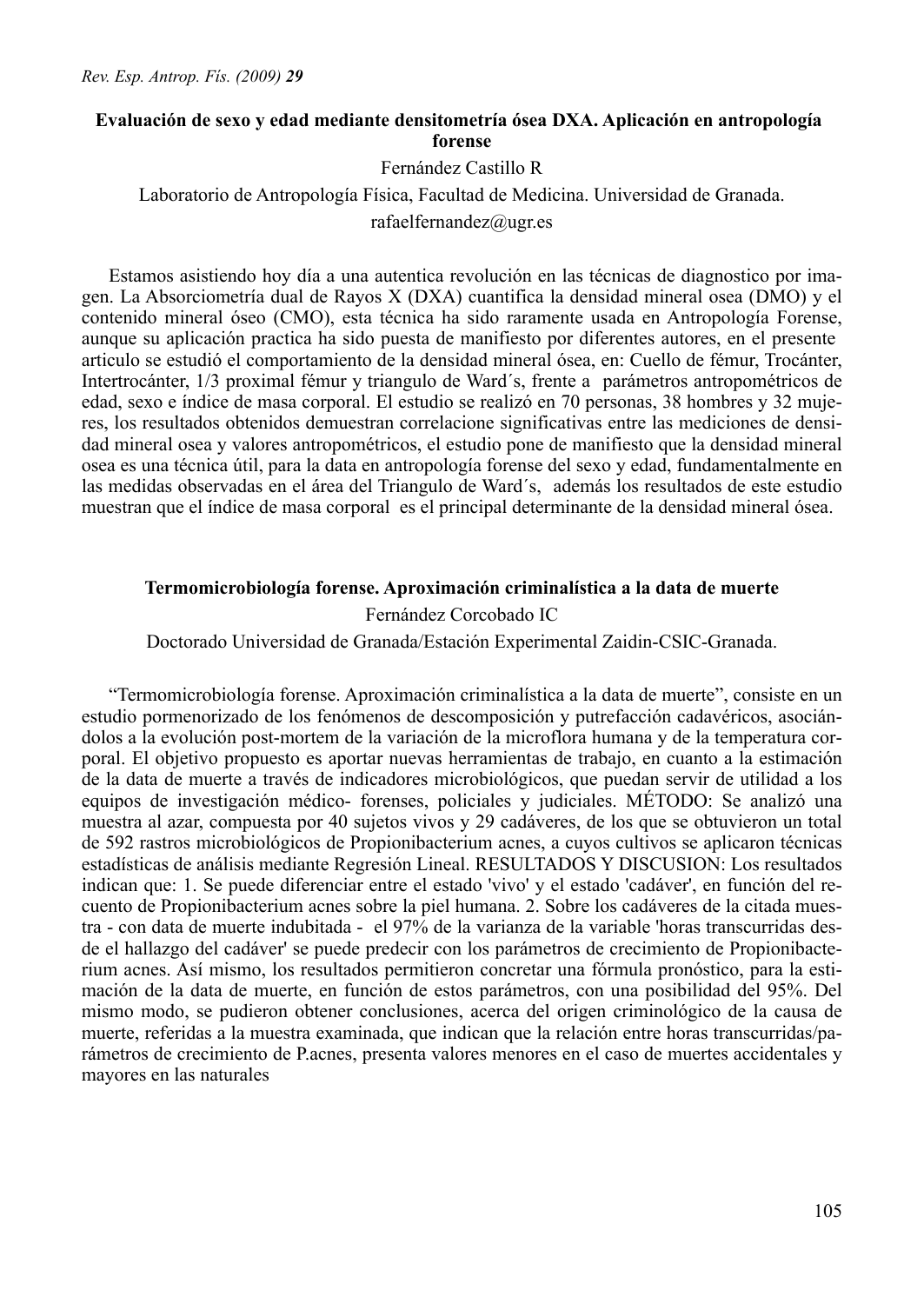# **Análisis de la relación entre la edad cronológica y la métrica del esqueleto apendicular en subadultos de una colección osteológica documentada**

García Mancuso R1,2 , Salceda S1,3

1CONICET; 2Facultad de Ciencias Naturales y Museo, Universidad Nacional de La Plata; 3Facultad de Ciencias Médicas (Argentina).

rgarciamancuso@gmail.com

El objetivo principal de esta presentación es evaluar la relación entre la edad cronológica y variables métricas del esqueleto apendicular en una muestra documentada de restos óseos de individuos subadultos (n= 88), con edades comprendidas entre no-natos y 11 meses posteriores al nacimiento, a fin de estimar la precisión diagnóstica de las mismas. La muestra estudiada procede del cementerio Municipal de la ciudad de La Plata, provincia de Buenos Aires, Argentina y en la actualidad forma parte de la Colección Osteológica Prof. Dr. Rómulo Lambre, depositada en la Facultad de Ciencias Médicas y en acuerdo con la Facultad de Ciencias Naturales y Museo, ambas de la Universidad Nacional de La Plata. La muestra fue subagrupada por "categorías de edad", utilizando la edad asentada en las respectivas actas de defunción obrantes en el Archivo del cementerio, en no-natos (fetos no nacidos), perinatos (desde el nacimiento hasta los 7 días), neonatos (desde los 8 hasta los 28 días), de 1 a 6 meses y de 6 a 12 meses. Cada pieza ósea del esqueleto apendicular (húmero, radio, ulna, fémur, tibia, fíbula) fue asignada a su respectiva categoría de edad y sobre cada elemento (uno por individuo priorizando el lateral izquierdo) se registraron las variables métricas reportadas en estudios previos como diagnósticas de la estimación etaria. Se aplicó el análisis de varianza para indagar sobre la significación de las diferencias entre los valores hallados para las variables métricas según los grupos de edad cronológica documentados. Los resultados obtenidos revelan que las diferencias no son significativas respecto de los grupos de edad establecidos, siendo diagnósticos válidos de edad a la muerte cualquiera de los elementos constitutivos del esqueleto apendicular. Se discute la problemática que representa la evaluación de categorías de edad cronológica documentada agrupadas como perinatos y neonatos a partir de los resultados obtenidos en el análisis de las variables osteológicas.

## **Las minutiae como rasgo dermatoglífico en la identificación forense**

Gutiérrez-Redomero E1, Hernández-Hurtado LE2, Rodríguez-Villalba JL2, Fernández-Peire MA2, Morillo R<sup>2</sup>, Alonso C<sup>3</sup>, Galera V<sup>1</sup>

1Dpto. Zoología y Antropología Física. Universidad de Alcalá. 2Unidad Central de Identificación. Comisaría General de Policía Científica. 3Dpto. Matemáticas. Universidad de Alcalá.

esperanza.gutierrez@uah.es

Las minutiae son pequeñas particularidades que se muestran a lo largo del recorrido de las crestas papilares. La importancia de su estudio en el ámbito forense radica en que contribuyen, decisivamente, al proceso de individualización dactiloscópica. La muestra estudiada ha sido obtenida a partir de las reseñas policiales de 200 individuos de población española, 100 varones y 100 mujeres, lo que supone un total de 2.000 impresiones dactilares analizadas. Sobre esta muestra, se han valorado diferentes aspectos de la variabilidad de las minutiae, o puntos característicos, como son, su frecuencia de aparición y su topología, las diferencias sexuales y la relación con el tipo de patrón general dactilar (arco, presilla y torbellino). Para la identificación de los diferentes puntos característicos, se ha utilizado la clasificación aplicada por Policía Científica española. Los puntos característicos fueron localizados, identificados y cuantificados sobre cuatro sectores y, dentro y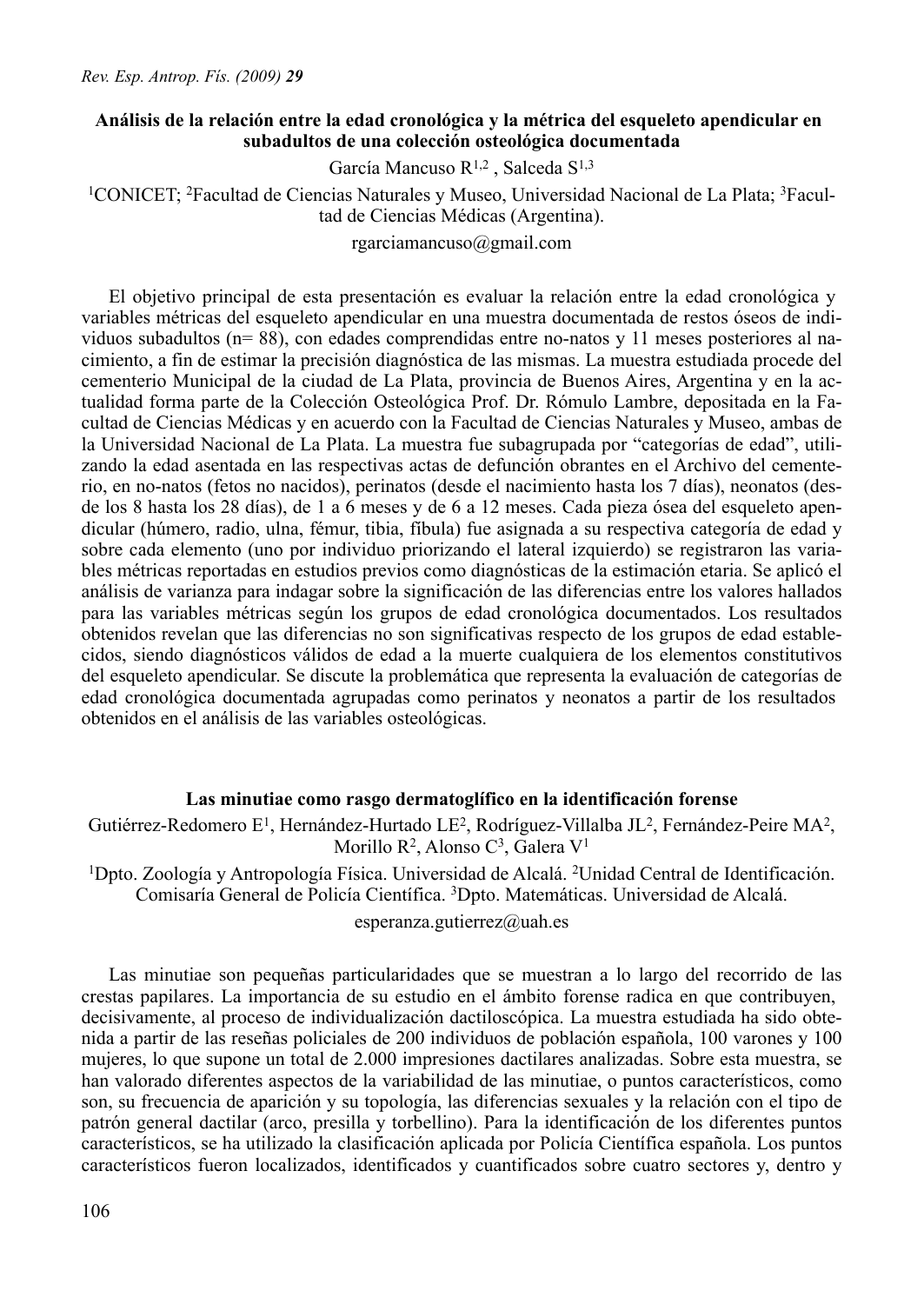fuera, de un círculo, cuyo radio cortaba, perpendicularmente, quince crestas. Todo ello, permitió individualizar para su estudio 16.000 áreas dactilares. La muestra fue analizada estadísticamente mediante el programa Statgraphics Plus 5.1 y SPSS 15. Las minutiae "abruptas" presentan una frecuencia considerablemente más elevada que el resto de los puntos característicos con 60,33% sobre el total de la impresión, seguidas de "bifurcaciones" y "convergencias" con 15,45% y 13,60%, respectivamente. Los "fragmentos", tanto grandes como pequeños, el "punto", cuando aparece entre dos crestas paralelas, y la "interrupción", muestran frecuencias que van desde 1% al 3%. El resto de las minutiae analizadas presentan frecuencias inferiores al 1%. Tanto en los varones como en las mujeres, las "bifurcaciones" y las "convergencias" son más frecuentes dentro del círculo, es decir en el área central del dedo, mientras que las "abruptas" se distribuyen de forma más homogénea sobre la superficie dactilar. Los resultados obtenidos, podrán ser aplicados por los Cuerpos y Fuerzas de Seguridad del Estado Español, para la elaboración de los informes periciales en la identificación dactiloscópica.

# **The concept of forensic archaeology in the United Kingdom** Harrison K, Roberts J, Márquez-Grant N LGC Forensics, F5 Culham Science Centre, Abingdon, Oxon, UK. karl.harrison@lgcforensics.com

Forensic archaeology in the UK has developed in a unique manner due to a range of factors acting upon it. UK Forensic archaeologists do not on the whole see the recovery of human remains as being their sole aim. Rather, they tend to concentrate on contextualizing the burial environment (single context recording systems), establishing lines of grave cuts, recovering trace evidence and recording them within the cut (tool marks, footwear marks, paint scrapes, botanical and entomological exhibits). They will then synthesize that information to reconstruct both the burial environment and the action of clandestine disposal. Recently, there has been an awareness that a forensic archaeologist can assist in a wide range of evidence collection and interpretation, and is not merely a means by which remains are recovered for the anthropologist. Over the past ten-fifteen years, a number of developments within UK policing have conspired to both increase awareness of forensic archaeology, and develop a rigorous test of our practice and methods which serve and can be presented as evidence in court.

#### **Estimating post-mortem interval: a database for the United Kingdom**

Márquez-Grant N, Harrison K, White R, Roberts J LGC Forensics, F5 Culham Science Centre, Abingdon, Oxon, UK. nicholas.marquez-grant@lgcforensics.com

The questions regarding body deposition, decay patterning and post-mortem interval are important in forensic science in order to understand the circumstances surrounding the death of the individual, the deposition of the cadaver and when the deposition occurred. At present, forensic archaeologists and anthropologists have to rely on their empirical observations and experience. There is no quantitative method in the UK that would provide probabilities regarding post-mortem interval (PMI). We aim, therefore, to create a national database that will allow certain predictions in relation to body deposition sites and will allow forensic pathologists and anthropologists to pro-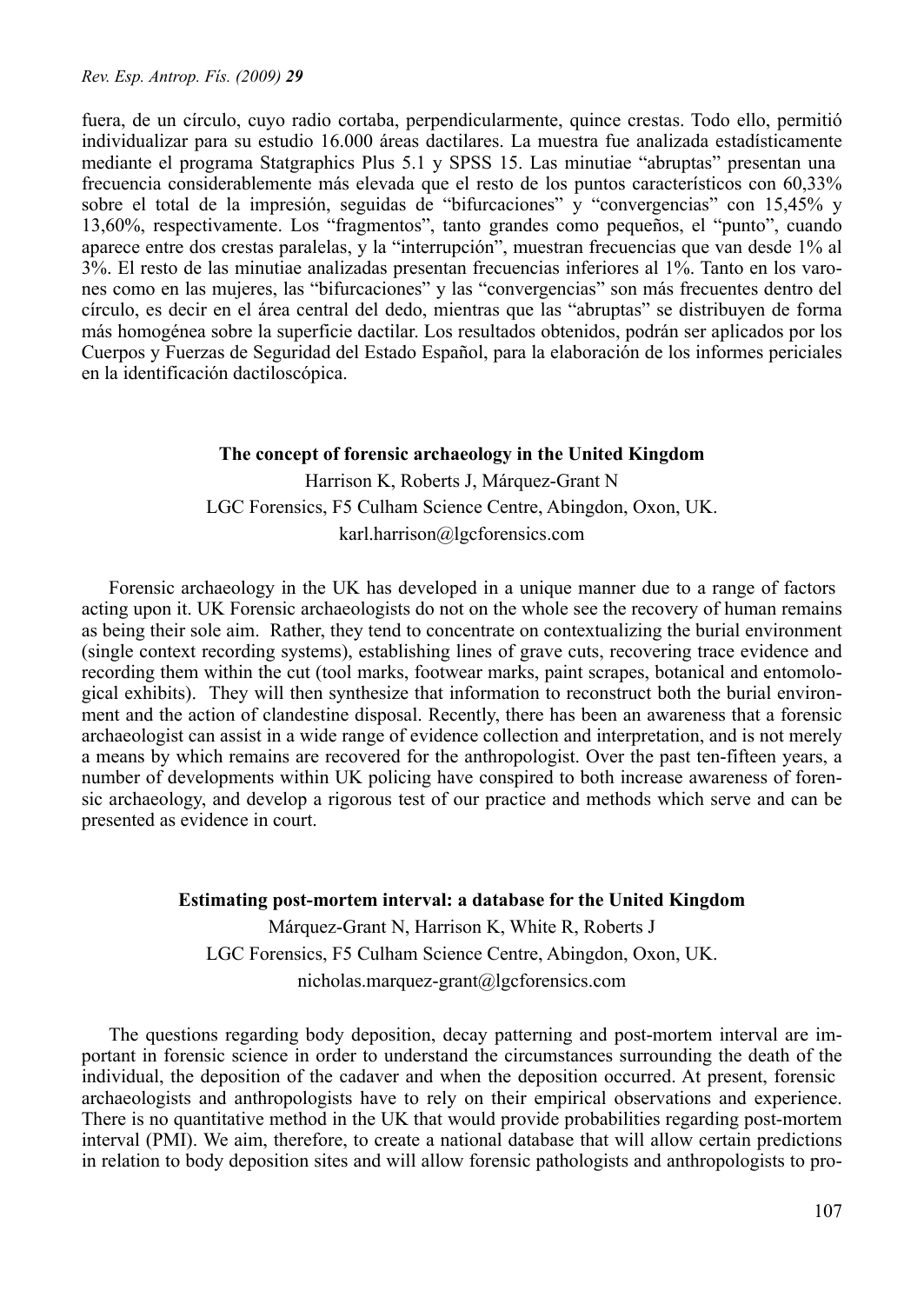vide police forces and the court with probabilities that a corpse had been deposited at a particular time. This national database will in addition establish methodological parameters for application to new casework. Here we present the results from data obtained from forensic cases in the United Kingdom. This database may also be applicable to other regions.

## **Estudio de la variabilidad de las minutiae en los dermatoglifos digitales de la población jujeña (Argentina) para su aplicación forense**

Martínez LM<sup>1</sup>, Pintado V<sup>2</sup>, Rodríguez-Pacho C<sup>3</sup>, Rivalderia N<sup>3</sup>, Romero E<sup>3</sup>, Pozo J<sup>1</sup>, Gutiérrez-Redomero E3, Dipierri J E2

1Brigada de Policía Científica de la Comisaría de Policía Nacional de Alcalá de Henares. 2Facultad de Humanidades y Ciencias Sociales. Universidad Nacional de Jujuy, Argentina. 3Dpto. Zoología y Antropología Física. Universidad de Alcalá.

#### esperanza.gutierrez@uah.es

Las minutiae o puntos característicos son pequeñas particularidades que se muestran en las crestas papilares a lo largo de su recorrido. La importancia de su estudio en el ámbito forense radica en que contribuyen, decisivamente, al proceso de individualización dactiloscópica. La muestra estudiada ha sido obtenida a partir de las impresiones dactilares de 296 individuos originarios de la provincia de Jujuy (Argentina). Debido a su localización sobre los Andes meridionales, la provincia de Jujuy presenta un relieve con grandes variaciones altimétricas, conformando un gradiente altitudinal que se extiende a través de cuatro regiones ecológicas claramente definidas: Puna (3500 m), Quebrada (2500 m), Valle (1200 m), Ramal (500 m). Las muestras analizadas en estas áreas han sido de 143 individuos en la Puna, 53 individuos en la Quebrada y 100 individuos en el Ramal, lo que supone un total de 2.960 impresiones dactilares. Sobre esta muestra, se han valorado diferentes aspectos de la variabilidad de las minutiae, o puntos característicos, como son, su frecuencia de aparición y su topología, las diferencias sexuales y la relación con el tipo de patrón general dactilar (arco, presilla y torbellino). Para la identificación de los diferentes puntos característicos, se ha utilizado la clasificación aplicada por Policía Científica española. Los puntos característicos fueron localizados, identificados y cuantificados sobre cuatro sectores y, dentro y fuera, de un círculo, cuyo radio cortaba, perpendicularmente, quince crestas. Todo ello, permitió individualizar para su estudio un total de 23.680 áreas dactilares. La muestra fue analizada estadísticamente mediante el programa Statgraphics Plus 5.1 y SPSS 15. Los resultados obtenidos, totalmente novedosos en el ámbito científico, amplían el conocimiento sobre la variabilidad dermatoglífica de esta población. Además, las frecuencias obtenidas para los diferentes tipos de minutiae podrán ser utilizadas por los Cuerpos y Fuerzas de Seguridad de la República de Argentina, para la elaboración de los informes periciales en la identificación dactiloscópica.

### **Diagnóstico del sexo mediante los huesos del carpo de una población mediterránea actual de sexo y edad conocidos**

Mastrangelo P, Alemán Aguilera I, De Luca S, Botella MC. Laboratorio de Antropología, Facultad de Medicina, Universidad de Granada. pmastrangelo@ugr.es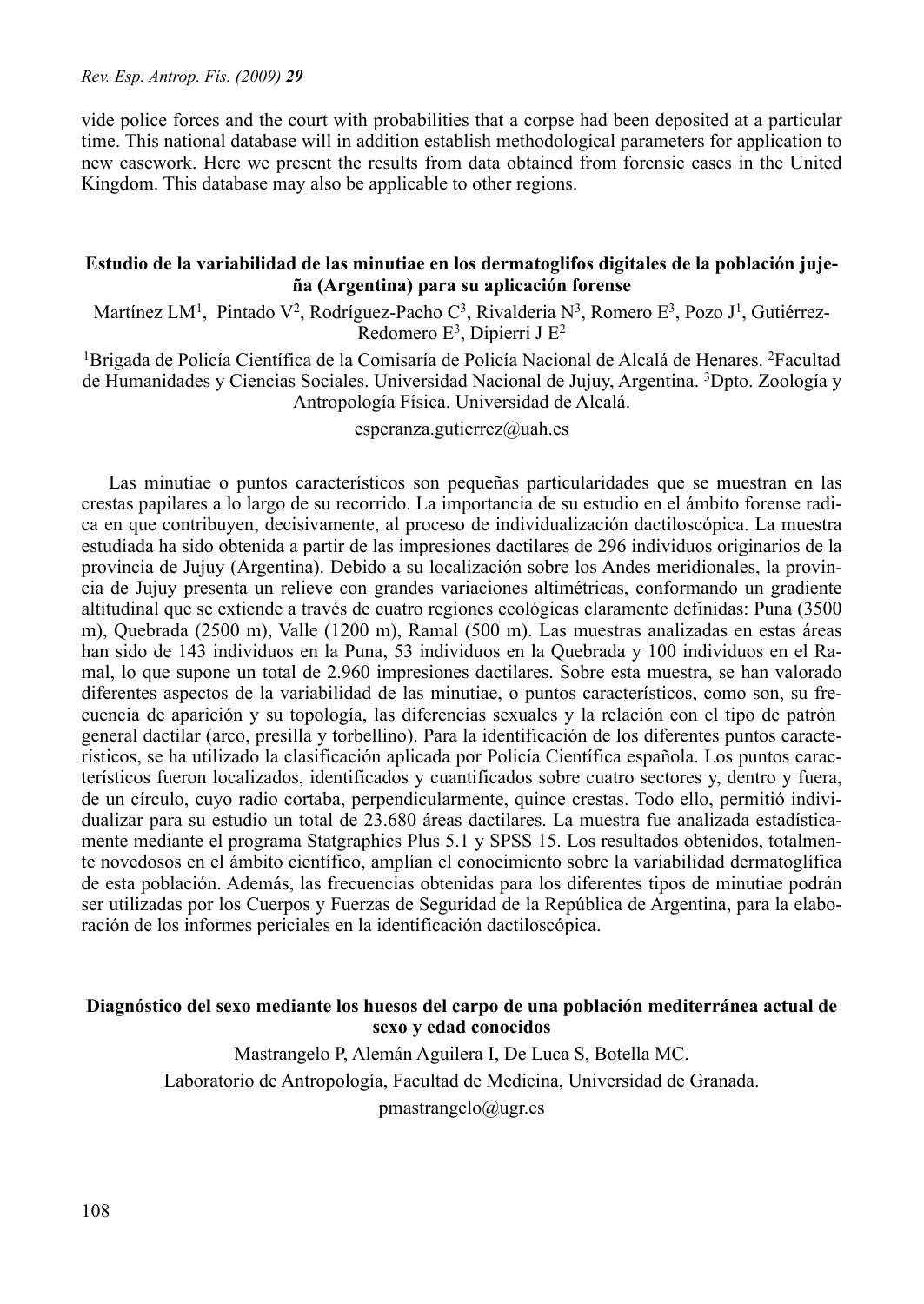El diagnóstico correcto del sexo es una de las necesidades básicas en el estudio de material esquelético humano; su precisión es fundamental para investigaciones antropológicas, ya sea de restos antiguos, de aplicación forense, de análisis biodemográficos o de evolución humana. Se realiza de preferencia a través del estudio de los caracteres morfológicos y morfométricos de los huesos del cráneo y de la pelvis; en ausencia de estos es fundamental abordarlo con otros parámetros y es por ello por lo que se han desarrollado los estudios cuantitativos de caracteres métricos, mediante el análisis estadístico multivariable, en otros huesos. En este trabajo se han estudiado los huesos del carpo (trapecio, trapezoide, hueso grande y hueso ganchoso) de 100 individuos (50 hombres y 50 mujeres) de una muestra contemporánea de sexo y edad conocidos procedente del Cementerio Municipal de S. José de Granada y almacenada en el Laboratorio de Antropología de la Facultad de Medicina de la Universidad de Granada. Se han excluido todos aquellos huesos que presentaran un marcado proceso patológico que pudiera condicionar las medidas tomadas. Para el desarrollo del método, se han utilizado las medidas que propusieron Martin-Saller (1988) y Sulzmann (2007). Las funciones discriminantes obtenidas ofrecen un porcentaje de fiabilidad en el diagnóstico de sexo del 95%. El trapecio ha proporcionado los resultados más precisos.

# **Identificación por Superposición Fotográfica**

Navarro F, Alemán I, Botella MC, Cordón O, Damas S, Santamaría J Laboratorio de Antropología. Facultad de Medicina. Universidad de Granada. fusely $@$ ugr.es

En la actualidad, se requiere una mayor especialización en todos los campos de la ciencia, lo que hace necesario realizar proyectos de investigación multidisciplinarios que ofrezcan resultados cada vez más eficaces y objetivos. La aplicación de técnicas de computación acelera la metodología de investigación forense. Desde hace varios años, el Laboratorio de Antropología Física de la Universidad de Granada, ha incorporado un escáner tridimensional de rango para realizar identificaciones por superposición fotográfica. El trabajo de digitalización agiliza la tarea de superposición, ya que se trabaja con elementos de tamaño real, compuestos por mallas tridimensionales de millones de puntos. De ésta manera se pueden marcar puntos craneométricos con un grosor de un píxel, o por áreas de "dispersión de puntos". Del mismo modo, al trabajar con un elemento virtual, se puede rotar, girar e inclinar fácilmente para emular la imagen fotográfica a comparar. Los nuevos sistemas de computación de Inteligencia Artificial, hacen que se realice la tarea de identificación y comparación de puntos de forma semi-automática, de manera que se convertirán en una herramienta indispensable para la realización de identificación por superposición. Los resultados obtenidos hasta el momento demuestran la eficacia del trabajo asistido por ordenador, tanto por el número de puntos que se puede comparar, como la velocidad y objetividad en la conclusión final. Para establecer una correcta relación de los puntos craneométricos y somatométricos, se realizan mediciones y se determinan direcciones vectoriales mediante el estudio de tomografías axiales computarizadas. La determinación de esta relación entre puntos se consigue con estaciones de visualización de imágenes DICOM que se reconstruyen tridimensionalmente, mediante "proyecciones de máxima intensidad", y técnica de "ray-tracing" que aplica transparencia/opacidad de píxeles de una imagen de CT. Este estudio se realiza con individuos de población mediterránea.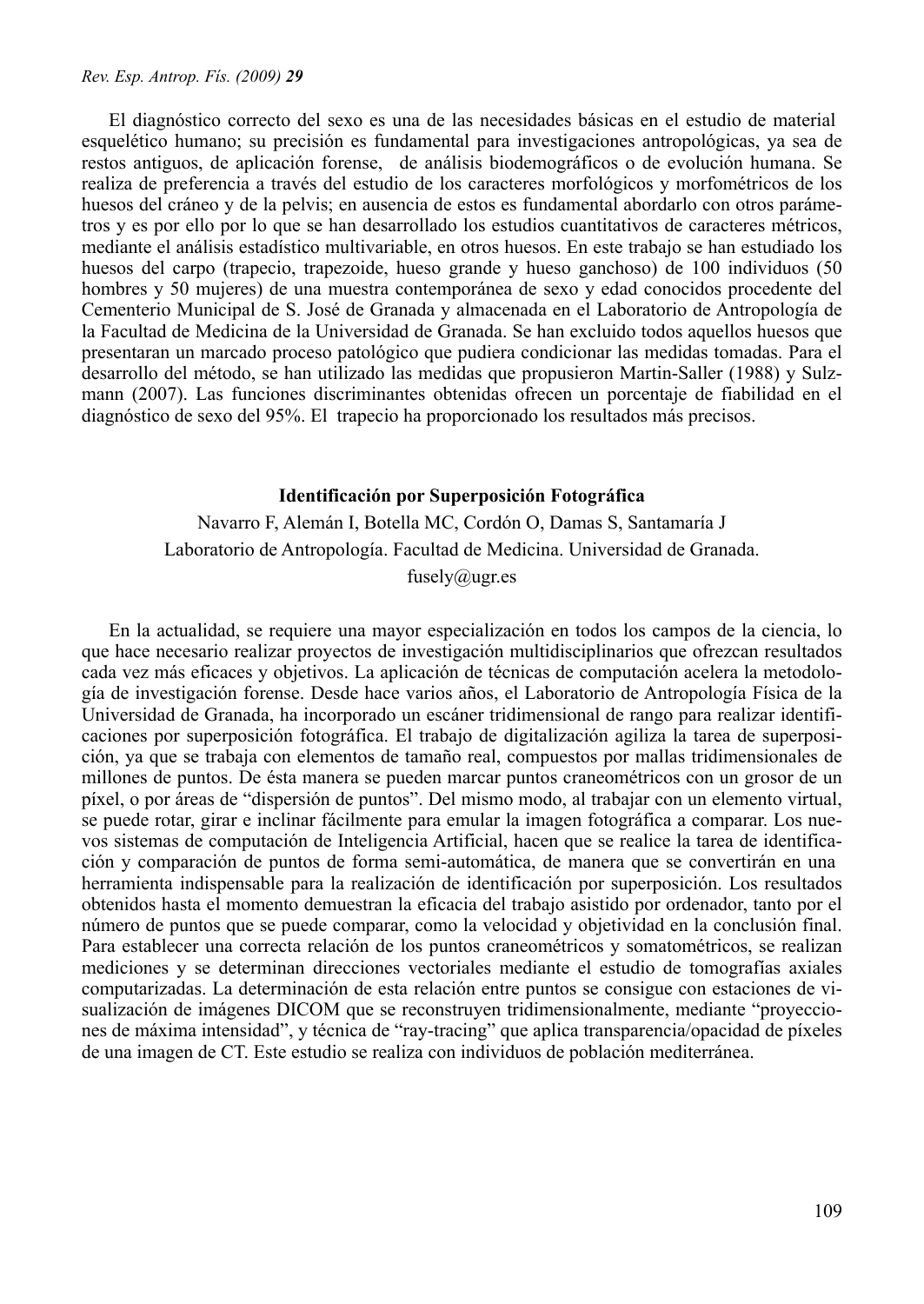# **The recovery and examination of fragmented and commingled remains: maximising the potential for rapid and successful identification of the deceased**

Roberts J

LGC Forensics, Darwin House, Birchwood Park, Cheshire, UK. julie.roberts@lgcforensics.com

Recovering and establishing the identity of the deceased where remains are scattered fragmented and commingled can be problematic and time consuming. In incidents of this type there is inevitably a demand for information to be released at the earliest opportunity, therefore speed as well as accuracy is a major concern. Interpol has produced guidelines for the recovery of scattered remains from mass fatality incidents but where scenes are unstable or hostile it is not always possible to strictly adhere to their protocols. Where this is the case, the anthropologist can be of great use at the scene advising on which body parts which will yield the most information in terms of minimum numbers of individuals (MNI) and establishing identity. If the anthropologist is involved in the recovery of the remains he or she will also be able to triage the evidence bags in the mortuary, ensuring that the most useful body parts, e.g. dentition, are examined first. The anthropologist will also be able to estimate the minimum number of individuals present at the end of the examination, before confirmation by DNA. This presentation will examine the role of the anthropologist at a mass fatality scene and in the mortuary, using the crash of a Nimrod aircraft in Afghanistan in 2006 as a case study. It will also consider the pitfalls of identification of the deceased in mass fatality incidents, and the merits of anthropological examination in conjunction with DNA analysis.

# **DINÁMICA DE POBLACIONES HUMANAS**

# **Influencia del lugar de residencia y de la migración sobre la reproducción:**

#### **mujeres latinoamericanas en Madrid**

Alonso  $V^{1,2}$ . Luna  $F^1$ 

1Departamento de Zoología y Antropología Física. Facultad de Biología. Universidad Complutense de Madrid. Madrid, España. 2Instituto de Salud Carlos III. Madrid. España.

ealonso@bio.ucm.es

La migración es un acontecimiento estresante que puede afectar a la reproducción de una mujer cuando migra en edad fértil. El objetivo de este trabajo es valorar el efecto del lugar de residencia y de la migración sobre la reproducción de inmigrantes latinoamericanas de Madrid. Se analizan dos parámetros reproductivos muy comunes en el estudio de la fertilidad de las poblaciones humanas, como son los intervalos protogenésico e intergenésicos. El primero es indicador del inicio del periodo fértil efectivo y el segundo, del ritmo reproductor. Se estudió una muestra de 446 mujeres procedentes de Ecuador y Colombia que habían tenido al menos un hijo en España. Mediante el test U-Mann Whitney, se comparó la duración de los intervalos mencionados, en función del lugar de residencia y de que la mujer hubiese migrado o no en ese periodo. Los resultados indican que la duración de los intervalos protogenésico e intergenésicos no depende del lugar de residencia. Esto implica que las inmigrantes latinoamericanas inician y continúan su reproducción al mismo ritmo en España que en su país de origen. Por otro lado, cuando la migración acontece durante el transcurso de cualquiera de esos intervalos, se produce un efecto de disrupción que hace que se prolon-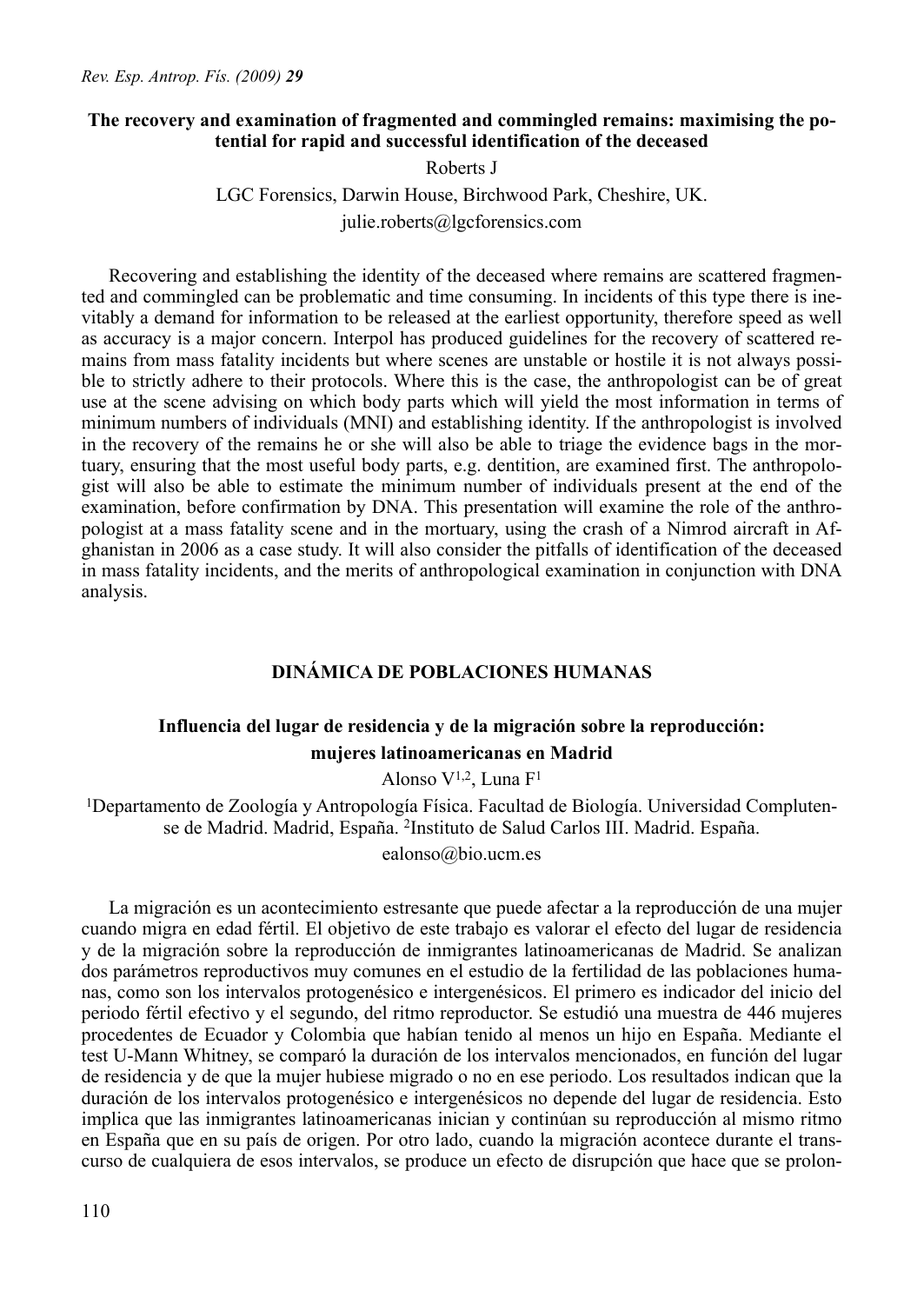gue la duración de los mismos. Este fenómeno es más acusado en los intervalos intergenésicos, sobre todo en mujeres que ya tenían tres hijos cuando migraron.

#### **Estructura poblacional de la provincia de Zamora: estudio de apellidos**

Aluja MP, Álvarez L, Mendoza C, Nogués R, Santos C Unitat Antropologia Biològica; Departament de Biologia Animal, Biologia Vegetal y Ecologia (BABVE); Universitat Autònoma de Barcelona.

MariaPilar.Aluja@uab.cat

De acuerdo con los límites naturales y el registro histórico, la provincia de Zamora -(fronteriza con Portugal y enclavada en la comunidad autónoma de Castilla-León)- se puede subdividir en seis regiones diferentes: Aliste, Benavente, Bajo Duero, Campos-Pan, Sanabria y Sayago. La geografía de la zona está configurada por dos grandes ríos: el río Duero que cruza la provincia en dirección oeste-este y de su afluente el río Esla, que atraviesa la provincia en un curso noroeste-sureste. Por otra parte, la distribución de la población en el territorio es muy asimétrica, pudiendo diferenciarse dos regiones: la occidental representa el 26% de la población total de la provincia, en contraste con el 74% que representa la región oriental (excluido el centro de Zamora) (INE, 2008). Los datos arqueológicos e históricos, para el extremo norte-occidental de la meseta ibérica, ponen de manifiesto una continuidad temporal de la actividad humana desde los primeros asentamientos humanos, datados desde el Pleistoceno medio (Santonja, M. 1992) hasta nuestros días; siendo uno de los períodos más críticos el comprendido entre los siglos VIII y XI.

#### **La gripe de 1918 en la ciudad de Granada**

Cabrerizo EM, Alemán I, Botella MC Laboratorio de Antropología. Universidad de Granada. elisam.cabrerizo.ius@juntadeandalucia.es

La pandemia de gripe de 1918 conocida como gripe española ocurrió durante la Primera Guerra Mundial. España fue el pais donde más difusión mediática hubo ya que al no estar involucrado en la Guerra no fue censurada la información sobre dicha epidemia. Aún cuando la enfermedad se originó en Estados Unidos, la difusión fue rápida y puede que a nuestro pais llegase a través de trabajadores españoles y portugueses que trabajaban en los campos de Francia, cercanos a los campos de batalla. Con todo, España fue uno de los paises más afectados, las cifras oficiales de muertos fueron de 147.114, pero se estima un número de bajas superior, de 260.000 y 300.000 fallecidos. Se han recogido la totalidad de las Actas de Defunción del Registro Civil de la capital de Granada durante el año 1918, con el fin de describir cómo ha afectado esta epidemia en la ciudad. Se han tomado las causas de defunción y otras variables como hora de defunción, día de defunción, sexo, edad, distrito municipal y domicilio. Se ha realizado el estudio estadístico con el programa SPSS. La afectación de esta epidemia sobre la población de Granada no se corresponde con las estadísticas recogidas de afectación de la población española, de tal manera que aún existiendo causas de muerte por gripe y quedando agrupadas en los meses de más incidencia de la epidemia, no llegan a representar el 1,5% de población afectada (como se recoge en las estadisticas nacionales) ni suponen una aumento significativo del número de fallecidos de ese año, comparan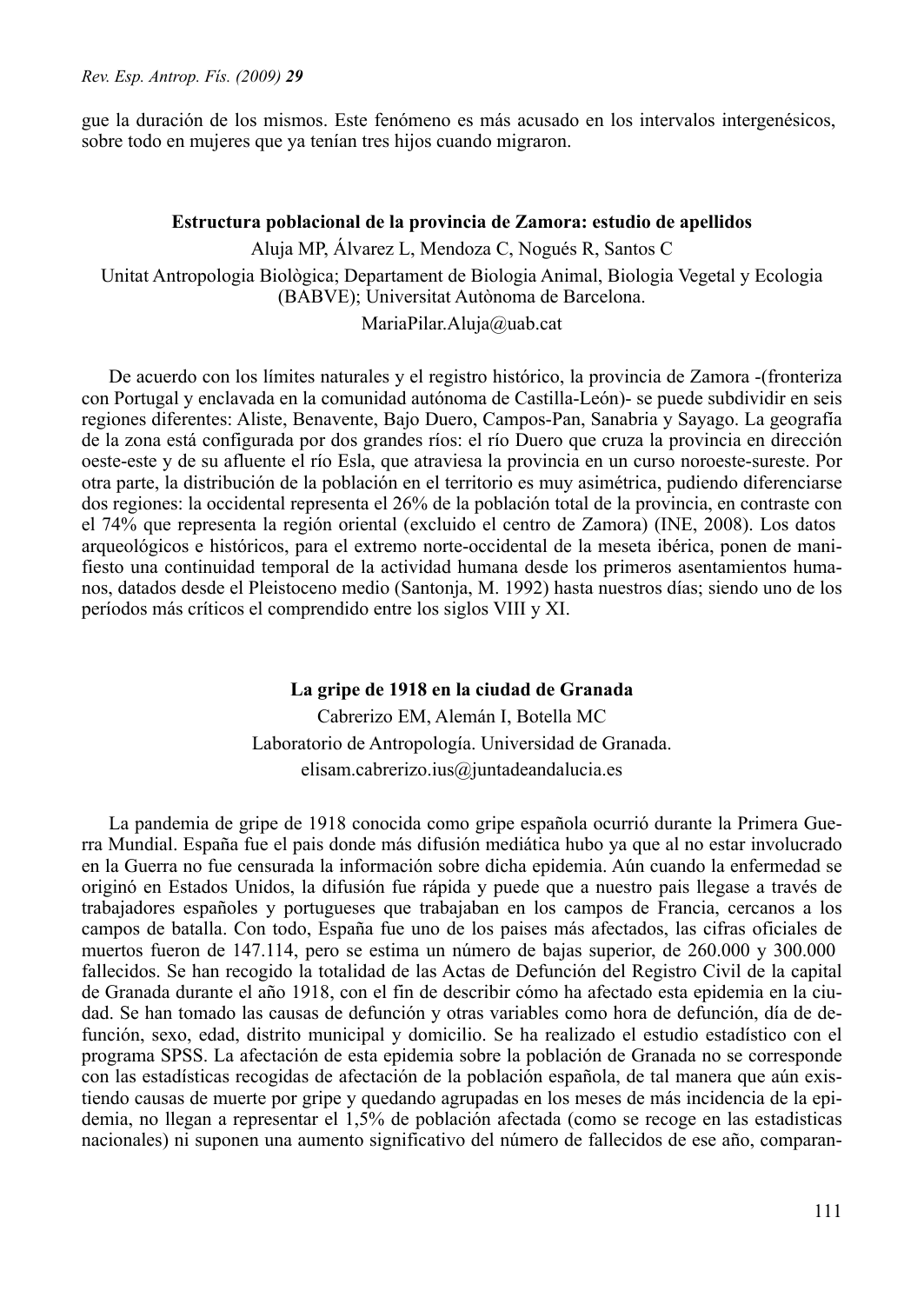do los datos con la epidemia de cólera del año 1885, en la cual sí se duplica el número de fallecidos en la ciudad a causa de esta epidemia.

# **¿Incide el pasado reproductor de las mujeres sobre su longevidad posterior? El caso de La Alpujarra (SE. España)**

Camargo AM<sup>1</sup>, Alonso V<sup>1,2</sup>, Madrigal L<sup>3</sup>, Edo MA<sup>4</sup>, Luna F<sup>1</sup>

1Departamento de Zoología y Antropología Física. Facultad de Biología. Universidad Complutense de Madrid. Madrid, España. 2Instituto de Salud Carlos III. Madrid. España. 3Department of Anthropology, University of South Florida, Tampa, Fla., USA. 4Departamento de Biodiversidad y Gestión Ambiental (Antropología), Facultad de Biología, Universidad de León. León, España.

amcamargo@estumail.ucm.es

En este estudio se analiza la posible influencia de fertilidad de las mujeres sobre su longevidad en La Alpujarra (SE España). Para ello, se tomó una muestra de 568 mujeres que se encontraban en el período post-fértil de su vida, y cuyo historial reproductivo fue recogido mediante encuestas familiares en el verano de 1978. Aquellas mujeres, en el momento de este estudio, podían haber fallecido antes del 82º aniversario (edad media de muerte) o superado dicha edad. Por tanto, se definieron como longevas todas aquéllas que, en septiembre de 2008, vivían con más de 82 años o murieron después de cumplir esa edad. Los resultados obtenidos indican que el historial reproductivo no afecta o afecta muy poco a la longevidad posterior femenina. Únicamente en la localidad de Laroles, se encontraron resultados donde la longevidad varía en función de su pasado reproductor. En esta población, las mujeres longevas representan el 52.8% del colectivo analizado. Esta proporción aumenta hasta el 88.9%, cuando las mujeres no se reprodujeron o sólo tuvieron un hijo; baja hasta el 26.1%, cuando el número de descendientes fue de dos o tres; y aumenta hasta 66.7%, cuando el tamaño familiar era mayor de tres hijos. Esta variación se podría interpretar mediante la influencia de dos efectos. En el primero, un mayor esfuerzo reproductor (número de hijos) disminuiría la longevidad femenina desde las mujeres sin descendencia hasta las que tienen tres hijos. Por otro lado, el incremento posterior de la longevidad parece sugerir, como se ha observado en otras especies, que existiría un número óptimo de descendientes (superior a tres hijos) que aumentaría la longevidad por algún proceso de selección natural.

### **Estudio antropológico del sector C de la Necrópolis Tardoantigua del Cortijo Coracho (T.M. de Lucena, Córdoba)**

Diéguez Ramírez JP<sup>1</sup>, Alemán Aguilera I<sup>1</sup>, Moreno Rueda G<sup>2</sup>

1Laboratorio de Antropología Física, Universidad de Granada. 2Departamento de Biología Animal. Universidad de Granada.

Se presenta un avance de los resultados obtenidos del estudio antropológico de los restos óseos de la Necrópolis del Cortijo del Coracho (Lucena, Córdoba) Esta necrópolis está datada entre los siglos IV al VII y su interés radica en que es una de las más grandes excavadas de este periodo en la Baetica. Por ello, la información que aporta es de gran importancia para conocer las poblaciones y los modos de vida durante la época Tardoantigua. Se trata de 89 individuos en los que se han obtenido datos paleodemográficos y paleopatológicos. Entre estos últimos destacan las patologías orales y las relacionadas con estrés medioambiental. Las conclusiones finales indican que se trata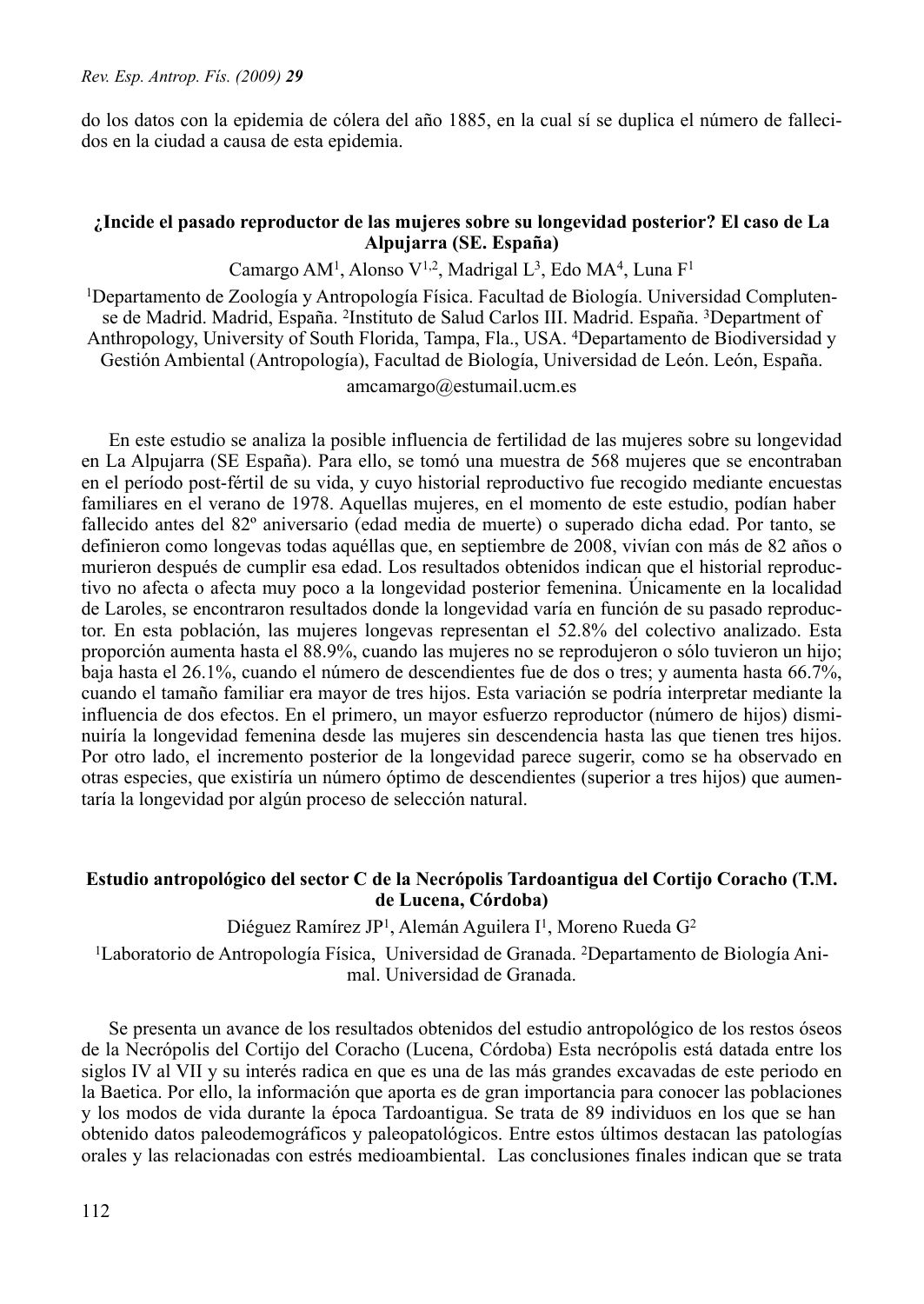de una población de individuos hispanorromanos, cuyas condiciones de vida eran similares a las de poblaciones de otras regiones de la Hispania Tardoantigua que presentaría un modelo de Economía Mixta (no totalmente agrícola), en la que la dieta incluiría fundamentalmente productos cariostáticos (proteínicos).

### **Relaciones entre los parámetros reproductivos y la fitness en una población pre-transicional**

Esparza M, Martínez-Abadías N, Muñoz-Tudurí M, Sjøvold T, González-José R, García-Moro C, Hernández M

Unidad de Antropología, Departamento de Biología Animal, Universitat de Barcelona.

mesparza@ub.edu

En el presente estudio se analizan las relaciones existentes entre distintos parámetros que conforman la historia reproductiva femenina (fecundidad, edad al primer hijo, edad al último hijo, duración del período reproductivo e intervalo entre el primer y el segundo hijo), así como su asociación con la fitness, calculada como la  $\lambda$  individual y como el éxito reproductivo (LRS), es decir, su intensidad de selección. Para ello se han utilizado los registros parroquiales de la población austríaca de Hallstatt, correspondientes a los nacimientos, matrimonios y defunciones acontecidos en el periodo 1602-1891. A partir de éstos se ha llevado a cabo una reconstrucción familiar y se han obtenido las historias reproductivas de las mujeres de la población. Se ha seguido la metodología del path-análisis, para comprobar la relación entre los distintos parámetros reproductivos y la fitness, ya que al descomponer los coeficientes de correlación entre variables en sus distintas conexiones, permite profundizar e ilustrar las interrelaciones existentes entre éstas, a menudo enmascaradas en un análisis de regresión simple. Este método permite también testar distintos modelos de relación entre parámetros hasta hallar el más consistente. Previamente se han obtenido los valores de correlación de las distintas variables entre ellas. Los resultados muestran la importancia de la fecundidad sobre la fitness del individuo, pero confirman también la existencia de selección sobre las variables que marcan el inicio y el final del periodo reproductivo, así como su espaciado.

### **Variaciones temporales de los patrones de mortalidad en Casares de las Hurdes. Análisis de series temporales**

García-Moro C, Muñoz-Tudurí M

Unidad de Antropología. Depto. Biología Animal. Facultad de Biología. Universidad de Barcelo-

na.

### cgarcia@ub.edu

En el estudio de los patrones de mortalidad de las poblaciones humanas puede reconocerse una variación temporal en la que es posible distinguir cuatro componentes: patrones estacionales; tendencias a corto plazo, como las crisis de mortalidad; tendencias a largo plazo, como es el proceso de transición demográfica y una variación residual. Los cambios estacionales en el medio pueden provocar distribuciones cíclicas anuales de las defunciones al influir sobre las tasas de transmisión de los patógenos y sobre la susceptibilidad de los huéspedes. Por otro lado, también se ha descrito un patrón estacional en las defunciones producidas por diferentes causas endógenas específicas. El objetivo del presente trabajo es analizar la distribución anual de las defunciones en la población de Casares de las Hurdes, entre los años 1682 y 1977, utilizando las técnicas de análisis de series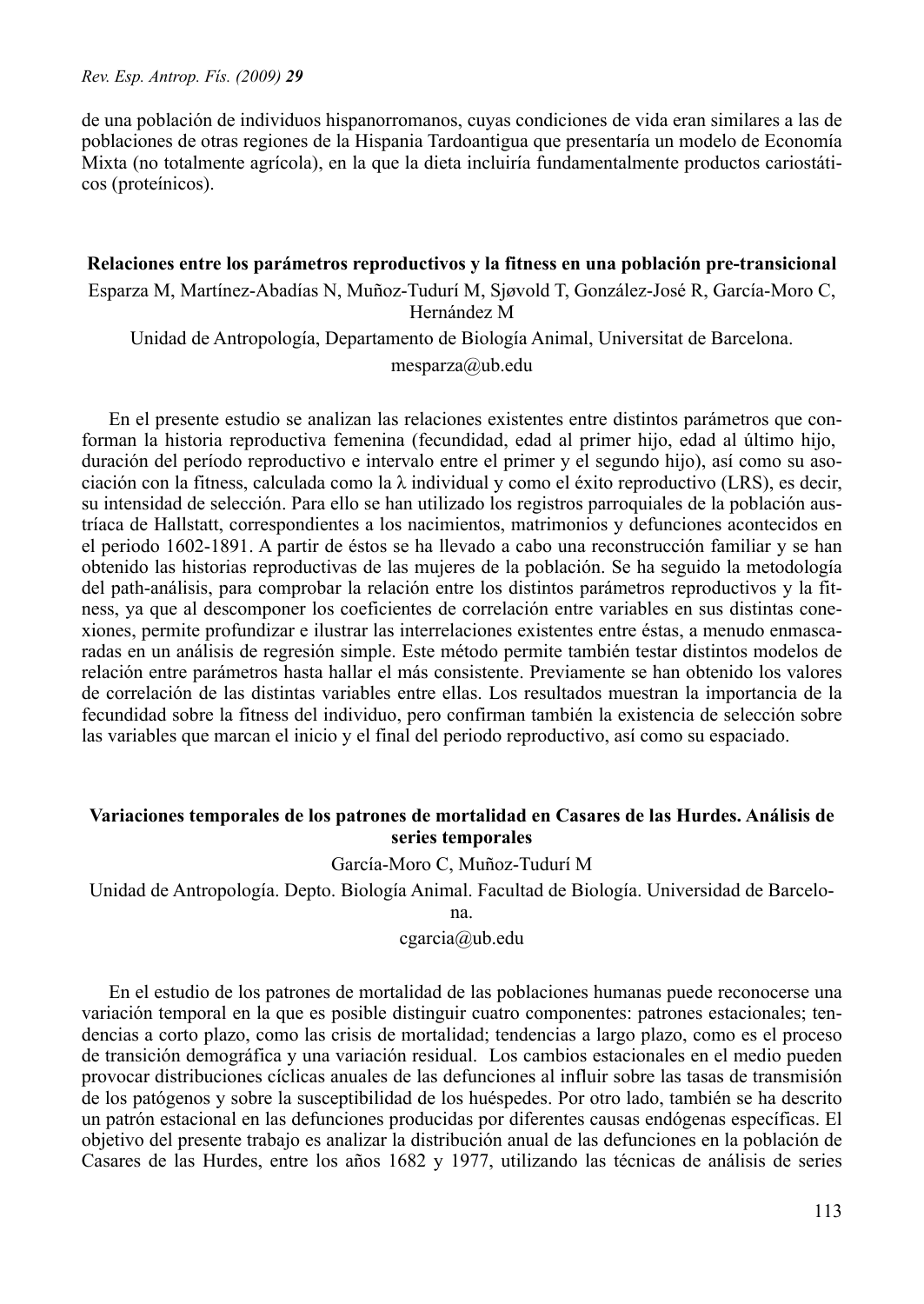temporales (modelos ARIMA). Para el análisis de la variación temporal de las defunciones se han aplicado también las metodologías tradicionales de Henry (1976) y Edwards (1961). La distribución mensual de las defunciones de Casares de las Hurdes presenta un patrón estacional significativo durante el siglo XVIII, que se corresponde con un máximo de mortalidad durante los meses de otoño-invierno y mínimos durante la primavera, para ascender estos valores a medida que avanza el verano. En el siglo XIX este esquema va a cambiar para concentrar los meses estivales el máximo de mortalidad. En estos siglos ha quedado patente en la estacionalidad la influencia de por lo menos dos de las grandes crisis de mortalidad detectadas en la población. A lo largo del siglo XX se observa un reparto más regular de las defunciones durante el año. Los modelos ARIMA nos han permitido poner de manifiesto los cambios producidos en los patrones de mortalidad entre 1682 y 1977.

#### **Poblamiento del delta del Ebro en el siglo XIX: estudio biodemográfico de los censos parroquiales de 1817**

Hernández M, Esparza M Universitat de Barcelona. mhernandez@ub.edu

El poblamiento estable del delta del Ebro tiene su origen en la colonización iniciada a mediados del siglo XVIII. A lo largo del siguiente siglo se consolida la población a partir de un grupo muy endógamo. La existencia de censos parroquiales realizados en 1817 ha permitido conocer la estructura y características de la población a principios del siglo XIX, obtener frecuencias de apellidos y estudiar su diversidad (coeficiente de Shannon H =  $6,25$ ), así como el parentesco interno poblacional (coeficiente de Lasker Ri = 13 x 10-3). Los valores de consanguinidad aleatoria obtenidos a partir de la isonimia se ven igualados por los de la no aleatoria, de signo negativo. Estos datos han sido comparados con los del padrón municipal realizado en 1881 para conocer la evolución de la población del del delta del Ebro en el siglo XIX. En 1817 fueron censados 674 individuos en las parroquias de Les Salines (actual municipio de Sant Jaume d'Enveja), Jesús i María y La Cava (ambas en el municipio de Deltebre). Se trata de una población joven con un 59,8 % de solteros, 35,8 % casados y 4,4 % viudos. Se contabilizaron 119 matrimonios que pueden considerarse como el origen del poblamiento actual. El número medio de hijos residiendo en el hogar es de 2,75; pero cuando consideramos las casadas en edad fértil este valor se incrementa hasta 2,94. La mitad del total de apellidos está formado por una veintena de apellidos distintos. Los diez apellidos más representativos de las tres parroquias a finales del siglo XX ya estaban presentes en el grupo aquí estudiado, que puede ser considerado como fundador. Los resultados obtenidos mediante el estudio de los censos del siglo XIX permiten establecer el hecho de la continuidad de la población a través de dos siglos.

## **Factores reguladores de la mortalidad infantil en una población del Mediterráneo occidental: La Alpujarra (SE. España)**

Luna  $F<sup>1</sup>$ , Alonso V<sup>1,2</sup>, Moral P<sup>3</sup>

1Departamento de Zoología y Antropología Física. Facultad de Biología. Universidad Complutense de Madrid. Madrid, España. 2Instituto de Salud Carlos III. Madrid. España. 3Departament de Biologia Animal (Antropologia), Facultat de Biologia, Universitat de Barcelona. Barcelona, Espa-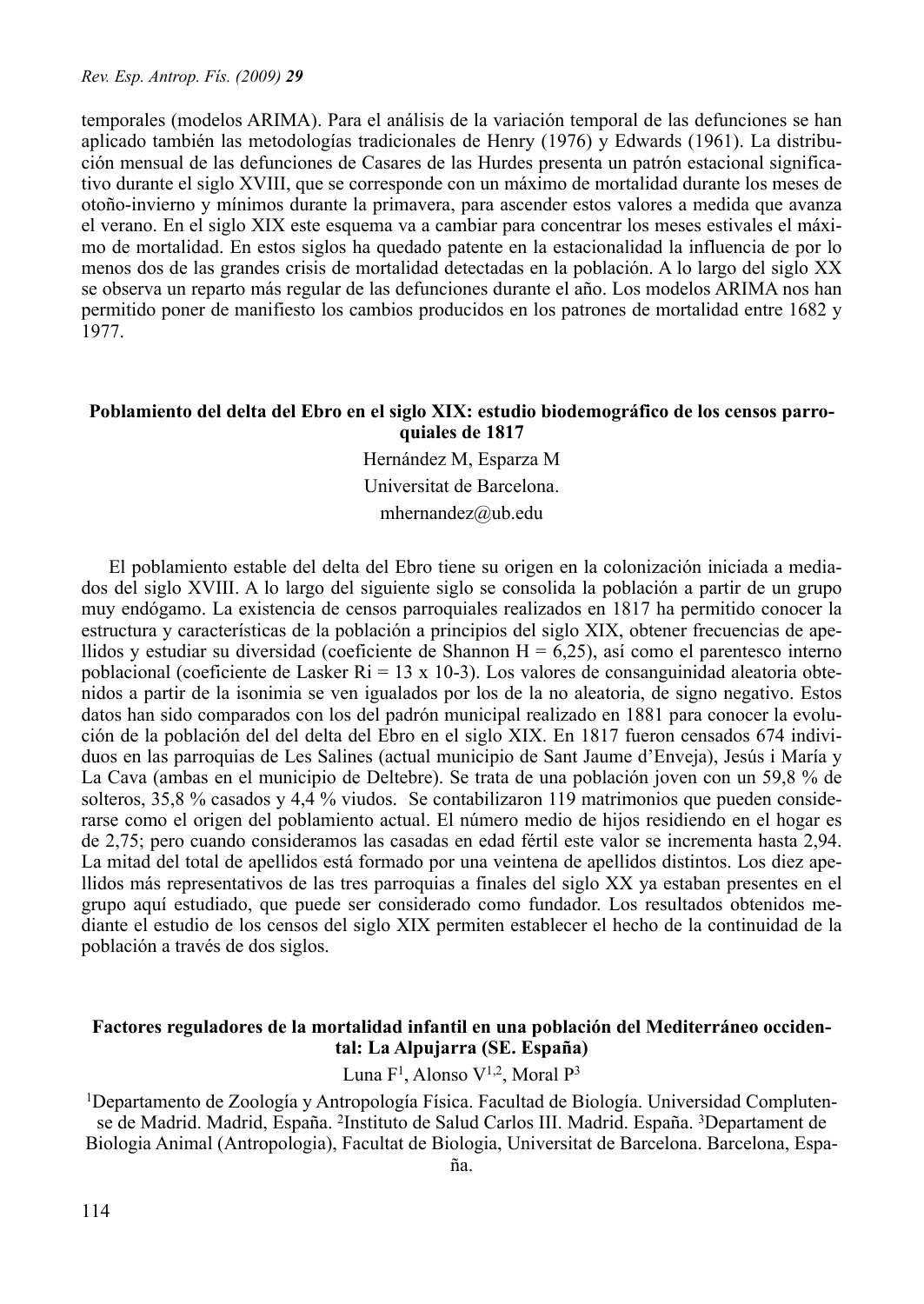#### pacoluna@bio.ucm.es

Este trabajo describe el modelo de mortalidad infantil de una población rural y aislada (La Alpujarra) en la vertiente mediterránea de Sierra Nevada (Andalucía Oriental), durante la primera mitad del siglo XX. Se trata de una investigación retrospectiva realizada sobre una muestra de 525 madres, en las que se registraron 2200 partos. De éstos, 2085 correspondieron a nacidos vivos, 103 descendientes de los cuales murieron durante su primer año de vida: 29, antes del primer mes (mortalidad neonatal) y los 74 restantes, en los 11 meses siguientes (mortalidad post-neonatal). La influencia sobre el riesgo de muerte de la fecha de nacimiento, parto gemelar, ser primogénito, consanguinidad paterna y sexo del nacido fue analizada mediante regresión logística. Por otro lado, el efecto de la paridad, tamaño familiar e intervalo intergenésico fue estimado mediante la diferencia observada entre la tasas de mortalidad esperada y observada. En todos los casos, se consideraron dos grupos de edad (<1 mes y 1-11 meses), dado el gran descenso del riesgo de muerte a lo largo del desarrollo infantil, especialmente en las primeras semanas de vida. La mortalidad alpujarreña dependió de tres tipos de factores: biodemográficos, biomecánicos y socio-sanitarios. La mejora secular del cuidado materno (no de las condiciones sanitarias), estimada a partir de la fecha de nacimiento, fue la variable más influyente, seguida del descenso de los recursos alimenticios cuando el tamaño familiar aumenta. El primogénito y los gemelos mostraron un mayor riesgo de muerte, dado la mayor dificultad del parto y el menor desarrollo intrauterino, respectivamente. El riesgo de muerte descendía con la edad materna (mejor cuidado) y con el menor ritmo reproductor (intervalo intergenésico creciente), aunque ambos efectos desaparecían después del primer mes. No se observaron efectos ni del parentesco paterno y del sexo del nacido.

#### **Fecundidad y Genética en los Kalunga: asociación entre datos reproductivos y marcadores moleculares en un quilombo brasileño**

De Oliveira SF1, Cambraia Guimaro Diniz ME1, Guerra Amorim CE1, Teixeira Mendes Junior C2, Luna  $F<sup>3</sup>$ 

1Departamento de Genética e Morfologia, Universidade de Brasília, Brasília, Brasil. 2Faculdade de Medicina de Ribeirão Preto. Universidade de São Pablo. São Pablo, Brasil. 3Departamento de Zoología y Antropología Física. Facultad de Biología. Universidad Complutense de Madrid. Madrid, España.

silviene.oliveira@gmail.com

Los Kalunga constituyen uno de los quilombos (población afro-americana descendientes de esclavos) más importante histórica y demográficamente de la región Centro-Oeste brasileña. Localizado en la zona rural del nordeste do estado de Goiás, su población se encuentra organizada actualmente en sub-comunidades por todo su territorio sin un aislamiento geográfico entre ellas. El presente trabajo tiene como objetivo describir el modelo reproductor de sus mujeres, evaluando la posible influencia de marcadores genéticos (Catalasa, HLA-G 14pb y HLA-G G\*0105N). La tasa de fecundidad observada fue de 5,51, más del doble de la del todo Brasil (2,30) para el mismo período de análisis. A tasa de gestación, que incluye abortos y mortinatos, fue de 5,61, mientras que la de abortos alcanzaba el 8,32% de las gestaciones. Las frecuencias génicas y genotípicas de los marcadores analizados se encuentran dentro de lo descrito en la literatura, con frecuencia del alelo G\*0105N de 14,3%, que está de acuerdo con lo observados en poblaciones afro-derivadas. Todos los marcadores analizados se encontraban en equilibrio Hardy-Weinberg ( $p>0.05$ ). No se observó ninguna diferencia en los grupos estudiados con estos marcadores (presencia o ausencia de abortos, en menos o en más de 5 gestaciones) a través de la metodología de Fst (p>0,05). A pesar de la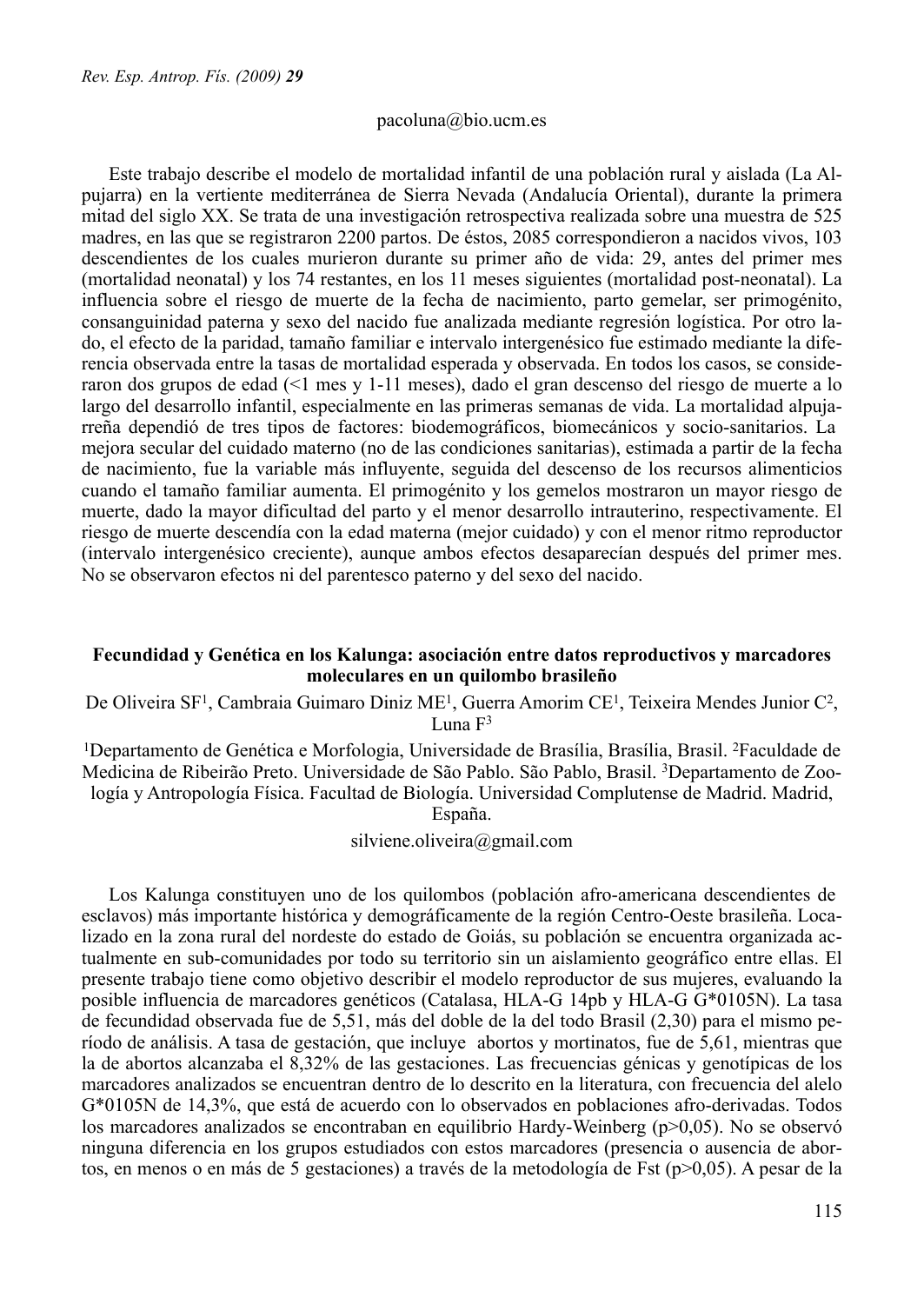peculiaridad de los Kalunga, unas veces pareciéndose a poblaciones urbanas y otras, a grupos rurales, cuando se lleva a cabo un análisis general, este quilombo muestra una estructura muy semejante a la de los demás quilombos descritos en la literatura, pero también a la población rural brasileña. Los análisis con los marcadores genéticos no sugieren ninguna asociación entre los polimorfismos y la ocurrencia de abortos y número de gestaciones.

#### **Factores reguladores de la tasa de monocigocia y dicigocia en España (2006)**

Del Pino IS<sup>1</sup>, Alonso V<sup>1,2</sup>, Luna F<sup>1</sup>

<sup>1</sup>Departamento de Zoología y Antropología Física. Facultad de Biología. Universidad Complutense de Madrid. Madrid, España. 2Instituto de Salud Carlos III. Madrid. España.

itziarsanchezdelpino@estumail.ucm.es

En este estudio se analiza el efecto de distintas variables biodemográficas, como la estacionalidad, paridad, edad materna, medio rural/urbano e intervalo intergenésico (periodo entre dos partos consecutivos) sobre la probabilidad de gemelación (gemelos monocigotos) y doble ovulación (gemelos dicigóticos) en la población española. Con los datos del Instituto Nacional de Estadística (INE), se confeccionó una base de datos con el total nacional de partos del año 2006, correspondientes a padres españoles. Se contabilizaron 474054 partos, de los que 8485 fueron dobles y 209 triples. A partir de la frecuencia de partos dobles de igual (L) y distinto (U) sexo, se pudo deducir las frecuencias de partos monocigóticos (M) y dicigóticos (D), según el método de Weimberg. Obtenidas ambas frecuencias, se calcularon las tasas de monocigocia (m=M/P) y dicigocia (d=D/P, siendo P el número de partos de cada categoría en cada variable). Los resultados muestran, en primer lugar, una tasa actual de gemelos del 1, 79%, que es casi el doble de la que había en 1985 (0,910%). Por lo que respecta a la influencia de los posibles factores reguladores, la tasa de parto monocigótico es máxima en verano, en madres de edad avanzada (40-45 años), en ambiente rural y, especialmente, cuando el intervalo intergenésico es inferior a 2 años (m=0.672). Aunque se observa un leve descenso de m con la paridad, es remarcable la baja monocigocia a partir del 5º parto (m=0.137). En cuanto a la doble ovulación, los partos dicigóticos son máximos en verano, en madres primíparas y cuando el reposo reproductor es mayor de 4 años (d=1.75). La dicigocia no parece afectada por el ambiente rural/urbano, pero aumenta sensiblemente con la edad, desde la postadolescencia (d=0.049 en menores de 20 años) hasta el máximo en madres entre 35 y 39 años (d=1.72), para caer después bruscamente en mujeres de más de 40 (d=0.235).

## **Estructura genética de Fuentes Carrionas: Distribución de los apellidos y flujo génico**

Rodríguez Díaz R, Blanco Villegas MJ, Sanz Muñoz I Dpto. Biología Animal (Área de Antropología Física), Universidad de Salamanca. roberrd@usal.es

El estudio de poblaciones aisladas y con una economía agro-ganadera resulta de especial interés para la biodemografía. La razón es que las condiciones a que han estado sometidas son similares a las presentes en gran parte de la historia de nuestra especie, por lo que las conclusiones que se obtienen son ampliamente extrapolables. En este trabajo se han empleado dos técnicas (SOM y Monmonier), de reciente aplicación en este campo, para estudiar la estructura genética de Fuentes Carrionas. Se ha partido de la información contenida en las partidas matrimoniales y las recons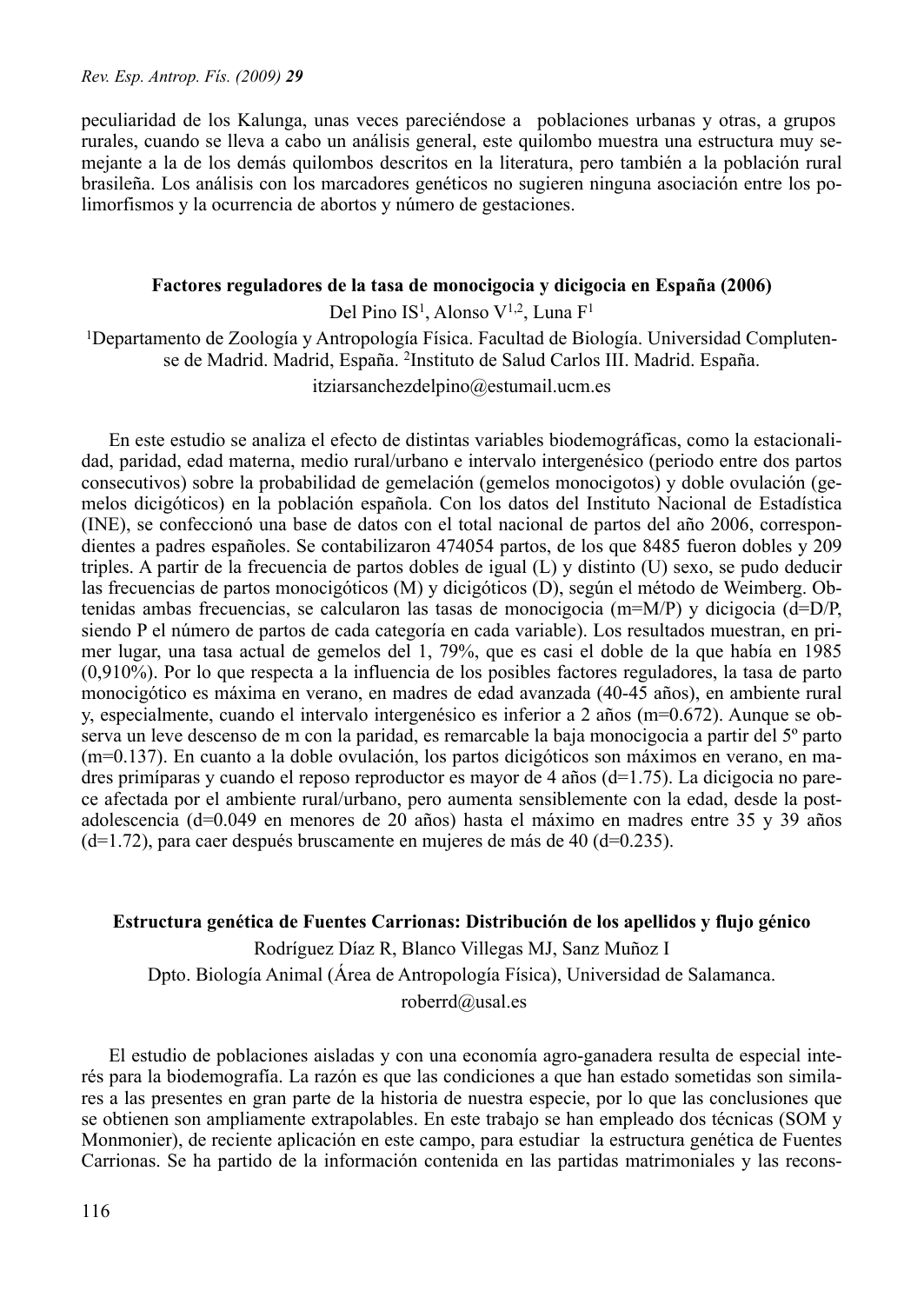trucciones familiares entre 1880 y 1979. Mediante mapas autoorganizados (SOM), se ha estudiado la distribución de los apellidos. Posteriormente se han calculado los coeficientes de parentesco (Hedrick) entre las poblaciones (mediante isonimia y matriz progenitor-descendiente) y se ha estudiado su relación con las distancias geográficas (Mantel). Por último, aplicando el algoritmo de Monmonier se han estudiado las barreras genéticas. El análisis muestra que isonimia y flujo génico ofrecen resultados similares (p<0,01) y que la distancia geográfica está significativamente relacionada con ambas (p<0,01), por lo que parece el principal factor de aislamiento. Sin embargo la distribución de los apellidos no es homogénea. Muestra una comarca dividida en dos (un 29,56% aparece casi en exclusiva en la mitad noreste y un 21,91% en la suroeste). Idéntica división muestran las barreras genéticas con independencia de las distancias geográficas. Ambas técnicas arrojan resultados coherentes y complementarios. Su uso combinado permite un estudio muy pormenorizado, del que se desprende entre otros resultados, que, si bien la distancia geográfica ha sido el factor más determinante, existen otros de diferente naturaleza (orográficos y socioeconómicos) que han marcado la estructura genética de Fuentes Carrionas.

#### **Migración portuguesa a Canarias: una aproximación a través del uso de apellidos**

Román-Busto J1, Fuster V1, Colantonio SE2

1Dpto. de Zoología y Antropología Física, Fac. de Biología, Univ. Complutense de Madrid y GEPS. 2Cátedra de Antropología, Fac. Ciencias Exactas, Físicas y Naturales, Univ. Nal. de Córdoba, Argentina, CONICET y GEPS.

jmromanb@bio.ucm.es

Desde el S. XIV las Islas Canarias han recibido sucesivos flujos de población con origen en los reinos de Castilla, Aragón y Portugal. A finales del S. XV, el cultivo de la caña de azúcar acentuó la inmigración. El contingente portugués alcanza máximos en el S. XVI, reduciéndose a partir de 1640, cuando los reinos de España y Portugal se separan. El objetivo del presente análisis es comparar las frecuencias de apellidos portugueses en Canarias, a fin de identificar la intensidad y distribución espacial de sus movimientos migratorios. A partir de una base de 1.995.833 individuos (INE, padrón de 2006) se seleccionaron 79 apellidos de origen portugués entre los 826 apellidos más frecuentes, cubriendo un 95% de la población. Se calculó su frecuencia a nivel de municipio e isla, y la relación de parentesco interpoblacional de Lasker, Rij. Se obtuvo una correlación significativa entre la matriz Rij y la de distancia geográficas ( $R2 = 0.367$ ), y se representaron las principales barreras entre poblaciones mediante el programa Barrier. Adicionalmente se utilizó el α de Fisher y el ν de Karlin y McGregor, como estimadores de la diversidad de apellidos resultante de migraciones en generaciones previas. El Hierro resulta ser la isla con mayor frecuencia de apellidos portugueses (22,64% del total) y Gran Canaria la de menor (7,03 %). Los valores más altos del α se detectan en Tenerife y Lanzarote y en El Hierro el mínimo. ν toma sus máximos en Fuerteventura y Lanzarote. Esta estructura evidencia una distribución de colonos portugueses condicionada por el cultivo de la caña de azúcar.

### **Correspondencia inter-generacional de la longevidad en la Isla del Pico (archipiélago de las Azores)**

Santos C, Román-Busto J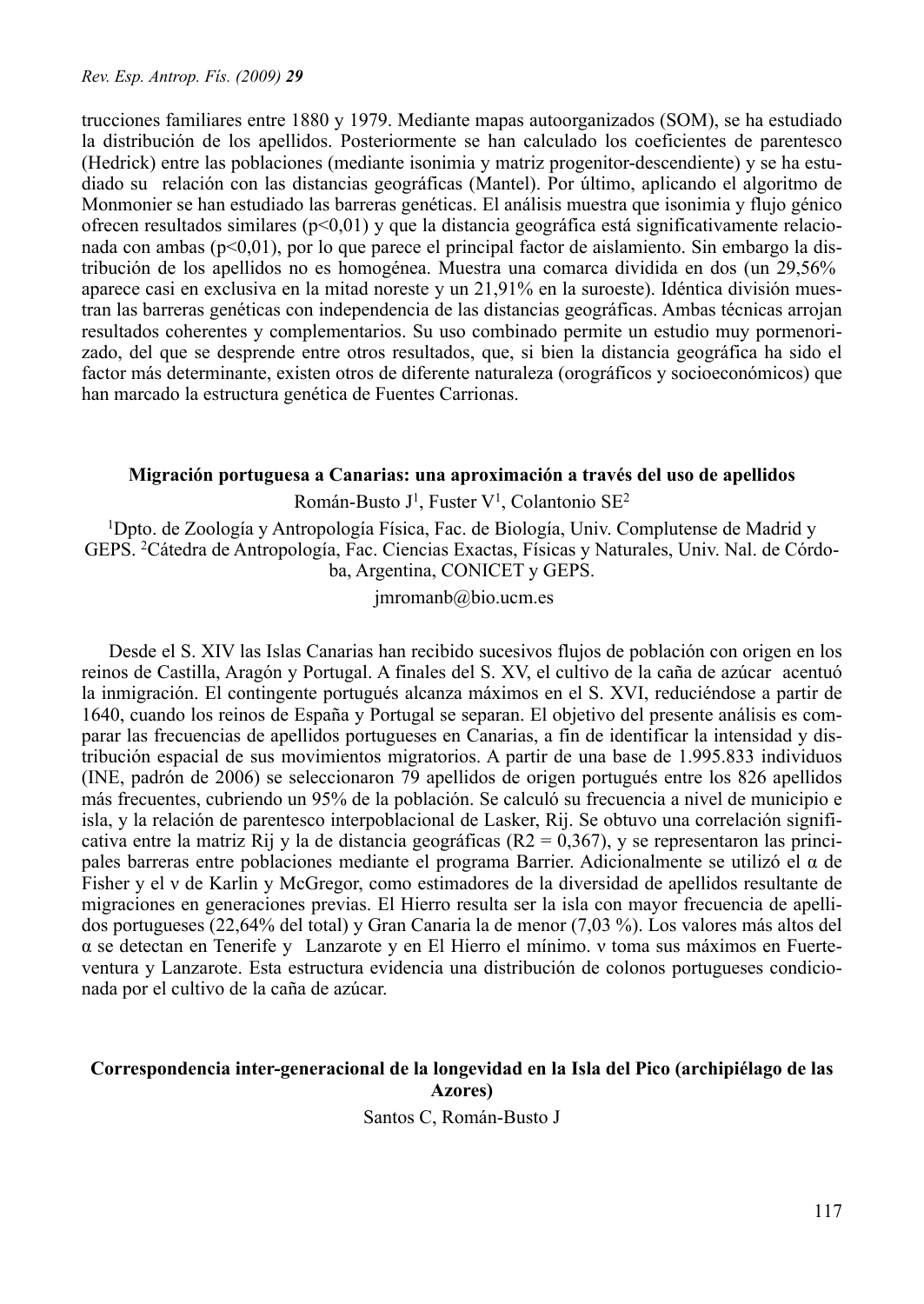### Centro de Investigação Transdisciplinar - Cultura, Espaço e Memória (CITCEM) - Universidade do Minho/Faculdade de Letras da Universidade do Porto & U.D. Antropología Física, Universidad Complutense de Madrid.

csantos@ics.uminho.pt

Varios estudios demográficos han demostrado que a lo largo de los Siglos XVIII y XIX, los niveles de mortalidad registrados en la Isla del Pico (Portugal) se alejaban de forma destacada de los que habían sido observados en otras poblaciones europeas coetáneas, y del resto de las islas del archipiélago de las Azores. Con esta comunicación, se pretende evaluar la correspondencia intergeneracional de la longevidad en esta región, analizando las relaciones existentes entre la duración de la vida de los progenitores y la de sus hijos e hijas. Con este propósito se utilizó una muestra de 9999 hijos casados y familiarmente relacionados, nacidos entre 1745 y 1865. Esta muestra fue extraída de bases de datos que fueron obtenidas por aplicación de la metodología de "reconstrucción de parroquias". En un primer momento se ha analizado los posibles efectos de la edad del padre y de la madre al nacimiento de los hijos, en la duración de vida de estos últimos. Los resultados encontrados revelan la no existencia de cualquier relación en la línea materna. Por el contrario, para la línea paterna se verificó una relación significativa para los padres que tuvieron hijas a partir de los 50 años. Por otro lado, se detectó una relación positiva y significativa entre las edades al óbito de ambos progenitores y sus hijos e hijas. Comparando las medias de las edades al óbito, se verificó que cuanto mayor era la duración de vida de los hijos, mayor había sido la longevidad de sus padres. Esta asociación es particularmente fuerte cuando se consideran los dos cuartiles extremos de la distribución.

#### **Movilidad y Distancias Maritales en la región leonesa de Babia**

Sanz Muñoz I, Rodríguez Díaz R, Sánchez Compadre E, Blanco Villegas MJ Departamento de Biología Animal (Antropología Física). Facultad de Biología. Universidad de Salamanca.

biohazard@usal.es

En este estudio se analiza la movilidad marital en la comarca de Babia, como método para determinar el flujo genético entre los núcleos de población que la conforman. La comarca leonesa de Babia, se encuentra situada en las estribaciones de la Cordillera Cantábrica y está constituida por 25 parroquias. Para el estudio se ha recurrido a un total de 3137 actas matrimoniales contenidas en los libros parroquiales de cada población babiana; a partir de las cuales, se ha extraído la información relativa al lugar de nacimiento, lugar de celebración del matrimonio y lugar de establecimiento definitivo de los cónyuges, durante el periodo comprendido entre 1850-1979. Se ha realizado una matriz de procedencias siendo las casillas que ocupan la diagonal las que muestran una frecuencia más elevada mostrando que las uniones endógamas celebradas entre cónyuges nacidos en la misma población son las más abundantes. Asimismo, se ha realizado un análisis clúster mediante un algoritmo UPGMA para poder inferir la relación entre las distintas poblaciones de la comarca, y un análisis de escalamiento multidimensional (MDS) para su representación en un entorno de dos dimensiones. Ambos muestran una clara división en dos grupos de poblaciones, que no corresponden con la división administrativa tradicional, existiendo asimismo dos parroquias (Torrestío y La Majúa) que muestran un comportamiento diferente al resto de las subpoblaciones motivado por razones geográficas y/o culturales.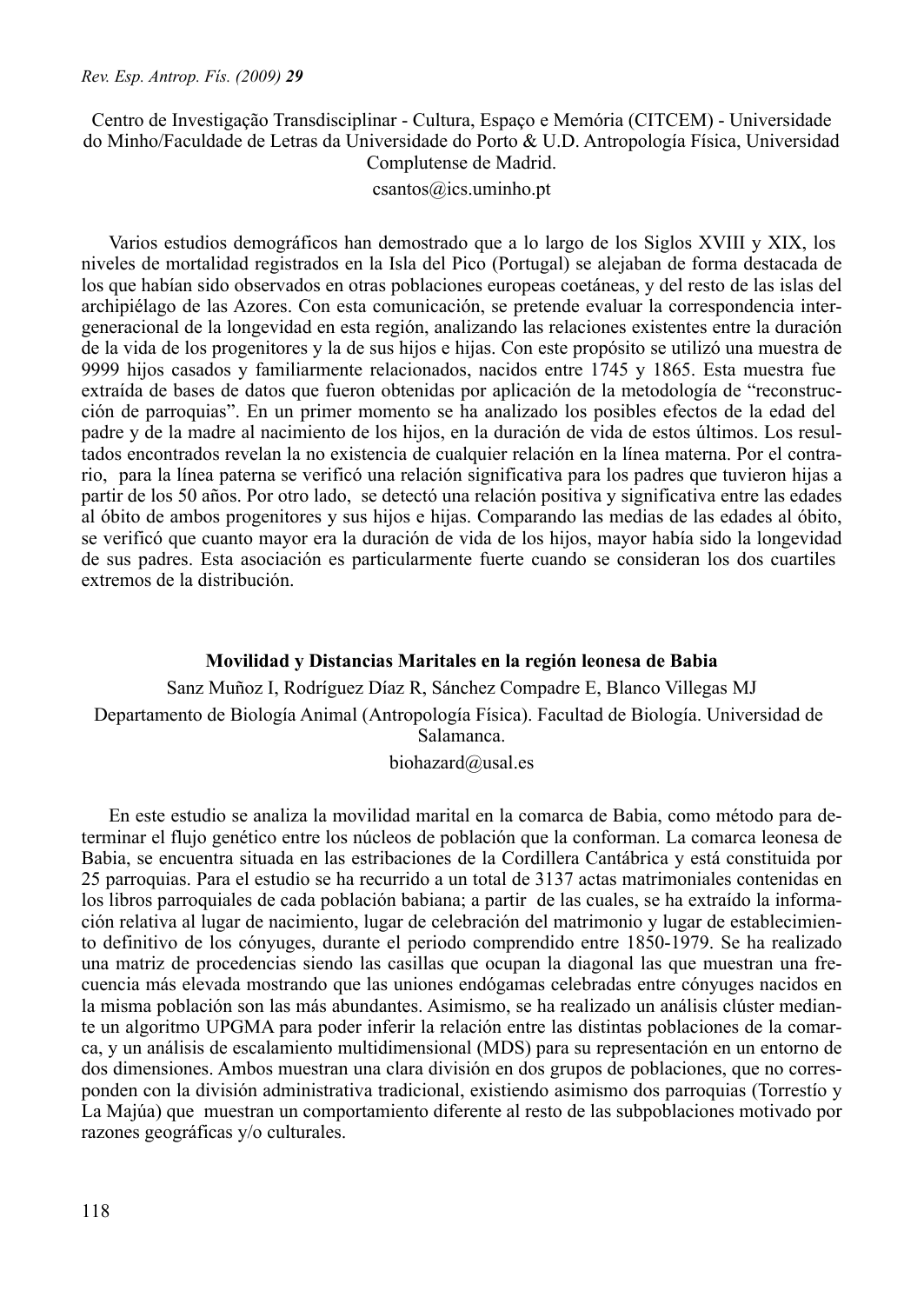## **Eficacia biológica diferencial en poblaciones humanas. El caso de Bayárcal (España)**

Tarelho AR<sup>1</sup>, Camargo AM<sup>2</sup>, Alonso V<sup>2</sup>, Luna F<sup>2</sup>

1Departamento de Biologia Animal. Faculdade de Biologia. Universidade de Lisboa. Lisboa, Portugal. 2Departamento de Zoología y Antropología Física. Facultad de Biología. Universidad Complutense de Madrid. Madrid, España.

kika\_366@hotmail.com

En este estudio retrospectivo se estima el nivel alcanzado por la eficacia biológica (transmisión genética a lo largo de las generaciones) en una población del Mediterráneo Español, Bayárcal. Esta población, perteneciente a la comarca de La Alpujarra, se caracteriza por un elevado aislamiento cultural y geográfico. Está situada a 1258 m de altitud, en un barranco profundo de Sierra Nevada con gran dificultad de acceso, al menos hasta que las carreteras interiores fueron construidas después de la Guerra Civil española. Los datos utilizados en este estudio se obtuvieron en el verano de 1978 mediante encuestas familiares. En total fueron entrevistadas 43 madres que habían superado el 45º aniversario y se encontraban, en consecuencia, en el período post-fértil de su vida. Para la medida del grado de eficacia biológica se ha utilizado el índice de Crow, que tiene en cuenta la mortalidad y fecundidad diferencial. Los resultados obtenidos indican una buena adaptabilidad biológica, dado el bajo índice de Crow (0,52). No obstante, los modelos mortalidad y fertilidad determinan un índice que se aparta significativamente del observado en el resto de la comarca. Mientras que en La alpujarra se observaba un modelo de población carcaterizado por una alta fertilidad y baja mortalidad, propio de las comunidades rurales de paises tecnológicamente desarrolladas, el de Bayárcal se diferencia porque, manteniendo elevada la fertilidad, también lo es la mortalidad. Se concluye, por lo tanto, que la eficacia biológica de Bayárcal se aparta del modelo evolutivo observado en La Alpujarra y se aproxima al que suelen presentar las poblaciones "primitivas" (alta mortalidad y fertilidad). Los resultados están en consonancia, aún más, con el mayor aislamiento geográfico y cultural de Bayárcal, que, además de determinar su modelo reproductor con altos niveles de fertlidad (bajo control de natalidad), condiciona también, al contrario que en el resto de La Alpujarra, el acceso al sistema sanitario nacional, que permitió una mejora en las condiciones de vida en la comarca, pero no tanto en Bayárcal.

# **Cambio reproductivo y espaciamiento en mujeres españolas, 1987-2007** Varea C, Bernis C, Montero P CD de Antropología Física, Dpto. de Biología, Universidad Autónoma de Madrid. carlos.varea@uam.es

Con un retraso de 15 años respecto a Europa, España registrará a partir de 1976 un intenso descenso en su fertilidad, que se situará en su valor más bajo en 1996, con 1,12 nacidos vivos por mujer. Sin embargo, a partir de ese año, la fertilidad empieza a aumentar, hasta alcanzar en 2007 el valor de 1,39, el ISF más alto desde 1990. El incremento en la fertilidd española va asociado a un sostenido y bien conocido retraso en la edad de primera maternidad de sus mujeres, hsta 29, 31 años en 2006, edad solo superarada por las madres suizas. Al cambio reproductivo en España ha contribuido, sin duda, el cada vez más numeroso contingente de mujeres extranjeras, cuyas pautas reproductivas muestran notables diferencias según su procedencia. Pero asimismo es posible describir un cambio reproductor en las mujeres españolas. El tratamiento de los "microficheros de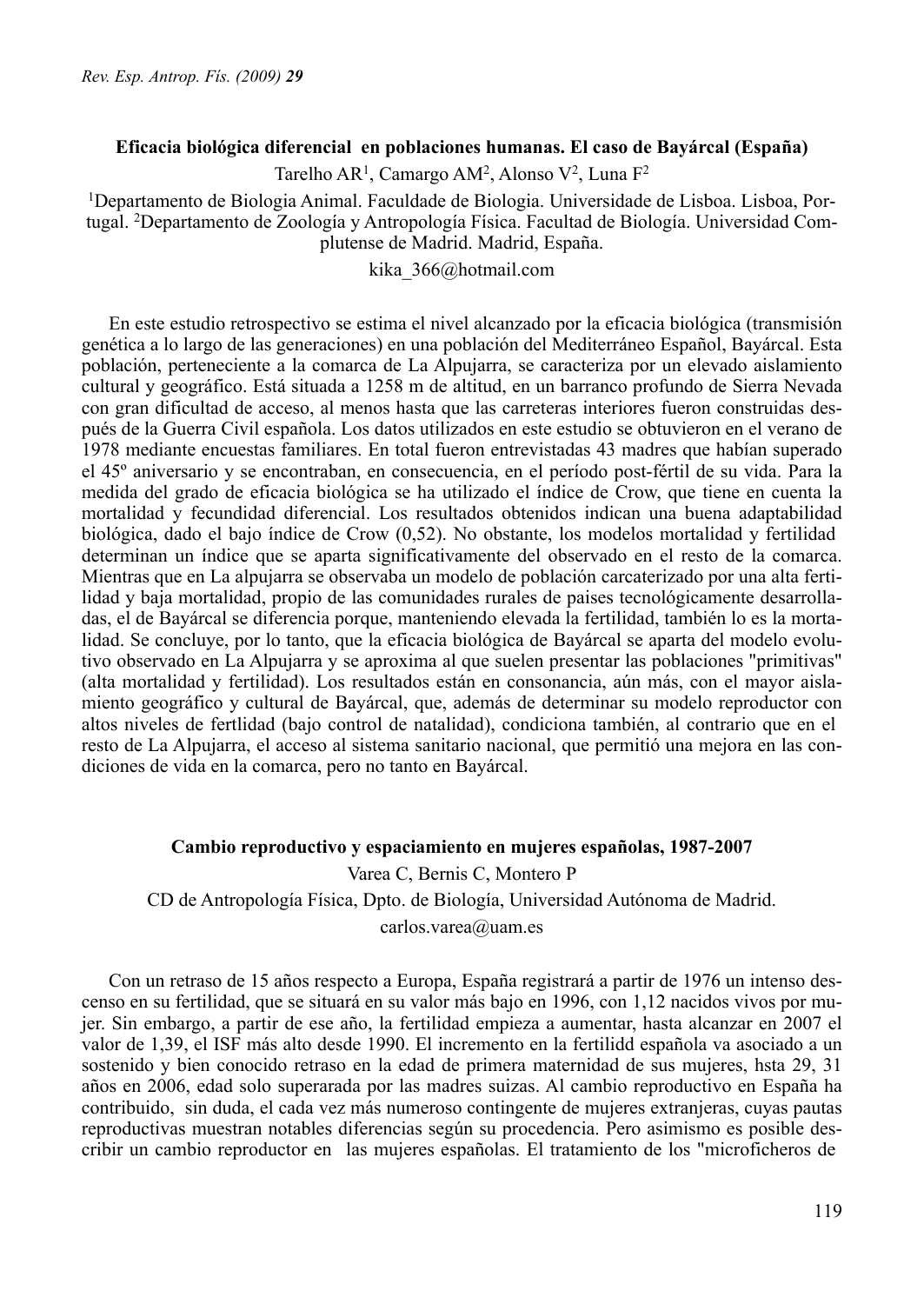datos" del Boletín Estadístico del Parto proporcionados por el INE permite el análisis parto por parto de todos los alumbramientos habidos en España. En la presente comunicación se aborda el análisis del espaciamiento intergenésico exclusivamente de las mujeres españolas y entre 1987 y 2007. Ello permite, en el período de inflexión de la fertilidad en España, analizar el comportamiento reproductivo de 3.800.353 mujeres con al menos dos nacidos vivos en partos únicos (el 47,5% de todas las maternidades, 35,7 y 11,8% para las de paridad dos y tres o superior, respectivamente). Los resultados muestran: a) el aumento sostenido del intevalo intergenésico entre primer y el segundo nacido vivo (II1) entre 1987 (54,37 meses) y 1998 (59,37), para disminuir sostenidamente hasta 2007 (51,27 meses), pauta común a los II2 y II3; b) una pauta clara que asocia, independientemente del año de nacimiento, edad de la madre con ritmo reproductor, de tal manera que cuanto más joven es una mujer más rápido ha tenido su segundo o sucesivos hijos, y c) un claro cambio conductual, que se expresa en la reducción temporal del espaciamiento en mujeres mayores de 30 años, de 65,85 a 48,54 meses en el grupo de edad de 31 a 35 años. El análisis se completa con una evaluación predictiva de la duración de los sucesivos intervalos, en la que se valora la situación laboral, el tamaño del núcleo de residencia y el estado civil, junto con las variables independientes ya comentadas: año de nacimiento, edad de la madre y paridad.

# **Mortalidad pre-reproductiva en una población urbana de Cuba: Plaza de la Revolución, Ciudad de La Habana**

Vázquez V<sup>1</sup>, Quevedo A<sup>1</sup>, Luna F<sup>2</sup>

1Museo Antropológico Montané. Facultad de Biología. Universidad de La Habana. Ciudad de La Habana, Cuba. 2Departamento de Zoología y Antropología Física. Facultad de Biología. Universidad Complutense de Madrid. Madrid, España.

vanevaz@fbio.uh.cu

La población del municipio Plaza de la Revolución, en Ciudad de La Habana, Cuba, cuenta con la más baja natalidad y el mayor envejecimiento demográfico del país. No tiene garantizado el reemplazo generacional, pues presenta tasa bruta de reproducción inferior a una hija por mujer. Por ello, el objetivo del presente trabajo es calcular la mortalidad desde la concepción hasta la edad reproductiva (15 años para Cuba) en descendientes de mujeres nacidas entre 1942 y 1953, residentes en la citada localidad. Se determinaron las tasas de aborto espontáneo y provocado, muerte fetal, infantil, pre-escolar y escolar hasta los 15 años, para analizar la mortalidad pre-reproductiva. El procesamiento de los datos se llevó a cabo mediante el paquete estadístico SPSS 12.0 para Windows. La mortalidad pre-reproductiva "natural", considerando sólo las pérdidas por causas naturales, fue de 0.186, (supervivencia de 0, 814), lo que representa que el 81, 4 % de las concepciones sobrevive al 15 aniversario. Sin embargo, en un análisis posterior, se incluyeron los abortos provocados pues, debido a la peculiaridad cultural, su frecuencia es muy elevada en Cuba y, a pesar de su intencionalidad, son embriones y/o fetos, que no arriban al nacimiento. La viabilidad biológica total (supervivencia a la edad reproductiva teniendo en cuenta también los abortos provocados) disminuyó casi a la mitad, siendo el valor 0,4820. En consecuencia, la interrupción voluntaria del embarazo, presentó un considerable efecto sobre el número de descendientes que alcanzan la edad reproductora y, por tanto, también en el éxito de la transmisión de genética (eficacia biológica).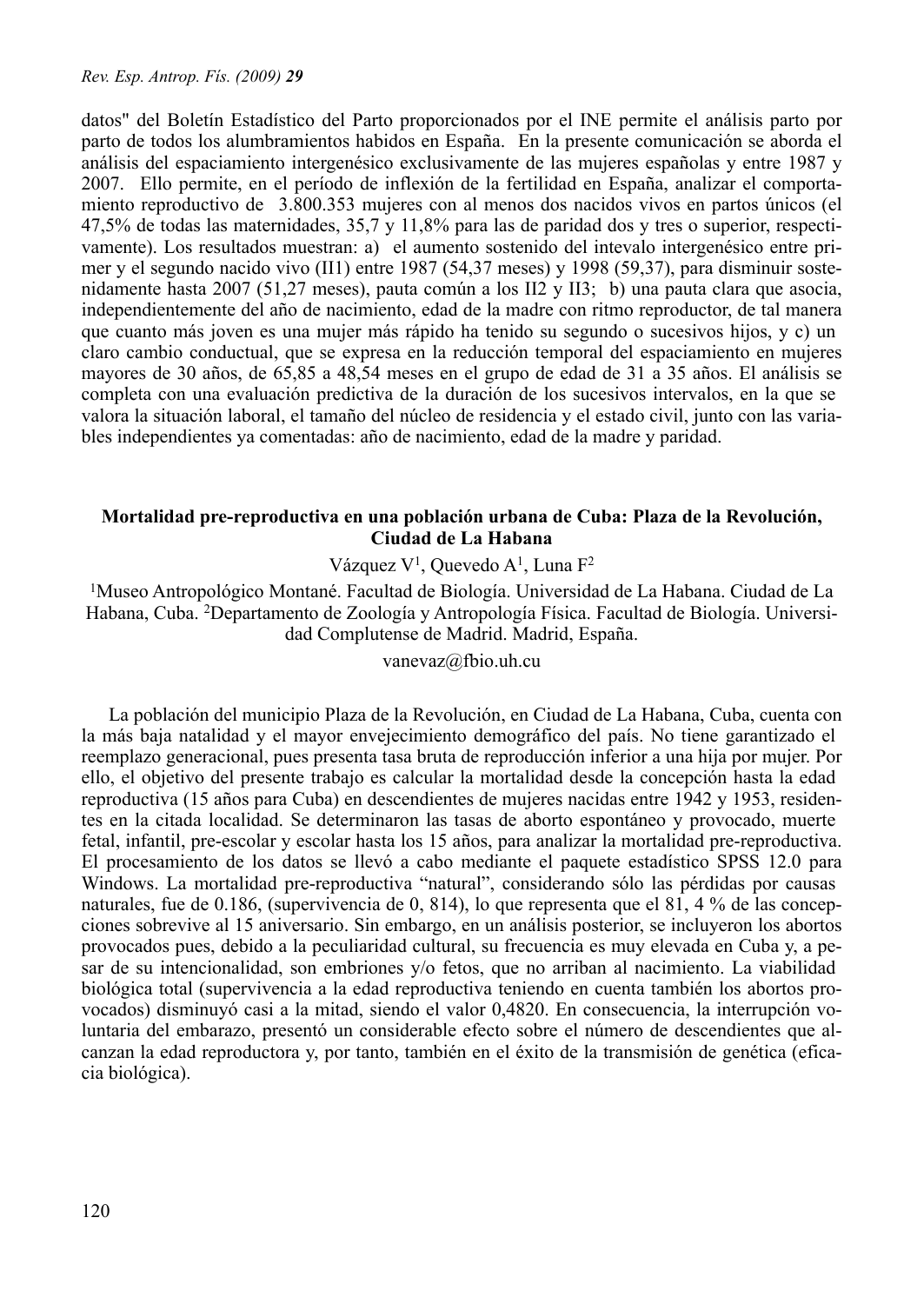# **ANTROPOLOGÍA APLICADA (SALUD PÚBLICA)**

#### **Adhesión al modelo de dieta mediterránea en una población adolescente de Marruecos**

Anzid K1, Baali A1, Cherkaoui M1, Montero P2

1Laboratoire d'Ecologie Humaine. Faculté de Sciences Semlalia. Université Cadi Ayyad de Marrakech 2Unidad de Antropología Física. Dpto. de Biología. Facultad de Ciencias. Universidad Autónoma de Madrid.

pilar.montero@uam.es

La transición alimentaria en los países en desarrollo es un suceso relativamente reciente cuyo estudio suscita gran interés concretamente por su relación con el gran aumento de enfermedades crónicas. El cambio en los patrones de alimentación asociado a la transición alimentaria se caracteriza por una disminución en los alimentos ricos en hidratos de carbono complejos (pan, cereales, pastas, patatas) y un aumento en el consumo de alimentos ricos en proteínas de origen animal (carne) y de alimentos ricos en grasas saturadas (productos cárnicos, alimentos industriales). En Marruecos se viene observando el comienzo de esta transición muy ligado a las transformaciones sociales y económicas y a cambios en los comportamientos y estilos de vida tradicionales. La situación geográfica también determina la mayor o menor fuerza de esta transición puesto que en gran medida afecta a la disponibilidad alimentaria y al acceso a alimentos no tradicionales. El objetivo de este estudio es describir el patrón de alimentación actual en una muestra de adolescentes de Ouarzazate, población urbana con poco desarrollo industrial pero con un gran desarrollo del sector turístico, con objeto de analizar la relación entre factores socioeconómicos, geográficos y culturales y el cambio en el comportamiento alimentario. La muestra está constituida por 495 alumnos y alumnas de institutos de Ouarzazate, de edades comprendidas entre los 15 y los 20 años, a los que se les realizaron 3 encuestas de recuerdo de 24 horas y el test kimed como indicador de adhesión a la dieta mediterránea. Los resultados obtenidos en cuánto al perfil calórico muestran que éste se ajusta perfectamente a las recomendaciones, el porcentaje de energía procedente de hidratos de carbono es el 57.6% (recomendaciones: 50% a 60%), el porcentaje de energía procedente de las grasas es de 30.2% (recomendaciones: 30% a 35%) y el porcentaje de energía procedente de las proteínas es del 12.2% (recomendaciones: 10% a 15%). El valor medio para el índice kidmed es de 9.5, lo que indica una dieta de buena calidad y que se ajusta al modelo de dieta mediterránea tradicional (kidmed>8, dieta de buena calidad).

### **Cambio temporal en la proporción secundaria de sexos y en la mortalidad temprana en España (1900-2006)**

Bernis C, Varea C, Montero P. CD de Antropología Física, Dpto. de Biología, Universidad Autónoma de Madrid. [cristina.bernis@uam.es](mailto:cristina.bernis@uam.es)

La proporción secundaria de sexos, es un importante indicador demográfico, sobre el que se construye, a través de la mortalidad diferencial entre hombres y mujeres la proporción de sexos en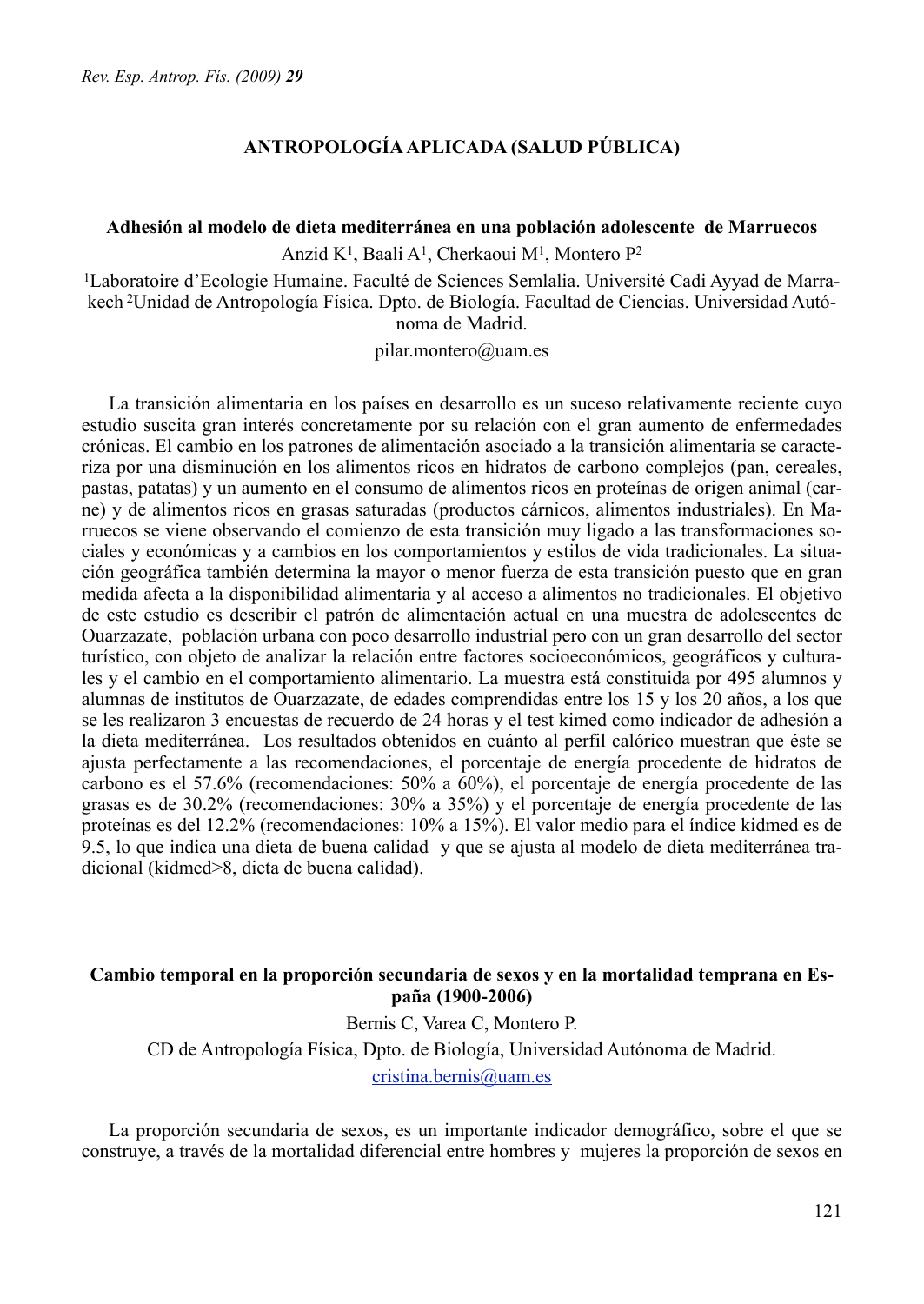sucesivos grupos de edad en las diferentes poblaciones. Conocer su variabilidad poblacional y sus tendencias temporales tiene interés porque condiciona aspectos fundamentales de la biología poblacional, como el tamaño efectivo, el tiempo de duplicación y su fertilidad prospectiva, pero también porque se ha demostrado su relevancia como indicador biológico, sanitario y sociocultural que permite comprender aspectos fundamentales la biología y salud de las poblaciones humanas, ligados a cambios ambientales. Permite además contrastar algunas de las hipótesis más interesantes planteadas desde finales del SXIX para explicar aspectos cruciales de la reproducción en las diferentes especies. Se analiza, para población española de 1900-2006, el cambio temporal de la proporción de sexos al nacer, en muertes fetales tardías, en muertes infantiles y también en relación a una serie de situaciones singulares, la mayoría desfavorables, en torno al embarazo y el parto. Los resultados evidencian una mortalidad diferencial temprana de varones significativamente mayor, entre las muertes fetales tardías, en lo los muertos al nacer, en los muertos menores de un día y en las muertes infantiles. Se detectan unas tendencias temporales sugerentes, por ejemplo a partir de mediados de los años 60, hay una notable reducción de las muertes fetales tardías y de los nacidos muertos, mientras que aumenta muy llamativamente la proporción de sexos en las muertes infantiles, hasta aproximadamente mediados de los noventa, en que se produce un nuevo cambio de tendencia. Utilizando series temporales más restringidas, se ha encontrado un exceso de varones entre los nacidos en partos distócicos y en partos prematuros, mientras que hay un "déficit" de nacimientos de varones entre los gemelos nacidos en segundo lugar y entre los nacidos de madre no casada, situaciones ambas de mayor estrés nutricional en un caso y emocional en otro. En España en las últimas décadas aumenta de manera suave pero constante la proporción de partos distócicos, así como las incidencias de prematuridad y de bajo peso. Los resultados, basados tanto en la relación bivariada, entre la proporción de sexos al nacer y la proporción de sexos en la mortalidad en diferentes edades tempranas, como en análisis multivariados ajustando también para otras variables, apoyan la hipótesis de que situaciones de estrés durante el embarazo, desembocan en una mayor proporción de abortos y prematuros y que son los varones los más afectados en estas circunstancias. La comprensión de cómo interaccionan los factores ambientales estresantes con los mecanismos biológicos que afectan a la proporción secundaria de sexos, contribuirá a mejorar nuestro conocimiento básico sobre la respuesta plástica diferencial en ambos sexos y a mejorar las políticas sanitarias y el estado biológico de las poblaciones, rediseñando algunas intervenciones y los momentos en que deben realizarse.

### **The association between nutritional status and cognitive, depressive and functional conditions in Alzheimer's disease patients**

Floris GU<sup>1</sup>, Saragat B<sup>1</sup>, Buffa R<sup>1</sup>, Mereu RM<sup>2</sup>, Putzu PF<sup>2</sup>, Viale D<sup>2</sup>, Marini E<sup>1</sup>

1Department of Experimental Biology, University of Cagliari, 09042 Monserrato (Cagliari), Cagliari, Italy. 2Geriatric Division, Ospedale SS Trinità ASL 8, Cagliari, Italy.

floris@unica.it

BACKGROUND: Protein energy malnutrition (PEM) is a well-known clinical feature of Alzheimer's disease (AD). OBJECTIVES: The aim of this study was to evaluate the relation between nutritional status and conventional indicators of disease progression. MATERIALS AND METHODS: The sample consisted of 83 free-living patients (54 women and 29 men), in the mild-moderate stage (CDR 1 and 2). The mean age was  $79.0\pm6.6$  years for the men and  $82.2\pm5.6$ years for the women. Mini nutritional assessment (MNA) was used to evaluate nutritional status. Patients cognitive impairment was assessed by the Mini Mental State Examination (MMSE). The Geriatric Depression Scale (GDS), the Activities of Daily Living (ADL) and the Instrumental Ac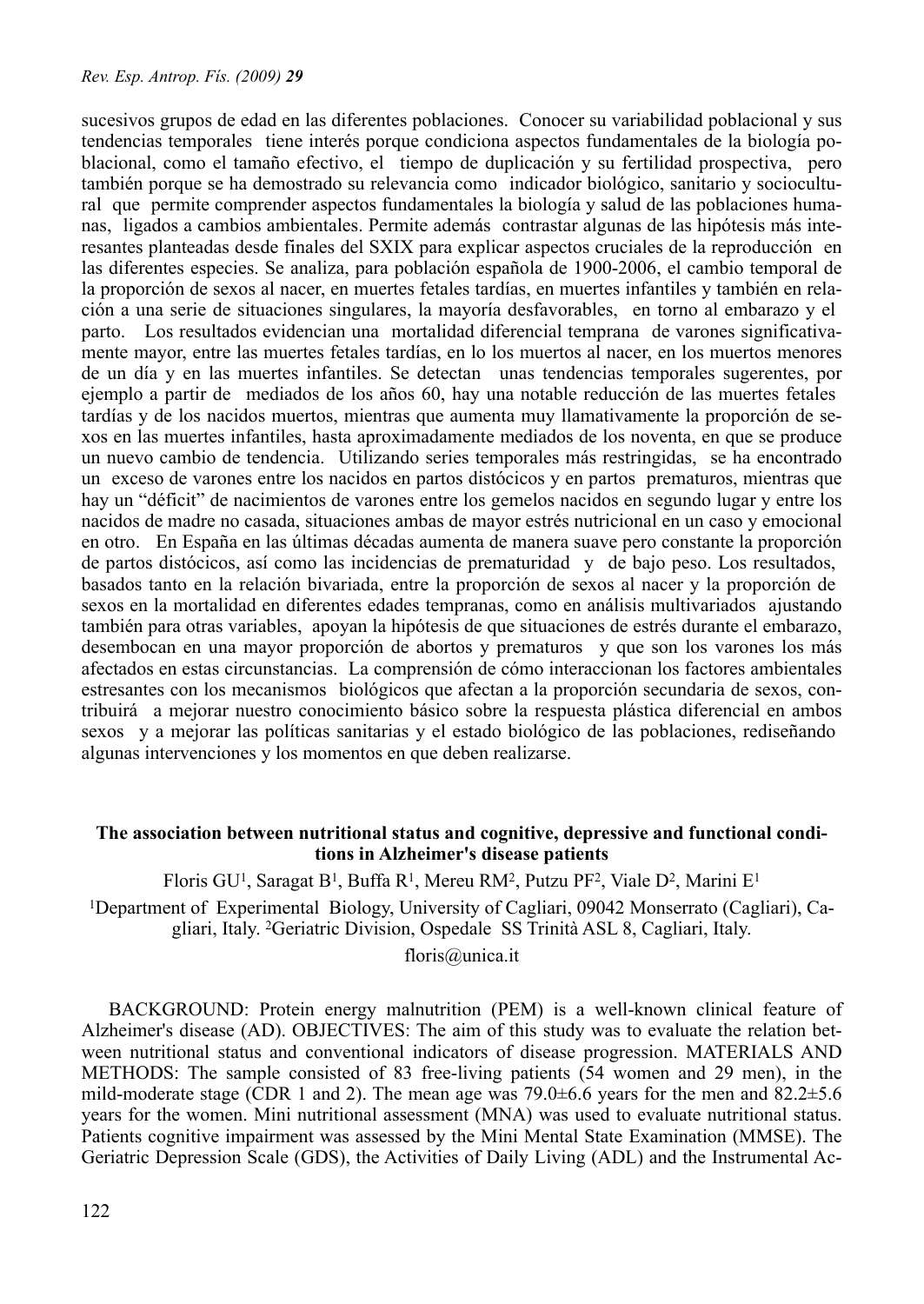tivities of Daily Living (IADL) scores were calculated for the evaluation of psychological and functional conditions. RESULTS: The MNA results (men: 25.4±3.0; women: 23.8±4.1) showed that 5 % of the subjects could be classified as malnourished and 33 % "at risk of malnutrition"; 62% had a normal nutritional status. MNA was significantly related to GDS ( $r=-0.31$ ), in the female sample. CONCLUSIONS: In AD patients in the mild-moderate stage, the risk of malnutrition is almost widespread. In women, this condition is associated with depression.

#### **Percepción de imagen corporal propia, ideal y de género opuesto por evaluación de siluetas en jóvenes universitarios**

García P<sup>1,2,3</sup>, Brito P<sup>2,3</sup>, Rodríguez A<sup>2,3</sup>, Peña R<sup>2,3</sup>, Flores,  $Z^{2,3}$ 

1Universidad Iberoamericana del Deporte. 2Unidad de Investigación en Rendimiento Humano, Deporte y Salud – IIES – FaCES/UCV. 3Doctorado en Ciencias Sociales – FaCES/UCV. Venezue-

la.

pedro garciaa@yahoo.es

La imagen corporal es el constructo complejo que define la representación subjetiva de la apariencia física y la experiencia corporal, abordándose así tanto la propia imagen como la de los congéneres. El objetivo del presente trabajo fue analizar la imagen corporal de auto-percepción, autoideal e ideal en sexo opuesto a partir de cuestionarios auto-administrados. Los datos pertenecen a la muestra piloto del Proyecto de Investigación "Imagen corporal y trastornos de la conducta alimentaría en jóvenes ucevistas", financiado por el CDCH-UCV y estuvo compuesta por 36 jóvenes, 8 masculinos y 28 femeninos. Para valorar la percepción de la imagen corporal se usó una adaptación a partir de Marrodán y col (2009) del método propuesto por Stunkard y Stellard (1990) y modificado por Collins (1991). El análisis estadístico contempló el uso de frecuencias relativas porcentuales y gráficos. En la muestra global 44,4% se percibieron más robustos que su silueta ideal, 33,3% igual que su ideal y 22,2% consideró estar más delgado. El análisis por sexo, marcó que dos terceras partes del grupo presentaron discordancia en su imagen corporal percibida e ideal con valores similares en uno y otro caso (62,5% hombres y 67,9% mujeres); 53,6% de las evaluadas se percibió más robusta que su silueta ideal, en los hombres este porcentaje es de 12,5% ; aproximadamente 50% de los hombres se percibe más delgado que su silueta ideal, contra 14,5% de las féminas; 37,5% de los hombres y 32,1% de las mujeres se percibieron igual que su ideal. Los resultados contrastan con lo expuesto por otros autores, ya que se encontraron frecuencias similares en cuanto a la prevalencia de distorsiones en la imagen corporal en ambos géneros, pero los sujetos masculinos tendieron a estar más satisfechos de su imagen corporal percibida, aunque muchos señalaron su deseo de aumentar su corpulencia, mientras que las féminas tendieron a desear una imagen corporal con menor corpulencia, concluyendo que las percepciones de la muestra están en concordancia con el modelo estético dominante en las sociedades occidentales actuales.

#### **Obesidad e insuficiencia ponderal infantil en España. De la década de los 80 hasta la actualidad**

González - Montero de Espinosa M<sup>1</sup>, Herráez Sánchez A<sup>2</sup>, Mesa Santurino MS<sup>3</sup>, Marrodán Serrano MD3.

<sup>1</sup>IES Santa Eugenia. Madrid. <sup>2</sup>Dpto. Bioquímica y Biología Molecular, UAH. <sup>3</sup>Dpto. Zoología y Antropología Física, Facultad de Biología, UCM.

mglezmontero@gmail.com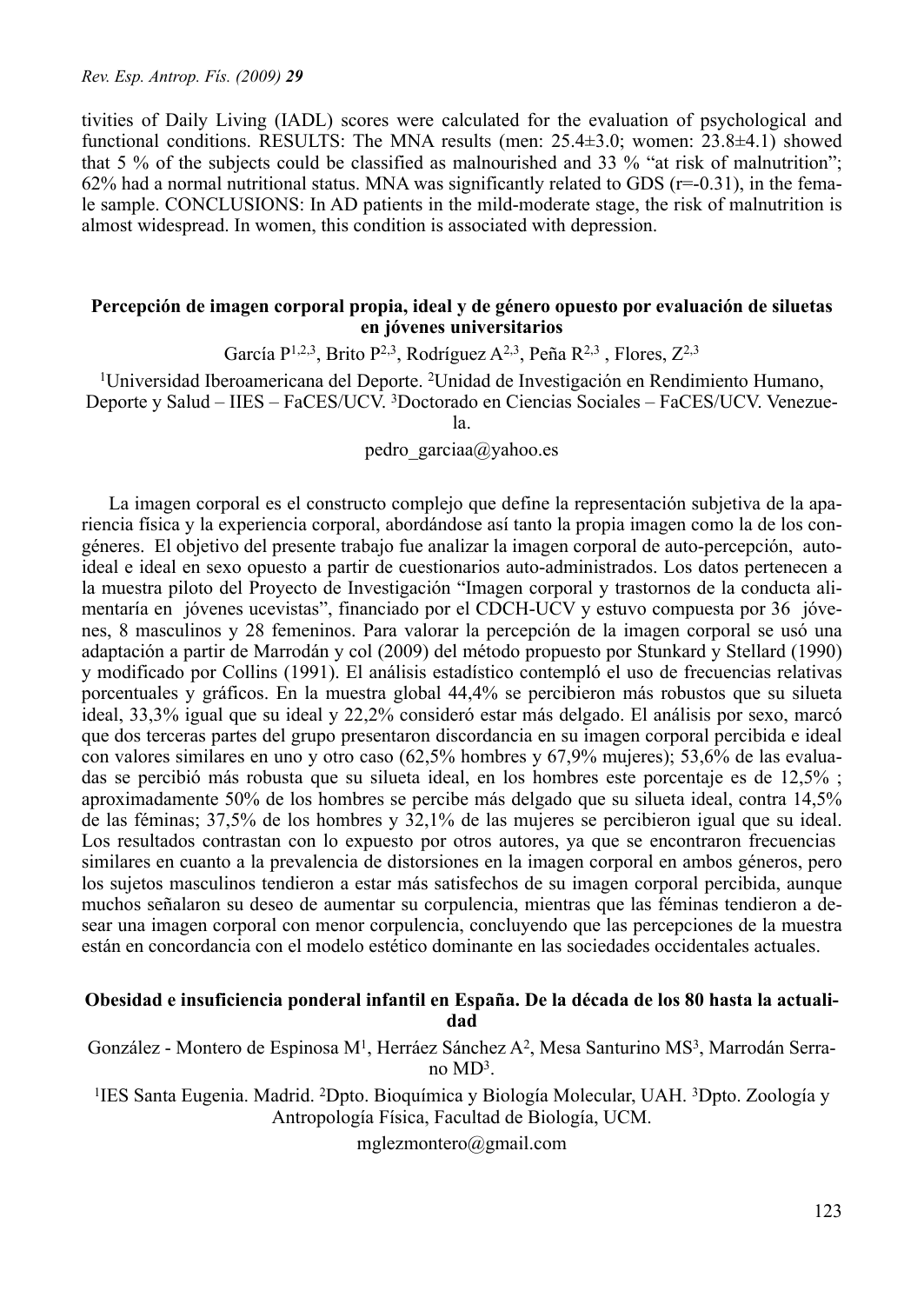El Ministerio de Sanidad y Consumo de España, en su afán de conocer el estado de salud de los españoles y planificar una adecuada política sanitaria, comenzó a elaborar, en 1987, una Encuesta Nacional de Salud (ENS) que ha continuado, normalmente con periodicidad bienal, hasta el 2006. En ella, se recopilan, a través de una entrevista a los progenitores, datos acerca de la estatura y peso de sus hijos. Esta información, referida por los padres, va acompañada también de otras variables como son el estado de salud infantil, la actividad física, los hábitos alimentarios, etc. A partir de la talla y peso referido, se ha calculado el IMC, analizando su evolución desde la primera edición de la ENS hasta la última. Igualmente se ha relacionado dicho índice con la actividad física, los cambios dietéticos y otras variables relativas al entorno familiar como el nivel socioeconómico. Para estimar las frecuencias de malnutrición por exceso y por defecto se han utilizado como criterio diagnóstico las referencias internacionales propuestas por Cole et al en el año 2000 y 2007. Una revisión anterior realizada por nuestro equipo, puso de relieve la multiplicidad de criterios y estándares utilizados en los distintos trabajos para la diagnosis de la obesidad. Este hecho dificulta un análisis comparativo a lo largo de los años. A pesar de ello, los resultados aquí obtenidos muestran un incremento secular positivo y se contrastan con las investigaciones precedentes más representativas a nivel nacional, que se fundamentan en el IMC obtenido por antropometría directa.

# **La automedicación como un problema de salud: un riesgo en la aparición de anomalías congénitas**

León C<sup>1,2</sup>, Struck A<sup>1,2</sup>, Fernández F<sup>1,2</sup>

1Instituto de Investigaciones Económicas y Sociales, Universidad Central de Venezuela. 2Escuela de Antropología, Universidad Central de Venezuela.

calg19@hotmail.com/ struckheidi@hotmail.com

La automedicación, entendida como el uso de medicamentos sin consejo médico, por voluntad propia y como un acto particular de un sujeto determinado, se evidencia en la población venezolana con una frecuencia considerable, pareciendo ésta, conferir un riesgo adicional a la problemática de las anomalías congénitas en la actualidad. En este sentido, se presenta un estudio con la idea de explorar el conocimiento, comprensión y concientización de la temática, así como la frecuencia de esta práctica y su asociación con la aparición de anomalías congénitas. Se lleva a cabo a partir de un análisis cualitativo en dos grupos poblacionales y cinco subgrupos que derivan los dos anteriores, No especialistas – área de la salud (estudiantes universitarios y usuarios de farmacias) y Especialistas – área de la salud (médicos gineco – obstetras, farmacéuticos y genetistas), partiendo de la hipótesis: "que existe un desconocimiento en la población venezolana del riesgo que involucra esta práctica en la aparición de defectos congénitos". Para la asociación de las variables estudiadas: Conocimiento de la temática, Anomalías más frecuentas y la Automedicación como un factor de riesgo involucrado, se utiliza el Sistema Portable (SPAD. T) y el Paquete Estadístico para Ciencias Sociales (SPSS), versión 15.0. Los resultados indican que existe un conocimiento del término automedicación, revelando diferencias en cuanto a su forma de expresión. Con respecto a las anomalías congénitas se encuentra asociación entre los distintos grupos y el conocimiento acerca de ellas. Las anomalías más citadas son: Síndrome de Down, Labio Leporino y Espina Bífida. Por último se observa que la automedicación es considerada de "alto riesgo" para la aparición de defectos congénitos.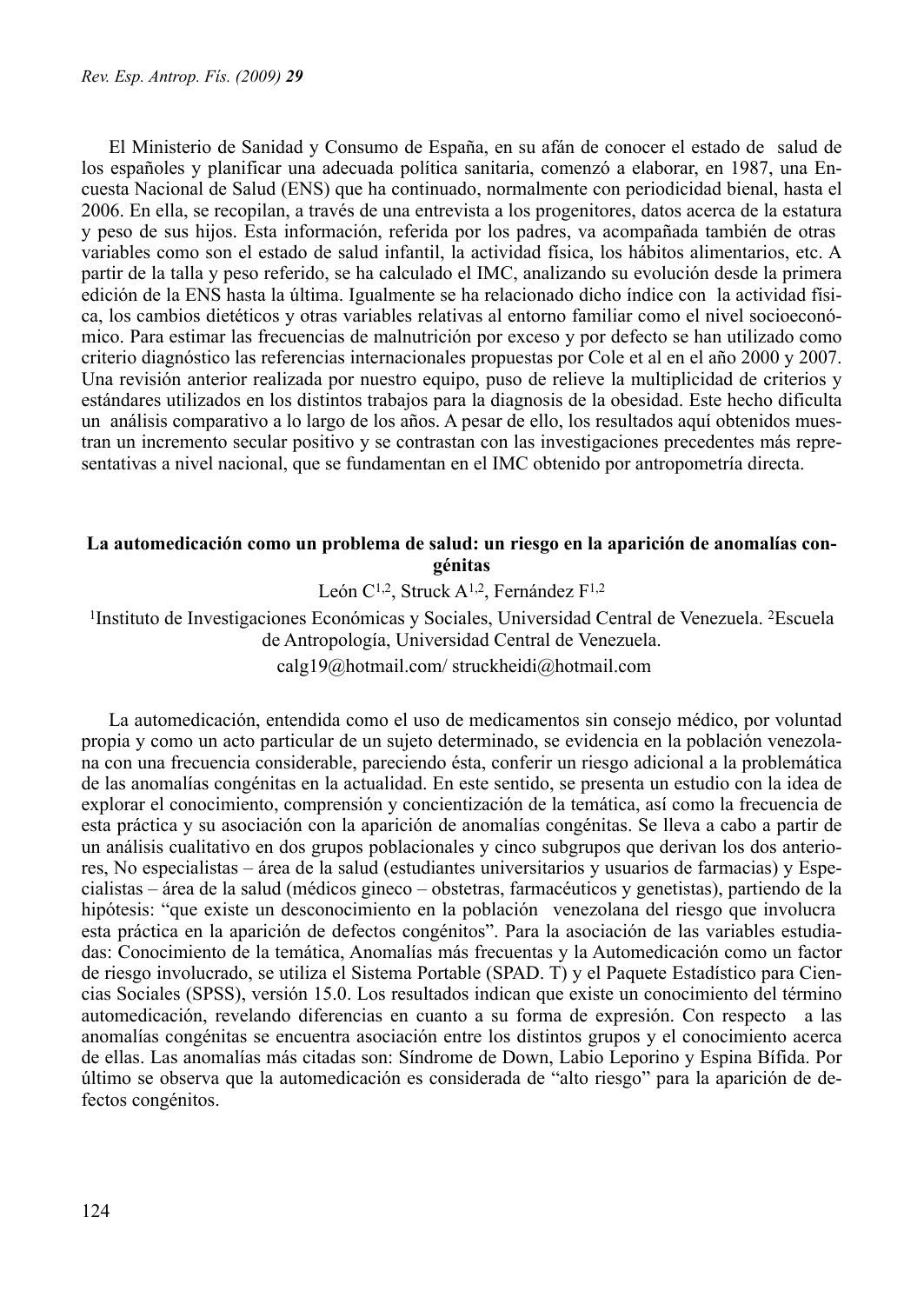### **Estimación del tejido adiposo abdominal por tomografía computarizada en adultos**

Martínez A, Reyes A. Escuela de Antropología- FACES-Universidad Central de Venezuela. Antonia\_villa51@yahoo.com

La prevención de las enfermedades que afectan al hombre es la meta primordial de los sistemas de salud. Uno de los factores que contribuye a elevar el riesgo de enfermedad es la distribución del tejido adiposo, independientemente del total de grasa corporal. Los sujetos con exceso de adiposidad abdominal son más propensos a trastornos metabólicos y cardiovasculares, por tanto, se investiga con Tomografía Computarizada (TC), como técnica antropométrica, a fin de buscar resultados más precisos. El objetivo es evaluar el tejido adiposo de la región abdominal, visceral y subcutáneo, por TC y comparar los resultados con las medidas de circunferencia de cintura. Se trata de un estudio transversal, descriptivo y analítico. La muestra está constituida por 84 sujetos, de uno y otro sexo: 56 sujetos masculinos, entre 30 y 79 años de edad, (55,2±9,3 años); y 28 sujetos femeninos, entre 31 y 66 años de edad, (50,3±7,6 años). Se obtuvo una imagen de TC a nivel de L4/L5 y se midió la circunferencia de cintura en el plano medio entre borde costal inferior y borde superior de la cresta ilíaca. RESULTADOS: el porcentaje de tejido adiposo visceral, respecto al total de tejidos abdominales, de los sujetos masculinos (19,5% ±4,976) es significativamente mayor que en los femeninos (15,5%  $\pm$ 5,191) (p≤0,05), con un aumento progresivo según avanza la edad, en ambos casos. Inversamente, se observa una mayor proporción de tejido adiposo subcutáneo en las mujeres que en los hombres. Las circunferencia de cintura es superior en los masculinos (87,3 - 95,3 cm) que en las mujeres (85,8 - 93,2 cm) centímetros; sin embargo no hay una diferencia clara entre los rangos edad. CONCLUSIÓN: Las imágenes de TC posibilitan la estimación relativa, in vivo, del tejido adiposo abdominal, subcutáneo y visceral, y permiten establecer su asociación con estados de salud y enfermedad.

## **Cambio en los hábitos alimentarios durante el embarazo: comparación entre mujeres españolas y latinoamericanas**

Montero López P, Martín Almena FJ, Varea C, Bernis C. Unidad de Antropología Física. Dpto. Biología. Universidad Autónoma de Madrid. pilar.montero@uam.es

El embarazo es una situación fisiológica en la que los requerimientos energéticos y nutricionales se ven aumentados. Una correcta alimentación es necesaria no sólo para conseguir el correcto estado nutricional de la madre sino para asegurar la óptima nutrición del feto y prevenir problemas de salud en el feto, en el recién nacido y en el futuro adulto. El patrón de alimentación de la población española no se ajusta a las recomendaciones propuestas tanto por organismos nacionales como internacionales, se caracteriza por un elevado consumo de alimentos de origen animal y un consumo bajo de frutas, verduras y otros vegetales. Esto se traduce en dietas muy desequilibradas con un gran aporte de grasas y de proteínas animales y pocos hidratos de carbono complejos. El objetivo de este estudio es analizar si las mujeres cambian su comportamiento alimentario durante el embarazo, si este cambio conduce a una alimentación más saludable y si existen diferencias entre mujeres españolas y latinoamericanas. La muestra está formada por 589 mujeres residentes en la Comunidad de Madrid que fueron entrevistadas en el Hospital materno-infantil La Paz, des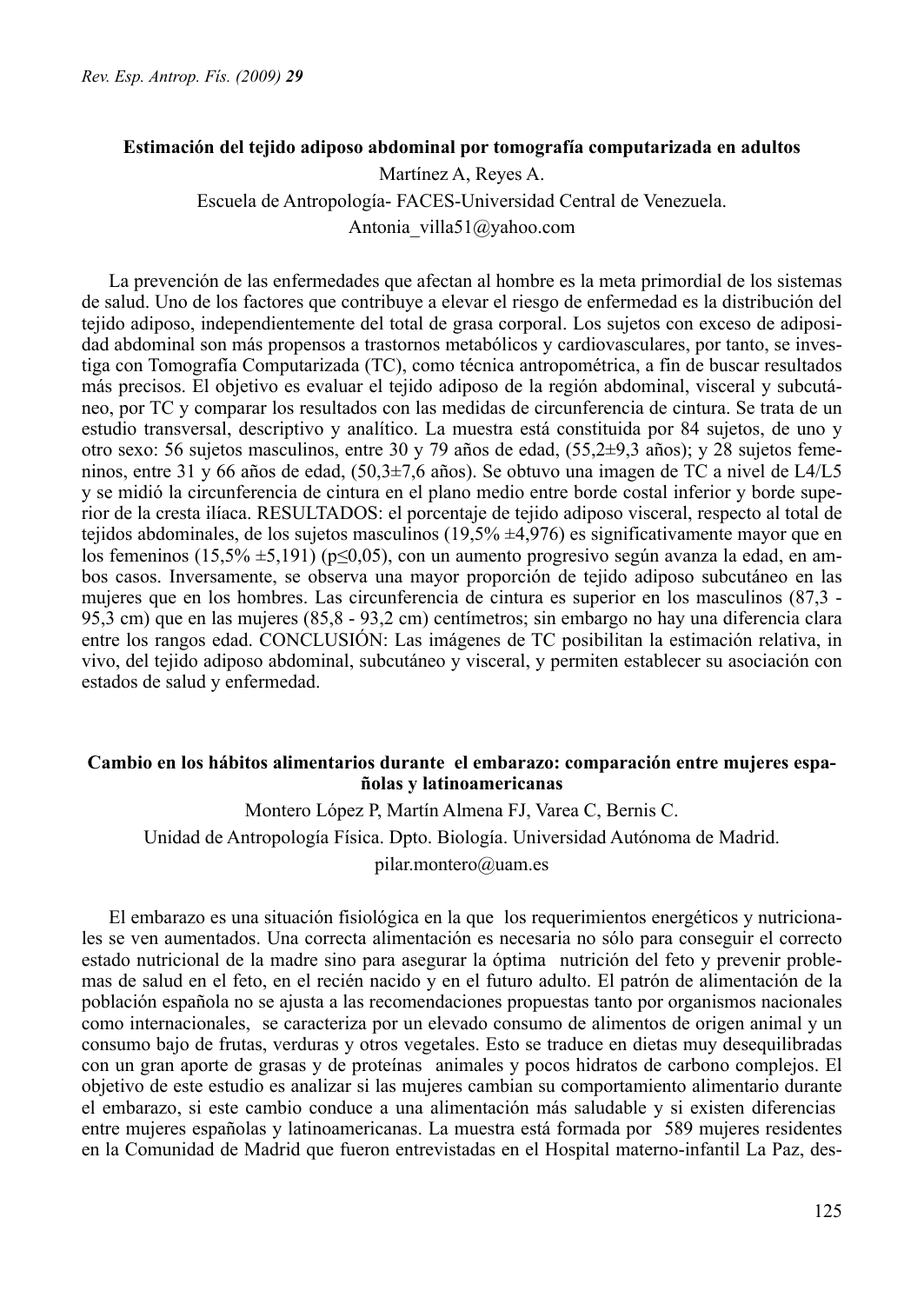pués de dar a luz. La frecuencia de cambio en el patrón alimentario durante la gestación es menor en las mujeres españolas que en las latinoamericanas. Se observan diferencias significativas entre los dos grupos para la carne, el pescado, el pan, el arroz, las patatas y otros tubérculos, el porcentaje de mujeres españolas que no varió su frecuencia de consumo de estos alimentos fue del 74.3%, 70.5%, 80.1%, 88.7%, 85.1% y 90.5% respectivamente, frente al 63.0%, 54.5%, 68.6%, 78.9%, 71.5% y 81.0% en las mujeres latinoamericanas. La variación en el consumo de fruta no presenta diferencias significativas puesto que hay un porcentaje elevado en ambos grupos que aumenta el consumo, sin embargo los valores son mayores en las latinoamericanas que en las españolas (50.0% vrs 43.0%). Las mujeres latinoamericanas aumentan significativamente en mayor proporción que las españolas su consumo de pescado (28.1% vrs 23.5%), de pan (17.5% vrs 13.0%), de arroz (23.5% vrs 4.6%), de patatas (40.0% vs 8.4%) y de otros tubérculos (16.6% vrs 6.6%). Se observa que las mujeres latinoamericanas tienden durante el embarazo hacia una dieta más rica en productos vegetales y en conjunto hacia un patrón de dieta más saludable que las españolas.

# **El índice de conicidad y su aplicación en la determinación somática de la mujer rural española.**

Prado Martínez C<sup>1</sup>, Perez BM<sup>2</sup>, Aréchiga Viramontes J<sup>3</sup>, Carmenate Moreno M<sup>1</sup>, Marrodán Serrano MD4, García García C5

1Unidad de Antropología, Dpto. de Biología, Facultad de Ciencias, Universidad Autónoma de Madrid. 2Instituto de Investigaciones Económicas y Sociales. Antropología. Universidad Central de Venezuela. <sup>3</sup>Instituto de Investigaciones Antropológicas. Universidad Nacional Autónoma de Mé-<br>xico. <sup>4</sup>U.D. de Antropología Física, Facultad de Biología, Universidad Complutense de Madrid.  $5$ Departamento de Ciencias Morfológicas. LAB. Antropología. Facultad de Medicina . Universidad

de Granada.

#### [consuelo.prado@uam.es](mailto:consuelo.prado@uam.es)

La búsqueda de criterios aplicables y objetivos para la tipificación poblacional y para su aplicación epidemiológica presenta problemas en tanto en cuanto la diversificación de métodos, técnicas y costos. Existen criterios comúnmente utilizados que no siempre son los más idóneos para estimar el riesgo de un perfil somático. En el caso concreto de las mujeres los importantes cambios hormonales que acontecen en su edad mediana demandan una atención especial sobre su aplicación como indicadores y la valoración de sus puntos de corte clasificatorios .En efecto la medida de la composición corporal en y tras el periodo de climaterio permiten conocer la naturaleza de las variaciones en peso observadas y seguir además su evolución. Sin embargo la distribución de esa ganancia grasa que imprecisa con lo que se hace necesario nuevas valoraciones que permitan conocer su impacto sobre el riesgo mórbido. El Índice Cintura/Cadera ha sido utilizado sistemáticamente como factor de riesgo pero se muestra no definitorio para algunas poblaciones y grupos etareos. El objetivo del presente trabajo es pues el de analizar la aplicación del Índice de Conicidad como evaluador de la distribución de la adiposidad y si resulta útil durante la transición reproductiva aportando los primeros datos de este índice en las mujeres rurales españolas. Se han analizado 600 mujeres de las zonas rurales de la CAM y de Andalucía (Granada), con edades comprendidas entre los 35 y 70 años. En el presente estudio los datos hacen referencia a la zona de la Depresión del Guadix (Granada) y a la zona de Mejorada del Campo (Madrid). El estudio siguió la normativa de Helsinki (Compromiso ético) y la del IBP (metodología de medida antropométrica). Se estudio la normalidad de las variables analizadas antes de proceder al proceso estadístico. Las mujeres se conformaron en dos grupos mayores o iguales a 48 años y menores de esta edad. La edad de me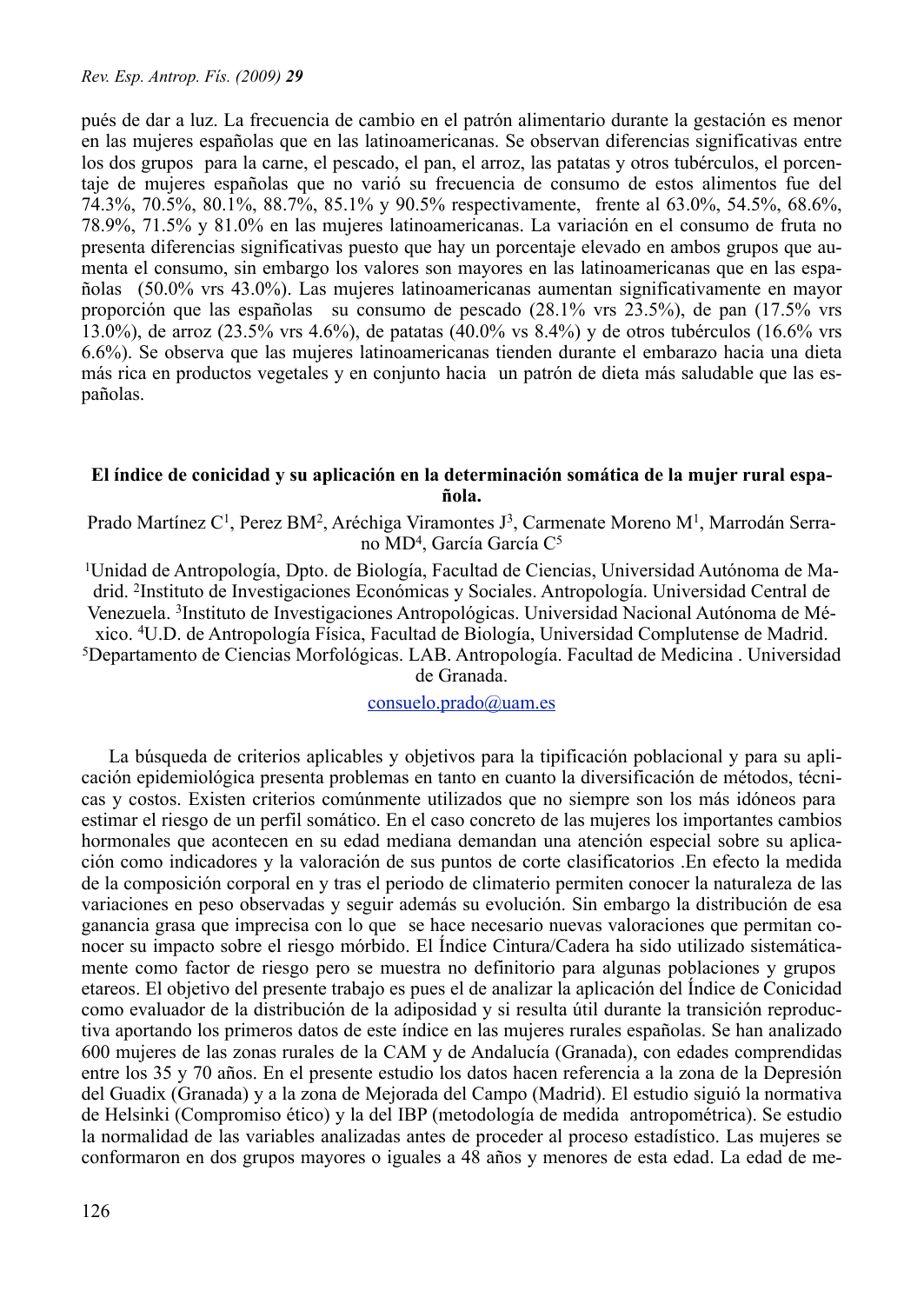nopausia encontrada fue de 48.57 años en Guadix y de 49.85 en la zona de Mejorada (Velilla de San Antonio). Los valores del Índice de Conicidad en las dos submuestras fueron de 1.238 en el grupo de Granada y de 1.1598 en el madrileño. Se analizan estas valoraciones y tras el cálculo del perfil de riesgo Framingham, su aplicación diagnóstica.

#### **Estudio de la craneoestenosis en el Hospital Materno-Infantil de Granada**

Recuerda Solana MC, Lorenzo Álvarez R, Fernández Benítez A

crecuerda@yahoo.es

La Craneosinostosis es una entidad que se caracteriza por el cierre precoz de una o más suturas craneales, lo que produce un crecimiento y desarrollo anormal del cráneo. En la cartera de servicios de nuestro Hospital se incluyó la consulta de Neurocirugía infantil en el año 2007, comenzando las intervenciones quirúrgicas en octubre de ese mismo año. El objetivo de este trabajo es el estudio de los casos que se han intervenido en el periodo 2007-2009, la incidencia de los distintos tipos de craneosinostosis y las edades y sexos de los individuos que las padecen, así como la descripción de las características morfológicas de los casos más relevantes mediante el uso de imágenes de TAC tridimensionales. El estudio se ha basado en el análisis de las historias clínicas y nos hemos ayudado de bases de datos bibliográficas como Scielo y Pubmed y bibliografía impresa. Los resultados obtenidos son, que de un total de 60 intervenciones de Neurocirugía, el número de intervenciones de craneosinostosis es de 12, 10 de las cuales son escafocefalias y 2 trigonocefalias, lo que coincide con los estudios con los que se han comparado, los cuales hablan de una predominancia del primer tipo aunque en nuestro caso la proporción es mayor (un 83% frente a un 54-56% ) sí coincide esta proporción con la bibliografía revisada. El sexo coincide en todos los casos( 65 -75% en niños y 25-35% niñas).En cuanto a la edad a la que se somete a tratamiento quirúrgico, no aparecen en nuestro caso niños mayores de 6 meses, en otros estudios hay niños de más de un año, hasta 19 meses, siendo la mayor proporción en niños de 3-4 meses (58%).

# **Adiposidad y atractivo corporal durante la adultez femenina**

Reyes A, Fernández F, Ugarte R. Universidad Central de Venezuela. Escuela de Antropología. Departamento de Antropología Física. Caracas, Venezuela.

ajreyesc@hotmail.com

Es ampliamente conocido que durante la adultez, y especialmente unos años antes de alcanzar la vejez, hombres y mujeres experimentan un marcado incremento del peso corporal, a expensas del aumento de la masa grasa total. En el caso de las mujeres, en muchas de ellas, este incremento de la adiposidad es aún mayor una vez que se inicia la transición climatérica. Razones hormonales, factores relacionados con el envejecimiento en sí y hábitos de vida poco saludables, son los verdaderos responsables de tales cambios. Durante esta misma etapa, muchas mujeres refieren transformaciones de la percepción de su cuerpo (autoimagen corporal), que se asocian a disminución de la autoestima y del atractivo sexual. Con el propósito de estudiar estas relaciones, se analizó la composición corporal, en lo referente al compartimento graso, y sus vínculos con la autopercepción del atractivo corporal de un grupo de trescientos noventa y un (391) mujeres adultas (pre, peri y post menopáusicas) con edades comprendidas entre los 45 y 75 años de edad, que asistieron a la consul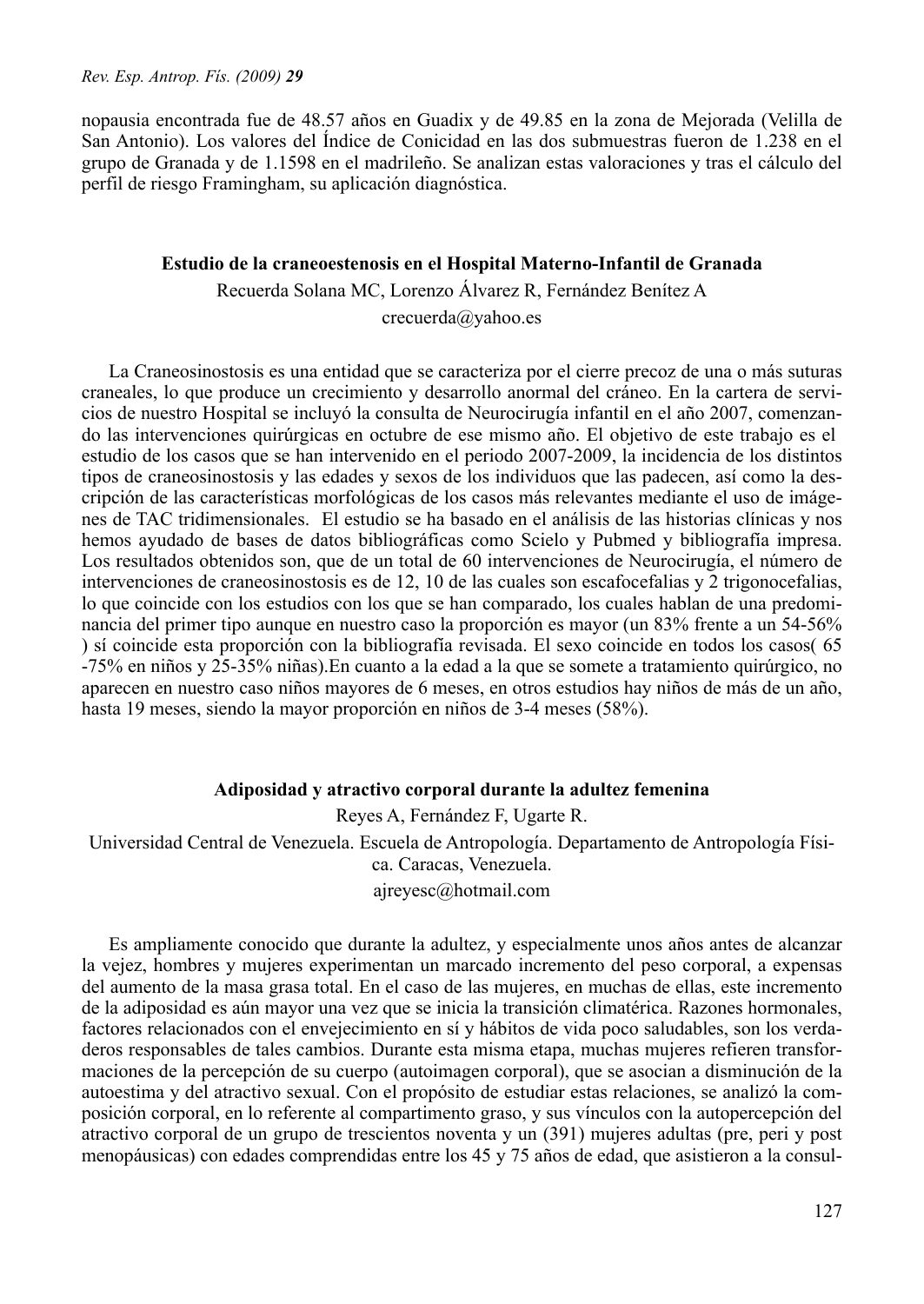ta de ginecología del Instituto de Previsión del Profesorado de la Universidad Central de Venezuela (IPP-UCV) y el Hospital Universitario de Caracas (HUC). Se observó una mayor adiposidad entre aquellas mujeres con más edad, evidentes en mayores valores del IMC y del %Grasa, así como también una mayor acumulación de grasa abdominal. Paralelamente, si bien las mujeres dijeron estar a gusto con su apariencia física, indicaron sentirse menos atractivas con el paso de los años. Se sostiene que las modificaciones corporales, especialmente en aquellas zonas asociadas con la sensualidad y la sexualidad, como las mamas, el abdomen, los glúteos, pueden estar relacionadas con la disminución del atractivo que experimentan muchas mujeres adultas. Tales transformaciones actúan como un detonante de algunos síntomas psicológicos relacionados con la sexualidad en mujeres adultas y climatéricas, de allí la importancia de estudiarlas.

## **Dimorfismo sexual somatico y funcional en la población centenaria de Ciudad de la Habana. Proyecto Centenario**

Rodríguez Labrador J<sup>1</sup>, Camps Calzadilla E<sup>2</sup>, Prado Martínez C<sup>1</sup>, Barroto Castellano M<sup>2</sup>. Guevara Gónzales A2, Gámez Fonseca M2

<sup>1</sup>Unidad de Antropología, Dpto. de Biología, Facultad de Ciencias, Universidad Autónoma de Madrid. 2Instituto de Ciencias Básicas y Preclínicas Victoria de Girón (La Habana).

jose.rodriguezlabrador@estudiante.uam.es

Cuba es el país más envejecido de América latina, la esperanza de vida al nacer en 2007 era de 78,97 años para las mujeres y 75,13 años para los hombres, siendo de las más altas del continente americano. En este contexto, el gobierno cubano ha puesto en marcha el proyecto Centenario orientado a evaluar las condiciones biológicas de los individuos que alcanzan y sobrepasan los 100 años de vida. El grupo poblacional de estudio, que representa la totalidad del universo muestral de Ciudad de la Habana, está compuesto por 270 individuos con 100 años cumplidos o más en el año de recogida de datos, de los cuales 210 eran mujeres y 60 eran hombres. El presente trabajo tiene como objetivo aumentar la escasa información existente sobre funcionalidad y composición corporal de este grupo de edad. Más concretamente se valora la existencia de diferencias significativas por sexo a lo largo de este tramo ontogenético. Se ha observado que no sólo es mayor el porcentaje de mujeres que sobrepasan el centenar de años, sino que los grupos de edad superiores a 105 años están exclusivamente formados por mujeres. Al evaluar la caracterización somática mediante estándares y puntos de corte desarrollados en población adulta-mayor, se pone de manifiesto la necesidad de modificar dichos baremos en esta etapa tan avanzada del ciclo vital, ya que un 80,7% de esta población se clasifica como deficitaria nutricional, habiendo superado ampliamente la esperanza de vida media de los grupos humanos. No obstante, analizado el estado funcional de esta población se observa que los hombres presentan un déficit de funcionalidad menor tanto en los miembros superiores como en los inferiores.

### **Alimentación y sobrepeso de los niños en algunas comunidades en Francia**

Rovillé-Sausse F.. UMR 7206 Eco-Anthropologie; Muséum National d'Histoire Naturelle (Paris). [sausse@mnhn.fr](mailto:sausse@mnhn.fr)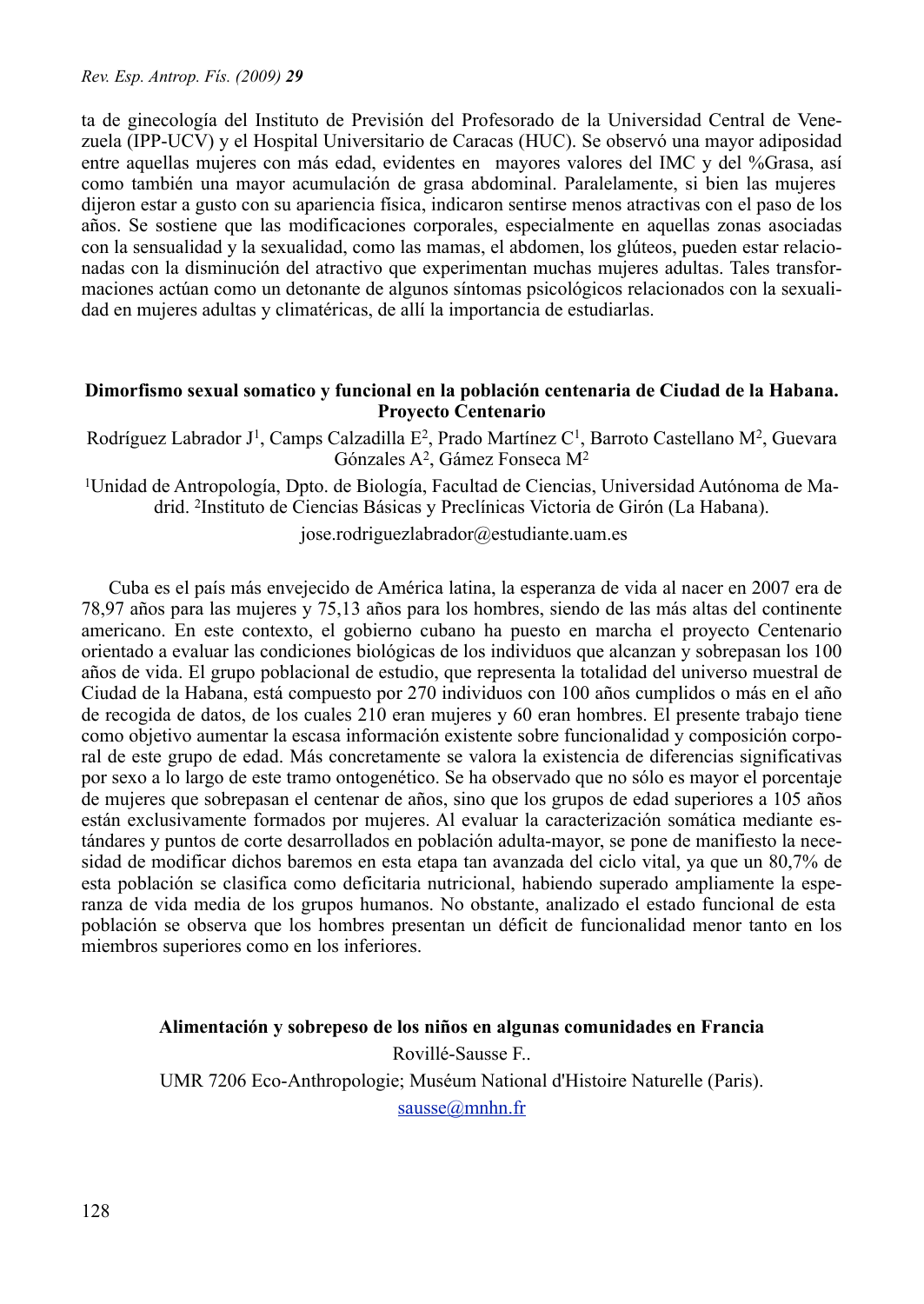La inmigración vista bajo sus aspectos antropo-biologicos es un ámbito aún poco explorado. Los trabajos referentes al crecimiento de los niños de los emigrantes, a su alimentación y su salud, son raros, pero indispensables porque a la hora en que la obesidad se convierte en una epidemia y donde se declara que un 15% de los niños franceses están en exceso de peso, las distintas comunidades son afectadas desigualmente por el fenómeno. El estudio se realizó en Francia entre 2000 niños nacidos en Francia, cuyos ambos padres son migrantes. En paralelo al análisis somático, se ha efectuado un análisis del comportamiento alimentario en base a una encuesta realizada a la madre y de 24 horas de observación.Se observa que, entre la edad de 2 y 3 años, 27 % de los niños de origen chino, 23 % de los niños de origen magrebi, y 9 % de los niños de origen subsahariano tienen exceso de peso. La lactancia materna, la duración de esta práctica, el comportamiento alimentario diario después del destete varían con relación al país de origen.La inmigración no se acompaña de los mismos cambios comportamentales en todas las sociedades. Ella se traduce generalmente en un compromiso entre la persistencia de prácticas tradicionales y la adopción de nuevas prácticas, generalmente juzgadas como beneficiosa para la salud de los niños. Consecuencias positivas: ausencia de desnutrición protéino- energética y de retrasos de crecimiento vinculados a la insuficiencia de aportes energéticos, Consecuencias negativas: aparición de las patologías de los países industrializados, a menudo vinculadas a los excesos, que es una nueva forma de mal-nutrición.

#### **Composición corporal mediante interactancia de infrarrojos en jóvenes universitarios**

Santos Beneit MG<sup>1</sup>, Cabañas Armesilla MD<sup>2</sup>, Prado Martínez C<sup>3</sup>, Marrodán Serrano MD<sup>1</sup> 1U.D. de Antropología Física, Facultad de Biología, Universidad Complutense de Madrid. 2Dpto. de Anatomía Humana II, Facultad de Medicina, Universidad Complutense de Madrid. 3Unidad de Antropología, Dpto. de Biología, Facultad de Ciencias, Universidad Autónoma de Madrid. gsantosbeneit@gmail.com

La interactancia por infrarrojos es un método de análisis de la composición corporal que mide la cantidad de luz de una determinada longitud de onda que el cuerpo absorbe. Nació en la década de los 70 para la investigación en la industria de los alimentos y se comenzó a aplicar al estudio de la composición corporal en humanos a partir de 1984. Se presentan aquí los resultados de un estudio llevado a cabo en población universitaria (137 varones y 206 mujeres de 18 a 29 años). El aparato utilizado ha sido el FUTREX 5500 A/WL, y la estimación de la grasa corporal se ha comparado con la obtenida por antropometría a partir de pliegues subcutáneos calculando la densidad corporal por Durnin y Womersley y la grasa relativa con la ecuación de Siri. Para valorar la utilidad de esta técnica en el diagnóstico nutricional se ha clasificado la muestra en función del porcentaje de grasa según los criterios de la Sociedad Española para el Estudio de la Obesidad. Los valores de adiposidad relativa muestran que la interactancia de infrarrojos sobreestima el porcentaje de grasa en varones (Media 26,18 y DS 4,73 con infrarrojos frente a Media 15,18 y DS 4,47 con antropometría) y en mujeres (Media 28,89 y DS 4,99 / Media 17,15 y DS 7,33). Esta diferencia se ha visto más marcada al llevar a cabo el diagnóstico nutricional, obteniéndose una proporción de más del doble de sujetos clasificados como obesos en uno y otro sexo. Otros autores han realizado análisis comparativos contrastando los resultados obtenidos mediante interactancia infrarroja frente a los recabados por otros métodos tomados como referencia, entre los que se encuentran: antropometría, DEXA, pesada hidrostática, dilución isotópica con deuterio, ultrasonidos y BIA. En la mayor parte de los casos se observa, como en el presente estudio, la misma tendencia a la sobreestimación de la grasa, particularmente cuando los valores de adiposidad no son elevados.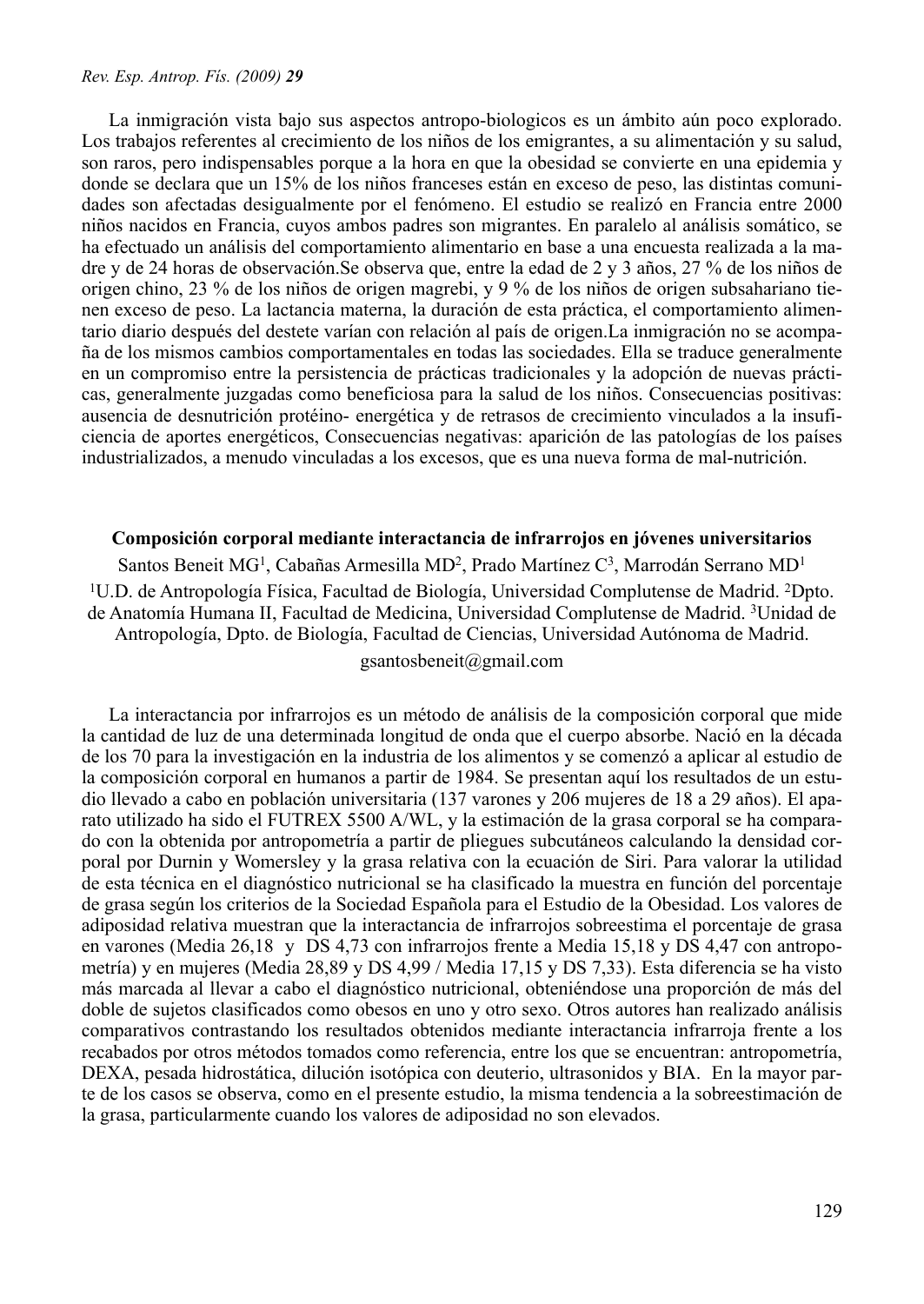# **El saber de las anomalías congénitas y los factores de riesgo en un grupo de mujeres de la Gran Caracas-Venezuela, 2008**

Struck A<sup>1,2</sup>, Vidal-Aguilera, M<sup>1,2</sup>, Romero R<sup>1</sup>, Fernández F<sup>1,2</sup>

1Instituto de Investigaciones Económicas y Sociales. 2Escuela de Antropología. Universidad Central de Venezuela.

[struckheidi@hotmail.com](mailto:struckheidi@hotmail.com)

En doce años de experiencia en el abordaje de las Anomalías congénitas desde una perspectiva integral, desde la Epidemiología Genética, la Salud Pública y la Bioantropología, se establece cada vez más, la necesidad de trabajar en la prevención y la promoción en salud, con la meta de alcanzar una disminución efectiva de este tipo de nacimientos en la población y, la aceptación e inclusión social de aquellos que nacen con este tipo de defectos. Bajo esta perspectiva, se desarrolla un estudio que combina aproximaciones cuantitativas y cualitativas, para analizar tanto la concepción y conocimiento del término, como la definición de Anomalía Congénita y Factor de Riesgo, con el doble propósito de saber cómo se concibe esta temática y como darla a conocer. Para ello, se evalúa el conocimiento que manejan 295 mujeres de la Gran Caracas, en relación a estos dos términos y su asociación a variables socio-económicas: estado civil, nivel académico, profesión, ocupación y, biológico-reproductivas: edad cronológica, número de gestas, de abortos y, nacimientos anómalos. El análisis de datos se lleva a cabo a través del SPSS 15, para estimar los estadísticos descriptivos y establecer asociaciones a través de la prueba Chi cuadrado (X2). Además, se utiliza el SPAD 5.5. para el análisis de texto. Los resultados obtenidos indican que la mayoría de las mujeres (82%) no posee conocimiento acerca de los términos y la definición de Anomalía Congénita y Factor de Riesgo. Existe asociación de estos resultados con las variables, nivel académico, número de gestas, de abortos y, nacimientos anómalos.

Palabras claves: Salud, Anomalías Congénitas, Factor de Riesgo

RESUMENES 6

# **ANTROPOLOGÍA ESQUELÉTICA Y EVOLUCIÓN HUMANA**

### **El conocimiento de las poblaciones del pasado a través de los restos óseos: determinación del sexo a partir de la primera vértebra cervical**

Amores Ampuero A,

Laboratorio de Antropología, Facultad de Medicina, Universidad de Granada y Laboratorio de Antropología, Facultad de Ciencias, Universidad Autónoma de Madrid.

anabelamores@hotmail.com

En el presente estudio se analiza la capacidad de la primera vértebra cervical (atlas) para discriminar el sexo. La longitud de las facetas superiores, la longitud y anchura de de las facetas inferiores, la distancia máxima entre estas últimas y la anchura de la fóvea presentan un importante dimorfismo sexual que puede utilizarse para documentar restos óseos completos o fragmentados. Se estudiaron 9 medidas de las facetas superiores e inferiores de la primera vértebra cervical, del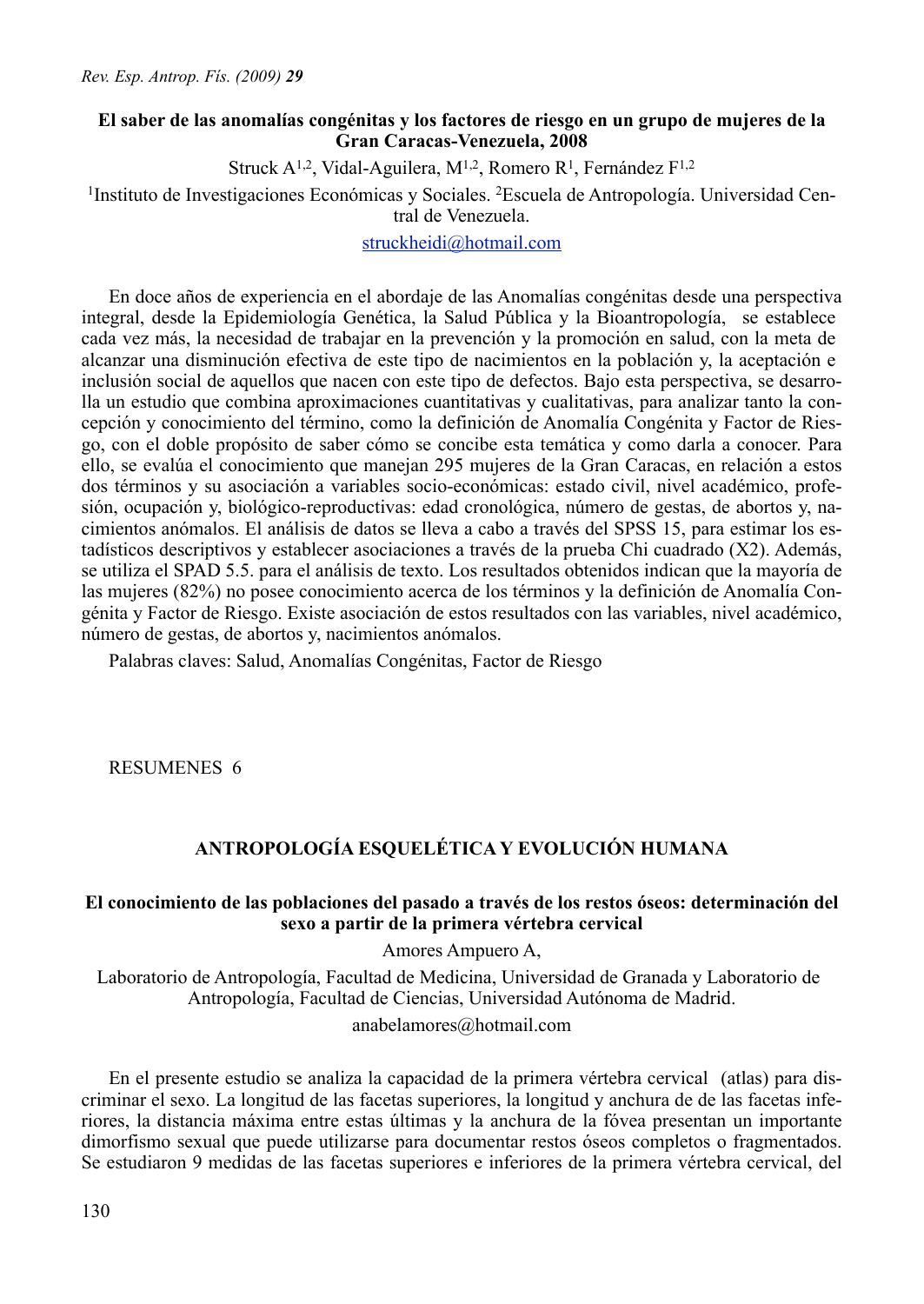foramen vertebral y de la fóvea de 100 individuos procedentes del Cementerio de San José de Granada y se hizo un estudio estadístico de las variables, mostrando un porcentaje de acierto de un 78%. El hecho de que la longitud de las facetas superiores tenga relevancia a la hora de discriminar se puede explicar en base a las diferencias encontradas por autores como Holland (1986) y Uysal (2005) en la base del cráneo pues son zonas de contacto con éste. Estos autores, afirman que ésta discrimina entre un 81% y un 70-90 % respectivamente. La existencia de diferencias significativas en la longitud y anchura de las facetas inferiores y la distancia máxima entre estas últimas puede explicarse por las diferencias existentes en el conjunto de las facetas superiores sagitales del axis como señala Wescott (2000) sobre las que se asientan las facetas inferiores del atlas. Las diferencias significativas encontradas en la anchura de la fóvea coinciden con los estudios realizados por Derobert (1974) y Reverte (1991) según los cuales los hombres tienen el arco anterior más desarrollado que las mujeres y además según Reverte está aplanado de arriba hacia abajo en estos lo que contribuye a aumentar la anchura de la fóvea. Por último, los resultados obtenidos por Marino (1995) y del Río (2000) muestran un valor de discriminación de 60-85% en el primer caso y de un 82% en el segundo lo que apoya la idea de que esta vértebra tiene una cierta relevancia a la hora de determinar el sexo.

#### **Estudio paleopatológico de un individuo de la Ciudad Romana de Polletia (Alcudia, Mallorca)**

Cardona López F, Maroto Benavides RM, Sastre Morro M, Jiménez Brobeil SA Laboratorio de Antropología, Facultad de Medicina, Universidad de Granada. evaams@hotmail.com

Desde la década de los 80 hasta nuestros días han sido excavadas en la zona correspondiente al foro de la ciudad romana de Pollentia (Alcudia, Mallorca), más de 200 tumbas. Se trata de una necrópolis que ha sido datada en un momento posterior al uso de este espacio como centro neurálgico de la ciudad, y de la que no se tiene aún claro su límite en el tiempo. Con motivo de la revisión de los materiales depositados en Can Domenech, sede de la antigua Fundación Bryant, para su traslado al museo de Palma de Mallorca, se han estudiado los restos esquéleticos de un individuo adulto diagnosticado como de sexo masculino, perteneciente a la campaña de excavación del año 1995. Tras un detallado análisis se constató la presencia de un hundimiento en la bóveda craneal en el parietal izquierdo, y que presentaba asociado un callo óseo, con la particularidad de no evidenciarse dicho problema en la tabla interna. Tras este primer examen se realizó un estudio radiológico, para poder determinar las causas y la posible presencia de una patología. Dados los resultados se concluye que se trata de un traumatismo acompañado de un proceso infeccioso que dejó evidentes huellas en la parte externa del cráneo.

# **Estudio antropológico del Infante Rey Don Alfonso, Cartuja Real de Miraflores. Burgos, España**

Caro Dobón L, Fernández Suárez ME. Universidad de León. Departamento de Biodiversidad y Gestión Ambiental. Facultad de CC. Biológicas y Ambientales. 24071-León. España.

luis.caro@unileon.es/ mefers@unileon.es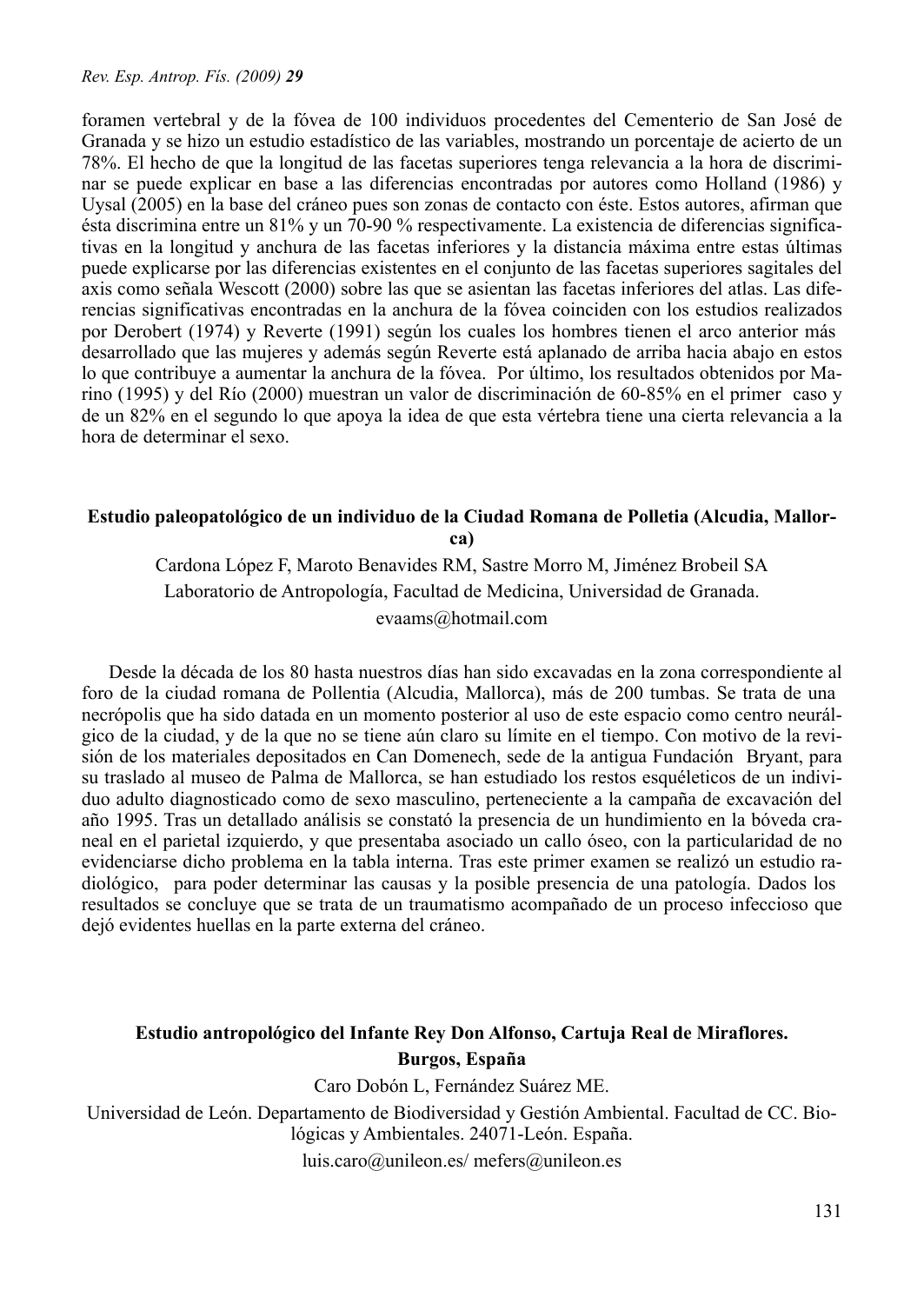La Real Cartuja de Miraflores se levanta sobre un antiguo palacio que el rey Juan II cedió a los cartujos. La iglesia contiene el sepulcro en alabastro de finales del siglo XV, con los restos de Juan II y Doña Isabel de Portugal, padres de Isabel I la Católica, y el sepulcro del Infante rey don Alfonso con sus restos. Fue la reina la que encargó a Gil de Siloé la construcción de los sepulcros de sus padres y hermano. Los restos del Infante rey fueron extraídos el 6 de abril de 2006 para su estudio antropológico por los autores de esta comunicación, con motivo de la restauración de la Cartuja por la Junta de Castilla y León para comprobar que allí yacen los restos de don Alfonso. El acceso al sepulcro se hizo por un orificio practicado por los soldados franceses para saquearlo durante la Guerra de la Independencia. Es un enterramiento primario, el original, en ataúd de madera, con todos sus elementos esqueléticos en su interior, en mal estado debido a la humedad. Los restos pertenecen a un varón joven, que no había cumplido aun los 15 años, diagnosticado el sexo por el ilion, y la edad por los patrones de erupción dentaria y las metáfisis de los huesos largos. Los datos antropológicos muestran la coincidencia con los hechos históricos, que señalan su fallecimiento en Cardeñosa, camino de Ávila, el 15 de julio de 1468, de una forma misteriosa, con poco más de 14 años. Su muerte fue rápida, provocada por la ingestión de algún alimento o bebida, que le tuvo varios días en coma, sobre lo cual se especula, pero sobre el cual no hemos podido observar nada en sus huesos. Tenía una estatura estimada de 165 cm., alta para su edad. El cráneo estaba destruido de manera natural por la humedad del enterramiento. Los restos nunca fueron removidos lo que ha permitido recuperar pequeñas piezas esqueléticas como las epífisis de lo huesos largos, las vértebras sacras y los huesos integrantes del coxal sin soldar, e incluso los cuatro gérmenes dentales de los terceros molares. Todo ello, en su conjunto, nos ha permitido definir su edad, sexo y estatura con gran precisión, por lo que no albergamos ninguna duda de que estamos ante los restos del Infante Rey Don Alfonso.

#### **Arqueotanatología de las sepulturas mesolíticas de la cueva de Los Canes (Asturias)**

Drak L1, Garralda MD1, Arias P2

1Universidad Complutense de Madrid. 2Instituto Internacional de Investigaciones Prehistóricas de Cantabria, Universidad de Cantabria.

#### labibdrak@gmail.com

El estudio de la Arqueotanatología, anteriormente conocida como "anthropologie de terrain", permite revelar una importante información acerca del tratamiento funerario de los individuos, y del comportamiento ante la muerte de los grupos humanos del pasado. Los restos humanos hallados en las tres estructuras sepulcrales mesolíticas mejor conservadas de la cueva de Los Canes (Asturias) fueron estudiados siguiendo la citada metodología. Se evaluó no sólo la disposición en la que aparecieron los esqueletos de los individuos, sino también si se documentaban enterramientos primarios, en espacio vacío o colmatado, o secundarios. Además se valoraron las posibles causas del desplazamiento de los huesos de los individuos respecto a la posición anatómica, en la que deberían encontrarse. El análisis detallado de las tres estructuras mesolíticas de la cueva de Los Canes, confirma la inhumación primaria de varios individuos y la reutilización de las mismas. Las variaciones apreciadas en la disposición anatómica de algunos de sus huesos pueden explicarse por la acción de varios factores tafonómicos, incluyendo la intervención de roedores sobre los huesos de los individuos y el uso continuado de la cueva como espacio sepulcral.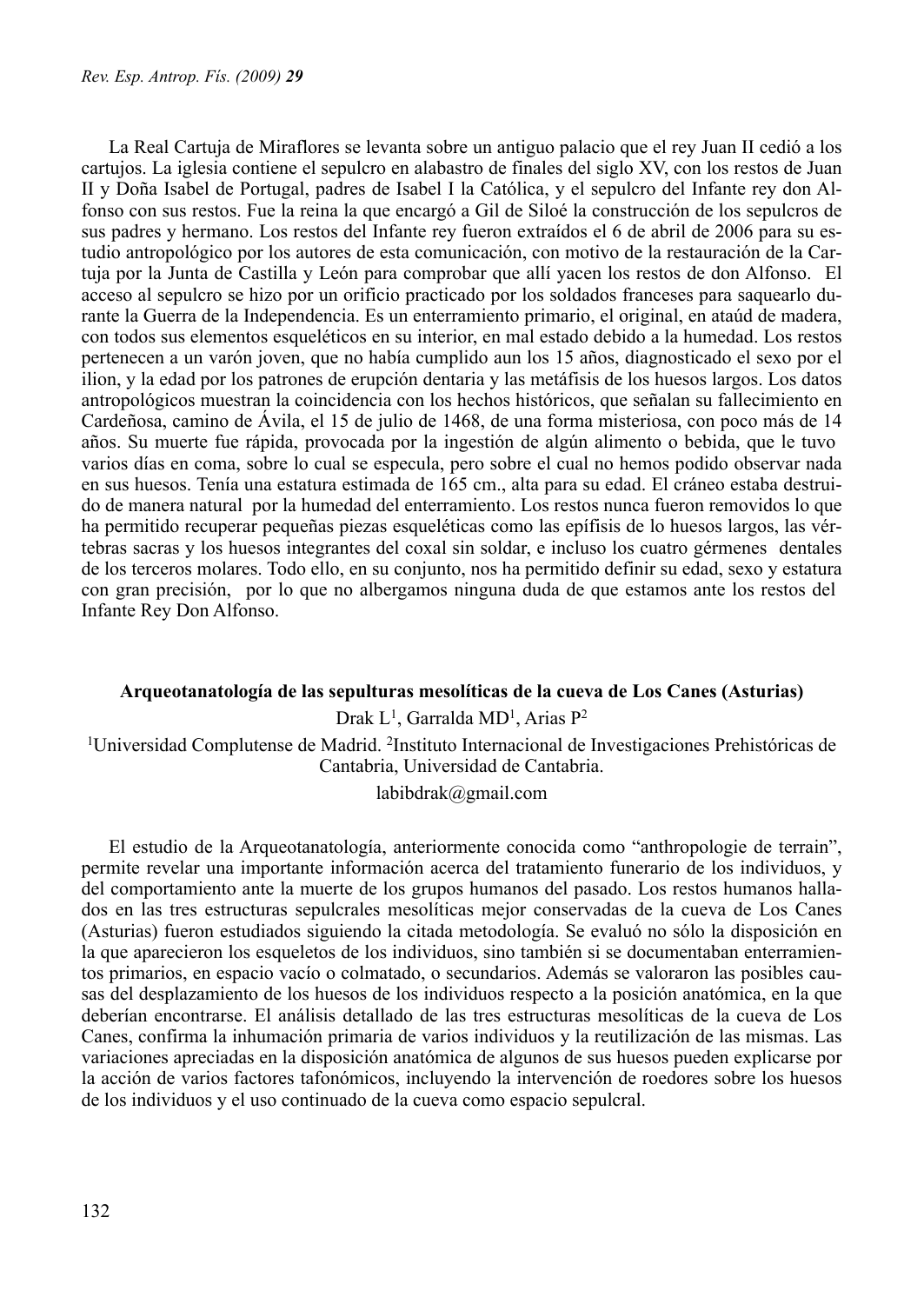#### **Dos casos de enthesopatía del músculo temporal en Palat de Rey. León, España**

Fernández Suárez ME, Caro Dobón L. Universidad de León. Departamento de Biodiversidad y Gestión Ambiental. Facultad de CC. Biológicas y Ambientales. 24071-León. España. luis.caro@unileon.es/ mefers@unileon.es

Se describen por primera vez en la literatura científica dos casos de enthesopatía bilateral del músculo temporal en dos varones adultos procedentes de la necrópolis de la iglesia de San Salvador de Palat de Rey, situada en el casco histórico de la ciudad de León. La iglesia fundada por el Rey Ramiro II entre los años 931 y 951, fue utilizada como lugar de enterramiento de la población leonesa desde el siglo XII hasta el XVIII, en pleno barrio ocupado por agrupaciones de artesanos, constituyendo un ejemplo de sociedad urbana de carácter artesanal, en la que se han podido asociar diversas enthesopatías con los oficios que realizaban sus gentes. La necrópolis está adscrita a los periodos cronológicos medieval y moderno. La población estudiada la forman un total de 310 personas que superaron la edad adulta, de los cuales 175 son varones y 135 son mujeres. Los dos varones afectados por esta nueva enthesopatía que se propone no alcanzan en ningún caso los 40 años de edad y se adscriben al inicio de la edad moderna. La lesión se presenta como espículas óseas de tamaño variable e independientes entre sí, en la zona anterior de inserción del músculo temporal en la región correspondiente al hueso frontal. Aunque es sabido el papel del músculo temporal durante el proceso de masticación, proponemos que esta no es la causa de la enthesopatía, sino que relacionamos la lesión con el transporte de cargas pesadas con intervención de la cabeza, cargas que van sobre la espalda y que se sujetan con una banda o cinta que pasa por la frente del individuo, como puede ser el caso del oficio de aguador, cuyo trabajo consistía en el transporte de recipientes llenos de este u otro liquido, o carga.

# **Estudio antropológico y paleopatológico de los restos humanos hallados en la intervención arqueológica de la Iglesia de San Esteban de Cuellar (Segovia)**

García M<sup>1</sup>, Ferrero E<sup>1</sup>, Barbosa M<sup>1</sup>, De Paz FJ<sup>1</sup>, Gutiérrez B<sup>1</sup>, Pastor JF<sup>1</sup>, Esteban R<sup>1</sup>, Cortejoso  $A<sup>2</sup>$ . Palomino  $A<sup>3</sup>$ 

<sup>1</sup>Museo Anatómico. Dpto. Anatomía y Radiología. Universidad de Valladolid. <sup>2</sup>Dpto. Anatomía Patológica. Hospital Clínico Universitario. 3Aratikos Arqueólogos. Valladolid.

mariagarciavelasco@hotmail.com

El conjunto funerario que es objeto de este estudio data del siglo XV, está compuesto por cuatro sepulcros murales dispuestos por parejas a cada lado del Altar Mayor de la Iglesia de San Esteban de Cuellar (Segovia, España). Dentro de estos sepulcros nos encontramos un conjunto de al menos siete individuos; cinco cuerpos parcialmente momificados, producto de una momificación natural, dos esqueletizados, así como otros huesos inconexos. Los momificados se corresponden con tres adultos (una mujer y dos hombres) y dos infantiles, los restos esqueletizados pertenecen a dos hombres adultos. Para realizar el estudio de las momias se utilizaron técnicas no invasivas que no dañasen la estructura momificada como es la tomografía axial computerizada (TAC), con reconstrucción 3D. También se realizaron técnicas de microscopía óptica y microscopía electrónica de barrido (MEB) de muestras de piel, pelo, músculo y ropajes, y se realizó un estudio del ADN con el fin de establecer relaciones de parentesco. Los resultados derivados del TAC nos mostraron la presencia en el cráneo de una de las momias, perteneciente a un hombre, de lesiones osteolíticas debidas a una enfermedad infecciosa, en otra de las momias, perteneciente a la mujer, se observó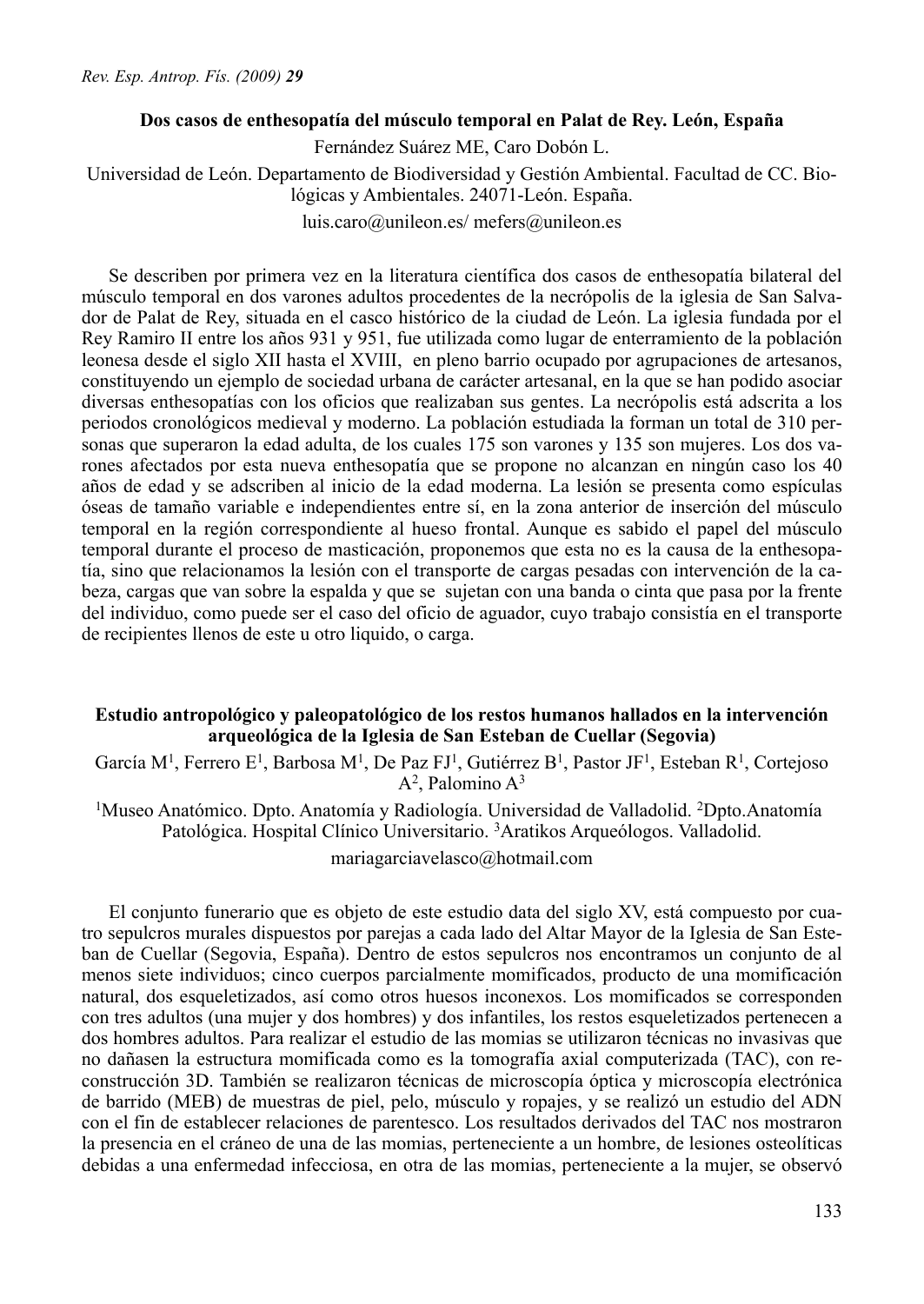un adelgazamiento parietal bilateral. El estudio por MEB reveló la presencia de tiña en el cuero cabelludo de uno de los varones. Uno de los datos más relevantes del estudio ha sido el hallazgo de un numeroso conjunto de bulas papales entre los ropajes de la mujer momificada.

#### **Nuevas tecnologías de imagen radiológica y su uso en Antropología**

García FJ, Turbón D, Lucendo J, Sevilla JM, Alemán I, Rissech C, Botella M.

Universidad de Barcelona.

OBJETIVO: describir como se ha realizado la instalación de un sistema de imagen médica digital para su utilización en antropología. METODOLOGÍA: se utilizó software libre de propósito médico y herramientas avanzadas para la generación de un archivo PACS (Picture Archive Communication System) de imagen médica que contiene las imágenes de la población de Castilla la Mancha seleccionada para su estudio. La información se descargó de los sistemas de archivo de imagen médica del Servicio de Salud de Castilla La Mancha tras contar con la aprobación de la organización. Una vez seleccionadas las imágenes para su estudio se procedió a la anonimización de los datos para evitar la identificación de los pacientes, conservando en las imágenes los datos de sexo y fecha de nacimiento necesarios para el estudio. Tras la carga de las imágenes en el sistema de archivo se instalaron dos estaciones de trabajo de propósito médico con la que realizar consultas al archivo PACS y realizar las mediciones sobre las imágenes, necesarias para el estudio, para lo que se usaron las herramientas de postprocesado de imágenes radiológicas que proveen estas estaciones de trabajo.

**Estudio paleobiológico de la población medieval de Santa Severa (Roma, Italia)**

Gnes M<sup>1</sup>, Stantcheva KK<sup>1</sup>, Mueldner G<sup>2</sup>, Rickards O1, Enei F<sup>3</sup>, Martínez-Labarga C<sup>1</sup>.

1Centro di Antropologia molecolare per lo studio del DNA antico, Dipartimento di Biologia, Università di Roma "Tor Vergata", Via della Ricerca Scientifica n. 1, 00173 Rome, ITALY, martine@uniroma2.it

2Museo del Mare e della Navigazione Antica (Museo Civico di Santa Marinella), Via Aurelia Km 52, Rome, ITALY,

muspyrgi@tiscalinet.it

3Department of Archaeology, University of Reading, Whiteknights PO Box 227, Reading RG6 6AB, UK.

g.h.mueldner@reading.ac.uk/ martine@uniroma2.it

La ciudadela medieval de Santa Severa es un antiguo enclave portuario situado junto al mar Tirreno, a unos 70 kilómetros al norte de Roma. Durante la campaña arqueológica del 2006 en el Castillo de Santa Severa se reveló la existencia de una necrópolis caracterizada por dos tipos de inhumaciones, fosas en tierra y, menos frecuentes, sepulturas realizadas con lajas de tufo volcánico. En base a las monedas encontradas en la necrópolis se ha podido establecer un arco cronológico para los enterramientos, que comprendería los siglos IX al XIII. La datación absoluta con C14 que actualmente se lleva a cabo, permitirá documentar con precisión el periodo de utilización de este cementerio de la Santa Severa medieval. De los restos esqueléticos extraídos se ha efectuado el estudio morfológico para la determinación del número mínimo de individuos (MNI), la propor-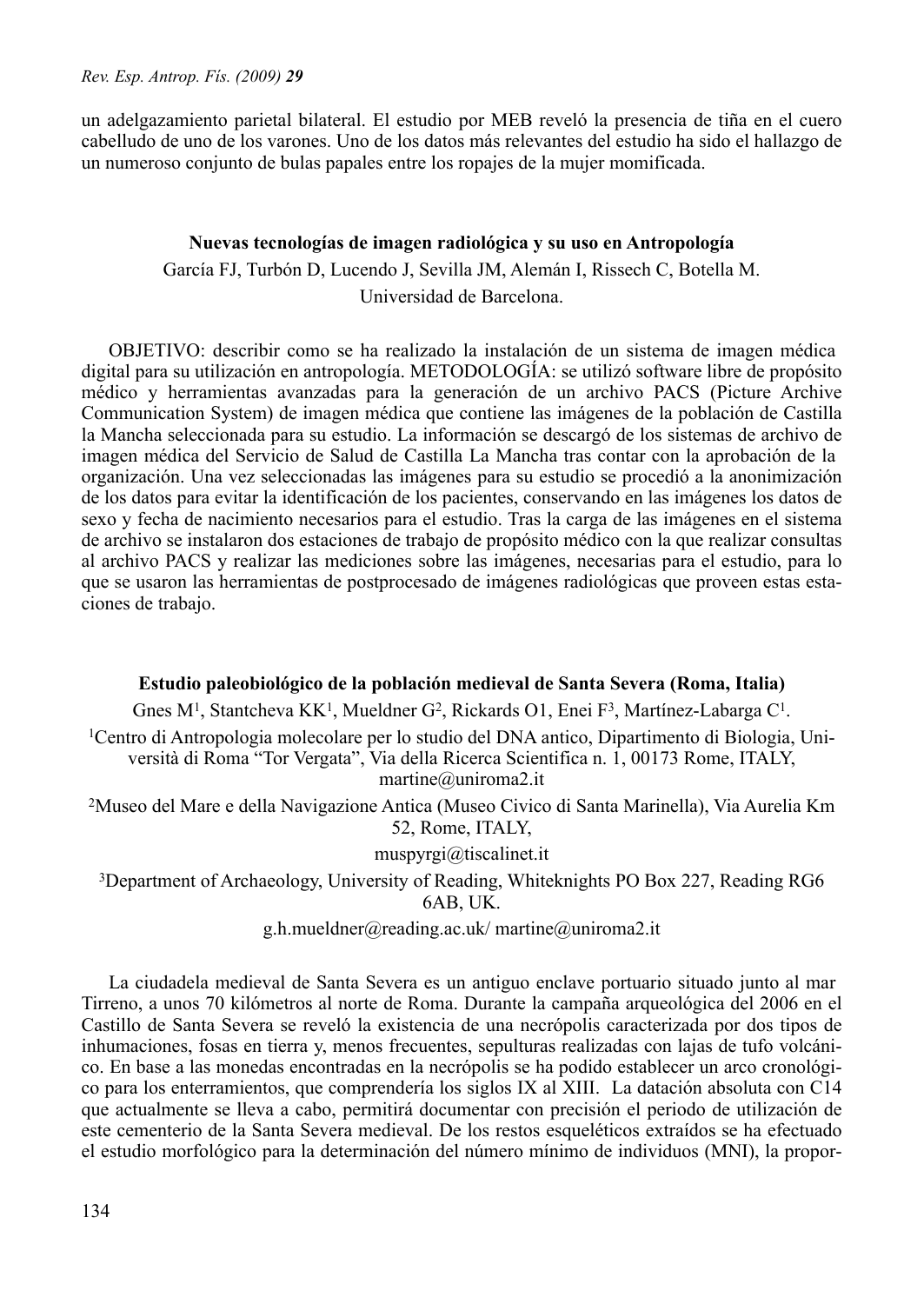ción de sexos y la edad de defunción de los individuos. De aquellos en mejor estado de conservación se han llevado a cabo la extracción del colágeno y el análisis de los isótopos estables del C y del N. A partir de las relaciones isotópicas de estos elementos (δ13C/δ12C y δ15N/ δ14N) se puede establecer el tipo de alimentación adoptada por un individuo en los últimos años de su vida y, por lo tanto, reconstruir el tipo de dieta de las poblaciones del pasado. Se han analizado también restos de animales terrestres y marinos para tener parámetros de referencia con los cuales comparar los valores obtenidos para los restos humanos. El número mínimo de individuos ha resultado ser de 415, de los cuales 257 son adultos (el 62%) y 158 subadultos (el 38%). Entre los adultos, la proporción entre ambos sexos es próxima a 1:1. La determinación del sexo para algunos individuos no ha sido posible debido al mal estado de conservación de algunos restos. Posibles patologías, stress ocupacional y eventos traumáticos se encuentran en fase de estudio. Los datos obtenidos del análisis de los isótopos estables del C y del N no han mostrado diferencias en el tipo de alimentación entre varones y mujeres, ni entre las distintas tipologías de sepultura. La dieta estaba basada en alimentos de origen terrestre, vegetales (plantas C3) y animales. El consumo de pescado era muy reducido. Por otro lado, las muestras de colágeno obtenidas reflejan un buen estado de conservación a nivel biomolecular de los restos óseos, por lo que será posible llevar a cabo un estudio de esta poblacion a nivel del ADN antiguo para conocer su origen genético y las relaciones de parentesco entre los individuos.

### **Análisis bioarqueológico de una necrópolis de inhumación tardorromana**

Gómez Moreno F<sup>1</sup>, Pacheco Revilla G<sup>1</sup>, Heras y Martínez C<sup>2</sup>, Diges Quijada  $Y^2$ 1Departamento de Zoología y Antropología Física. Universidad de Alcalá, Alcalá de Henares (Madrid). 2Directores de la excavación arqueológica. Trébede Patrimonio y Cultura, S.L. fgomoreno@gmail.com

Se estudian los restos óseos de 35 individuos excavados, hasta el momento, en la necrópolis de inhumación tardorromana localizada en la Parcela número 11.796 de Alcalá de Henares (Madrid). Según los materiales hallados en las tumbas excavadas, se puede hablar de un lapso temporal comprendido entre los siglos III y V de nuestra Era, aunque los sondeos en otros sectores del yacimiento muestran una ocupación más amplia, desde el siglo II hasta el VII d.C. (enterramientos hispano-visigodos). Se combinan los datos biológicos (edad y sexo) y los arqueológicos (orientación del cuerpo, ajuar, profundidad, etc.) para definir el patrón de mortalidad en relación a los datos culturales y el ritual de enterramiento. La comparación con otras poblaciones de la misma época dentro de la Península Ibérica permitirá establecer posibles diferencias en el modelo bioarqueológico.

AGRADECIMIENTOS: a la Prof. Dra. Virginia Galera por la tutela académica de los aspectos bioantropológicos y al convenio de colaboración entre la Universidad de Alcalá (Unidad de Antropología Física) y la empresa Trébede Patrimonio y Cultura S.L.

# **Tafonomía de inhumaciones múltiples en fondos calcolíticos del yacimiento del Camino de las Yeseras (San Fernando de Henares, Madrid)**

Gómez Pérez JL, Aliaga Almela R.

jlgomez.antropo@gmail.com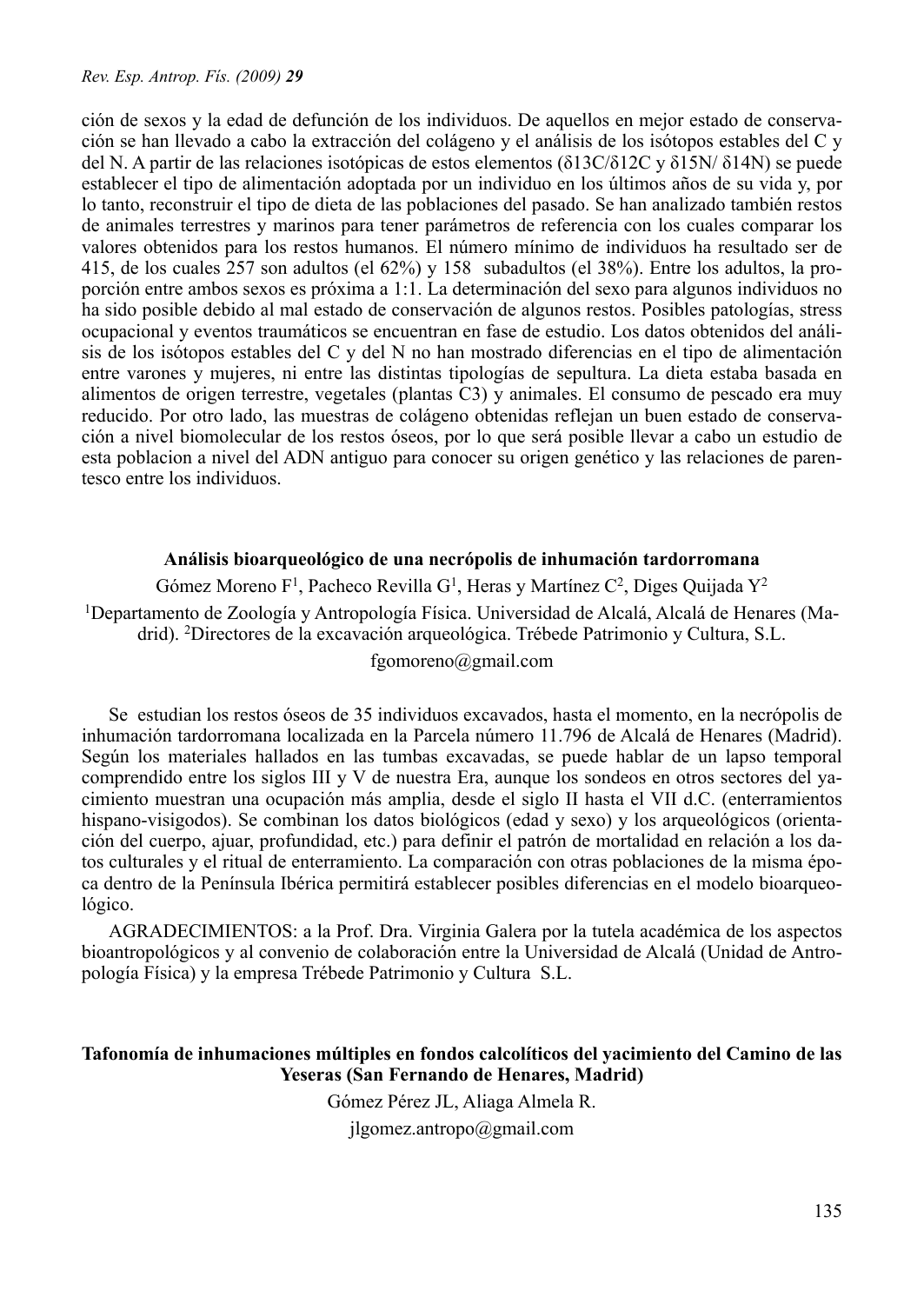En 2006 se realizó la excavación del yacimiento Camino de las Yeseras (San Fernando de Henares, Madrid), en donde se ha podido documentar hasta ahora un hábitat de grandes dimensiones (unas 20 hectáreas). En este yacimiento de cronología calcolítica se han hallado inumaciones de varios tipos: individuales, múltiples, en foso, en covacha, en hipogeo, etc. pero de ellos tan solo haremos hincapié en dos fondos con enterramientos múltiples cuyo estudio tafonómimco aporta una importante información sobre los rituales de inhumación. Estos fondos eran probablemente unos silos de almancenamiento que una vez amortizados fueron utilizados con fines funerarios. En el fondo denominado "A85 E02", de aproximadamente 2 m de diámetro por 1 m. de profundidad, encontramos los cuerpos pertenecientes a seis individuos amontonados unos sobre otros sin aparente cuidado por la posición en que quedaban. Los cuerpos se hallaban en posición y conexión anatómica y todos pertenecientes a individuos femeninos, cinco adultos y un juvenil de entre 15 - 20 años. En el fondo denominado "A15 E08-I", de características similares al anterior, se encontraron cinco cuerpos inhumados en dos niveles distintos, lo que obviamente sugiere dos momentos distintos, pero en los que el estudio tafonómico aporta información que pudiera relacionar ambos niveles. En el nivel más profundo y por tanto más antiguo se hallaron los cuerpos de dos individuos adultos de sexo femenino y dos individuos infantiles (uno de 6 meses de edad y otro de unos 2,5 años de edad). En el nivel superior, se encontró una mujer adulta. El estudio tafonómico del primer fondo nos establece el orden de inhumación así como desde que punto del perímetro fueron introducidos, estableciendo así mismo la posible existencia de objetos que debieron de estar en el interior durante el proceso y que no han pervivido. El estudio tafonómico del segundo fondo nos aporta además del orden de inhumación, indicios de la existencia de una cobertura de materia orgánica sobre los cuerpos del nivel profundo, antes de ser cubiertos por tierra. Tanto los del nivel inferior como el del superior son depositados siguiendo la misma dinámica que en el otro fondo, lo que hace suponer que podría tratarse de una forma habitual en esa población.

### **Proyecto Herrerín. Sofware informático para la toma de datos y su gestión en el estudio de necrópolis**

Herrerín J, Martín B.

Unidad de Antropología Física, Departamento de Biología, Universidad Autónoma de Madrid. jherreri@olmo.pntic.mec.es

Presentamos un sencillo y completo sofware informático para la recogida y el tratamiento de los datos arqueológicos, antropológicos y paleopatológicos de los restos óseos de los individuos exhumados en una necrópolis. El programa informático es muy sencillo de manejar, y sirve para introducir datos de las variables antropológicas más representativas, cuantitativas y cualitativas. Una vez introducidos los datos, el programa realiza un completo informe individual de cada individuo, indicando las piezas óseas recuperadas, las principales características antropométricas del individuo (robustez, asimetría lateral, estatura, capacidad craneana,…) y la inclusión de estos parámetros observados en sus respectivas categorías antropológicas, cuando éstas existen. También ayuda a establecer la determinación de la edad y el sexo del individuo, tanto en adultos como en fetales, neonatos, infantiles y subadultos, a partir de los métodos cualitativos y cuantitativos más comúnmente utilizados. Por ejemplo, en los individuos adultos, se calculan automáticamente más de 250 discriminantes sexuales a partir de los datos anteriormente introducidos en las variables métricas craneales, mandibulares y post-craneales. Una vez que el investigador ha concluido la recogida de datos de todos los individuos, el programa elabora un informe de la población en general, dividiendo los datos en series masculina y femenina, calculando parámetros poblacionales para cada una de las variables e índices craneales y postcraneales, estableciendo la asimetría lateral y el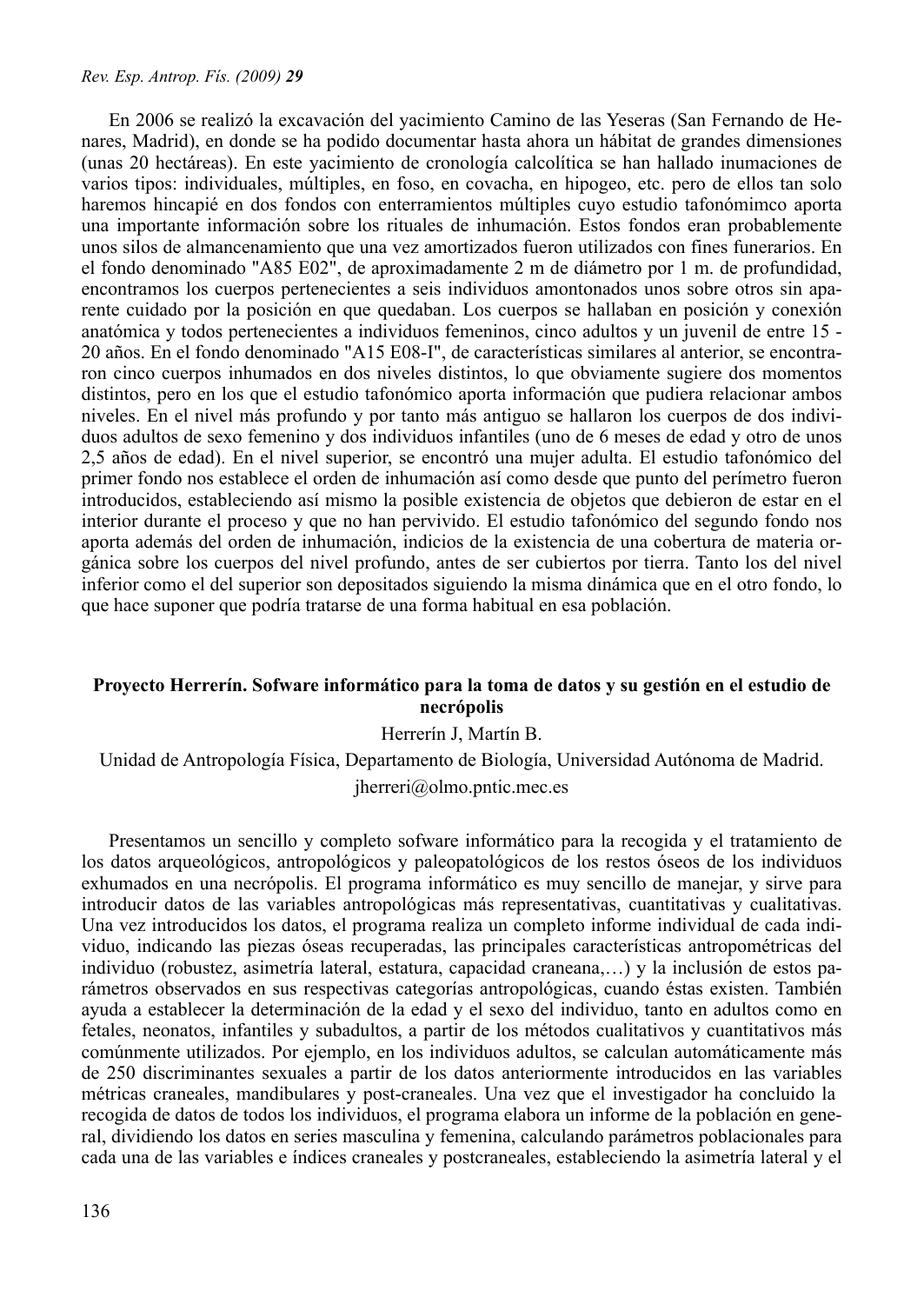dimorfismo sexual de la población, realizando un estudio poblacional de la estatura y capacidad craneana de la muestra, y otras muchas aplicaciones. Por último, el programa informático incorpora un conjunto de datos antropológicos de necrópolis históricas estudiadas con anterioridad, al que es posible añadir datos de otras necrópolis no incluidas en el programa, que serán comparadas con la población que estamos analizando desde diversos puntos de vista, enfrentando los datos craneales y postcraneales (variables e índices), los promedios de capacidad craneana y estatura, y que servirá para completar el estudio de nuestra muestra. Esta comparación incluye el cálculo de las distancias biológicas de la necrópolis que estamos estudiando con todas las que componen el conjunto de necrópolis incluidas en el archivo histórico del programa. Una vez acabado nuestro estudio, el programa incorporará los datos de la población que hemos estudiado al "histórico" para que formen parte del conjunto de datos disponible en futuros trabajos. El uso generalizado de esta herramienta común permitirá disponer de un conjunto de datos antropológicos cada vez más amplio, y que podrá ponerse a disposición de los investigadores para crear una gran base de datos con la mayor cantidad posible de datos antropológicos.

### **Alteraciones óseas en individuos infantiles de Granada. Siglos XIX y XX**

Irurita Olivares J, Alemán Aguilera I, Maroto Benavides RM, De Luca S Laboratorio de Antropología. Facultad de Medicina. Universidad de Granada. javierirurita@gmail.com

En este trabajo se han estudiado las alteraciones visibles en los restos óseos de una muestra de 280 individuos infantiles, con fechas de defunción comprendidas entre 1871 y 1985, cedidos por el cementerio San José de la ciudad de Granada al Laboratorio de Antropología Física de la Facultad de Medicina de esta ciudad. La muestra abarca individuos pertenecientes a ambos sexos, con edades comprendidas entre 0 y 8 años y procedentes de familias con diferentes estatus sociales. Las patologías encontradas y objeto del estudio son trastornos genéticos, enfermedades infecciosas, traumatismos o bien afecciones debidas a hábitos comportamentales que comprometen el estado de salud del individuo. Dichas patologías no tienen por qué guardar relación con la causa de defunción del individuo, siendo ésta en la mayoría de los casos de origen infeccioso, y por lo tanto no mostrando evidencia en los restos óseos. Todas las patologías mostradas implican alteraciones del desarrollo óseo normal del individuo, ya sea en la forma o en el tamaño de los huesos, y se describen detalladamente en función de las estructuras óseas afectadas e indicando las causas que según la bibliografía consultada pueden haberlas provocado.

#### **Estudio bioantropológico de los enterramientos islámicos del "Tossal de les Basses" (Alican-**

**te)**

Laguillo O, Núñez A, Jordana X, Rosser P, Malgosa A. Universitat Autònoma de Barcelona. oliver.laguillo@hotmail.com

Se presenta el estudio bioantropológico de la población islámica inhumada en el yacimiento del "Tossal de les Basses" (Alicante). El objetivo es determinar si los caracteres presentados por la población analizada se acercan más a los presentados por poblaciones ibéricas o foráneas de origen norteafricano. Se estudió la población a nivel demográfico, morfométrico, morfológico y patológi-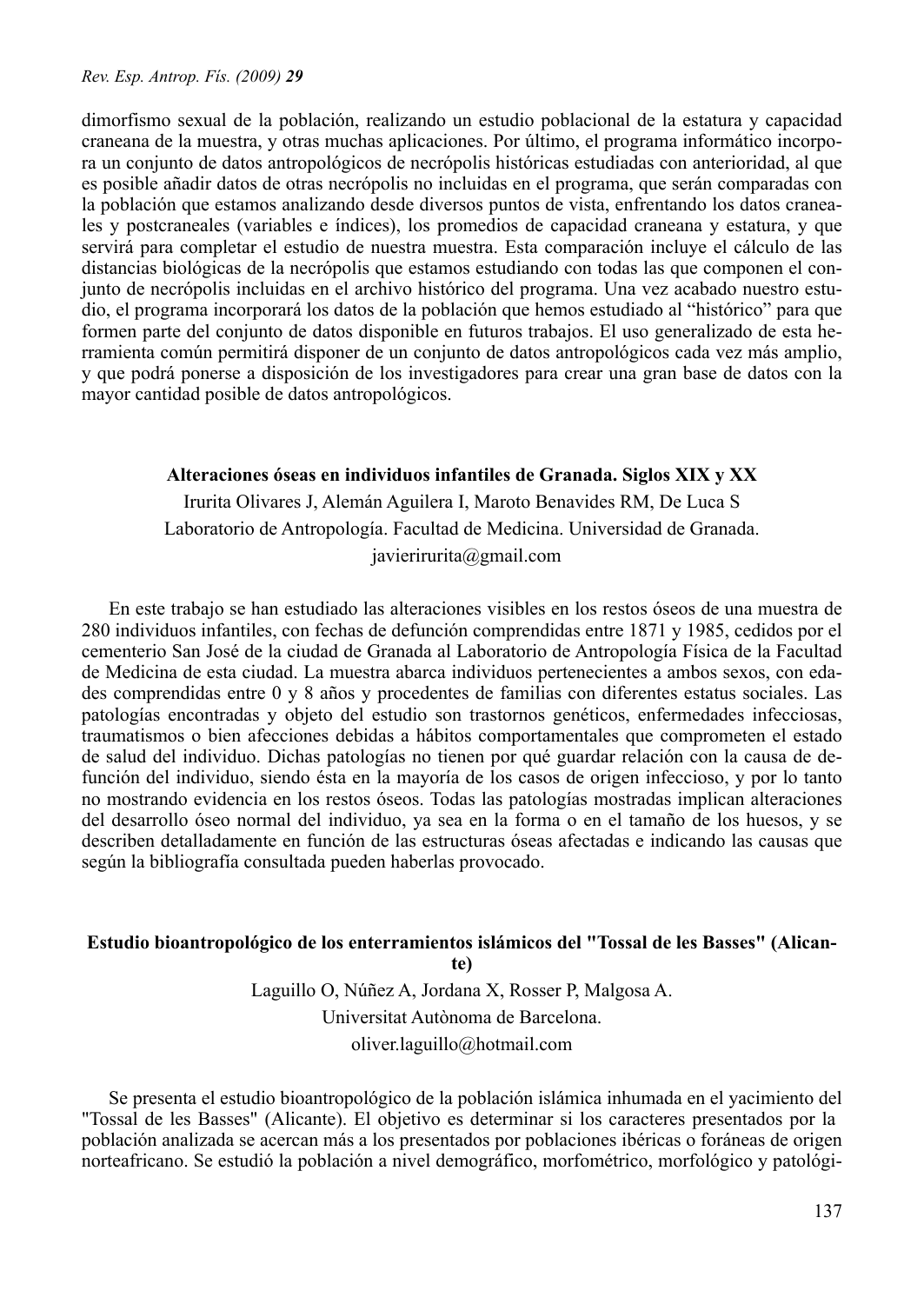co. También se analizaron caracteres dentales no métricos. Los individuos islámicos presentaron las mayores similitudes con las poblaciones africanas por la elevada frecuencia de las cúspides 5, 6 y 7 de los molares inferiores. A pesar de la escasez de datos métricos recuperados, la morfología craneal alargada y la mesorrinia los acercaron también a las poblaciones africanas. Los resultados en conjunto son compatibles con poblaciones islámicas de origen norteafricano.

# **Utilización de los visualizadores de radiología en Antropología**

Lucendo J, García FJ, Sevilla JM, Alemán I, Turbón D, Botella M. Complejo Hospitalario La Mancha-Centro.

Los Visualizadores son herramientas diseñadas especialmente para la medicina, que trabaja con procesamiento de imágenes de diferentes tipos, tales como JPEG, AVI, NEMA, GIF, DICOM, etc. DICOM, Digital Imaging and Communication in Medicine, es un estándar utilizado para el intercambio de imágenes médicas, desarrollado para guardar, imprimir y transmitir estas, por medio del protocolo de comunicación TCP/IP. Sobre estos ficheros DICOM pueden realizarse todo tipo de tareas de análisis y proceso de imagen, permitiendo examinar una parte corporal de una manera muy precisa e interactiva, aplicando sobre ella técnicas reconstructivas o mensurativas sin alterar el modelo del que proceden. Una aplicación sumamente útil para médicos especialista de diversas ramas, con la que podrán tener un registro de todas las placas y videos que toman a sus pacientes y comprimirlos en el formato estándar DCM. Entre los visores DICOM que se pueden encontrar gratuitamente, cabe destacar:

• AccuLite DICOM Viewer, desarrollado por la empresa AccuImage Diagnostics Corporation.

• OSIRIS Medical Imaging Software, desarrollado en la Universidad de Ginebra.

# **Los esqueletos de A Capela do Pilar en la Catedral de Lugo**

Lopez-Costas O<sup>1,2</sup>, Varela López T<sup>1</sup>, Botella López MC<sup>2</sup>

1Universidad de Santiago de Compostela. Área de Antropoloxía Física. Dpto. Zooloxía y Antropoloxía Física. Fac. de Bioloxía. 2Universidad de Granada.

olallalc@gmail.com

En el año 2007 se supervisó una intervención en una de las capillas laterales de la Catedral de Lugo, llamada de O Pilar. En su interior, se encontraron ocho tumbas y un osario sobre una de ellas, que pertenecen a diferentes periodos entre el siglo XII y el XVI. Se estudian aspectos métricos, caracteres epigenéticos y patología, con el fin de entender las características de estas personas enterradas en un lugar aparentemente privilegiado, una de las capillas más ricas de la catedral. Los restos pertenecen a un mínimo de doce individuos. Dos de las tumbas son enterramientos exclusivamente infantiles; el resto son varones en la etapa de madurez. La mayoría de los adultos son robustos, con unas inserciones musculares marcadas, y una estatura superior a la media de otras series peninsulares y gallegas. En cuanto a la salud oral, a pesar de que se ha observado un porcentaje alto de hipoplasia de esmalte, durante la vida adulta los porcentajes de caries y de pérdidas dentales son bajos. Además de ello, los cálculos dentales son abundantes, lo cual nos informa sobre la posible dieta de los individuos. Relacionada con ello, se ha diagnosticado un DISH en uno de los adultos. En otro orden de cosas, la mayoría tuvieron enfermedad periodontal , así como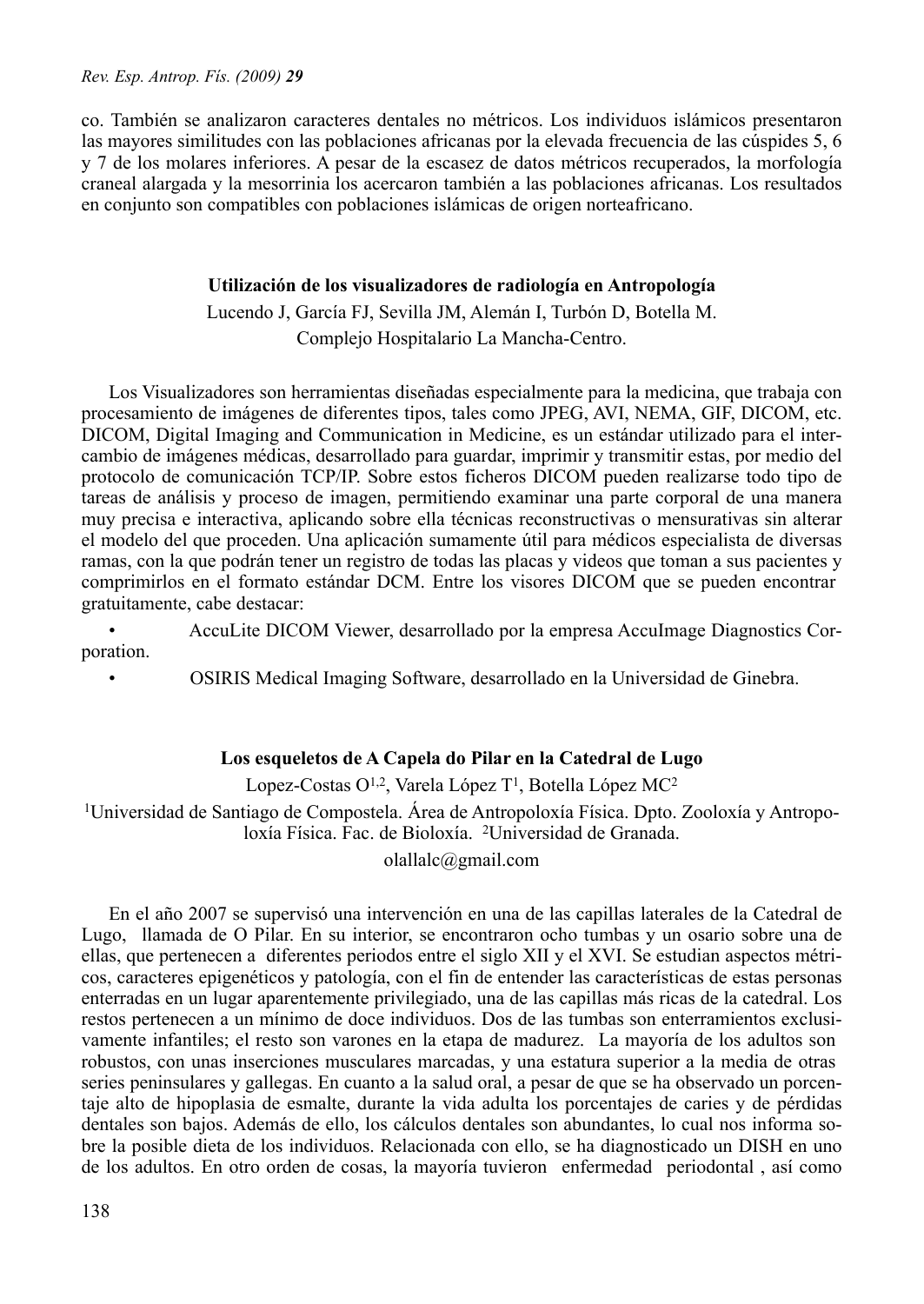patologías traumáticas y degenerativas en la columna vertebral. Se discute el significado de estos sujetos en la sociedad de su tiempo, a la luz de los hallazgos antropológicos.

# **El "Tossal de les Basses" (Alicante), uno de los primeros asentamientos al aire libre del Neolítico peninsular**

Malgosa A, Núñez A, Laguillo O, Rosser P, Jordana X. Universitat Autònoma de Barcelona. assumpcio.malgosa@uab.cat

En este estudio se analizan los restos esqueléticos recuperados de 16 tumbas de época neolítica del yacimiento del "Tossal de les Basses" (Alicante). El objetivo del presente trabajo es la caracterización biológica y cultural de esta población, así como su contextualización geográfica y temporal, mediante el análisis demográfico, morfológico, paleopatológico y de ritual funerario. Esta población está formada por un número mínimo de 16 individuos pertenecientes a distintas categorías de edad y a ambos sexos. El estudio de los caracteres dentales no métricos indica cierta similitud genética entre esta población y otras series europeas. Los resultados del estudio paleopatológico están de acuerdo con una población que comienza a cambiar sus patrones de subsistencia. Este trabajo aporta nuevos datos sobre los individuos pertenecientes al que pudo ser uno de los primeros asentamientos al aire libre del periodo Neolítico en la Península Ibérica.

# **La alimentación humana en la población del Bronce de Menorca: una aproximación desde el análisis de elementos traza**

Marín MN<sup>1</sup>, Capilla L<sup>1</sup>, Díaz-Zorita M<sup>2</sup>, Subirà ME<sup>1</sup>

1GRAPAC. Unitat d'Antropologia Biològica. Universitat Autònoma de Barcelona. 08193-Bellaterra. 2Archaeological Department, University of Durham.

Nekane.Marin@gmail.com

Uno de los aspectos que permite conocer a una población es su alimentación, por tanto, conocer qué comía un grupo humano permite conocer al propio grupo: su dieta en general y una posible estratificación social en particular. El presente estudio se ha realizado en base a los restos hallados en cuatro yacimientos menorquines, tres de ellos situados a Migjorn en el término municipal d'Alaior: Torre d'en Gaumés, Rafal Rubí i Ses Roques Llises y el último de ellos en el oeste de la isla, Son Olivaret, en Ciutadella. La cronología de los diversos yacimientos los sitúa entre el cuarto y tercer milenio BP y corresponden a sepulturas colectivas. Para poder determinar el tipo de dieta a partir de los restos humanos hallados, se realizó un análisis de elementos traza, concretamente del Ba, Cu, Sr, Zn, P y Ca. Esta metodología consiste en procesar químicamente medio gramo de polvo de hueso y, posteriormente, cuantificar los niveles de elementos traza a partir del espectrofotómetro de masas del Institut Químic de Sarrià (Universitat Ramon Llull). Se explotaron estadísticamente los resultados mediante tests no paramétricos para determinar las posibles diferencias entre los restos de fauna vs. humanos y entre yacimientos. A partir de éstos, podemos concluir que no existen diferencias en la alimentación entre el yacimiento más antiguo (Torre d'en Gaumés) y el más moderno (Rafal Rubí), donde su alimentación presenta un componente vegetariano muy importante. En cambio, la población del yacimiento de Son Olivaret presentaría una dieta con un alto contenido en frutos y vegetales mientras que, la dieta de Ses Roques Llises, tendría una alimenta-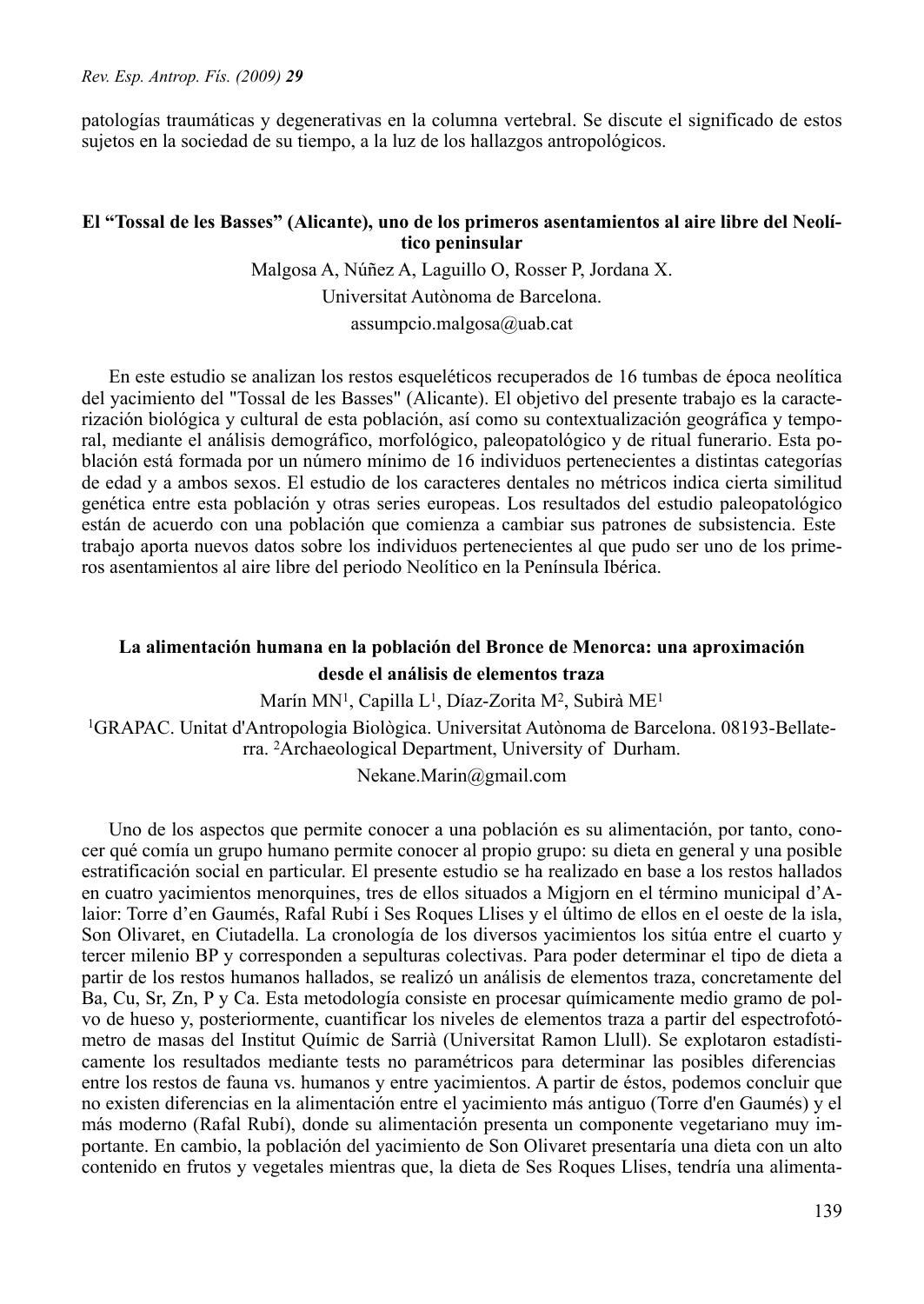ción mixta con un alto contenido en recursos cárnicos. En lo que respecta a los niveles de Sr, tanto en el yacimiento de Ses Roques Llises como en el yacimiento de Torre d'en Gaumés, se han encontrado diferencias para este elemento entre individuos adultos y subadultos pudiendo determinar así, una alimentación diferencial, debida a un consumo mayor de vegetales y/o productos lácteos en los individuos infantiles. Es de destacar que aún siendo poblaciones insulares con una gran proximidad a la costa, no presentan evidencias de un consumo de recursos marinos, pudiendo concluir que los recursos utilizados por estas poblaciones tendrían una procedencia terrestre y, en cambio, la pesca y/o la recolección de moluscos sería una actividad poco practicada en estas poblaciones.

### **Estudio antropológico de la población femenina medieval del Alto Ebro y Alto Duero**

Maroto Benavides RM, Tristán Fernández JM, Irurita Olivares J, Cardona López F Laboratorio de Antropología. Facultad de Medicina. Universidad de Granada. rmmaroto@ugr.es

En el presente trabajo se ha estudiado métricamente el material procedente de cuatro series esqueléticas femeninas medievales de las provincias limítrofes de Burgos, La Rioja y Soria, que por su proximidad, tanto geográfica como cronológica, abarcando un periodo de tan sólo cuatro siglos (segunda mitad del siglo IX hasta mediados del siglo XIII), se han unificado en una sola serie que ha sido denominada del Alto Ebro y Alto Duero. Se trata de no menos de 91 mujeres que una vez realizadas las descripciones y terminado el estudio de los caracteres morfológicos y métricos, se ha concluido que reúnen los rasgos y caracteres que definen a una población de tipología mediterránea en sentido amplio, con algunas características morfométricas robustas. Se compararon los resultados de los datos obtenidos, con los valores medios de otras series de población femenina, con el objeto de profundizar en el conocimiento de la variabilidad interpoblacional. Los resultados mostraron que las mayores afinidades y similitudes se presentan con las series tradicionalmente consideradas de mayor robustez y más concretamente con las de Castilla-León medievales y muy cercanas también, las romanas de Tarragona.

#### **Aplicación de la función discriminante de Iscan al diagnóstico sexual de la tibia**

Martínez Flórez J, Martínez Díez A Museo de La Rioja. Antropología. antropos35@yahoo.es

Aplicamos la función discrimante de Iscan y Miller-Sheivitz a un conjunto de cincuenta y ocho tibias procedentes de la excavación arqueológica del sepulcro de Martín Ortiz de Martiartu y Mayora de Zamudio, en la anteiglesia de Santa María de Erandio (Erandio, Bilbao). Establecemos un pre-diagnóstico sexual basandonos en las características métricas del Diámetro transverso de la epífisis proximal, del perímetro diafisario subnutricio y del diámetro transverso de la epífisis distal y sobre este conjunto aplicamos la ecuación discriminante estudiada para poblaciones anglosajonas blancas. Utilizando el prediagnóstico citado encontramos una población claramente masculina (tres patrones métricos masculinos) de 11 tibias (18.9 %) que presentan un valor de la función discriminante clasificada como masculina en un 90.9 % de los casos. Encontramos un conjunto claramente femenino de 18 tibias (31.03 %) que presentan un valor de la función discriminante clasificada como femenina en un cien por cien de los casos. La relación existente entre el diámetro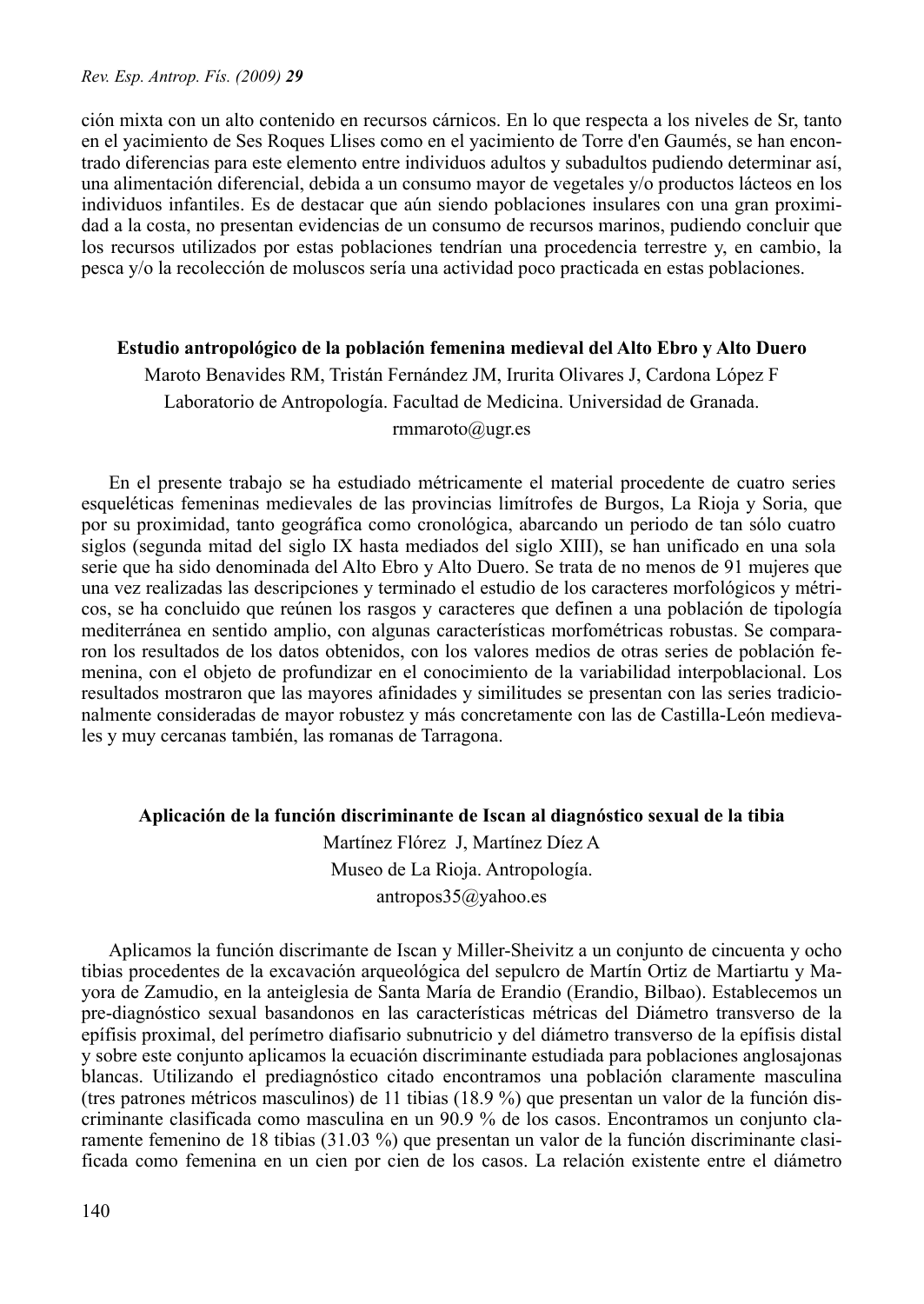transverso de la epífisis proximal y la función discriminante nos presenta los siguientes datos: para una población masculina de 22 ejemplares entre los que sólo se ha podido calcular en 20 tibias, valores masculinos en 14 de los casos (70 %), mientras que para una población femenina de 26 tibias diagnósticadas según este primer carácter la función discriminante ha podido calcularse en un total de 22 tibias y ha sido clasificada como femenina en 21 de los casos (95.4 %). La relación entre el perímetro diafisario subnutricio y la ecuación propuesta ha proporcionado los siguientes resultados: valores masculinos respecto a este carácter en 21 de los casos, siendo posible calcular la función en 16 de los mismos, obteniendo valores de masculinidad en 12 de los mismos (75 %); mientras que obteniendo valores femeninos para este carácter en 31 de los casos y siendo posible calcular la ecuación discriminante en 22 casos hemos obtenido valores de dicha función clasificados como negativos en 21 casos (95.4 %). De acuerdo con estos datos podemos confirmar que el perfil de seguridad resulta adecuado para la discriminación sexual si utilizamos los tres patrones métricos citados, para ambos sexos. También encontramos adecuado el perfil de seguridad si utilizamos el primer carácter métrico, o el segundo, en el caso de la serie femenino, siendo más baja la seguridad en el caso masculino.

# **Estudio antropológico de la Necrópolis "Huerta Montero" pertenecientes a la tumba calcolítica excavada en Almendralejo (Badajoz)**

Nielsen Andersen, AH, Galán Llerena J, Martínez Martínez R. Unidad de Antropología, Departamento de Biología, Universidad Autónoma de Madrid. jesus.galan@estudiante.uam.es/ anders.nielsen@uam.es

Los restos humanos hallados en Huerta Montero, Almendralejo (Badajoz), pertenen a una tumba del Calcolítico Medio y Final. La vigencia de este yacimiento es de unos 1000 años según data el C-14 y evidencian dos períodos de ocupación. Hay que señalar que el estado de conservación de los restos humanos es bastante malo y su grado de fragmentación elevado. En un primer momento, hay un mayor número de individuos que presentan un mejor estado de conservación, aunque muy fragmentados, fechado en el 4650±250 BP (fase inicial Calcolítico Medio). La segunda ocupación/reutilización es más pobre en materiales y restos humanos, estos últimos, en peor estado de conservación debido a la proximidad de las raíces de las viñas cultivadas en la zona del yacimiento, que han causado la destrucción del periostio en un gran número de ellos, estando fechado entre el 4220±100 BP y 3720±100 BP (Calcolítico Medio y Final). Estimamos que el número de individuos enterrados ronda el centenar. La mortalidad infantil es elevada. Se ha realizado asimismo un estudio de las patologías encontradas, siendo las más relevantes las fracturas, las caries, las infecciones periodontales y las artrosis.

# **Estudio bioantropológico del conjunto funerario de época tardorromana Carrer Ample 1 de Barcelona**

# Pujol A<sup>1,2</sup>, Aldali Y<sup>1</sup>, Rissech C<sup>2</sup>

1Unidad de Antropología Biológica. Universidad Autónoma de Barcelona. 2Unidad de Antropología Física. Universidad de Barcelona.

El material osteológico objeto de este estudio corresponde a los restos esqueléticos recuperados durante la intervención arqueológica de urgencia llevada a cabo en el yacimiento Carrer Ample 1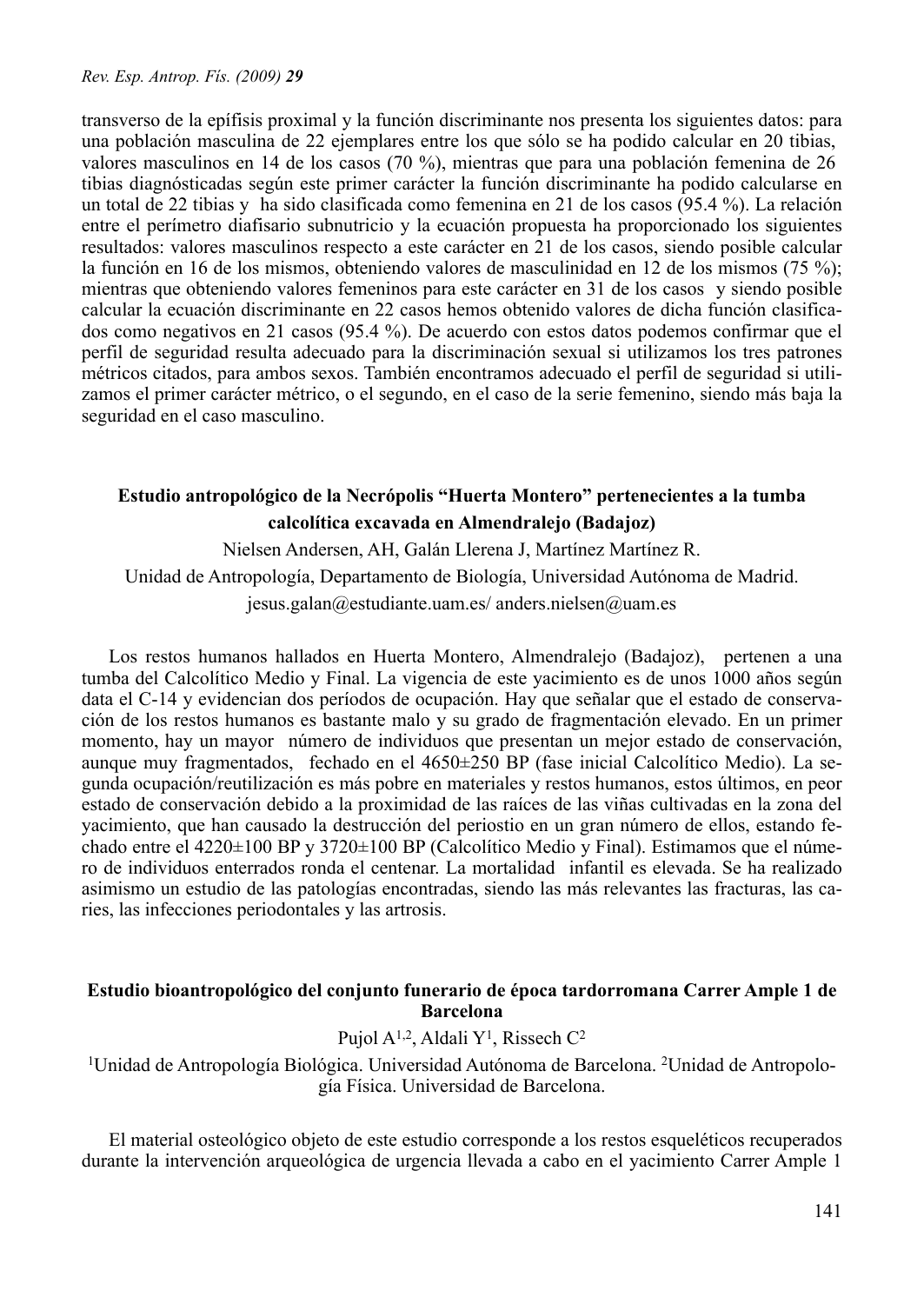de Barcelona por ArqueoCat SL en el 2007. Se trata de un complejo funerario tardorromano datado del siglo IV d.C., que se encuentra dentro del área de influencia de Barcino. Estaba situado exterior a la ciudad, al sur-este del antiguo recinto amurallado. El objetivo de este trabajo es la caracterización bioantropológica de los individuos de la población enterrados en este complejo funerario. El análisis osteológico consistió en: 1) el cálculo del grado de conservación del esqueleto; 2) la estimación de la edad y el sexo; 3) la descripción de los caracteres no métricos; 4) el diagnóstico de las patologías óseas y dentales; y 5) el estudio métrico de los individuos. Los resultados indican que se trata de 24 inhumaciones individuales y primarias (10 hombres, 6 mujeres y 8 subadultos), cuyos esqueletos tienen un índice de preservación total medio del 73'23% en subadultos y del 66'71% en adultos. La distribución espacial de las inhumaciones en el conjunto funerario muestra que no recibieron tratamientos diferenciales por sexo o edad. Se trata de una población mediterránea en la que los individuos son ligeramente gráciles con una estatura media masculina de 159 cm y femenina de 154 cm. Los datos paleodemográficos indican una esperanza de vida al nacer inferior a 30 años en los dos sexos. Las patologías más destacables son: (i) caries en los dientes posteriores (54'1%); (ii) fracturas en la zona medial de la diáfisis del radio y del cubito y en el extremo acromial de la clavícula con posterior remodelación; (iii) una fusión del piramidal y semilunar, y (iiii) un posible osteoma en la región occipital. La constitución poco robusta y la estatura de los individuos están acordes con otras series de época romana estudiadas en Cataluña.

# **Nuevos modelos de crecimiento basados en colecciones osteológicas europeas documentadas – Estimación de la Edad Subadulta de restos esqueléticos de la Península Ibérica**

# Rissech C, Turbón D

Unidad de Antropología. Dept. Biología Animal. Facultad de Biología. Universidad de Barcelona. carme.rissech@ub.edu

 La estimación de la edad de los restos subadultos es indispensable para la reconstrucción biológica, paleodemográfica y de las condiciones de vida de las poblaciones pasadas. Los métodos para la estimación de la edad de los restos subadultos se basan en los cambios que se producen en los indicadores de edad (la calcificación y erupción de las piezas dentales, la maduración y el ritmo de crecimiento de los diferentes elementos esqueléticos). Para una estimación de la edad fiable y precisa es necesario tener la máxima información de todo el esqueleto. Por esta razón es esencial conocer el patrón de maduración y crecimiento de cada elemento y desarrollar modelos de crecimiento aplicables al material esquelético. No obstante, existe un gran vacío en cuanto al crecimiento de los distintos elementos esqueléticos. Por eso, durante los últimos años, nuestro grupo ha enfocado sus esfuerzos al estudio del crecimiento basado en material osteológico. El objetivo de este trabajo es divulgar estos modelos de crecimiento basados en 5 colecciones documentadas europeas (St. Bride, Coimbra, Lisboa, Scheuer y UAB). Las variables utilizadas son: (i) 5 longitudes (diáfisis fémur, escápula, isquion, pubis e ilion), (ii) 3 anchuras (escápula, acromion e ilion) y (iii) 1 diámetro (cabeza fémur). Estas variables se analizaron mediante regresión polinomial. Los resultados indican que en la mayoría de variables analizadas las diferencias sexuales aparecen después del brote puberal a excepción de la longitud del isquion, la longitud y anchura del ilion y la anchura escapular y acromial, en las que aparecen en la edad adulta. El crecimiento de estas variables se puede expresar mediante un polinomio de primer grado (diáfisis de fémur, el diámetro de la cabeza del fémur, la longitud del isquion y escapular), de segundo grado (longitud del ilion, anchura escapular y acromial), y de cuarto grado (anchura del ilion y longitud del pubis). Siendo las variables más adecuadas para la estimación de la edad subadulta las expresadas por ecuaciones más simples, en las cuales no se manifiesten las diferencias sexuales.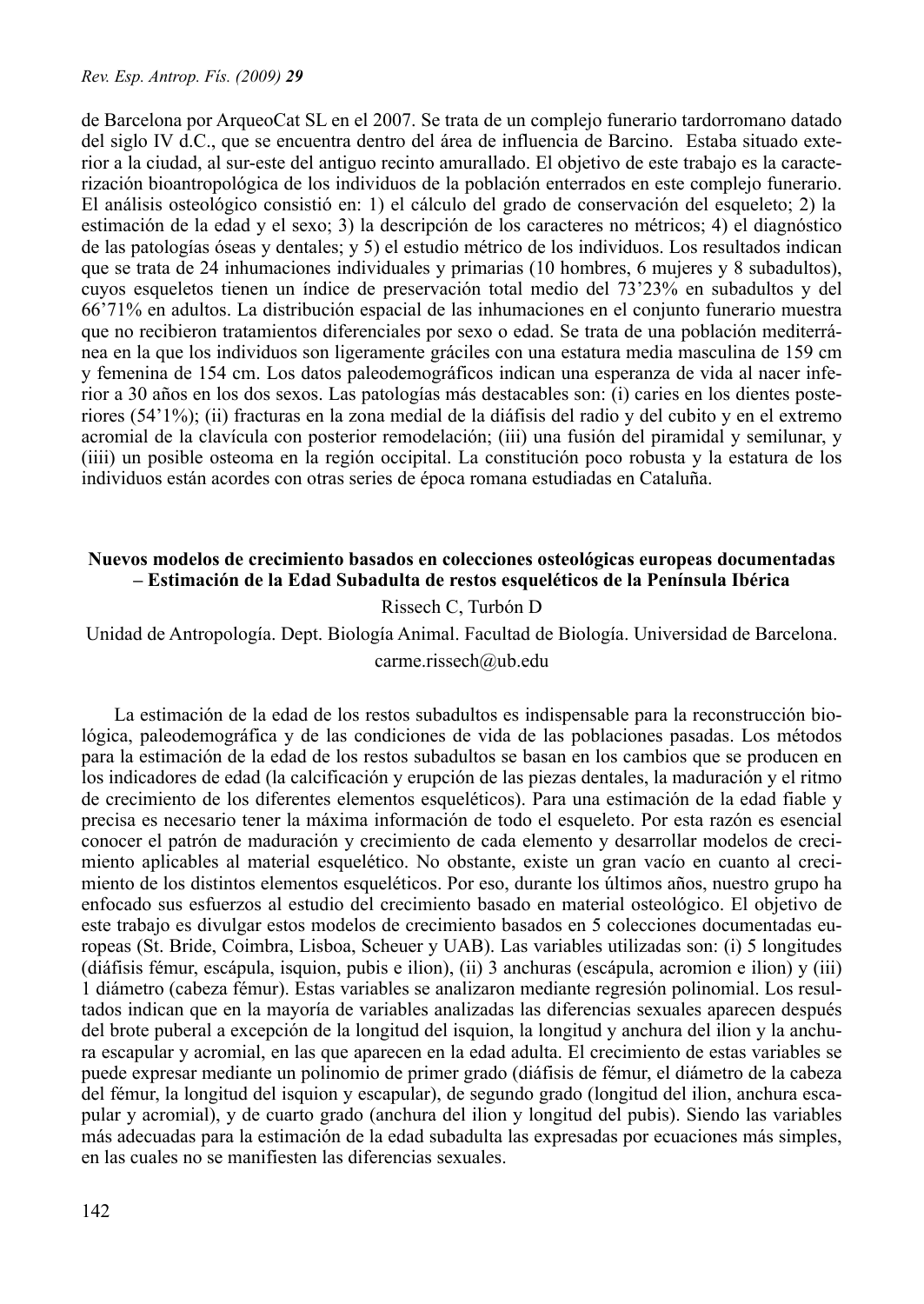# **Análisis intra- e interpoblacional de microdesgaste dentario en dientes deciduos y permanentes**

Romero A1, Gómez S1, De Miguel Ibáñez MP2, De Juan J1

1Departamento de Biotecnología, Facultad de Ciencias. Universidad de Alicante. 2Área de Prehistoria, Facultad de Filosofía y Letras. Universidad de Alicante.

El análisis microscópico del esmalte dentario en superficies no-oclusales de la dentición postcanina, presenta un patrón de abrasiones o microestrías. Las diferencias en el patrón de microestriación entre poblaciones es producto del grado de abrasividad de la dieta. Sin embargo, a nivel intrapoblacional, su dinámica de formación en relación con la edad es poco conocida. En este trabajo se ha analizado la variabilidad de microestriación-vestibular en dientes de individuos infantiles ~3 a 10 años [n=25 (m1-m2-M1)] y adultos mayores de 18 años [n=16 (M1)] de una cueva de inhumación múltiple del III-II Milenio a.C. situada en Villena (Alicante) y de la necrópolis Plaza del Castillo del siglo VIII d.C.  $[n = 78 (m1-m2-M1)$  y n=14 (M1)] de Pamplona (Navarra) respectivamente. A partir de réplicas de alta resolución, se analizó por Microscopía Electrónica de Barrido (SEM) 0,5mm2 de esmalte a 100X, se contabilizó la densidad (NT) y midió la longitud media (XT) en µm de microestrías obteniendo la variabilidad poblacional (ANOVA y HSD de Tukey). Los resultados obtenidos indican que en individuos infantiles de ambas poblaciones no existen diferencias en NT y XT en m1-m2 (p>0,05). Sin embargo, el patrón de microestriación en M1 es marcadamente diferente entre individuos infantiles y adultos a nivel intra- e interpoblacional (p<0,000). La densidad de abrasiones en el esmalte es menor en dientes deciduos (m1-m2) con respecto a M1 de adultos en la población prehistórica ( $p<0,000$ ) que en la histórica ( $p<0,094$ ). Estas diferencias muestran una variabilidad interpoblacional en el carácter abrasivo de los alimentos masticados en función de la edad y responde a la adecuación del tipo de dieta durante la vida del individuo.

# **La población Neolítica de sepulcros de fosa de Can Gambús I** Ruiz J, Villar V, Subirà ME GRAPAC. Unitat d'Antropologia Biològica. Universitat Autònoma de Barcelona. 08193 Bellaterra. Jordi.Ruizv@campus.uab.cat

El yacimiento de Can Gambús I (Sabadell) se halla ubicado en el área metropolitana de Barcelona. Se trata de un yacimiento que abarca una cronología desde el Neolítico hasta la antigüedad tardía. Los datos que aquí se presentan corresponden a 47 tumbas pertenecientes a la cultura neolítica de sepulcros de fosa (Neolítico Medio). Se trata de 43 estructuras con enterramientos individuales y 4 con enterramientos dobles. La conservación de los restos es bastante pobre, aunque no así su preservación que es notable. La población está representada en su mayoría (88%) por individuos de edad adulta de ambos sexos tratándose de una población con una elevada esperanza de vida. Destaca la ausencia de individuos infantiles, sugiriendo la posibilidad que estos fueran enterrados en otras áreas sepulcrales. En general la morfologia de los individuos es grácil. En comparación con otras poblaciones neolíticas los individuos de Can Gambús presentan pocas patologías y escasas señales de actividad ocupacional. El estudio dental indica una dieta altamente cariogéni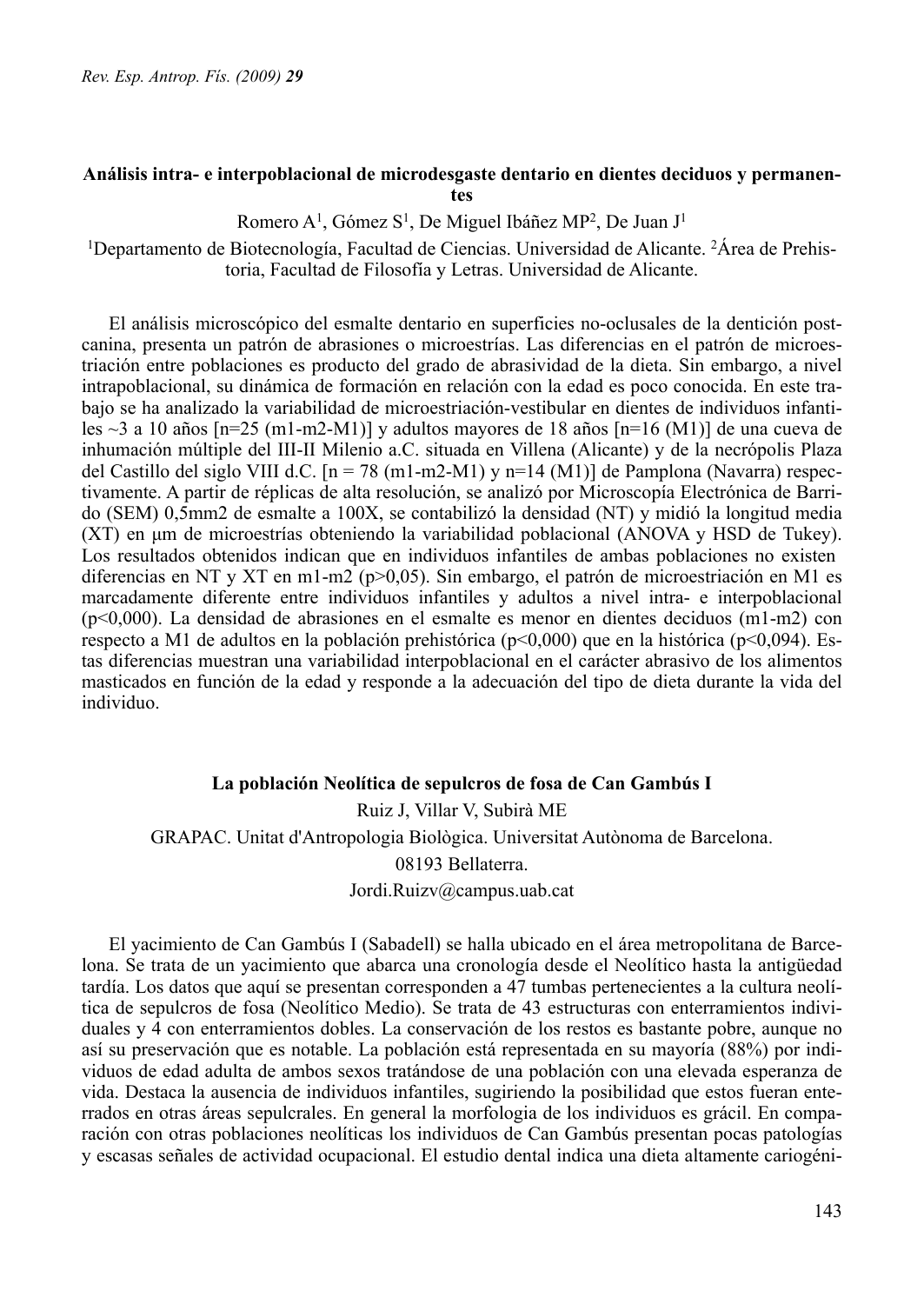ca y un uso extraalimentario de los dientes debido a la acción de alguna materia de forma tubular, posiblemente de origen vegetal.

### **Un caso de Poliomielitis en la Calle Aguas de Cartuja Nº 55 (Granada)**

Sastre Morro M, Cardona López F, Maroto Benavides RM, Jiménez Brobeil SA Laboratorio de Antropología. Facultad de Medicina. Universidad de Granada. evaams@hotmail.com

Se presenta un caso de poliomielitis en un individuo hallado en la calle Aguas de Cartuja, nº 55 (Granada). Esta excavación, fue realizada entre los meses de julio y agosto del año 2007. En ella se recuperaron los restos de 6 individuos pertenecientes a la necrópolis musulmana o maqbarat de Sahl Ibn Malik ya conocida en otras zonas de la ciudad. De todos los restos recuperados el más significativo es el que se corresponde a la tumba número 4 del sector 1, perteneciente a un individuo juvenil femenino que presenta una deformidad en la cabeza del fémur derecho. Siendo ésta la manifestación más evidente, se ha realizado un estudio radiológico de dicho femur, prestando además especial atención al resto de los huesos conservados. Los resultados han mostrado que el sujeto presenta una malformación en el pubis derecho. En cuanto a la extremidad inferior derecha, el análisis muestra que es mucho más grácil si la comparamos con la izquierda. Esto nos indica que el individuo, posiblemente, no podía hacer un uso correcto de este lado del cuerpo. Dados estos resultados, las lesiones óseas son compatibles con una poliomielitis.

# **El Príncipe de Viana, realidad o mito?** Simón M, González M, Ibars M, Galtés I, Jordana X, Malgosa A Universitat Autònoma de Barcelona. marcsimon@hotmail.com

El Monasterio de Poblet alberga los restos momificados de Carlos d'Evreux, Príncipe de Viana. Sin embargo, este Monasterio sufrió durante el siglo XIX diversas expoliaciones y las tumbas reales fueron profanadas por lo que los restos del presunto Príncipe sufrieron diversas vicisitudes. Estos cambios de ubicación han suscitado dudas sobre su identidad lo que planteó su estudio genético. El estudio de un segmento de 190 bp de ADN mitocondrial (16210-16400) permite afirmar que el esqueleto de Poblet está compuesto por un mínimo de 3 individuos. Las secuencias obtenidas no coinciden con ninguna de las personas que han estudiado los restos dentro del proyecto actual, excepto la secuencia obtenida del metatarso que comparte una secuencia CRS con dos miembros no emparentados de nuestro equipo. Morfológicamente, la parte superior de la momia tiene la mayor probabilidad de pertenecer al príncipe de Viana, por lo que se clonó el segmento de DNAmt obtenido de un diente. Este DNA pertenece al haplogrupo K, con transiciones en las posiciones 16224, 16311 y 16319. Para la identificación del Príncipe se realizó una búsqueda genealógica a fin de encontrar familiares por línea materna que compartieran el mismo DNAmt. El análisis confirmó la relación mitocondrial con la Archiduquesa Johanna de Habsburgo-Jagellón-Foix y su hija Anna, así como con la Zarina Alejandra de Rusia y el Duque de Edimburgo. Se amplificó y clonó dos segmentos de la región hipervariable I del DNAmt (16030-16168 y 16210-16400) procedente de los restos Johanna de Habsburgo-Jagellón-Foix cuya secuencia presenta 2 transiciones, en la posición 16111 y 16357 y el segundo segmento de Ana de Jagellón-Foix, que presentó exclu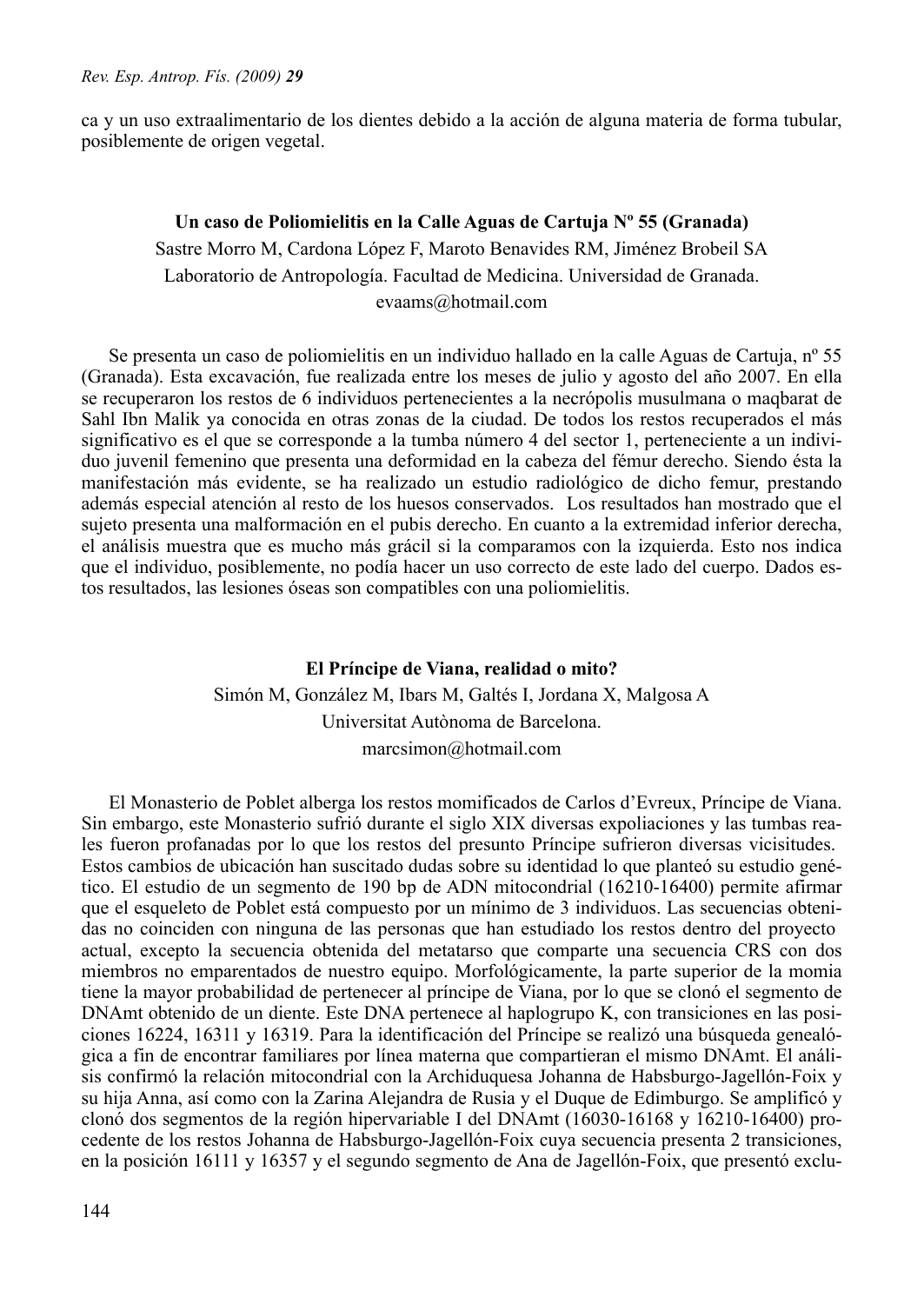sivamente la transición en la base 16357. Estos 2 segmentos coinciden totalmente con los resultados del estudio realizado por Gill y colaboradores en 1994, sobre los presuntos restos de la familia real rusa, lo que confirma la relación descrita a nivel histórico. Estas 2 transiciones hacen de esta una secuencia extremadamente rara, lo que afortunadamente es muy útil en este tipo de estudios. Ni en el artículo citado ni en nuestras consultas en las bases de datos disponibles hemos encontrado esa secuencia en ningún otro trabajo. Este hecho, que le valió críticas en su día al autor del artículo mencionado, debe ser visto como un criterio de autenticidad más que queda confirmado por nuestros trabajos.

# **La población ibérica de Coimbra del Barranco. Estudio de la necrópolis Del Poblado (Jumilla, Murcia)**

Subirà ME1, Ruiz J1, Albizuri S2

1GRAPAC. Unitat d'Antropologia Biològica. Universitat Autònoma de Barcelona. 08193 Bellaterra. 2ACBA. Associació Catalana d'Arqueobiologia. Mallorca 285. Barcelona.

Eulalia.Subira@uab.cat

La necrópolis objeto de análisis es la mayor y principal del complejo ibérico de Coimbra del Barranco Ancho. Tiene un desarrollo cronológico de aproximadamente 200 años, desde los primeros años del siglo IV hasta la destrucción y abandono del hábitat en las primeras décadas del siglo II anterior a Nuestra Era. Las excavaciones sistemáticas en la misma se llevaron a cabo por un equipo de arqueólogos de la Universidad de Murcia desde 1980. La documentación e investigación de aproximadamente 200 incineraciones ha proporcionado valiosos datos de carácter histórico-arqueológico sobre las costumbres funerarias de las tribus ibéricas del altiplano murciano, de manera fundamental sobre el ritual funerario, composición de las ofrendas y ajuares fúnebres, evolución de los mismos con el tiempo, depósito de comida, tipos de enterramiento etc. El estudio de los restos antropológicos ha completado y a la vez abierto nuevas líneas de investigación de la arqueología de la muerte ibérica. Así, en 71 de las 74 tumbas estudiadas antropológicamente (95,95%) los restos iban acompañados de ajuar, ya sean objetos suntuarios, armas o restos de fauna. La tipología del ajuar no es exclusiva ya que pueden hallarse uno, dos o los tres tipos simultáneamente. Respecto a los objetos suntuarios se han hallado en 10 tumbas (13,33%) sin que haya una preferencia según sexo o edad de los individuos. La presencia de armas se ha documentado en el 48% de las tumbas (n=36). La mayoría de individuos son varones (n=17) aunque también se ha asociado a mujeres (n=3) y, en conjunto, a individuos de edad adulta (n=27). El ajuar más representado es la fauna con un total de 55 tumbas (73,33%). Los restos de ovicápridos son los más frecuentes (n=21; 38,18% de tumbas con fauna) y en concreto la extremidad anterior ya que en 16 ocasiones se trata de radios (15 izquierdos y 1 derecho) y en 5 de ellas, el radio izquierdo iba acompañado de ulna izquierda.

# **Alimentación y actividad física adecuada, en una población Tardo-Romana**

Tristán Fernández JM, Maroto Benavides RM, Ruiz Santiago F, Tristán Tercedor MR, Botella López MC, Medina Aragón FJ

Laboratorio de Antropología. Facultad de Medicina. Universidad de Granada.

jtristan@ugr.es